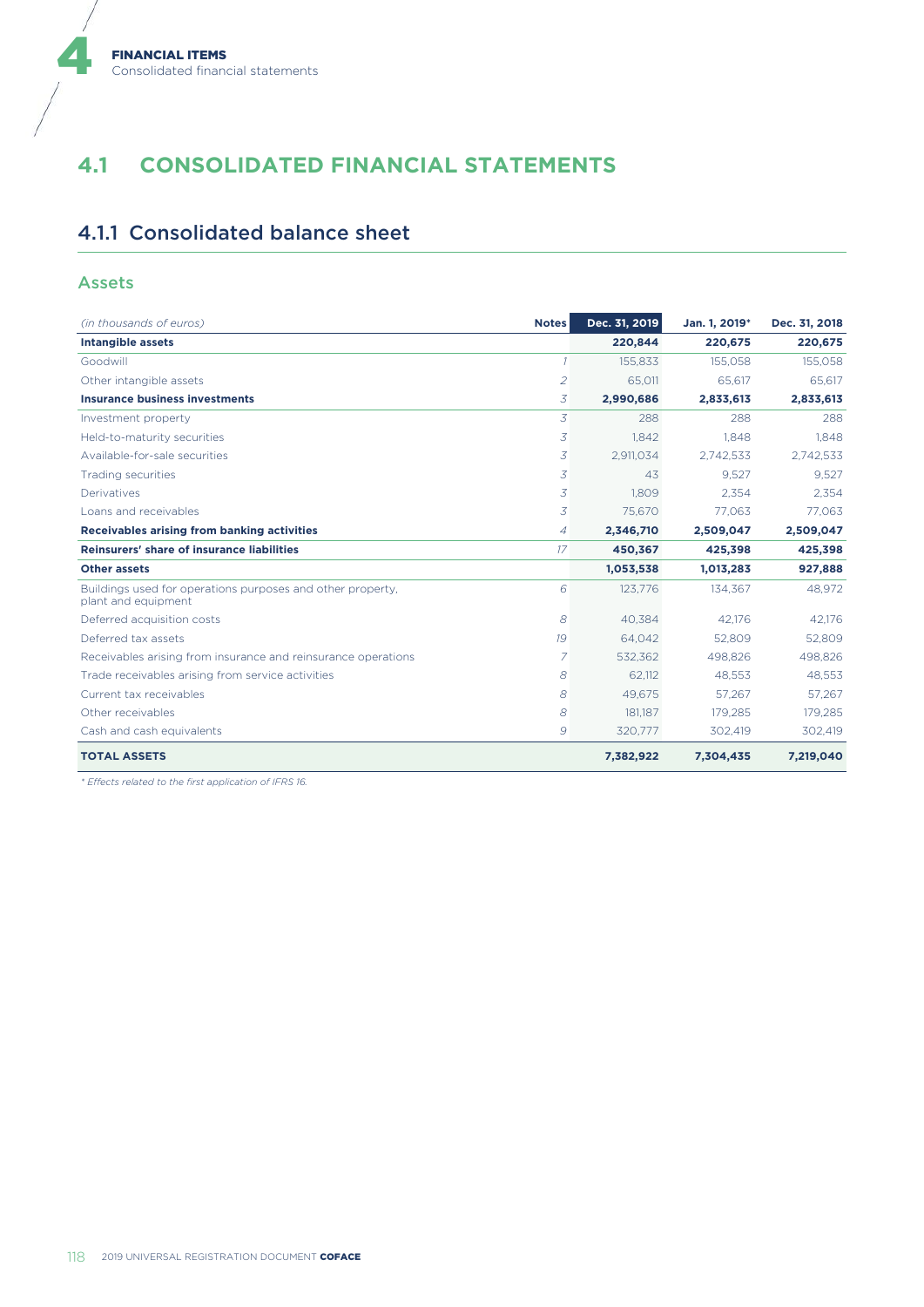

### Liabilities

| (in thousands of euros)                                    | <b>Notes</b>    | Dec. 31, 2019 | Jan. 1, 2019 * | Dec. 31, 2018 |
|------------------------------------------------------------|-----------------|---------------|----------------|---------------|
| Equity attributable to owners of the parent                |                 | 1,924,472     | 1,806,452      | 1,806,249     |
| Share capital                                              | 10 <sup>2</sup> | 304,064       | 307,799        | 307,799       |
| Additional paid-in capital                                 |                 | 810.420       | 810.420        | 810,420       |
| Retained earnings                                          |                 | 512.438       | 509,128        | 508,925       |
| Other comprehensive income                                 |                 | 150.821       | 56.772         | 56,772        |
| Consolidated net income of the year                        |                 | 146.729       | 122,333        | 122,333       |
| <b>Non-controlling interests</b>                           |                 | 269           | 148            | 148           |
| <b>Total equity</b>                                        |                 | 1,924,741     | 1,806,600      | 1,806,397     |
| <b>Provisions for liabilities and charges</b>              | 13              | 100,932       | 94,344         | 94,344        |
| <b>Financing liabilities</b>                               | 15              | 389,261       | 388,729        | 388,729       |
| <b>Lease liabilities</b>                                   | 16              | 92,990        | 85,395         | $\mathbf{o}$  |
| Liabilities relating to insurance contracts                | 17              | 1,827,219     | 1,746,379      | 1,746,379     |
| Payables arising from banking activities                   | 18              | 2,362,805     | 2,544,716      | 2,544,716     |
| Amounts due to banking sector companies                    | 18              | 523.020       | 660.204        | 660.204       |
| Amounts due to customers of banking sector companies       | 18              | 301.058       | 346.932        | 346,932       |
| Debt securities                                            | 18              | 1,538,727     | 1,537,580      | 1,537,580     |
| <b>Other liabilities</b>                                   |                 | 684,974       | 638,272        | 638,475       |
| Deferred tax liabilities                                   | 19              | 107.357       | 96.058         | 95,962        |
| Payables arising from insurance and reinsurance operations | 20              | 219,863       | 195.653        | 195,653       |
| Current taxes payables                                     | 21              | 66,295        | 41,580         | 41,580        |
| Derivatives                                                | 21              | 889           | 1,666          | 1,666         |
| Other payables                                             | 21              | 290,570       | 303,315        | 303,614       |
| <b>TOTAL EQUITY AND LIABILITIES</b>                        |                 | 7,382,922     | 7,304,435      | 7,219,040     |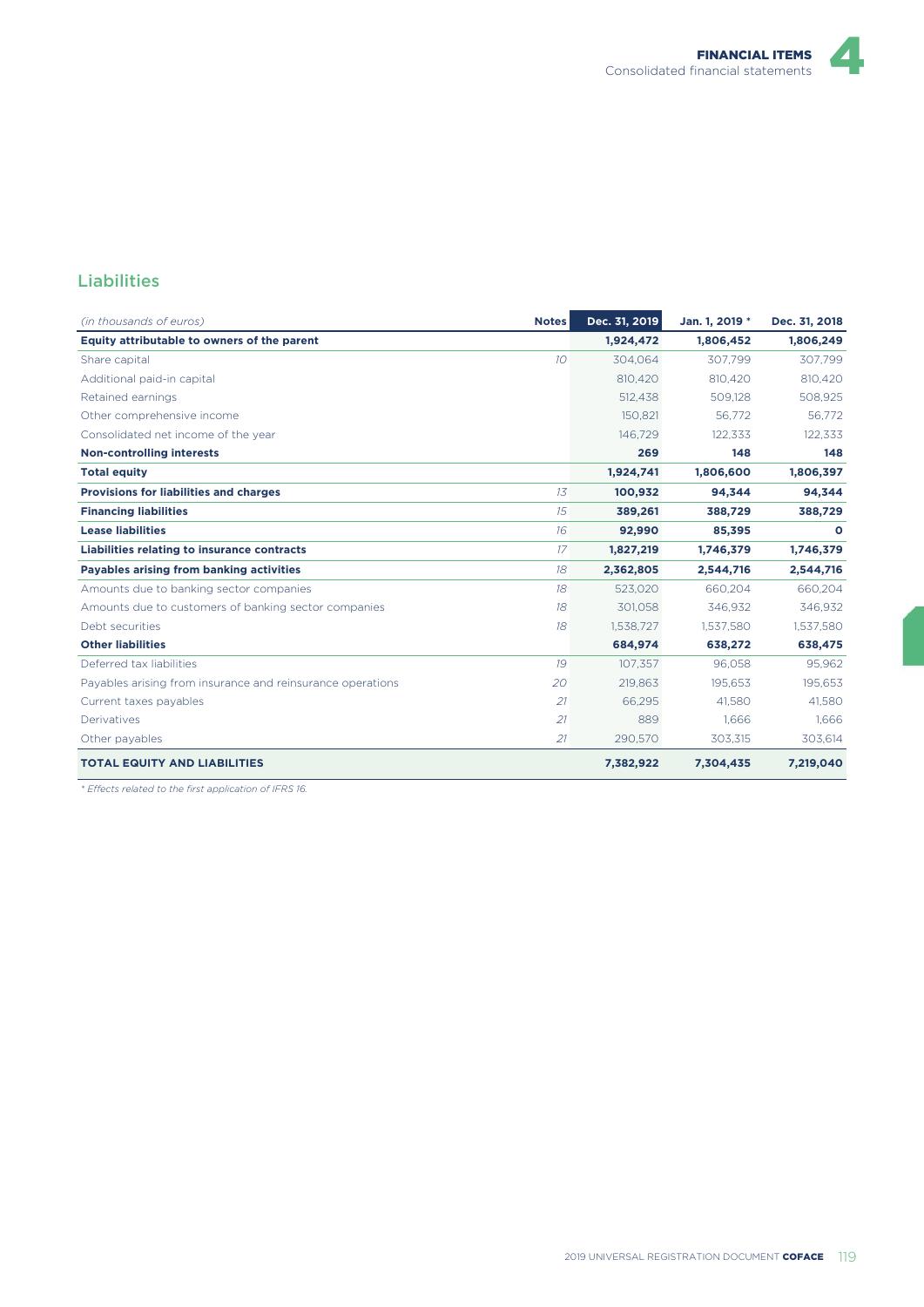#### ► Effects of the first application of IFRS 16 "Leases" on the balance sheet

Assets

4

|                                                                        |               | <b>Effect of the first</b><br>application of the |               |
|------------------------------------------------------------------------|---------------|--------------------------------------------------|---------------|
| (in thousands of euros)                                                | Dec. 31, 2018 | standard IFRS 16                                 | Jan. 1, 2019* |
| <b>Intangible assets</b>                                               | 220,675       |                                                  | 220,675       |
| Goodwill                                                               | 155,058       |                                                  | 155,058       |
| Other intangible assets                                                | 65.617        |                                                  | 65.617        |
| <b>Insurance business investments</b>                                  | 2,833,613     |                                                  | 2,833,613     |
| Investment property                                                    | 288           |                                                  | 288           |
| Held-to-maturity securities                                            | 1.848         |                                                  | 1.848         |
| Available-for-sale securities                                          | 2,742,533     |                                                  | 2,742,533     |
| Trading securities                                                     | 9,527         |                                                  | 9,527         |
| Derivatives                                                            | 2.354         |                                                  | 2,354         |
| Loans and receivables                                                  | 77.063        |                                                  | 77.063        |
| Receivables arising from banking activities                            | 2,509,047     |                                                  | 2,509,047     |
| Reinsurers' share of insurance liabilities                             | 425,398       |                                                  | 425,398       |
| <b>Other assets</b>                                                    | 927,888       | 85,395                                           | 1,013,283     |
| Buildings used in the business and other property, plant and equipment | 48,972        | 85,395                                           | 134,367       |
| Deferred acquisition costs                                             | 42,176        |                                                  | 42,176        |
| Deferred tax assets                                                    | 52,809        |                                                  | 52,809        |
| Receivables arising from insurance and reinsurance operations          | 498,826       |                                                  | 498,826       |
| Trade receivables arising from service activities                      | 48,553        |                                                  | 48,553        |
| Current tax receivables                                                | 57,267        |                                                  | 57,267        |
| Other receivables                                                      | 179.285       |                                                  | 179,285       |
| <b>Cash and cash equivalents</b>                                       | 302,419       |                                                  | 302,419       |
| <b>TOTAL ASSETS</b>                                                    | 7,219,040     | 85,395                                           | 7,304,435     |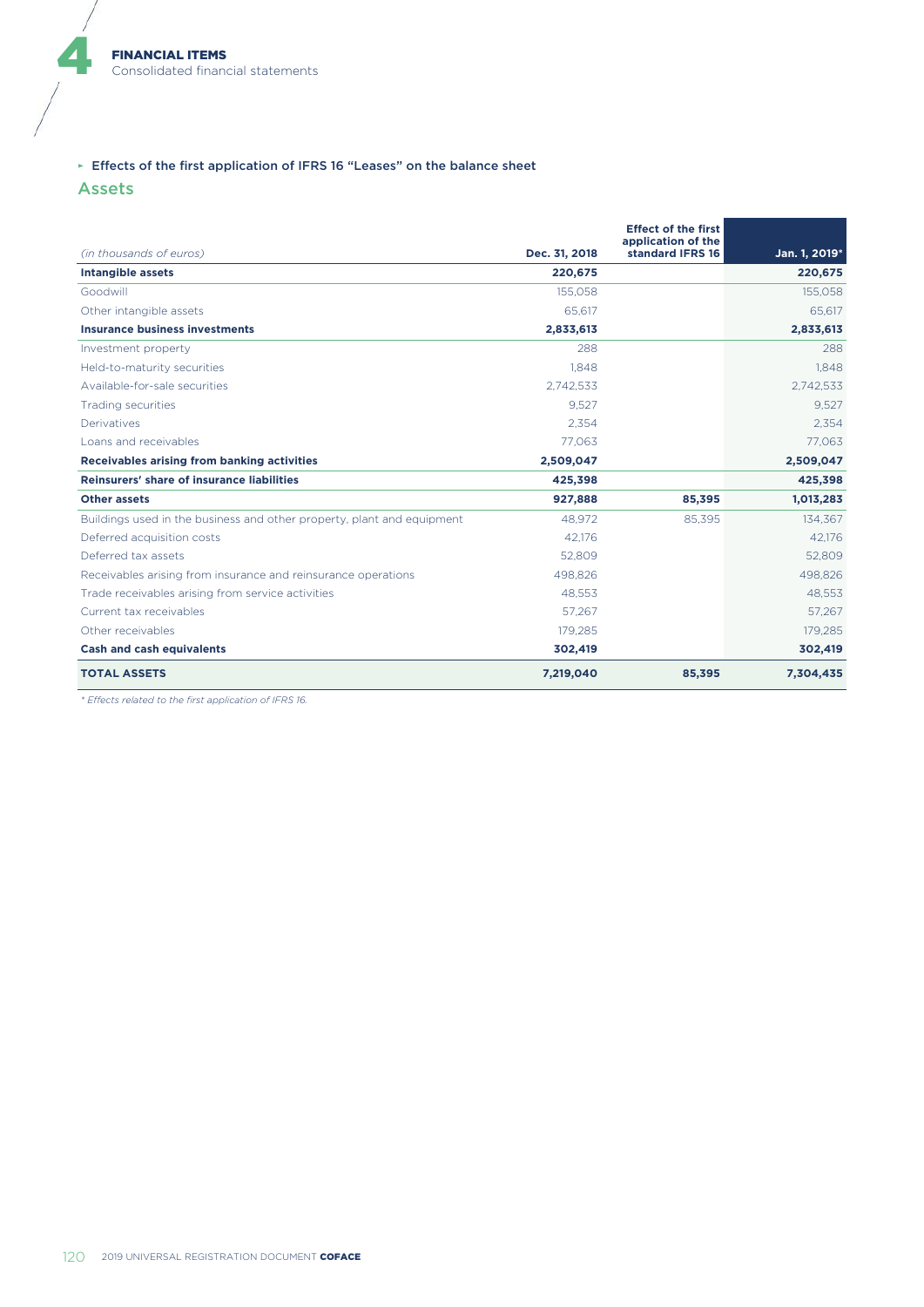### Liabilities

| (in thousands of euros)                                    | Dec. 31, 2018 | <b>Effect of the first</b><br>application of the<br>standard IFRS 16 | Jan. 1, 2019* |
|------------------------------------------------------------|---------------|----------------------------------------------------------------------|---------------|
| Equity attributable to owners of the parent                | 1,806,249     | 203                                                                  | 1,806,452     |
| Share capital                                              | 307,799       |                                                                      | 307,799       |
| Additional paid-in capital                                 | 810.420       |                                                                      | 810.420       |
| Retained earnings                                          | 508.925       | 203                                                                  | 509.128       |
| Other comprehensive income                                 | 56.772        |                                                                      | 56.772        |
| Consolidated net income for the year                       | 122,333       |                                                                      | 122,333       |
| <b>Non-controlling interests</b>                           | 148           |                                                                      | 148           |
| <b>Total equity</b>                                        | 1,806,397     | 203                                                                  | 1,806,600     |
| <b>Provisions for liabilities and charges</b>              | 94,344        |                                                                      | 94,344        |
| <b>Financing liabilities</b>                               | 388,729       |                                                                      | 388,729       |
| <b>Lease liabilities</b>                                   | O             | 85,395                                                               | 85,395        |
| Liabilities relating to insurance contracts                | 1,746,379     |                                                                      | 1,746,379     |
| Payables arising from banking activities                   | 2,544,716     |                                                                      | 2,544,716     |
| Amounts due to banking sector companies                    | 660,204       |                                                                      | 660,204       |
| Amounts due to customers of banking sector companies       | 346,932       |                                                                      | 346,932       |
| Debt securities                                            | 1.537.580     |                                                                      | 1,537,580     |
| <b>Other liabilities</b>                                   | 638,475       | (203)                                                                | 638,272       |
| Deferred tax liabilities                                   | 95.962        | 96                                                                   | 96.058        |
| Payables arising from insurance and reinsurance operations | 195.653       |                                                                      | 195.653       |
| Current taxes payable                                      | 41.580        |                                                                      | 41,580        |
| Derivatives                                                | 1.666         |                                                                      | 1.666         |
| Other payables                                             | 303,614       | (298)                                                                | 303,315       |
| <b>TOTAL EQUITY AND LIABILITIES</b>                        | 7,219,040     | 85,395                                                               | 7,304,435     |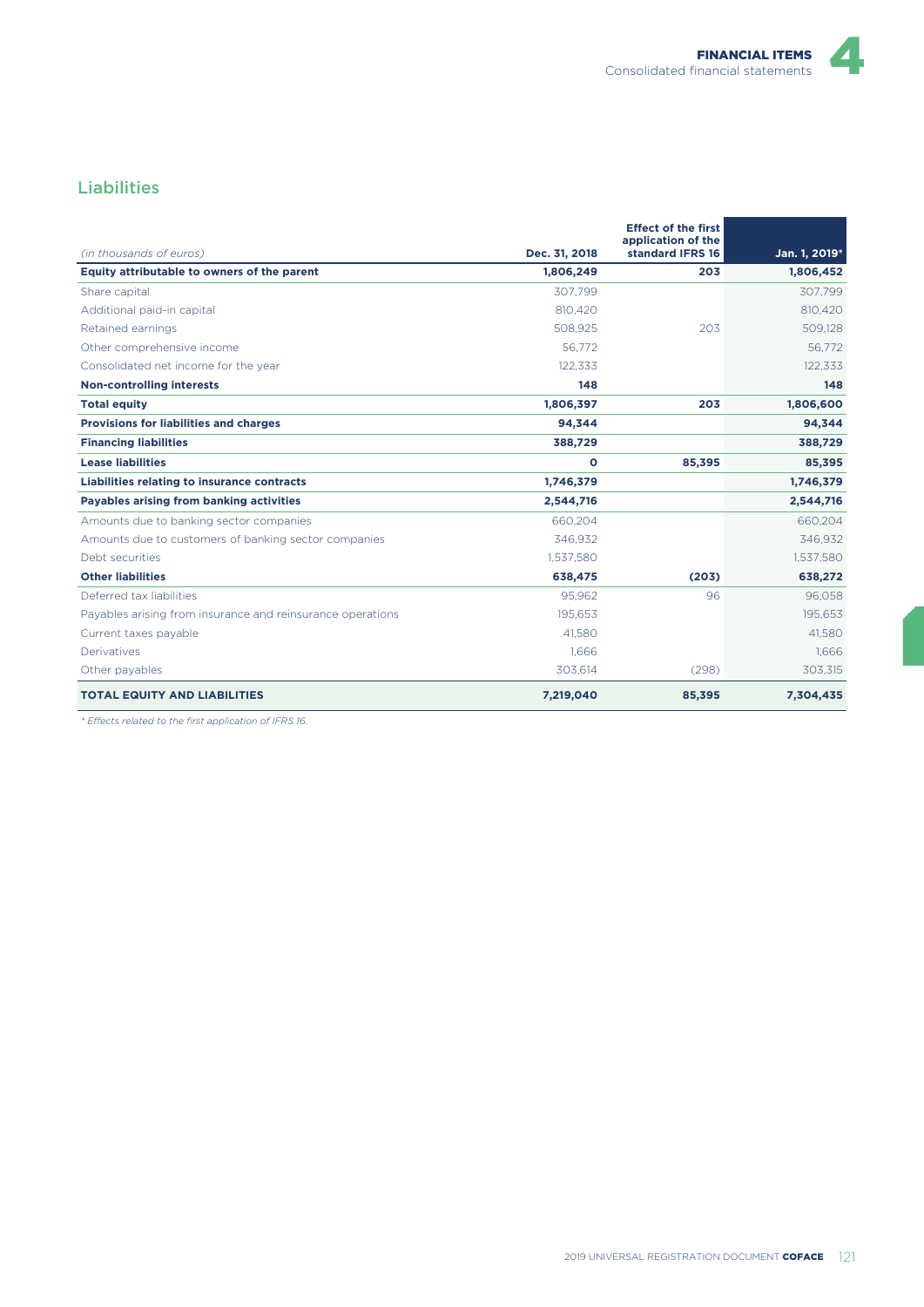## 4.1.2 Consolidated income statement

| (in thousands of euros)                                                 | <b>Notes</b> | Dec. 31, 2019   | Dec. 31, 2018 |
|-------------------------------------------------------------------------|--------------|-----------------|---------------|
| Gross written premiums                                                  |              | 1,327,635       | 1,263,364     |
| Premium refunds                                                         |              | (95, 079)       | (106, 516)    |
| Net change in unearned premium provisions                               |              | 3.041           | (14,240)      |
| <b>Earned premiums</b>                                                  | 22           | 1,235,597       | 1,142,608     |
| Fee and commission income                                               |              | 140,115         | 132.418       |
| Net income from banking activities                                      |              | 64.106          | 66.713        |
| Income from services activities                                         |              | 41,270          | 42,995        |
| <b>Other revenue</b>                                                    | 22           | 245,491         | 242,127       |
| <b>Revenue</b>                                                          |              | 1,481,088       | 1,384,735     |
| <b>Claims expenses</b>                                                  | 23           | (536, 247)      | (504, 509)    |
| Policy acquisition costs                                                | 24           | (242, 675)      | (243, 236)    |
| Administrative costs                                                    | 24           | (274, 784)      | (241, 136)    |
| Other insurance activity expenses                                       | 24           | (70, 739)       | (82, 556)     |
| Expenses from banking activities, excluding cost of risk                | 24/25        | (13, 742)       | (13, 552)     |
| Expenses from services activities                                       | 24           | (75, 198)       | (77, 739)     |
| <b>Operating expenses</b>                                               | 24           | (677, 138)      | (658, 219)    |
| <b>Risk cost</b>                                                        | 25           | (1,804)         | (2,122)       |
| UNDERWRITING INCOME BEFORE REINSURANCE                                  |              | 265,899         | 219,885       |
| Income and expenses from ceded reinsurance                              | 26           | (77, 963)       | (62, 128)     |
| UNDERWRITING INCOME AFTER REINSURANCE                                   |              | 187,936         | 157,757       |
| Investment income, net of management expenses (excluding finance costs) | 27           | 36,940          | 51,124        |
| <b>CURRENT OPERATING INCOME</b>                                         |              | 224,876         | 208,881       |
| Other operating income and expenses                                     | 28           | (6,000)         | (4,974)       |
| <b>OPERATING INCOME</b>                                                 |              | 218,876         | 203,907       |
| Finance costs                                                           |              | (21, 385)       | (17,681)      |
| Share in net income of associates                                       |              | $\circ$         | 592           |
| Badwill                                                                 |              | 4,662           | $\Omega$      |
| Income tax expense                                                      | 29           | (55, 434)       | (64, 132)     |
| <b>CONSOLIDATED NET INCOME BEFORE NON-CONTROLLING INTERESTS</b>         |              | 146,719         | 122,686       |
| Non-controlling interests                                               |              | 10 <sup>2</sup> | (353)         |
| <b>NET INCOME FOR THE YEAR</b>                                          |              | 146,729         | 122,333       |
| Earnings per share <i>(in <math>\epsilon</math>)</i>                    | 31           | 0.97            | 0.79          |
| Diluted earnings per share (in $\epsilon$ )                             | 31           | 0.97            | 0.79          |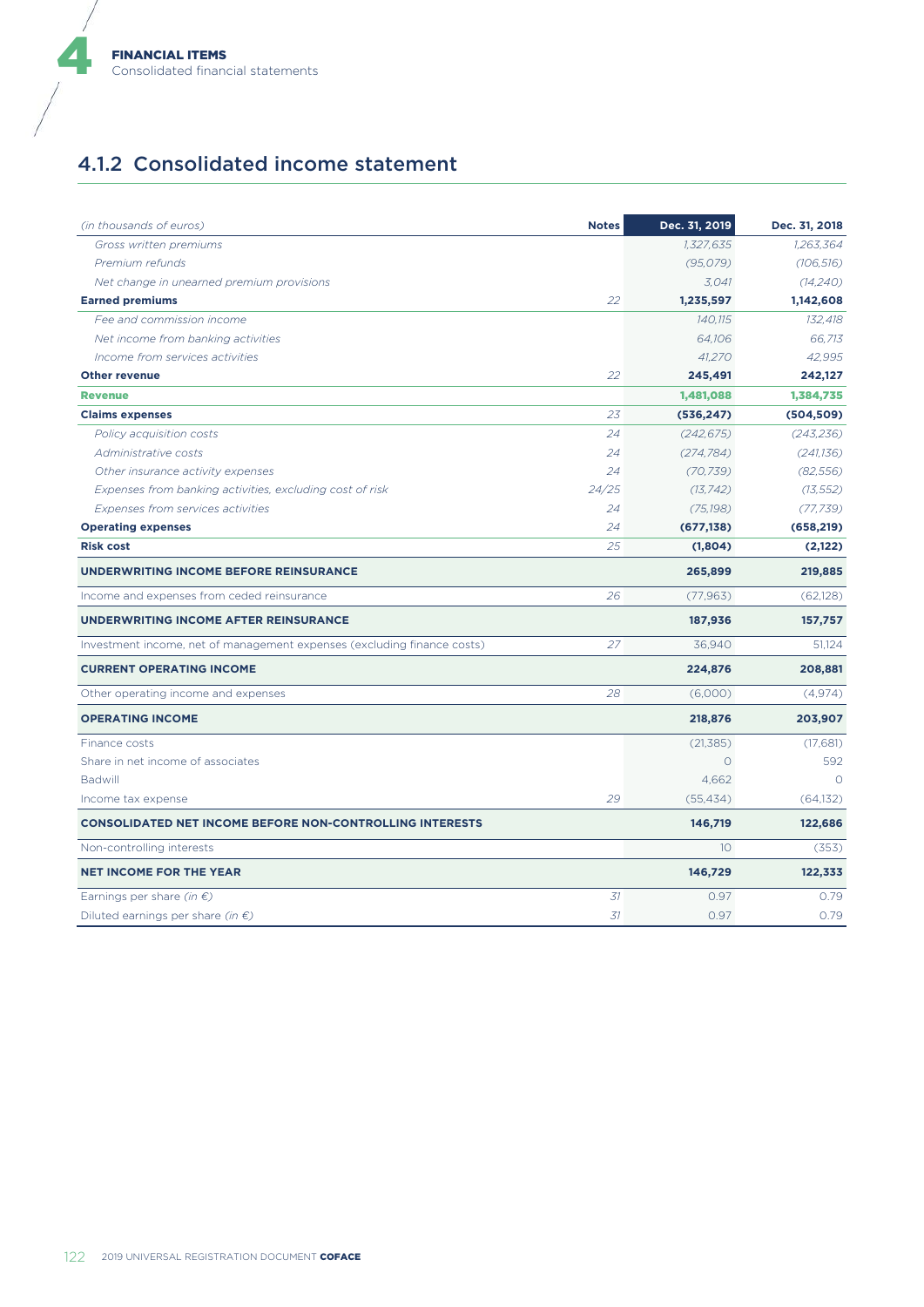## 4.1.3 Consolidated statement of comprehensive income

| (in thousands of euros)                                          | <b>Notes</b> | Dec. 31, 2019 | Dec. 31, 2018 |
|------------------------------------------------------------------|--------------|---------------|---------------|
| Net income of the period                                         |              | 146,729       | 122,333       |
| Non-controlling interests                                        |              | (10)          | 353           |
| Other comprehensive income                                       |              |               |               |
| <b>Currency translation differences reclassifiable to income</b> |              | 19,163        | (2,870)       |
| Reclassified to income                                           |              | O             | $\circ$       |
| Recognised in equity                                             |              | 19.163        | (2,870)       |
| Fair value adjustments on available-for-sale financial assets    | 3:12:19      | 78,024        | (17, 985)     |
| Recognised in equity - reclassifiable to income - gross          |              | 107,140       | (39, 298)     |
| Recognised in equity - reclassifiable to income - tax effect     |              | (21, 795)     | 20.627        |
| Reclassified to income - gross                                   |              | (8,927)       | 1.913         |
| Reclassified to income - tax effect                              |              | 1.606         | (1,227)       |
| Fair value adjustments on employee benefit obligations           | 3:12:19      | (3,229)       | 1,395         |
| Recognised in equity - not reclassifiable to income - gross      |              | (4,386)       | 1.823         |
| Recognised in equity - not reclassifiable to income - tax effect |              | 1,157         | (428)         |
| Other comprehensive income of the period, net of tax             |              | 93,958        | (19, 460)     |
| <b>TOTAL COMPREHENSIVE INCOME OF THE PERIOD</b>                  |              | 240,677       | 103,226       |
| ♦ attributable to owners of the parent                           |              | 240,679       | 102,979       |
| • attributable to non-controlling interests                      |              | (2)           | 247           |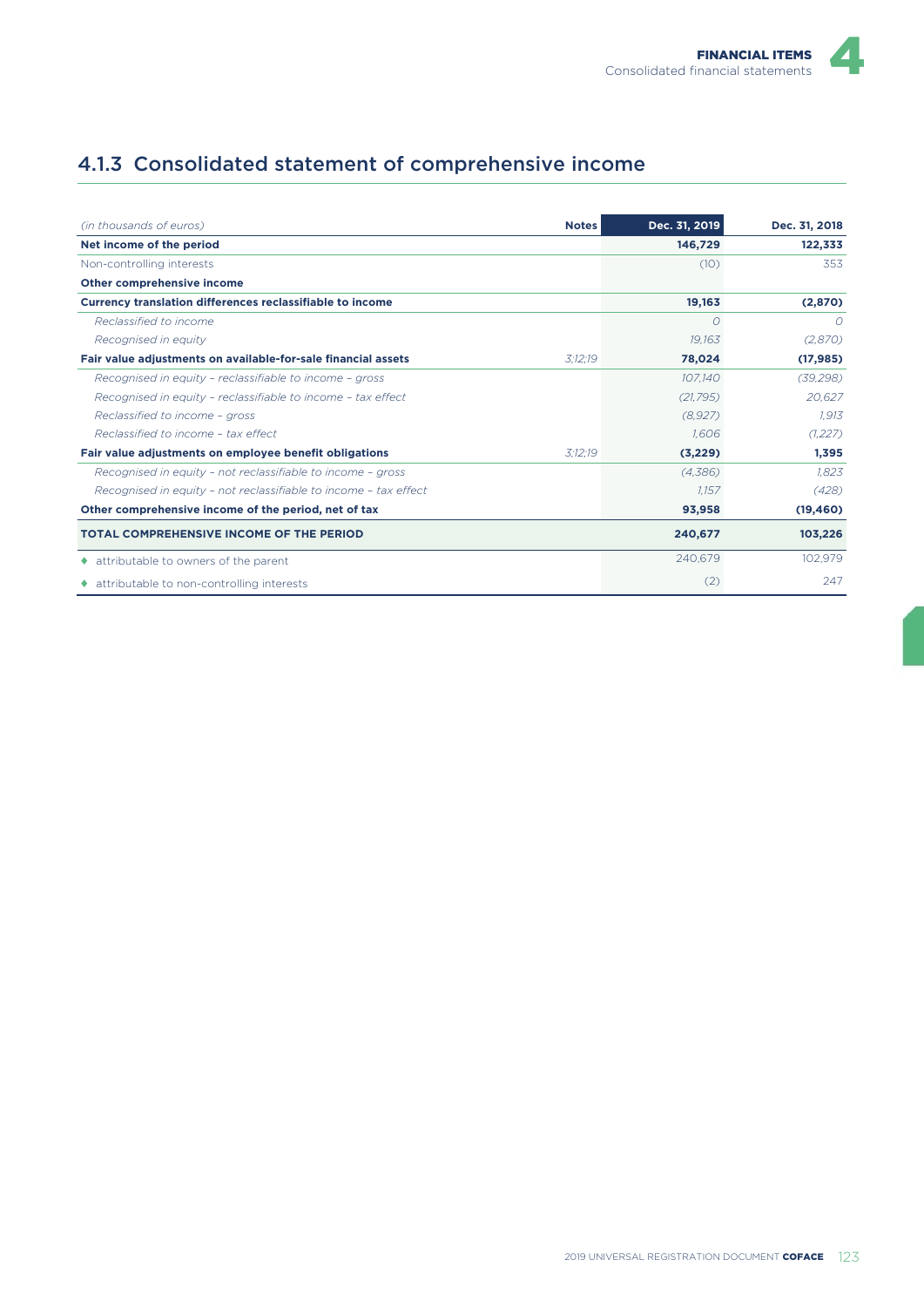

# 4.1.4 Consolidated statement of changes in equity

| (in thousands of euros)                                                                           | <b>Notes</b>  | <b>Share</b><br>capital | Premiums     | Consolidated<br>reserves | <b>Treasury</b><br>shares |  |
|---------------------------------------------------------------------------------------------------|---------------|-------------------------|--------------|--------------------------|---------------------------|--|
| <b>Equity at December 31, 2017</b>                                                                |               | 314,496                 | 810,420      | 523,027                  | (4,666)                   |  |
| Effect of the first application of the standard IFRS 9                                            |               |                         |              | (198)                    |                           |  |
| 2017 net income to be appropriated                                                                |               |                         |              | 83,213                   |                           |  |
| Payment of 2017 dividends in 2018                                                                 |               |                         |              | (52,895)                 |                           |  |
| <b>Total transactions with owners</b>                                                             |               | $\mathbf{o}$            | $\mathbf{o}$ | 30,318                   | $\mathbf{o}$              |  |
| December 31, 2018 net income                                                                      |               |                         |              |                          |                           |  |
| Fair value adjustments on available-for-sale financial<br>assets recognized in equity             |               |                         |              |                          |                           |  |
| Fair value adjustments on available-for-sale financial<br>assets reclassified to income           |               |                         |              |                          |                           |  |
| Change in actuarial gains and losses (IAS 19R)                                                    |               |                         |              |                          |                           |  |
| Currency translation differences                                                                  |               |                         |              |                          |                           |  |
| Cancellation of COFACE SA shares                                                                  |               | (6,697)                 |              | (23, 303)                | 30,000                    |  |
| Treasury shares elimination                                                                       |               |                         |              |                          | (46, 786)                 |  |
| Free share plans expenses                                                                         |               |                         |              | 515                      |                           |  |
| Transactions with shareholders                                                                    |               |                         |              | 18                       |                           |  |
| <b>Equity at December 31, 2018</b>                                                                |               | 307,799                 | 810,420      | 530,377                  | (21, 452)                 |  |
| Effect of the first application of the standard IFRS 16                                           |               |                         |              | 202                      |                           |  |
| 2018 net income to be appropriated                                                                |               |                         |              | 122,333                  |                           |  |
| Payment of 2018 dividends in 2019                                                                 |               |                         |              | (119, 424)               |                           |  |
| <b>Total transactions with owners</b>                                                             |               | $\mathbf{o}$            | $\mathbf{o}$ | 2,909                    | $\mathbf{o}$              |  |
| December 31, 2019 net income                                                                      |               |                         |              |                          |                           |  |
| Fair value adjustments on available-for-sale financial<br>assets recognized in equity             | 3; 12; 14; 19 |                         |              |                          |                           |  |
| Fair value adjustments on available-for-sale financial<br>assets reclassified to income statement | 3; 12; 14; 19 |                         |              |                          |                           |  |
| Change in actuarial gains and losses (IAS 19R)                                                    |               |                         |              |                          |                           |  |
| Currency translation differences                                                                  |               |                         |              |                          |                           |  |
| Cancellation of COFACE SA shares                                                                  |               | (3,735)                 |              | (11, 265)                | 15,000                    |  |
| Treasury shares elimination                                                                       |               |                         |              |                          | (4,738)                   |  |
| Free share plans expenses                                                                         |               |                         |              | 1,277                    |                           |  |
| Transactions with shareholders                                                                    |               |                         |              | 128                      |                           |  |
| <b>EQUITY AT DECEMBER 31, 2019</b>                                                                |               | 304,064                 | 810,420      | 523,628                  | (11,190)                  |  |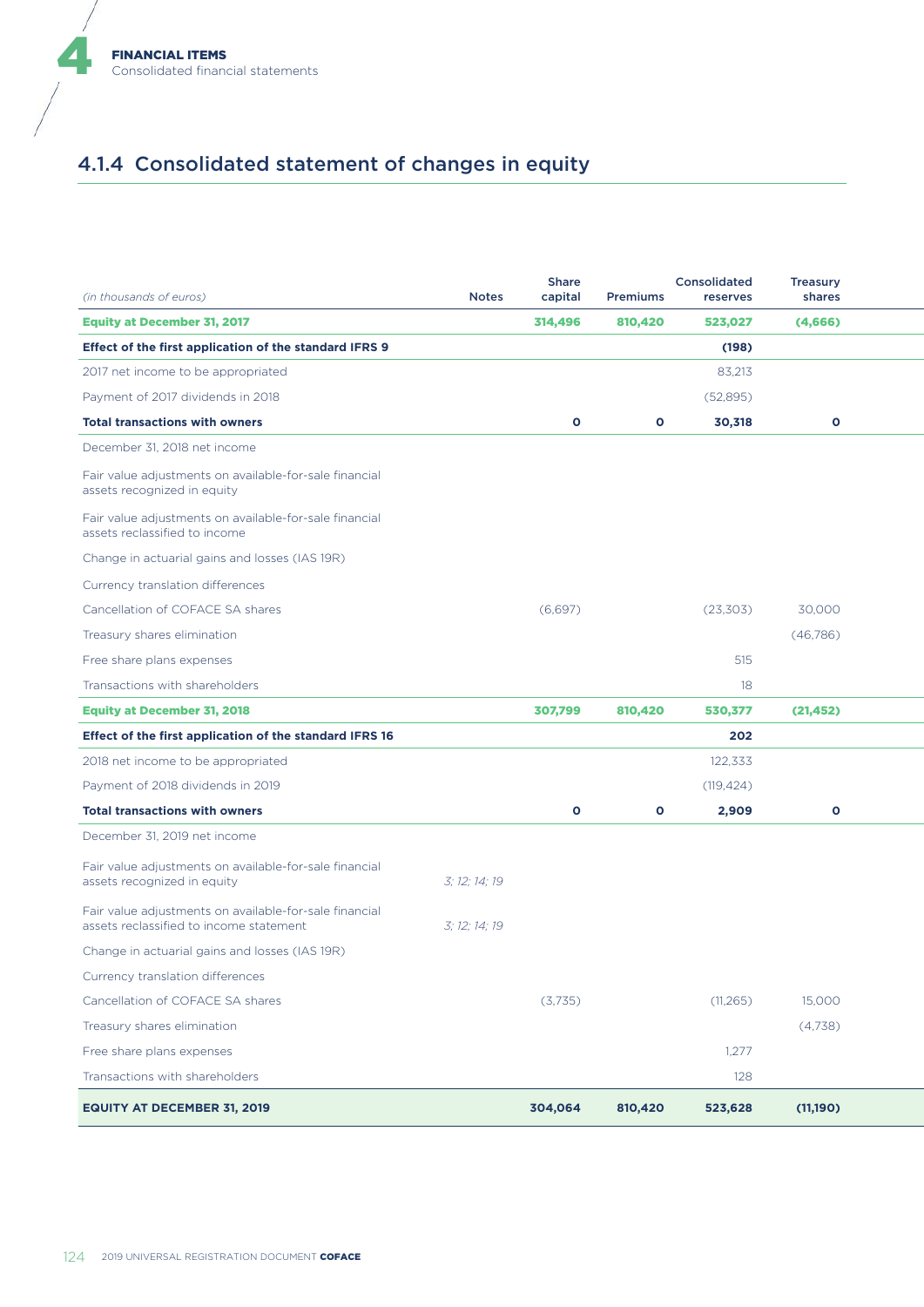

|                     |                              |                                                                 |                |                                                              | Other comprehensive income |                                            |
|---------------------|------------------------------|-----------------------------------------------------------------|----------------|--------------------------------------------------------------|----------------------------|--------------------------------------------|
| <b>Total equity</b> | Non-controlling<br>interests | Equity<br>attributable to<br>Net income owners of the<br>parent | for the period | Reclassifiable Non-reclassifiable<br>revaluation<br>reserves | revaluation<br>reserves    | Foreign currency<br>translation<br>reserve |
| 1,802,781           | <b>160</b>                   | 1,802,621                                                       | 83,213         | (23, 579)                                                    | 124,623                    | (24, 913)                                  |
| (198)               |                              | (198)                                                           |                |                                                              |                            |                                            |
| $\circ$             |                              | $\circ$                                                         | (83,213)       |                                                              |                            |                                            |
| (52,901)            | (6)                          | (52,895)                                                        |                |                                                              |                            |                                            |
| (52, 901)           | (6)                          | (52, 895)                                                       | (83,213)       | $\bullet$                                                    | $\mathbf{o}$               | $\mathbf{o}$                               |
| 122,686             | 353                          | 122,333                                                         | 122,333        |                                                              |                            |                                            |
| (18, 671)           | (3)                          | (18,668)                                                        |                |                                                              | (18,668)                   |                                            |
| 686                 | $\circ$                      | 686                                                             |                |                                                              | 686                        |                                            |
| 1,395               | $\circ$                      | 1,395                                                           |                | 1,395                                                        |                            |                                            |
| (2,870)             | (103)                        | (2,767)                                                         |                |                                                              |                            | (2,767)                                    |
| $\overline{O}$      | $\circ$                      | $\circ$                                                         |                |                                                              |                            |                                            |
| (46,786)            | $\circ$                      | (46, 786)                                                       |                |                                                              |                            |                                            |
| 515                 | $\circ$                      | 515                                                             |                |                                                              |                            |                                            |
| (240)               | (253)                        | 13                                                              |                |                                                              | $\circ$                    | (5)                                        |
| 1,806,397           | 148                          | 1,806,249                                                       | 122,333        | (22, 184)                                                    | 106,641                    | (27, 685)                                  |
| 202                 |                              | 202                                                             |                |                                                              |                            |                                            |
| $\circ$             |                              | $\circ$                                                         | (122, 333)     |                                                              |                            |                                            |
| (119, 430)          | (6)                          | (119, 424)                                                      |                |                                                              |                            |                                            |
| (119, 430)          | (6)                          | (119, 424)                                                      | (122, 333)     | $\mathbf{o}$                                                 | $\bullet$                  | $\bullet$                                  |
| 146,719             | (10)                         | 146,729                                                         | 146,729        |                                                              |                            |                                            |
| 85,345              | $7\overline{ }$              | 85,338                                                          |                |                                                              | 85,338                     |                                            |
| (7,321)             | (1)                          | (7,320)                                                         |                |                                                              | (7,320)                    |                                            |
| (3,229)             | $\circ$                      | (3,229)                                                         |                | (3,229)                                                      |                            |                                            |
| 19,163              | $2^{\circ}$                  | 19,161                                                          |                |                                                              |                            | 19,161                                     |
| $\circ$             |                              | $\circ$                                                         |                |                                                              |                            |                                            |
| (4,738)             | $\circ$                      | (4,738)                                                         |                |                                                              |                            |                                            |
| 1,277               | $\circ$                      | 1,277                                                           |                |                                                              |                            |                                            |
| 356                 | 129                          | 227                                                             |                |                                                              | $\circ$                    | 99                                         |
| 1,924,741           | 269                          | 1,924,472                                                       | 146,729        | (25, 413)                                                    | 184,659                    | (8, 425)                                   |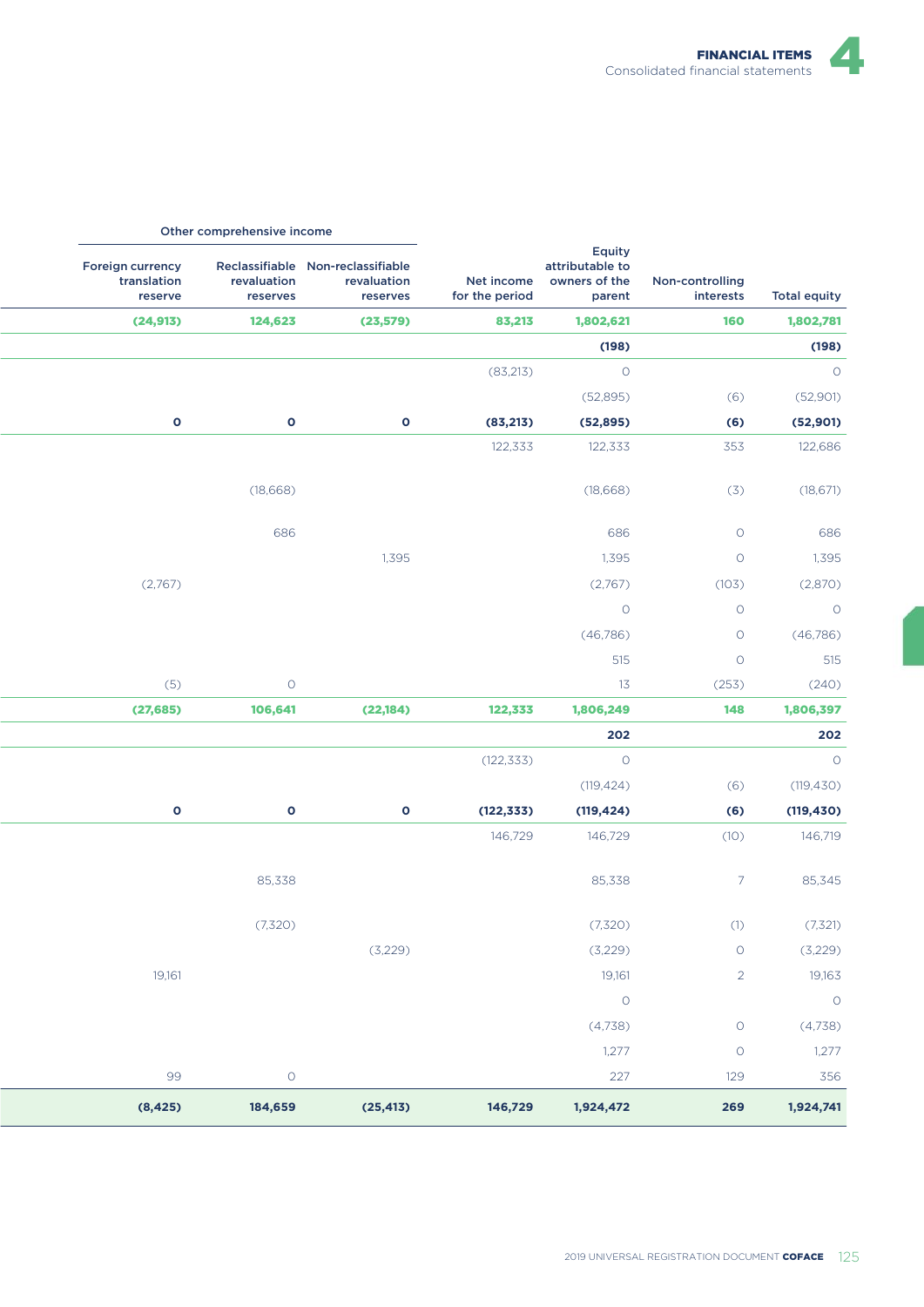## 4.1.5 Consolidated statement of cash flows

| (in thousands of euros)                                                                                                    | Dec. 31, 2019 | Dec. 31, 2018 |
|----------------------------------------------------------------------------------------------------------------------------|---------------|---------------|
| Net income for the period                                                                                                  | 146,729       | 122,333       |
| Non-controlling interests                                                                                                  | (10)          | 353           |
| Income tax expense                                                                                                         | 55,434        | 64,132        |
| +/- Share in net income of associates                                                                                      |               | (592)         |
| Finance costs                                                                                                              | 21,385        | 17,681        |
| <b>Operating income (A)</b>                                                                                                | 223,538       | 203,907       |
| +/- Depreciation, amortization and impairment losses                                                                       | 43,499        | (5,282)       |
| +/- Net additions to/reversals from technical provisions                                                                   | 26,210        | 57,428        |
| +/- Unrealized foreign exchange income/loss                                                                                | (4,845)       | (6,958)       |
| +/- Non-cash items                                                                                                         | 26,181        | (15,051)      |
| Total non-cash items (B)                                                                                                   | 91,045        | 30,137        |
| Gross cash flows from operations $(C) = (A) + (B)$                                                                         | 314,583       | 234,044       |
| Change in operating receivables and payables                                                                               | (8,074)       | (74, 892)     |
| Net taxes paid                                                                                                             | (39, 389)     | (64, 772)     |
| Net cash related to operating activities (D)                                                                               | (47, 463)     | (139, 664)    |
| Increase (decrease) in receivables arising from factoring operations                                                       | 167,125       | 2,612         |
| Increase (decrease) in payables arising from factoring operations                                                          | (44, 727)     | (74, 491)     |
| Increase (decrease) in factoring liabilities                                                                               | (141, 814)    | 102,295       |
| Net cash generated from banking and factoring operations (E)                                                               | (19, 416)     | 30,416        |
| Net cash generated from operating activities $(F) = (C+D+E)$                                                               | 247,704       | 124,796       |
| Acquisitions of investments                                                                                                | (773, 793)    | (341,747)     |
| Disposals of investments                                                                                                   | (708,711)     | 375,163       |
| Net cash used in movements in investments (G)                                                                              | (65,082)      | 33,416        |
| Acquisitions of consolidated subsidiaries, net of cash acquired                                                            | (11,186)      |               |
| Disposals of consolidated companies, net of cash transferred                                                               |               | 14,202        |
| Net cash used in changes in scope of consolidation (H)                                                                     | (11, 186)     | 14,202        |
| Acquisitions of property, plant and equipment and intangible assets                                                        | (14,299)      | (20,541)      |
| Disposals of property, plant and equipment and intangible assets                                                           | (12, 942)     | 4,196         |
| Net cash generated from (used in) acquisitions and disposals of property,<br>plant and equipment and intangible assets (I) | (1, 357)      | (16, 345)     |
| Net cash used in investing activities $(J) = (G+H+I)$                                                                      | (77, 625)     | 31,273        |
| Proceeds from the issue of equity instruments                                                                              |               |               |
| Treasury share transactions                                                                                                | (4,122)       | (46,786)      |
| Dividends paid to owners of the parent                                                                                     | (119, 424)    | (52,895)      |
| Dividends paid to non-controlling interests                                                                                | (6)           | (6)           |
| Cash flows related to transactions with owners                                                                             | (123, 552)    | (99, 687)     |
| Proceeds from the issue of debt instruments                                                                                |               |               |
| Cash used in the redemption of debt instruments                                                                            |               |               |
| Lease liabilities variations                                                                                               | (10, 902)     |               |
| Interests paid                                                                                                             | (20, 854)     | (16, 276)     |
| Cash flows related to the financing of Group operations                                                                    | (31, 756)     | (16, 276)     |
| Net cash generated from (used in) financing activities (K)                                                                 | (155, 308)    | (115,963)     |
| Impact of changes in exchange rates on cash and cash equivalents (L)                                                       | 3,587         | 2,012         |
| <b>NET INCREASE IN CASH AND CASH EQUIVALENTS (F+J+K+L)</b>                                                                 | 18,358        | 38,094        |
| Net cash generated from operating activities (F)                                                                           | 247,704       | 124,796       |
| Net cash used in investing activities (J)                                                                                  | (77, 625)     | 31,273        |
| Net cash generated from (used in) financing activities (K)                                                                 | (155, 308)    | (115, 963)    |
|                                                                                                                            | 3,587         |               |
| Impact of changes in exchange rates on cash and cash equivalents (L)                                                       |               | (2,012)       |
| Cash and cash equivalents at beginning of period                                                                           | 302,419       | 264,325       |
| Cash and cash equivalents at end of period                                                                                 | 320,777       | 302,419       |
| <b>NET CHANGE IN CASH AND CASH EQUIVALENTS</b>                                                                             | 18,358        | 38,094        |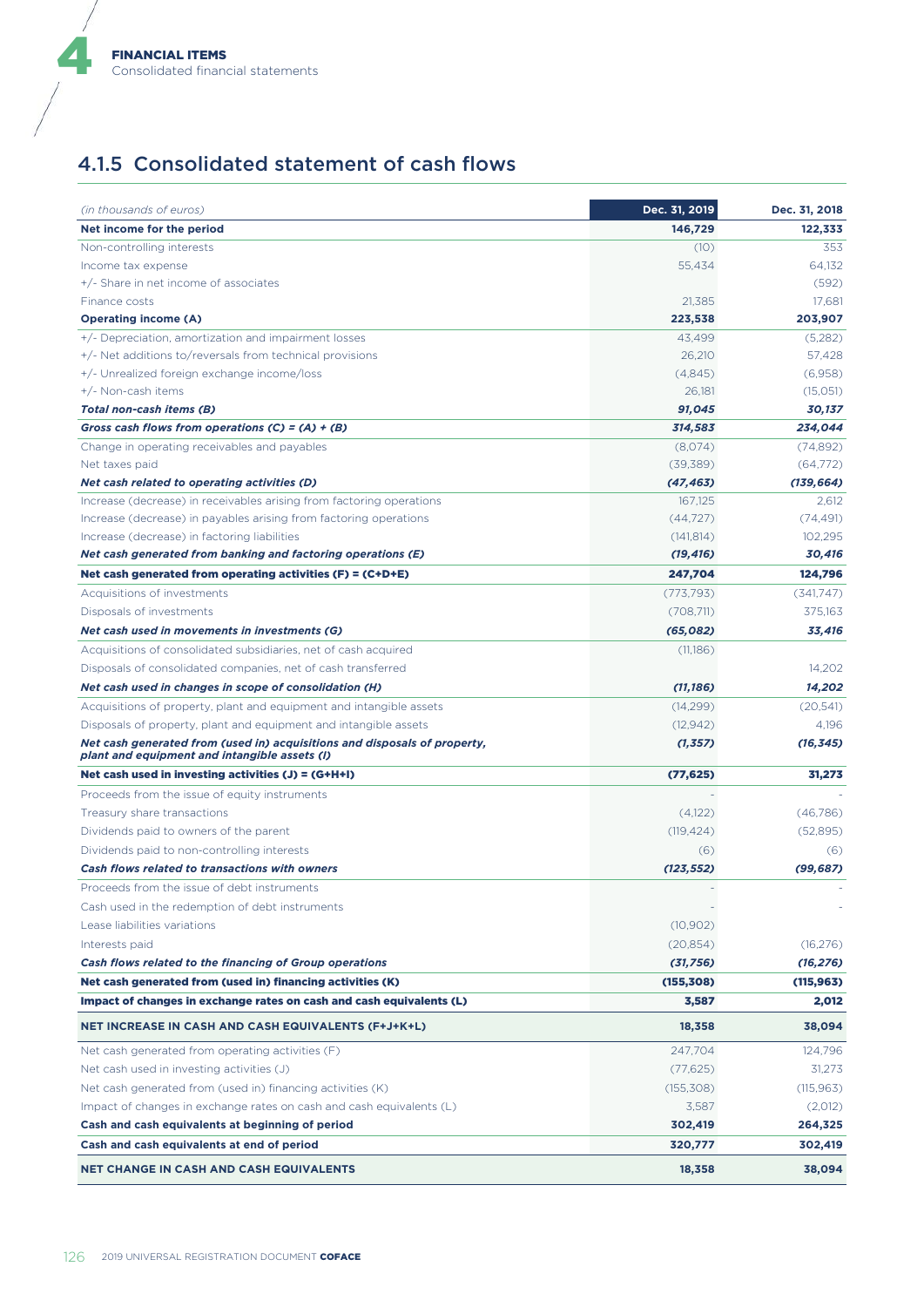# **4.2 NOTES TO THE CONSOLIDATED FINANCIAL STATEMENTS**

| <b>BASIS OF PREPARATION</b> |                                                                  |     |  |  |
|-----------------------------|------------------------------------------------------------------|-----|--|--|
|                             | <b>SIGNIFICANT EVENTS</b>                                        | 128 |  |  |
|                             | <b>SCOPE OF CONSOLIDATION</b>                                    | 129 |  |  |
|                             | <b>ACCOUNTING PRINCIPLES</b>                                     | 133 |  |  |
| <b>SHEET</b>                | <b>NOTES TO THE CONSOLIDATED BALANCE</b>                         | 144 |  |  |
| <b>NOTE1</b>                | Goodwill                                                         | 144 |  |  |
| <b>NOTE 2</b>               | Other intangible assets                                          | 146 |  |  |
| <b>NOTE 3</b>               | Insurance business investments                                   | 148 |  |  |
| <b>NOTE 4</b>               | Receivables arising from banking<br>activities                   | 153 |  |  |
| <b>NOTE 5</b>               | Investments in associates                                        | 154 |  |  |
| <b>NOTE 6</b>               | Tangible assets                                                  | 155 |  |  |
| <b>NOTE 7</b>               | Receivables arising from insurance<br>and reinsurance operations | 157 |  |  |
| <b>NOTE 8</b>               | Other assets                                                     | 158 |  |  |
| <b>NOTE 9</b>               | Cash and cash equivalents                                        | 158 |  |  |
| <b>NOTE 10</b>              | Share capital                                                    | 158 |  |  |
| <b>NOTE 11</b>              | Share-based payments                                             | 159 |  |  |
| <b>NOTE 12</b>              | Revaluation reserves                                             | 160 |  |  |
| <b>NOTE 13</b>              | Provisions for liabilities and charges                           | 161 |  |  |
| <b>NOTE 14</b>              | Employee benefits                                                | 162 |  |  |
| <b>NOTE 15</b>              | Financing liabilities                                            | 167 |  |  |
| <b>NOTE 16</b>              | Lease liabilities                                                | 168 |  |  |
| <b>NOTE 17</b>              | Liabilities relating to insurance<br>contracts                   | 168 |  |  |
| <b>NOTE 18</b>              | Payables arising from banking<br>sector activities               | 169 |  |  |
| <b>NOTE 19</b>              | Deferred tax                                                     | 169 |  |  |
| <b>NOTE 20</b>              | Payables arising from insurance<br>and reinsurance operations    | 171 |  |  |
| <b>NOTE 21</b>              | Other liabilities                                                | 171 |  |  |

|                | <b>NOTES TO THE INCOME STATEMENT</b>                                          | 171 |
|----------------|-------------------------------------------------------------------------------|-----|
| <b>NOTE 22</b> | Revenue                                                                       | 171 |
| <b>NOTE 23</b> | Claims expenses                                                               | 173 |
| <b>NOTE 24</b> | Overheads by function                                                         | 174 |
| <b>NOTE 25</b> | Expenses from banking activities                                              | 174 |
| <b>NOTE 26</b> | Income/(loss) from ceded<br>reinsurance                                       | 175 |
| <b>NOTE 27</b> | Investment income, net<br>of management expenses<br>(excluding finance costs) | 175 |
| <b>NOTE 28</b> | Other operating income<br>and expenses                                        | 176 |
| <b>NOTE 29</b> | Income tax expense                                                            | 177 |
|                | <b>OTHER INFORMATION</b>                                                      | 178 |
| <b>NOTE 30</b> | Breakdown of net income<br>by segment                                         | 178 |
| <b>NOTE 31</b> | Earnings per share                                                            | 182 |
| <b>NOTE 32</b> | Group headcount                                                               | 182 |
| <b>NOTE 33</b> | Related parties                                                               | 183 |
| <b>NOTE 34</b> | Key management compensation                                                   | 184 |
| <b>NOTE 35</b> | Breakdown of audit fees                                                       | 185 |
| <b>NOTE 36</b> | Off-balance sheet commitments                                                 | 185 |
| <b>NOTE 37</b> | Operating leases                                                              | 186 |
| <b>NOTE 38</b> | Relationship between parent<br>company and subsidiaries                       | 186 |
| <b>NOTE 39</b> | Initial consolidation of Coface PKZ                                           | 187 |
| <b>NOTE 40</b> | <b>Brexit</b>                                                                 | 188 |
| <b>NOTE 41</b> | Events after the reporting period                                             | 188 |
| <b>NOTE 42</b> | Risk management                                                               | 188 |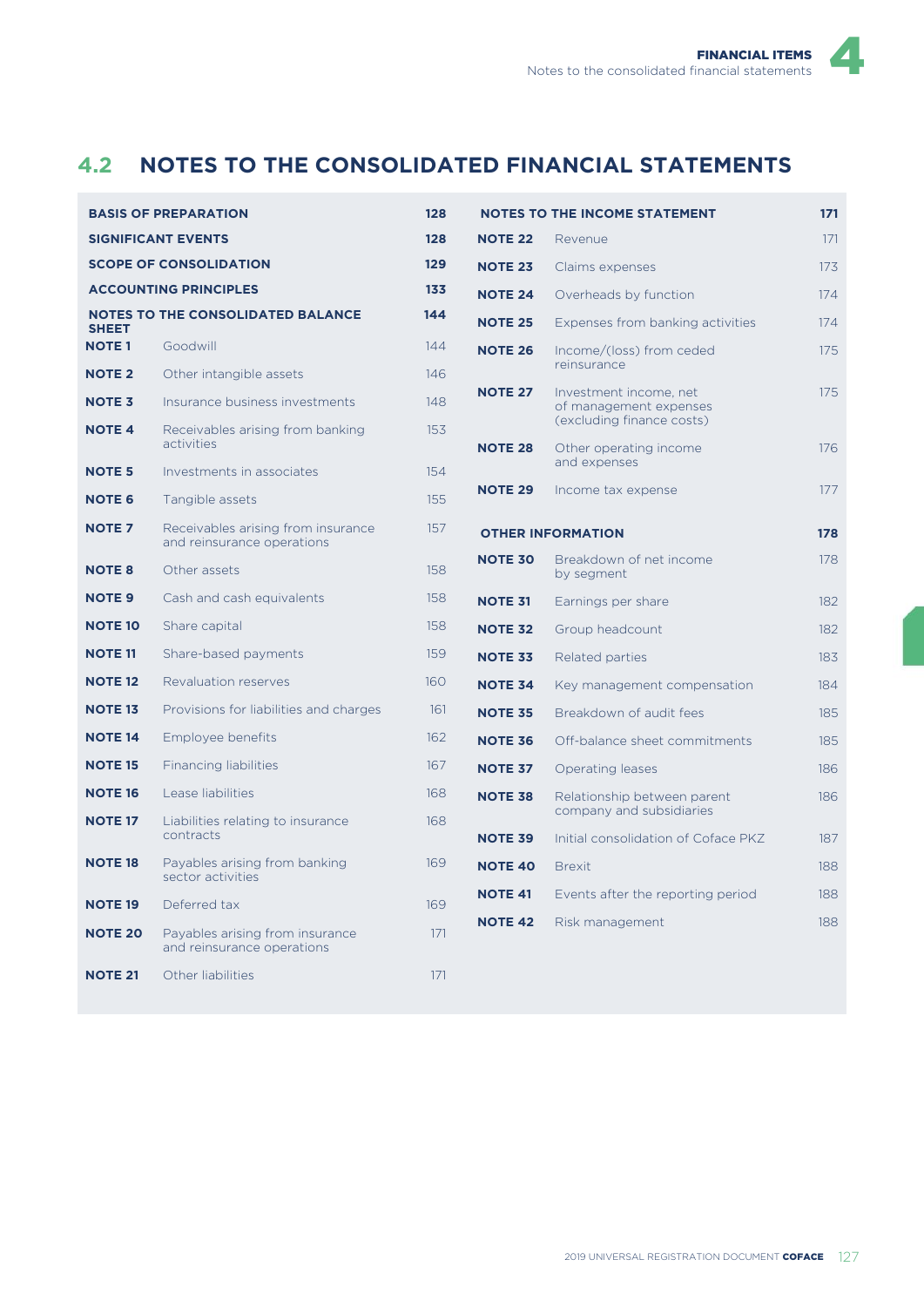### **BASIS OF PREPARATION**

4

These IFRS consolidated financial statements of the Coface Group as at December 31, 2019 are established in accordance with the International Financial Reporting Standards (IFRS) as published by the International Accounting Standards Board (IASB) and as adopted by the European Union<sup>(1)</sup>. They are detailed in the "Accounting principles" section.

The balance sheet is presented with comparative financial information at January 1, 2019 and December 31, 2018. The income statement is presented with comparative financial information at December 31, 2018.

### **SIGNIFICANT EVENTS**

#### Acquisition of SID – PKZ (Slovenia)

On April 15, 2019, Coface announced the acquisition of 100% of the capital of SID – PKZ, the market leader in credit insurance in Slovenia. The business operates under the new brand name Coface PKZ. Founded by SID Bank in 2005, SID – PKZ recorded €14.3 million of gross written premium in 2018. The transaction had a neutral impact on Coface's solvency ratio. The initial recognition of assets and liabilities is finalised and negative goodwill of €4.7 million has been recognised in the income statement. The contribution of Coface PKZ (excluding the impact of negative goodwill) in the Group's net income as at December 31, 2019 is not significant

#### Coface launches credit insurance offer in Greece

The country has undertaken reforms which pave the way for a promising credit insurance market. This opening of an entity in the country extends Coface's historically strong presence in the Mediterranean & Africa region, which represented 27% of the Group's revenues in 2019. The impact of the new entity on the Groups' financial statements for the year 2019 is not significant.

#### Coface South Africa new partnership

Following the strategic partnership signed on November 16, 2018, approved by the South African regulatory authorities during the second quarter 2019, Coface South Africa, the South African subsidiary of Compagnie française d'assurance pour le commerce extérieur, opened its capital up to 2.5% to the South African investment fund – B-BBEE Investment Holding Company, Identity Capital Partners (Pty) Ltd.

Through this operation Coface South Africa strengthens its local footprint and also marks its desire to strengthen its consideration of B-BBEE (Broad-Based Black Economic Empowerment) legislation. The opening of Coface South Africa's capital could be increased by up to 25% over a 10-year horizon. In addition, Coface has a call option for the shares of these minority shareholders. The impacts of this transaction on the financial statements for the year is not significant.

The comparison on January 1, 2019 following the application of IFRS 16 is provided for detailed information on balance sheet notes.

These IFRS consolidated financial statements for the year ended December 31, 2019 were reviewed by the Coface Group's Board of Directors on February 5, 2020.

#### Takeover of minority shareholders of Brazilian subsidiary SBCE (Seguradora Brasileira C.E.)

Compagnie française d'assurance pour le commerce extérieur has acquired the minority shareholders in its Brazilian subsidiary SBCE (Seguradora Brasileira C.E.). This acquisition of 24.2% of the capital was made through two local banks, each owning 12.1%. This operation is part of the Group's desire to rationalise its presence in Brazil. The purchase of minority interests without any change in the integration method has no impact on the net income and no significant impact on the equity.

#### Integration into the SBF 120 index

The Expert Indices Committee of Euronext has decided to include COFACE SA in the SBF 120 index and this decision was effective on June 26, 2019. The SBF 120 is one of the leading Paris stock market indices. It tracks the top 120 companies in terms of market capitalisation and liquidity. This entry follows the increased market capitalisation and share liquidity of Coface, which reflect the strengthening of its fundamentals since the launch of its Fit to Win strategic plan.

#### Fitch affirms Coface AA- rating, with "stable" outlook

Fitch Ratings affirmed, on July 10, 2019, Coface's AA-Insurer Financial Strength (IFS) rating. The outlook remains stable. The AA- IFS ratings of Coface North America Insurance Company and Coface Re, two other major insurance entities of the Group, have also been affirmed with a stable outlook.

In Fitch's press release, the rating agency highlights that these affirmations "are primarily driven by Coface's very strong business profile, very strong "capitalisation and leverage", and strong profitability".

Fitch views Coface's financial performance and earnings as "strong, underpinned by underwriting profitability and effective risk management, across the cycle".

*(1) The standards adopted by the European Union can be consulted on the website of the European Commission at: https://ec.europa.eu/info/ business-economy-euro/company-reporting-and-auditing/company-reporting/financial-reporting\_en#ifrs-financial-statements.*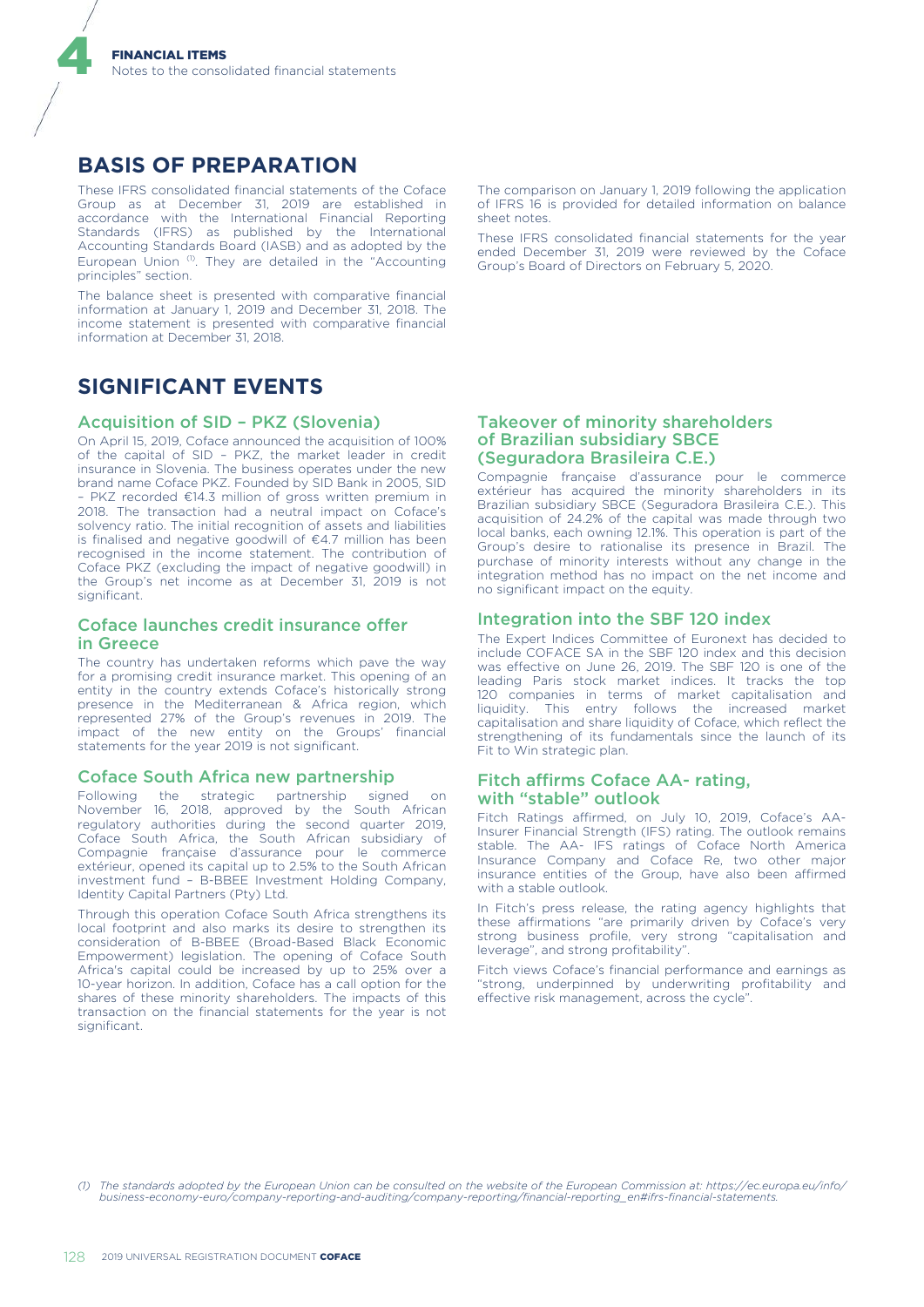

#### Capital reduction by cancellation of treasury shares

The Board of Directors of COFACE SA, in its meeting of April 24, 2019, decided to cancel the 1,867,312 shares bought under the share buyback programme, as announced on October 25, 2018; and correlatively, to reduce the share capital of the Company.

Therefore, the share capital of COFACE SA now stands at €304,063,898 divided into 152,031,949 shares with a nominal value of €2 each.

# **SCOPE OF CONSOLIDATION**

Change in the scope of consolidation in 2019

#### First-time consolidation

Coface PKZ was fully acquired in 2019. Coface Greece and the Lausanne 5 mutual fund (FCP), held by Coface Re, were created in 2019.

#### Exit from consolidation scope

No company left the Group in 2019.

#### Capital opening

Coface South Africa has opened up 2.5% of its capital in 2019. Coface Group now holds 97.5% of the capital.

#### Buyout of minority interests

In 2019, Coface Group acquired 24.2% of SBCE (Seguradora Brasileira C.E) minority interests. Coface Group now holds 100% of the SBCE capital.

#### Special purpose entities (SPE)

#### SPEs used for the credit insurance business

Coface Group's credit enhancement operations consist of insuring, *via* a special purpose entity (SPE), receivables securitised by a third party through investors, for losses in excess of a predefined amount. In this type of operation, Coface Group has no role whatsoever in determining the SPE's activity or its operational management. The premium received on the insurance policy represents a small sum compared to all the benefits generated by the SPE, the bulk of which flow to the investors.

Coface does not sponsor securitisation arrangements. It plays the role of a mere service provider to the special purpose entity by signing a contract with the SPE. In fact, Coface holds no power over the relevant activities of the SPEs involved in these arrangements (selection of receivables in the portfolio, receivables management, etc.). No credit insurance SPEs were consolidated within the Group's financial statements.

#### Approval for partial internal model

On July 25, 2019, Coface submitted to the ACPR, the French Prudential Supervision and Resolution Authority, its partial internal model. On December 4, 2019, COFACE SA received authorisation from the ACPR to use the Group's partial internal model for calculating its regulatory capital requirement under the Solvency II Directive from December 31, 2019. Coface's partial internal model has been the subject of extensive discussion and review by the Group's supervisory authority since the launch of the preapplication phase in 2016. This model covers the insurance underwriting risk module. The other modules (market risk, counterparty risk, operational risk) still use the parameters of the standard formula.

#### SPEs used for financing operations

Since 2012, Coface has put in place an alternative refinancing solution to the liquidity line granted by Natixis for the Group's factoring business in Germany and Poland (SPEs used for financing operations).

Under this solution, every month, Coface Finanz – a Group factoring company – sells its factored receivables to a French special purpose vehicle (SPV), the Vega securitisation fund (fonds commun de titrisation – FCT). The sold receivables are covered by credit insurance.

The securitisation fund acquires the receivables at their nominal value less a discount (determined on the basis of the portfolio's past losses and refinancing costs). To obtain refinancing, the fund issues (i) senior units to the conduits (one conduit per bank) which in turn issue asset-backed commercial paper (ABCP) on the market, and (ii) subordinated units to Coface Factoring Poland. The Coface Group holds control over the relevant activities of the securitisation fund.

The Vega securitisation fund is consolidated in the Group financial statements.

#### SPEs used for investing operations

The Colombes mutual funds were set up in 2013 to centralise the management of the Coface Group's investments. The administrative management of these funds has been entrusted to Amundi, and Caceis has been selected as custodian and asset servicing provider.

The European branches of Compagnie française d'assurance pour le commerce extérieur, which do not have any specific local regulatory requirements, participate in the centralised management of their assets, set up by Compagnie française d'assurance pour le commerce extérieur. They receive a share of the global income resulting from the application of an allocation key representing the risks subscribed by each branch and determined by the technical accruals.

Fonds Lausanne were created in 2015 in order to allow Coface Re to subscribe to parts in investment funds. The management is delegated to Amundi, the custodian is Caceis Switzerland and the asset servicing provider is Caceis.

The three criteria established by IFRS 10 for consolidation of the FCP Colombes and FCP Lausanne funds are met. Units in dedicated mutual funds (UCITS) have been included in the scope of consolidation and are fully consolidated. They are fully controlled by the Group.

All Coface entities are consolidated using the full integration method.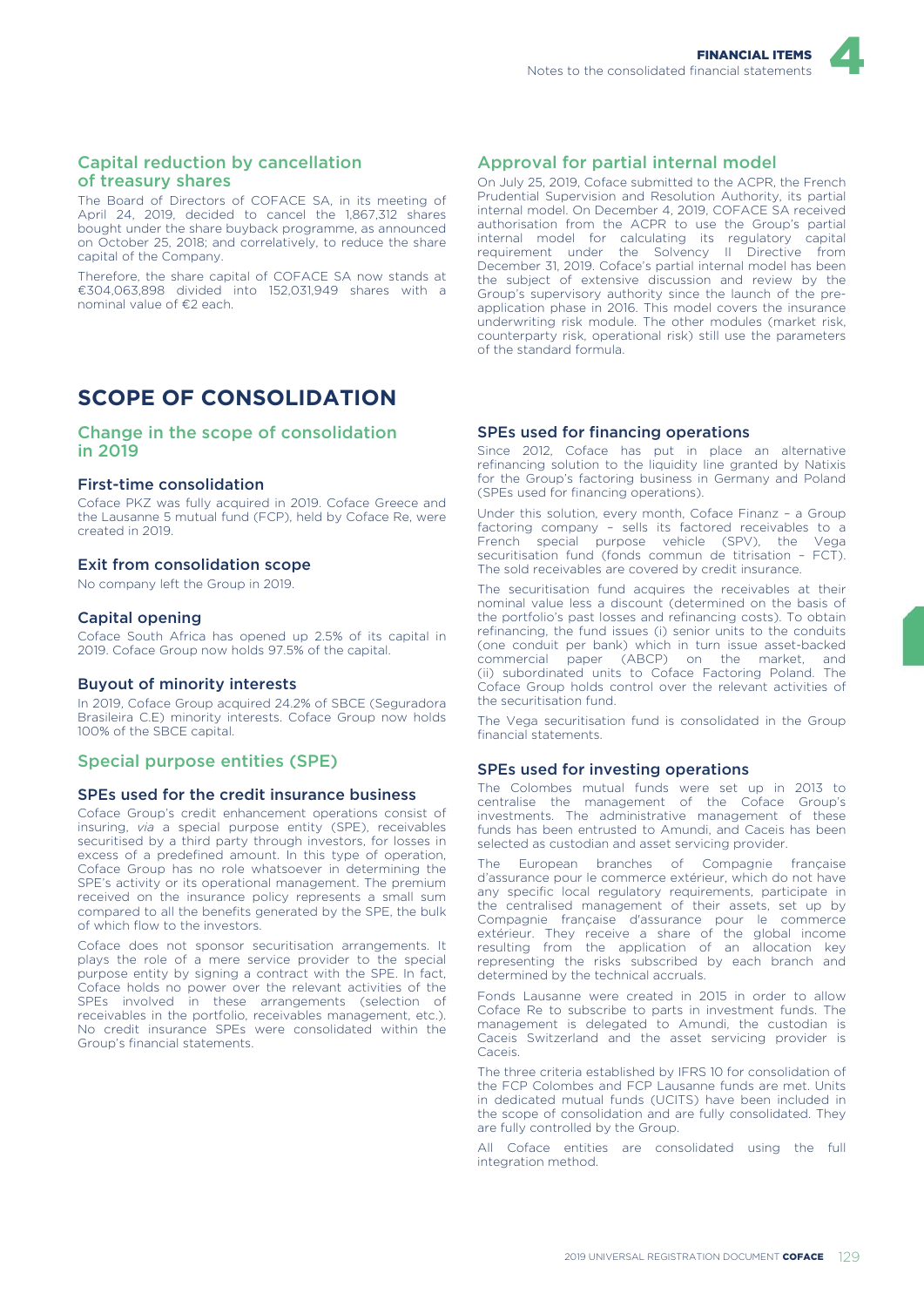$\blacklozenge$ 

|                        |                                                                        |                      | <b>Percentage</b> |                 |                |                 |  |
|------------------------|------------------------------------------------------------------------|----------------------|-------------------|-----------------|----------------|-----------------|--|
|                        |                                                                        | <b>Consolidation</b> | Control           | <b>Interest</b> | <b>Control</b> | <b>Interest</b> |  |
| Country                | <b>Entity</b>                                                          | <b>Method</b>        | Dec. 31, 2019     | Dec. 31, 2019   | Dec. 31, 2018  | Dec. 31, 2018   |  |
| <b>Northern Europe</b> |                                                                        |                      |                   |                 |                |                 |  |
| Germany                | Coface, Niederlassung in Deutschland<br>(ex Coface Kreditversicherung) |                      | Branch*           |                 | Branch*        |                 |  |
| Germany                | Coface Finanz GMBH                                                     | Full                 | 100.00%           | 100.00%         | 100.00%        | 100.00%         |  |
| Germany                | Coface Debitorenmanagement GMBH                                        | Full                 | 100.00%           | 100.00%         | 100.00%        | 100.00%         |  |
| Germany                | Coface Rating Holding GMBH                                             | Full                 | 100.00%           | 100.00%         | 100.00%        | 100.00%         |  |
| Germany                | Coface Rating GMBH                                                     | Full                 | 100.00%           | 100.00%         | 100.00%        | 100.00%         |  |
| Germany                | Kisselberg KG                                                          | Full                 | 100.00%           | 100.00%         | 100.00%        | 100.00%         |  |
| Germany                | Fct Vega (Fonds de titrisation)                                        | Full                 | 100.00%           | 100.00%         | 100.00%        | 100.00%         |  |
| Netherlands            | Coface Nederland Services                                              | Full                 | 100.00%           | 100.00%         | 100.00%        | 100.00%         |  |
| Netherlands            | Coface Nederland                                                       |                      | Branch*           |                 | Branch*        |                 |  |
| Denmark                | Coface Denmark                                                         |                      | Branch*           |                 | Branch*        |                 |  |
| Sweden                 | Coface Sverige                                                         |                      | Branch*           |                 | Branch*        |                 |  |
| <b>Western Europe</b>  |                                                                        |                      |                   |                 |                |                 |  |
| France                 | <b>COFACE SA</b>                                                       | Parent company       | 100.00%           | 100.00%         | 100.00%        | 100.00%         |  |
| France                 | Compagnie française d'assurance<br>pour le commerce extérieur          | Full                 | 100.00%           | 100.00%         | 100.00%        | 100.00%         |  |
| France                 | Cofinpar                                                               | Full                 | 100.00%           | 100.00%         | 100.00%        | 100.00%         |  |
| France                 | Cogeri                                                                 | Full                 | 100.00%           | 100.00%         | 100.00%        | 100.00%         |  |
| France                 | Fimipar                                                                | Full                 | 100.00%           | 100.00%         | 100.00%        | 100.00%         |  |
| France                 | Fonds Colombes 2                                                       | Full                 | 100.00%           | 100.00%         | 100.00%        | 100.00%         |  |
| France                 | Fonds Colombes 2 bis                                                   | Full                 | 100.00%           | 100.00%         | 100.00%        | 100.00%         |  |
| France                 | Fonds Colombes 3                                                       | Full                 | 100.00%           | 100.00%         | 100.00%        | 100.00%         |  |
| France                 | Fonds Colombes 3 bis                                                   | Full                 | 100.00%           | 100.00%         | 100.00%        | 100.00%         |  |
| France                 | Fonds Colombes 3 ter                                                   | Full                 | 100.00%           | 100.00%         | 100.00%        | 100.00%         |  |
| France                 | Fonds Colombes 3 quater                                                | Full                 | 100.00%           | 100.00%         | 100.00%        | 100.00%         |  |
| France                 | Fonds Colombes 4                                                       | Full                 | 100.00%           | 100.00%         | 100.00%        | 100.00%         |  |
| France                 | Fonds Colombes 5 bis                                                   | Full                 | 100.00%           | 100.00%         | 100.00%        | 100.00%         |  |
| France                 | Fonds Colombes 6                                                       | Full                 | 100.00%           | 100.00%         | 100.00%        | 100.00%         |  |
| Belgium                | Coface Belgium Services                                                | Full                 | 100.00%           | 100.00%         | 100.00%        | 100.00%         |  |
| <b>Belgium</b>         | Coface Belgium                                                         |                      | Branch*           |                 | Branch*        |                 |  |
| Switzerland            | Coface Suisse                                                          |                      | Branch*           |                 | Branch*        |                 |  |
| Switzerland            | Coface Re                                                              | Full                 | 100.00%           | 100.00%         | 100.00%        | 100.00%         |  |
| Switzerland            | Fonds Lausanne 2                                                       | Full                 | 100.00%           | 100.00%         | 100.00%        | 100.00%         |  |
| Switzerland            | Fonds Lausanne 2 bis                                                   | Full                 | 100.00%           | 100.00%         | 100.00%        | 100.00%         |  |
| Switzerland            | Fonds Lausanne 3                                                       | Full                 | 100.00%           | 100.00%         | 100.00%        | 100.00%         |  |
| Switzerland            | Fonds Lausanne 3 bis                                                   | Full                 | 100.00%           | 100.00%         | 100.00%        | 100.00%         |  |
| Switzerland            | Fonds Lausanne 5                                                       | Full                 | 100.00%           | 100.00%         |                |                 |  |
| Switzerland            | Fonds Lausanne 6                                                       | Full                 | 100.00%           | 100.00%         | 100.00%        | 100.00%         |  |
| Switzerland            | Fonds Lausanne 6                                                       | Full                 | 100.00%           | 100.00%         | 100.00%        | 100.00%         |  |
| UK                     | Coface UK Holdings                                                     | Full                 | 100.00%           | 100.00%         | 100.00%        | 100.00%         |  |
| <b>UK</b>              | Coface UK Services                                                     | Full                 | 100.00%           | 100.00%         | 100.00%        | 100.00%         |  |
| UK                     | Coface UK                                                              |                      | Branch*           |                 | Branch*        |                 |  |
| Ireland                | Coface Ireland                                                         |                      | Branch*           |                 | Branch*        |                 |  |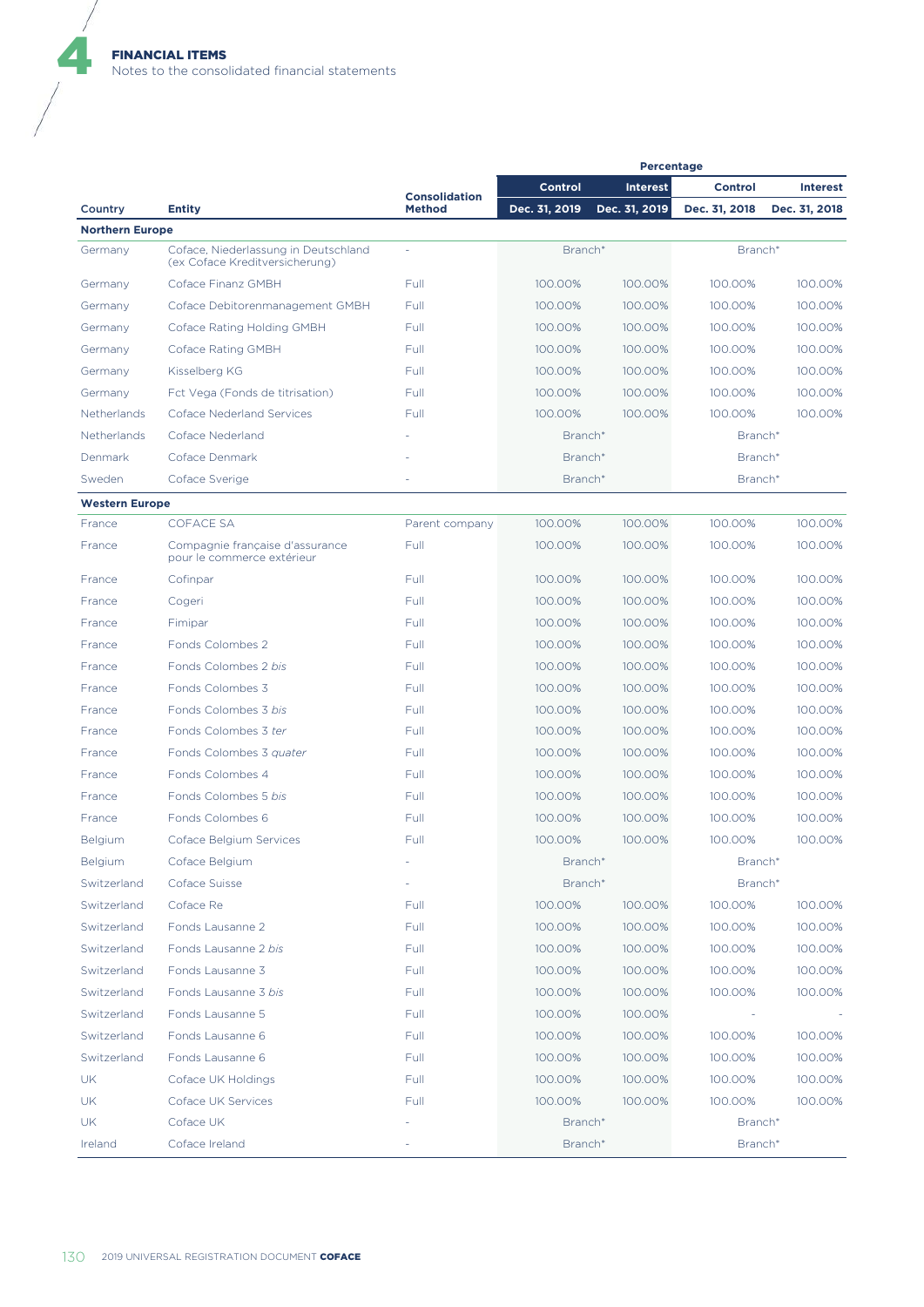| <b>Percentage</b>                 |                                                                                                             |                      |               |                 |                |                 |
|-----------------------------------|-------------------------------------------------------------------------------------------------------------|----------------------|---------------|-----------------|----------------|-----------------|
|                                   |                                                                                                             | <b>Consolidation</b> | Control       | <b>Interest</b> | <b>Control</b> | <b>Interest</b> |
| Country                           | <b>Entity</b>                                                                                               | <b>Method</b>        | Dec. 31, 2019 | Dec. 31, 2019   | Dec. 31, 2018  | Dec. 31, 2018   |
| <b>Central Europe</b>             |                                                                                                             |                      |               |                 |                |                 |
| Austria                           | Coface Austria Kreditversicherung<br>Service GmbH                                                           | Full                 | 100.00%       | 100.00%         | 100.00%        | 100.00%         |
| Austria                           | Coface Central Europe Holding AG                                                                            | Full                 | 100.00%       | 100.00%         | 100.00%        | 100.00%         |
| Austria                           | Compagnie francaise d'assurance pour<br>le Commerce Exterieur SA Niederlassung<br>Austria                   |                      | Branch*       |                 | Branch*        |                 |
| Hungary                           | Compagnie francaise d'assurance pour<br>le commerce extérieur Hungarian Branch<br>Office                    |                      | Branch*       |                 | Branch*        |                 |
| Poland                            | Coface Poland Credit Management<br>Services Sp. z o.o.                                                      | Full                 | 100.00%       | 100.00%         | 100.00%        | 100.00%         |
| Poland                            | Coface Poland Factoring Sp. z o.o.                                                                          | Full                 | 100.00%       | 100.00%         | 100.00%        | 100.00%         |
| Poland                            | Compagnie francaise d'assurance pour<br>le commerce extérieur Spółka Akcyjna<br>Oddział w Polsce            |                      | Branch*       |                 | Branch*        |                 |
| Czech<br>Republic                 | Compagnie francaise d'assurance pour<br>le commerce extérieur organizační složka<br>Česko                   |                      | Branch*       |                 | Branch*        |                 |
| Romania                           | Coface Romania CMS                                                                                          | Full                 | 100.00%       | 100.00%         | 100.00%        | 100.00%         |
| Romania                           | Compagnie francaise d'assurance pour le<br>commerce extérieur S.A. Bois - Colombes<br>- Sucursala Bucuresti |                      | Branch*       |                 | Branch*        |                 |
| Romania                           | Coface Technologie - Roumanie                                                                               |                      | Branch*       |                 | Branch*        |                 |
| Slovakia                          | Compagnie francaise d'assurance pour<br>le commerce extérieur, pobočka poisťovne<br>z iného členského štátu |                      | Branch*       |                 | Branch*        |                 |
| Slovenia                          | Coface PKZ                                                                                                  | Full                 | 100.00%       | 100.00%         |                |                 |
| Lithuania                         | Compagnie Francaise d'Assurance pour<br>le Commerce Exterieur Lietuvos filialas                             |                      | Branch*       |                 | Branch*        |                 |
| <b>Bulgaria</b>                   | Compagnie Francaise d'Assurance pour le -<br>Commerce Exterieur SA - Branch Bulgaria                        |                      | Branch*       |                 | Branch*        |                 |
| Russia                            | CJSC Coface Rus Insurance Company                                                                           | Full                 | 100.00%       | 100.00%         | 100.00%        | 100.00%         |
| <b>Mediterranean &amp; Africa</b> |                                                                                                             |                      |               |                 |                |                 |
| Italy                             | Coface Italy (Succursale)                                                                                   | ÷,                   | Branch*       |                 | Branch*        |                 |
| Italy                             | Coface Italia                                                                                               | Full                 | 100.00%       | 100.00%         | 100.00%        | 100.00%         |
| Israel                            | Coface Israel                                                                                               | ÷,                   |               | Branch*         |                | Branch*         |
| Israel                            | Coface Holding Israel                                                                                       | Full                 | 100.00%       | 100.00%         | 100.00%        | 100.00%         |
| Israel                            | BDI - Coface (business data Israel)                                                                         | Full                 | 100.00%       | 100.00%         | 100.00%        | 100.00%         |
| South Africa                      | Coface South Africa                                                                                         | Full                 | 97.50%        | 97.50%          | 100.00%        | 100.00%         |
| South Africa                      | Coface South Africa Services                                                                                | Full                 | 100.00%       | 100.00%         | 100.00%        | 100.00%         |
| Spain                             | Coface Servicios España                                                                                     | Full                 | 100.00%       | 100.00%         | 100.00%        | 100.00%         |
| Spain                             | Coface Iberica                                                                                              |                      | Branch*       |                 | Branch*        |                 |
| Portugal                          | Coface Portugal                                                                                             |                      | Branch*       |                 | Branch*        |                 |
| Greece                            | Coface Greece                                                                                               |                      | Branch*       |                 | Branch*        |                 |
| Turquey                           | Coface Sigorta                                                                                              | Full                 | 100.00%       | 100.00%         | 100.00%        | 100.00%         |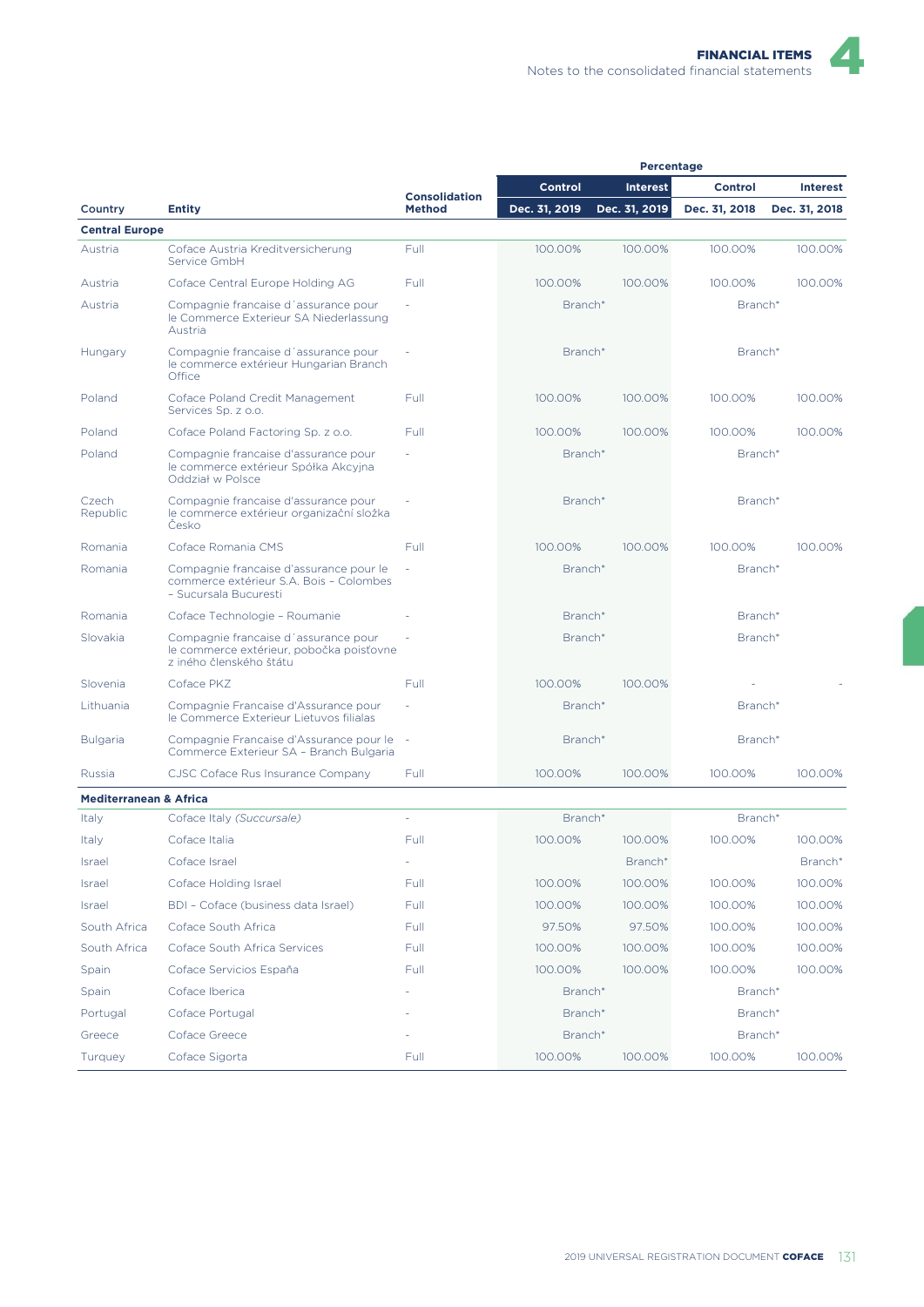$\blacklozenge$ 

|                      |                                                       |                      | Percentage    |                 |               |                 |
|----------------------|-------------------------------------------------------|----------------------|---------------|-----------------|---------------|-----------------|
|                      |                                                       | <b>Consolidation</b> | Control       | <b>Interest</b> | Control       | <b>Interest</b> |
| Country              | <b>Entity</b>                                         | <b>Method</b>        | Dec. 31, 2019 | Dec. 31, 2019   | Dec. 31, 2018 | Dec. 31, 2018   |
| <b>North America</b> |                                                       |                      |               |                 |               |                 |
| <b>United States</b> | Coface North America Holding Company                  | Full                 | 100.00%       | 100.00%         | 100.00%       | 100.00%         |
| <b>United States</b> | Coface North America                                  | Full                 | 100.00%       | 100.00%         | 100.00%       | 100.00%         |
| <b>United States</b> | Coface Services North America                         | Full                 | 100.00%       | 100.00%         | 100.00%       | 100.00%         |
| <b>United States</b> | Coface North America Insurance company                | Full                 | 100.00%       | 100.00%         | 100.00%       | 100.00%         |
| Canada               | Coface Canada                                         | ٠                    | Branch*       |                 | Branch*       |                 |
| <b>Latin America</b> |                                                       |                      |               |                 |               |                 |
| Mexico               | Coface Seguro De Credito<br>Mexico SA de CV           | Full                 | 100.00%       | 100.00%         | 100.00%       | 100.00%         |
| Mexico               | Coface Holding America Latina SA de CV                | Full                 | 100.00%       | 100.00%         | 100.00%       | 100.00%         |
| <b>Brazil</b>        | Coface Do brasil Seguros de Credito SA                | Full                 | 100.00%       | 100.00%         | 100.00%       | 100.00%         |
| <b>Brazil</b>        | Seguradora Brasileira De Credito<br>Interno SA (SBCE) | Full                 | 100.00%       | 100.00%         | 75.82%        | 75.82%          |
| Chile                | Coface Chile SA                                       | Full                 | 100.00%       | 100.00%         | 100.00%       | 100.00%         |
| Chile                | Coface Chile                                          |                      | Branch*       |                 | Branch*       |                 |
| Argentina            | Coface Argentina                                      |                      | Branch*       |                 | Branch*       |                 |
| Ecuador              | Coface Ecuador                                        |                      | Branch*       |                 | Branch*       |                 |
| <b>Asia-Pacific</b>  |                                                       |                      |               |                 |               |                 |
| Australia            | Coface Australia                                      |                      | Branch*       |                 | Branch*       |                 |
| Hong Kong            | Coface Hong Kong                                      |                      | Branch*       |                 | Branch*       |                 |
| Japan                | Coface Japon                                          |                      | Branch*       |                 | Branch*       |                 |
| Singapore            | Coface Singapore                                      |                      | Branch*       |                 | Branch*       |                 |
| Taiwan               | Coface Taiwan                                         |                      | Branch*       |                 | Branch*       |                 |

*\* Branch of Compagnie française d'assurance pour le commerce extérieur.*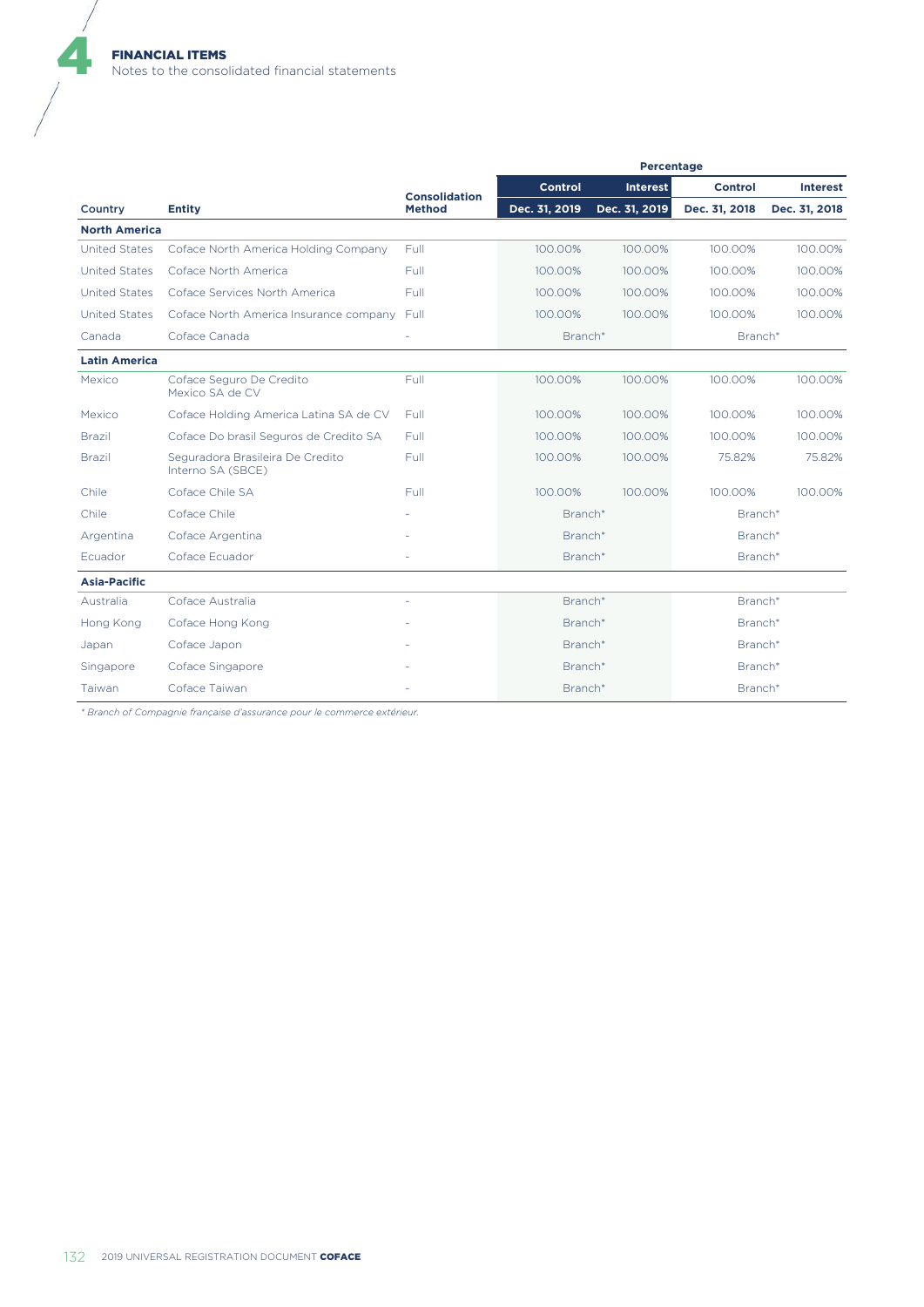

### **ACCOUNTING PRINCIPLES**

#### Applicable accounting standards

Pursuant to European Regulation 1606/2002 of July 19, 2002, the consolidated financial statements of Coface as at December 31, 2019 are prepared in accordance with IAS/IFRS and International Financial Reporting Interpretations Committee (IFRIC) interpretations as adopted in the European Union and applicable at that date.

Standards applied since January 1, 2019

#### IFRS 16

IFRS 16 "Leases", adopted by the European Commission on October 31, 2017, will replace IAS 17 "Leases" and interpretations relating to the accounting of such contracts. It is applicable since January 1, 2019 retrospectively following specific transitional arrangements.

According to IFRS 16, the definition of leasing contracts implies, on the one hand, the identification of an asset and on the other hand, the control by the lessee of the right to use this asset. From the lessors' point of view, the expected impact should be limited, the measures remaining substiantially unchange from the present IAS 17 standard. For the lessee, the standard will impose the accounting on the balance sheet of all leases as right of use, registered in the tangible and intangible assets and in the liabilities, the accounting of a financial debt for rents and other payments to be made during the rental period.

Note 6 regarding buildings used for operational purposes and Note 16 on lease liabilities indicate the impacts of the first application of IFRS16.

Furthermore, IFRIC issued amendments to clarify some aspects of the standard in 2019. These relate in particular to the unlimited enforceable period for some contracts and the impact of non-movable adjustments on assessing the enforceable period of contracts. IFRIC published its final decision about this topic on November 26, 2019. This amendment is under investigation by Coface to measure impacts on its accounting.

#### IFRIC 23 Interpretation

The IFRIC 23 "Uncertainty over income tax treatments" was adopted by the European Commission on October 23, 2018 and is mandatorily applicable from January 1, 2019. This interpretation clarifies the accounting and valuation procedures for current and deferred tax where there are uncertainties over tax treatment. If there are some doubts about tax treatment validation by tax authorities in accordance with tax legislation, tax treatment is classified as "uncertain". If there is a likelihood that the tax authorities might not accept the tax treatment applied, IFRIC 23 indicates that the uncertainty value to use in financial statements should be estimated using the method that can best project the outcome of the uncertainty. To determine this amount, there are two approaches: the most probable number procedure or the expected value procedure (weighted average of all possible scenarios). IFRIC 23 also requires that the assessment method selected be monitored.

Tax uncertainties should be booked according to their interpretation and type of tax (income tax or deferred tax) under "Deferred Tax Assets", "Current Tax receivable", "Deferred Tax Liabilities" and "Current Tax liabilities".

The first application of IFRIC 23 interpretation on January 1, 2019 had no impact on shareholders' equity at opening, or on the presentation of Coface's financial statements as regards uncertainties over tax treatment. The collection, analysis and monitoring procedure has been updated to allow better documentation of compliance between the accounting methods applied by Coface and IFRIC 23 requirements.

#### IAS 28

The IAS 28 "Investments in associates and joint ventures" amendment, adopted by the European Commission on February 8, 2019 is mandatory from January 1, 2019. Longterm interests corresponds to items where payment is neither foreseeable nor planned in the foreseeable future and which belong to net investment in the associated firm or joint venture. This amendment specifies that IFRS 9 "Financial Instruments" (including requirements regarding depreciation) applies to financial instruments representing long-term interests in associated firms or joint ventures when these financial instruments are not valued using the equity method. This amendment has no impact on Coface's accounts.

#### IAS 19

The amendment to the IAS 19 "Plan amendment, curtailment or settlement" standard, adopted by the European Commission on March 13, 2019, is mandatory from January 1, 2019. This amendment specifies that in case of an event which amends, curtails or settles a plan, the cost of the services provided and the amount of net interests subsequent to this event must be determined using the actuarial assumptions selected at the date of the change. This amendment had no impact on Coface's accounts.

#### Annual improvements to IFRS 2015–2017 Cycle

On March 14, 2019, the European Commission adopted the amendment "Annual improvements to IFRS 2015–2017 Cycle". This amendment stems from the annual improvement process aimed at simplifying and clarifying international accounting standards. The following standards have been amended: IFRS 3 "Business combinations", IFRS 11 "Joint arrangements", IAS 12 "Income taxes", and IAS 23 "Borrowing costs".

The amendment of the standard IAS 12 (Section 57A) specifies whether the tax effects on distributions related to instruments and paid coupons recorded through equity according to IAS 32 should be recorded in the income statement, among Other Comprehensive Income, Other Comprehensive Income, depending on the origin of the amounts distributed. Hence, if the amounts are treated as dividends (according to IFRS 9), the tax effects should be recorded in the income statement, when the liability that constitutes the obligation to pay dividends is recognised. If they are not treated as dividends, the tax effects should be recognised in equity. This amendment had no impact on Coface's accounts.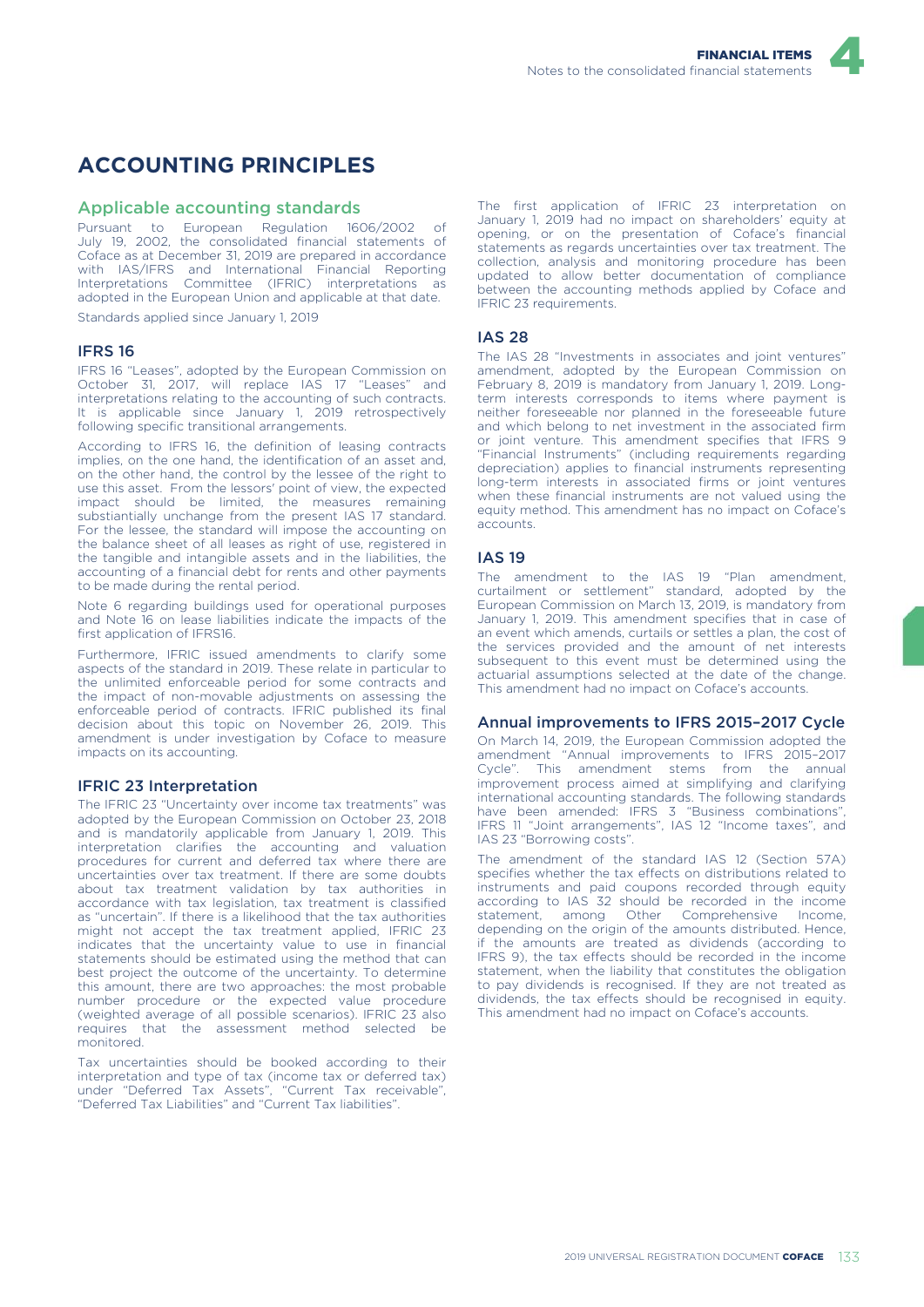#### Amendments to IFRS 9, IAS 39 and IFRS 7

Amendments to IFRS 9, IAS 39 and IFRS 7 "Interest rate benchmark reform" were published by IASB on September 26, 2019. These amendments aim to define exceptions to the application criteria of hedge accounting provided by IFRS 9 and IAS 39 and to specify the information to disclose related to the effects of the Interest Rate Benchmark Reform. The European Commission adopted these amendments on January 15, 2020. Their application date has been set for January 1, 2020 with possible early application. Coface has not applied these amendments in advance.

The following standards, adopted by the European Union on December 31, 2019, but not yet in force, have not been applied in advance by Coface.

#### Amendments to IAS 1 and IAS 8

The amendment to IAS 1 and IAS 8 "Definition of material" adopted by the European Commission on November 29, 2019 is mandatory from January 1, 2020. These amendments clarify the definition of the term "significant" in order to facilitate judging whether or not information is significant and to improve the relevance of the information presented in notes to financial statements.

#### Amendments to the IFRS Conceptual Framework

The amendment to the Conceptual Framework, adopted by the European Commission on November 29, 2019, is mandatory from January 1, 2020. The purpose of this amendment is to replace, in several standards and interpretations, existing references to previous frameworks with references to the revised conceptual framework.

#### IFRS 17

4

IFRS 17 "Insurance contracts" published by the IASB on May 18, 2017 will replace IFRS 4 "Insurance contracts" from January 1, 2022. A draft amendment "Exposure Draft ED/2019/4 Amendments to IFRS 17" was published on June 26, 2019.

IFRS 17 establishes the principles for the recognition, measurement, presentation and disclosure of insurance contracts and investment contracts with discretionary participation.

At present, insurance contracts are recorded at historical costs and will be recorded at current value after the application of IFRS 17. Therefore, insurance contract values will be based on future cash flows generated, including a risk margin in order to take into account the uncertainty regarding these flows. IFRS 17 introduces the concept of contractual service margin. This margin represents the benefit not earned by the insurer and will be released over time, depending on the service provided by the insurer to the policyholder.

The standard requires a higher level of granularity regarding details of calculations than before as it requires estimation by group of contracts.

These accounting changes will modify the profile of the insurance income statement.

Given the importance of the changes made and despite the uncertainties still affecting the standard, Coface has set up a project structure that will enable it, within various themes, to analyse all aspects of the standard: modelling, adaptation of systems and organisations, production of accounts and scales strategy, financial communication and change management.

#### IFRS 9

The new IFRS 9 "Financial instruments" was adopted by the European Commission on November 22, 2016 and has been applicable retrospectively since January 1, 2018.

IFRS 9 replaces IAS 39 and defines the new rules for the classification and measurement of financial assets and liabilities, the new methodology for credit risk impairment of financial assets, and the treatment of hedging transactions, with the exception of macro-hedging transactions for which a separate draft standard is under study by the IASB.

#### *Exemption*

The amendment to IFRS 4 relating to the joint application of IFRS 9 "Financial instruments" with IFRS 17 "Insurance contracts" with specific measures for financial conglomerates was adopted on November 3, 2017 and has been applicable since January 1, 2018. This European regulation allows European financial conglomerates to opt to postpone the application of IFRS 9 for their insurance sector until January 1, 2022 (date of application of the new IFRS 17 Insurance Contracts standard) provided that:

- ♦ they do not transfer financial instruments between the insurance sector and the other sectors of the conglomerate (other than instruments measured at fair value through the profit or loss account);
- ♦ they state which insurance entities are applying the IAS 39 standard;
- ♦ they provide additional specific information in the attached notes.

Coface, meeting the eligibility criteria of a financial conglomerate, applies this provision for its insurance entities, which will therefore remain under IAS 39 until December 31, 2021. The entities concerned by this measure are all insurance entities and entities whose activity is directly related to insurance (service entities, consolidated funds).

#### *Scope of application*

Consequently, the entities concerned by the application of IFRS 9 are exclusively entities in the factoring business, an activity operated by Coface in Germany and in Poland.

Pursuant to the option opened by IFRS 9, Coface has chosen not to restate prior years published as comparative information for its financial statements.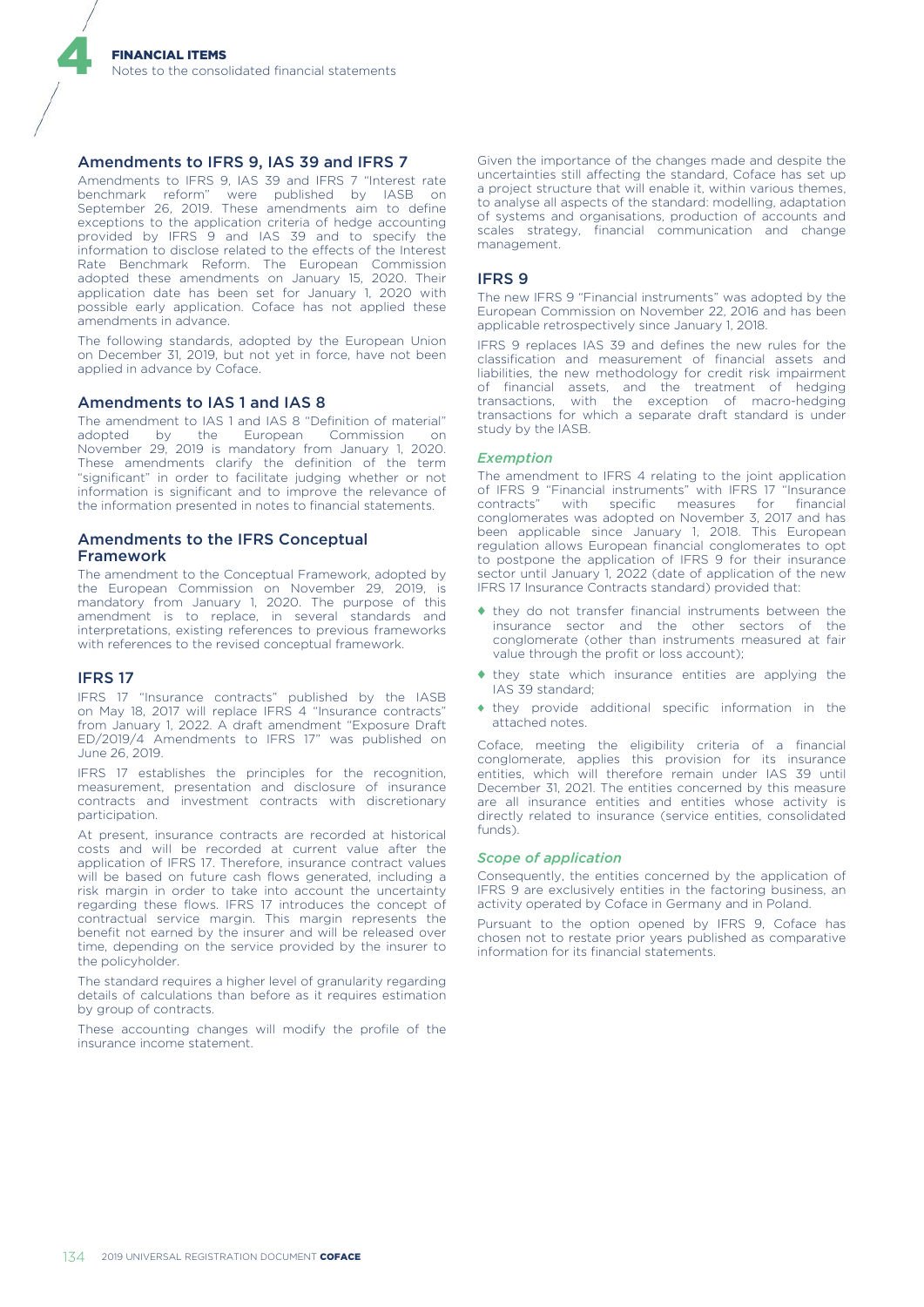

#### Consolidation methods used

In accordance with IAS 1 "Presentation of financial statements", IFRS 10 and IFRS 3 on "Business combinations", certain interests that are not material in relation to the Coface Group's consolidated financial statements were excluded from the scope of consolidation.

Materiality is determined based on specific thresholds and on a qualitative assessment of the relevance of each entity's contribution to Coface's consolidated financial statements. The main thresholds applicable are as follows:

- $\bullet$  total balance sheet:  $f(40)$  millions;
- ♦ technical result: €5 millions;
- ♦ net income+/-: €2 millions.

Moreover, the sum of the net income of entities excluded from the consolidation scope must not exceed 2% of consolidated net income.

The consolidation methods applied are as follows:

- ♦ companies over which Coface exercises exclusive control are fully consolidated;
- ♦ companies over which Coface exercises significant influence are accounted for by the equity method.

All the entities of the Coface Group scope are fully consolidated.

IFRS 10 supersedes IAS 27 "Consolidated and Separate Financial Statements" in relation to consolidated financial statements as well as SIC-12 on special purpose entities. The control of an entity must now be analysed through three aggregate criteria: the power over the relevant activities of the entity, exposure to the variable returns of the entity, and the investor's ability to affect the variable returns through its power over the entity. The analysis of special purpose entities in Coface Group is presented in the notes under "Scope of consolidation".

#### Intercompany transactions

Material intercompany transactions are eliminated on the balance sheet and on the income statement.

#### Non-current assets held for sale and discontinued operations

In accordance with IFRS 5, a non-current asset (or disposal group) is classified as held for sale if its carrying amount will be recovered principally through a sale transaction. For this to be the case, the asset (or disposal group) must be available for immediate sale in its present condition and it must be highly probable that the sale will take place within 12 months.

A sale is deemed to be highly probable if:

- ♦ management is committed to a plan to sell the asset (or disposal group);
- ♦ a non-binding offer has been submitted by at least one potential buyer;
- ♦ it is unlikely that significant changes will be made to the plan or that it will be withdrawn.

Once assets meet these criteria, they are classified under "Non-current assets held for sale" in the balance sheet at the subsequent reporting date, and cease to be depreciated/amortised as from the date of this classification. An impairment loss is recognised if their carrying amount exceeds their fair value less costs to sell. Liabilities related to assets held for sale are presented in a separate line on the liabilities side of the balance sheet.

If the disposal does not take place within 12 months of an asset being classified under "Non-current assets held for sale", the asset ceases to be classified as held for sale, except in specific circumstances that are beyond Coface's control.

A discontinued operation is a clearly identifiable component of an entity that either has been disposed of, or is classified as held for sale, and:

- ♦ the component represents a separate major line of business or geographical area of operations;
- ♦ the component is part of a single coordinated plan to dispose of a separate major line of business or geographical area of operations without representing a separate major line of business or geographical area of business; or
- ♦ the component is a subsidiary acquired exclusively with a view to resale.

The income from these operations is presented on a separate line of the income statement for the period during which the criteria are met and for all comparative periods presented. The amount recorded in this income statement line includes the net income from discontinued operations until they are sold, and the post-tax net income recognised on the measurement to fair value less costs to sell or on the disposal of the assets or disposal group(s) constituting the discontinued operation.

#### Year end and accounting period

All consolidated companies have a December 31 year end and an accounting period of 12 months.

#### Foreign currency translation

#### Translation of foreign currency transactions

In accordance with IAS 21, transactions carried out in foreign currencies (*i.e.* currencies other than the functional currency) are translated into the functional currency of the entity concerned using the exchange rates prevailing at the dates of the transactions. The Group's entities generally use the closing rate for the month preceding the transaction date, which is considered as approximating the transactiondate exchange rate provided there are no significant fluctuations in rates.

#### Translation of the financial statements of subsidiaries and foreign branches

Coface's consolidated financial statements are presented in euros.

The balance sheets of foreign subsidiaries whose functional currency is not the euro are translated into euros at the year-end exchange rate, except for capital and reserves, which are translated at the historical exchange rate. All resulting foreign currency translation differences are recognised in the consolidated statement of comprehensive income.

Income statement items are translated using the average exchange rate for the year, which is considered as approximating the transaction-date exchange rate provided there are no significant fluctuations in rates (see IAS 21.40). All exchange differences arising on translation of these items are also recognised in other comprehensive income.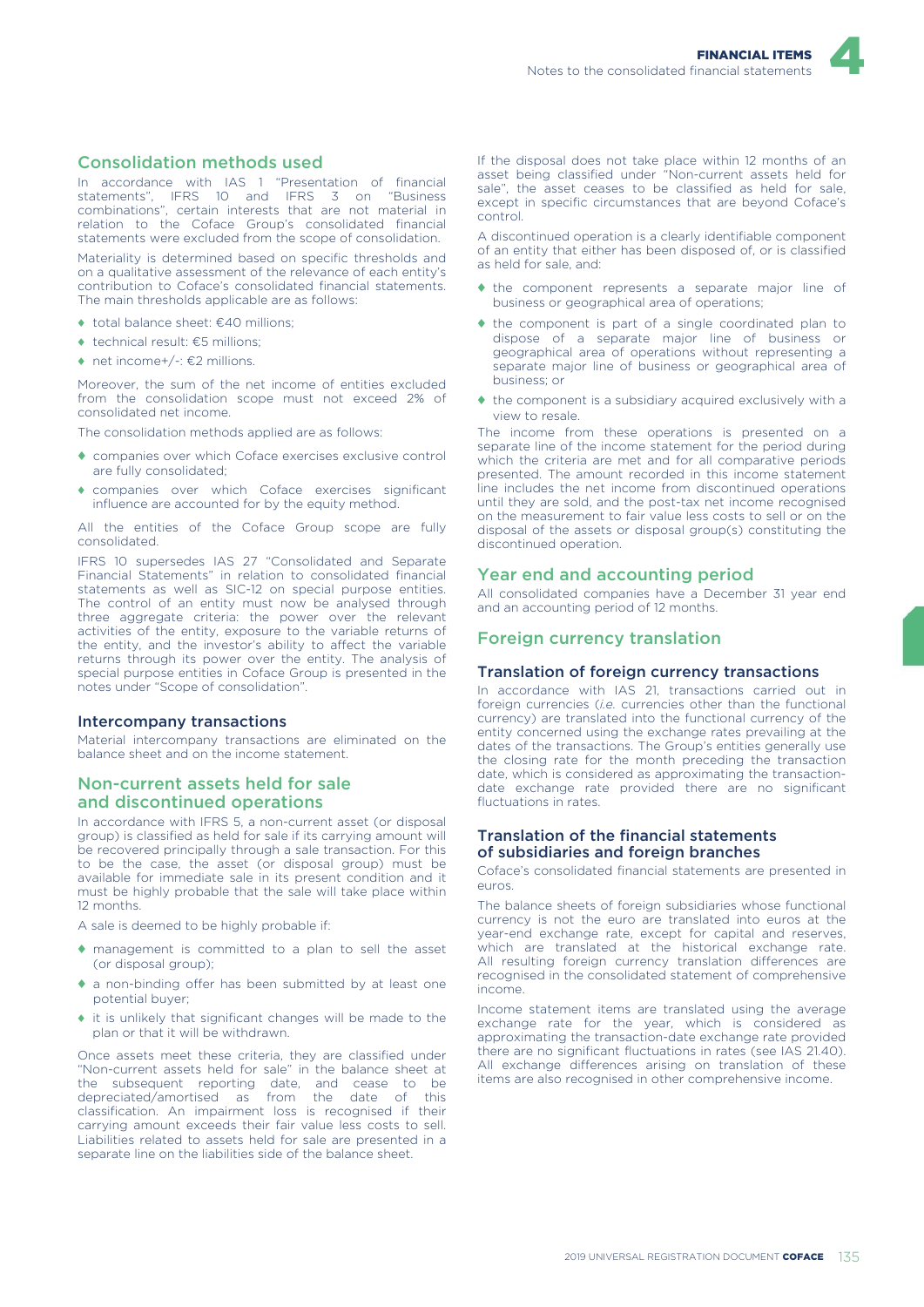#### Hyperinflationary economies

The application of IAS 29 "Financial reporting in hyperinflationary economies" is required as of July 1, 2018, for entities whose functional currency is the Argentine peso.

The Group has activities in Argentina whose contribution to the total consolidated balance sheet and net income is not significant as of December 31, 2019 and as of December 31, 2018.

Thus, the impact of the application of this standard is likewise not significant at Group level and was not taken into account in the financial statements as of December 31, 2019 and as of December 31, 2018.

#### General principles

4

#### The insurance business

An analysis of all of Coface's credit insurance policies shows that they fall within the scope of IFRS 4, which permits insurers to continue to use the recognition and measurement rules applicable under local GAAP when accounting for insurance contracts.

Coface has therefore used French GAAP for the recognition of its insurance contracts.

However, IFRS 4:

- ♦ prohibits the use of equalisation and natural disaster provisions; and
- ♦ requires insurers to carry out liability adequacy tests.

#### The services business

Companies engaged in the sale of business information and debt collection services fall within the scope of IFRS 15 "Revenue from contracts with customers".

Revenue is recognised when: (i) the entity has transferred to the buyer the significant risks and rewards of ownership of the goods; (ii) it is probable that the economic benefits associated with the transaction will flow to the entity; and (iii) the amount of revenue and costs incurred or to be incurred in respect of the transaction can be measured reliably.

#### The factoring business

Companies engaged in the factoring business apply IFRS 9 "Financial instruments". A financial instrument is a contract that gives rise to a financial asset of one entity (contractual right to receive cash or another financial asset from another entity) and a financial liability or equity instrument of another entity (contractual obligation to deliver cash or another financial asset to another entity).

Trade receivables are classified within the "Loans and receivables" category. After initial recognition at fair value, these receivables are measured at amortised cost using the effective interest method (EIM). The financing fee is recorded over the term of the factoring transactions, which is equivalent to it being included in the EIM in view of the short-term nature of the transactions concerned.

IFRS 15 "Revenue from contracts with customers" standard is also applies to the factoring business according to the same rules as for the service business.

#### Classification of income and expenses for the Group's different businesses

#### Breakdown by function of insurance company expenses

The expenses of French and international insurance subsidiaries are initially accounted for by nature and are then analysed by function in income statement items using appropriate cost allocation keys. Investment management expenses are included under investment expenses. Claims handling expenses are included under claims expenses. Policy acquisition costs, administrative costs and other current operating expenses are shown separately in the income statement.

#### Factoring companies

Operating income and expenses of companies involved in the factoring business are reported as "Income from banking activities" and "Expenses from banking activities" respectively.

#### Other companies outside the insurance business and factoring business

Operating income and expenses of companies not involved in the insurance or factoring businesses are reported under "Income from other activities" and "Expenses from other activities", respectively.

#### Revenue

Consolidated revenue includes:

- ♦ premiums, corresponding to the compensation of the Group's commitment to cover the risks planned in the following insurance policies: credit insurance (short term), Single Risk (medium term) and surety bond (medium term). The bond is not a credit insurance product because it represents a different risk type (in terms of the underlying and the duration of the risk), but its remuneration takes the form of a premium; it responds to the definitions of insurance contracts given in IFRS 4;
- ♦ other revenues which include:
	- revenue from services related to credit insurance contracts ("fee and commission income" and "other insurance-related services"), corresponding to debtor information services, credit limit monitoring, management and debt recovery. They are included in the calculation of the turnover of the credit insurance activity,
	- revenue from services which consist of providing<br>customer access to information on the access to information on the creditworthiness of companies and on marketing and debt collection services to clients without credit insurance contracts,
	- net income from banking activities, which are revenues from factoring entities. They consist mainly of factoring fees (collected for the management of factored receivables) and net financing fees (financing margin, corresponding to the amount of financial interest received from factoring customers, less interest paid on refinancing of the factoring debt). Premiums paid by factoring companies to insurance companies (in respect of debtor and ceding risk) are deducted from net banking income.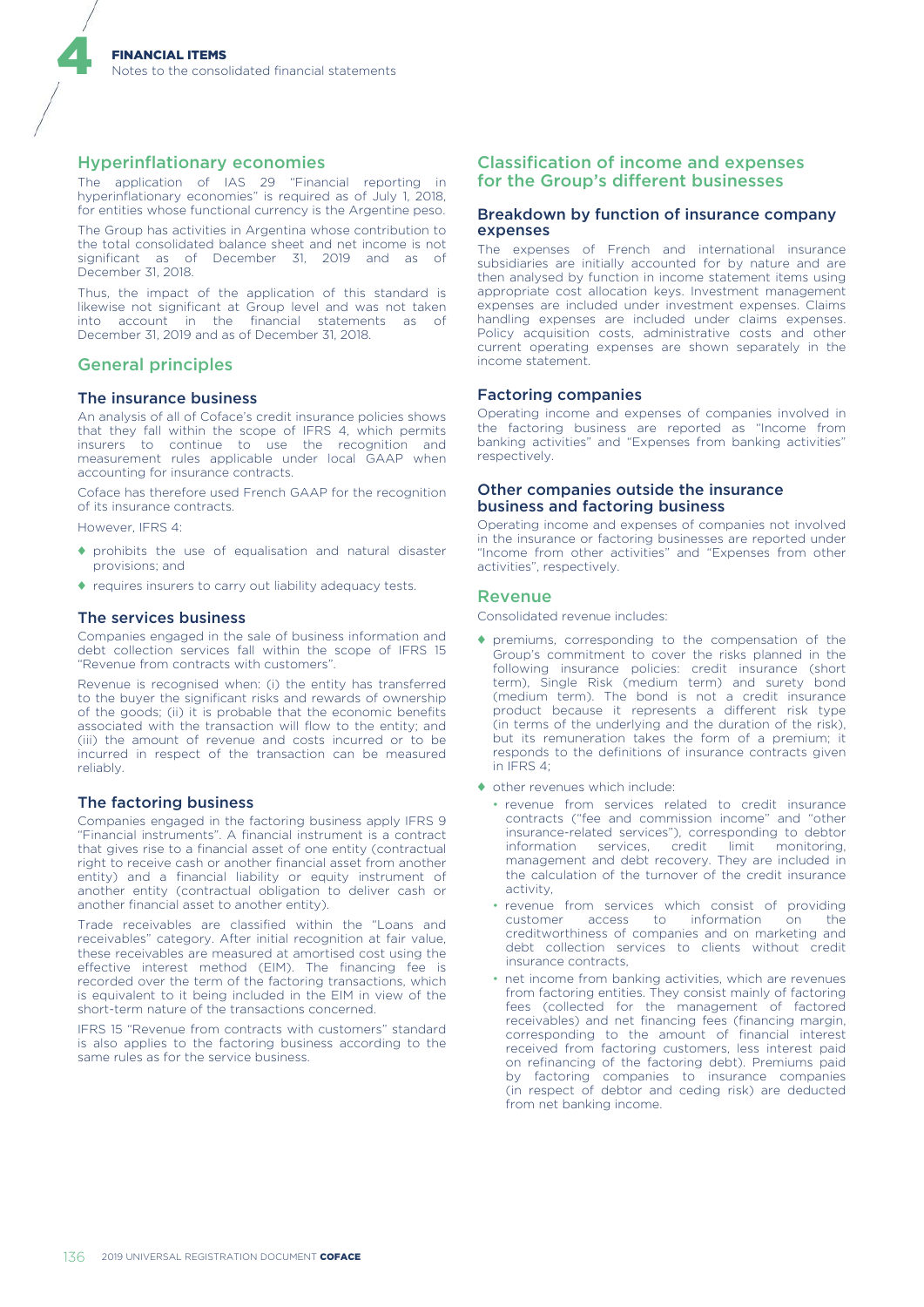

#### Insurance operations

#### Gross earned premiums

#### *Gross written premiums*

Gross premiums correspond to written premiums, excluding tax and net of premium cancellations. They include an estimate of pipeline premiums and premiums to be cancelled after the reporting date.

The estimate of pipeline premiums includes premiums negotiated but not yet invoiced as well as premium adjustments corresponding to the difference between minimum and final premiums. It also includes a provision for future economic risks that may impact end-of-year premiums.

Premiums invoiced are primarily based on policyholders' revenue or trade receivables balances, which vary according to changes in revenue. Premium income therefore depends directly on the volume of sales made in the countries where the Group is present, especially French exports and German domestic and export sales.

#### *Premium refunds*

Premium refunds include policyholders' bonuses and rebates, gains and no claims bonus, mechanisms designed to return a part of the premium to a policyholder according to contract profitability. They also include the penalties, taking the form of an additional premium invoiced to policyholders with the loss attributed to the policy.

The "premium refunds" item includes provisions established through an estimation of rebates to be paid.

#### *Reserves for unearned premiums*

Reserves for unearned premiums are calculated separately for each policy, on an accruals basis. The amount charged to the provision corresponds to the fraction of written premiums relating to the period between the year end and the end of the coverage period of the premium.

#### *Gross earned premiums*

Gross earned premiums consist of gross premiums issued, net of premium refunds, and variation in reserves for unearned premiums.

#### Deferred acquisition costs

Policy acquisition costs, including commissions are deferred over the life of the contracts concerned according to the same rules as unearned premium provisions.

The amount deferred corresponds to policy acquisition costs related to the period between the year end and the next premium payment date. Deferred acquisition costs are included in the balance sheet under "Other assets".

Changes in deferred acquisition costs are included under "Policy acquisition costs" in the income statement.

#### Contract service expenses

#### *Paid claims*

Paid claims correspond to insurance settlements net of recoveries, plus claims handling expenses.

#### *Claims provisions*

Claims provisions include provisions to cover the estimated total cost of reported claims not settled at year end. Claims provisions also include provisions for claims incurred but not yet reported, determined by reference to the final amount of paid claims.

The provisions also include a provision for collection costs and claims handling expenses.

Specific provisions are also recorded for major claims based on the probability of default and level of risk exposure, estimated on a case-by-case basis and validated by a committee (special reserves committee).

In the guarantee business, local methods are applied. Provisions are only recorded for claims of which the Company concerned has been notified by year end. However, an additional provision is recorded when the risk that the guarantee will be called on is higher due to the principal (guaranteed party) becoming insolvent, even if no related bonds have been called on. This additional provision is calculated based on the probability of default and the level of risk exposure.

#### *Subrogation and salvage*

Subrogation and salvage represent estimated recoveries determined on the basis of the total amount expected to be recovered in respect of all open underwriting periods.

Subrogation and salvage includes a provision for debt collection costs.

In accordance with the applicable French regulations, separate provisions are set aside for claims and recoveries.

#### Reinsurance operations

All of the Group's inward and ceded reinsurance operations involve transfers of risks.

#### Inward reinsurance

Inward reinsurance is accounted for on a contract-bycontract basis using data provided by the ceding insurers.

Technical provisions are determined based on amounts reported by ceding insurers, adjusted upwards by Coface where appropriate.

Commissions paid to ceding insurers are deferred and recognised in the income statement on the same basis as reserves for unearned premiums. Where these commissions vary depending on the level of losses accepted, they are estimated at each period end.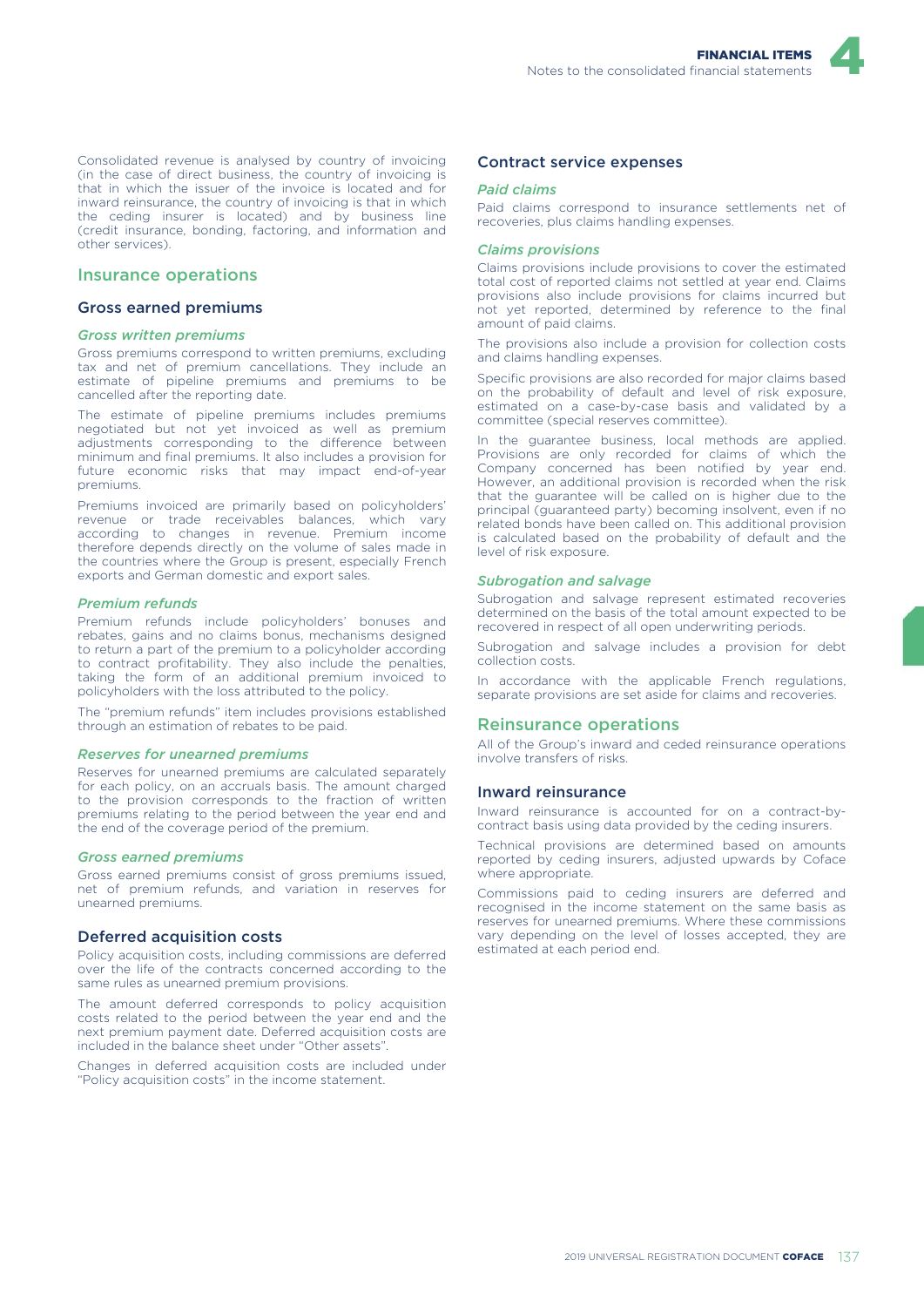#### Ceded reinsurance

4

Ceded reinsurance is accounted for in accordance with the terms and conditions of the related treaties.

Reinsurers' share of technical provisions is determined on the basis of technical provisions recorded under liabilities.

Funds received from reinsurers are reported under liabilities.

Commissions received from reinsurers are calculated by reference to written premiums. They are deferred and recognised in the income statement on the same basis as ceded reserves for unearned premiums (which are unearned premiums multiplied by reinsurance rate).

#### Other operating income and expenses

In accordance with Recommendation no. 2013-03 issued by the ANC (the French accounting standards body), "Other operating income" and "Other operating expenses" should only be used to reflect a major event arising during the reporting period that could distort the understanding of the Company's performance. Accordingly, limited use is made of these headings for unusual, abnormal and infrequent income and expenses of a material amount which Coface has decided to present separately in the income statement so that readers can better understand its recurring operating performance and make a meaningful comparison between accounting periods, in accordance with the relevance principle set out in the IFRS Conceptual Framework.

Other operating income and expenses are therefore limited, clearly identified, non-recurring items which are material to the performance of the Group as a whole.

#### Goodwill

In accordance with the revised version of IFRS 3, the Group measures goodwill at the acquisition date as:

- $\bullet$  the fair value of the consideration transferred;
- ♦ to which we add the amount of any non-controlling interest in the acquiree;
- ♦ plus, in a business combination achieved in stages, the acquisition-date fair value of the acquirer's previously held equity interest in the acquiree;
- ♦ less the net of the acquisition-date amounts of the identifiable assets acquired and the liabilities assumed (generally measured at fair value).

In the case of a bargain purchase, the resulting gain is recognised in net income on the acquisition date.

If new information comes to light within the 12 months following the initial consolidation of a newly-acquired company and that new information affects the initial fair values attributed to the assets acquired and liabilities assumed at the acquisition date, the fair values are adjusted with a corresponding increase or decrease in the gross value of goodwill.

Goodwill is allocated, at the acquisition date, to the cashgenerating unit (CGU) or group of CGUs that is expected to derive benefits from the acquisition. In accordance with paragraph 10 of IAS 36, goodwill is not amortised but is

tested for impairment at least once a year or whenever events or circumstances indicate that impairment losses may occur. Impairment testing consists of comparing the carrying amount of the CGU or group of CGUs (including allocated goodwill) with its recoverable amount, which corresponds to the higher of value in use and fair value less costs to sell. Value in use is determined using the discounted cash flow method.

#### Impairment tests on goodwill and intangible assets

In accordance with IAS 36, for the purpose of impairment testing the strategic entities included in the Group's scope of consolidation are allocated to groups of CGUs.

A group of CGUs is the smallest identifiable group of assets that generates cash inflows that are largely independent of the cash inflows from other groups of assets (other CGUs). Paragraph 80 of IAS 36 stipulates that goodwill acquired in a business combination must, from the acquisition date, be allocated to each of the acquirer's groups of CGUs that is expected to benefit from the synergies of the combination.

Coface has identified groups of CGUs based on its internal organisation, as used by management for making operating decisions.

The seven groups of CGUs are as follows:

- ♦ Northern Europe;
- ♦ Western Europe;
- ♦ Central Europe;
- ♦ Mediterranean & Africa;
- ♦ North America;
- ♦ Latin America;
- ♦ Asia-Pacific.

#### Measuring groups of CGUs and performing goodwill impairment tests

Existing goodwill is allocated to a group of CGUs for the purpose of impairment testing. Goodwill is tested for impairment at least once a year or whenever there is an objective indication that it may be impaired.

Goodwill impairment tests are performed by testing the group of CGUs to which the goodwill has been allocated.

If the recoverable amount of the group of CGUs is less than its carrying amount, an impairment loss is recognised and allocated to reduce the carrying amount of the assets of the group of CGUs, as follows:

- ♦ first, by reducing the carrying amount of any goodwill allocated to the group of CGUs (which may not be subsequently reversed); and
- ♦ then, the other assets of the group of CGUs pro rata to the carrying amount of each asset in the group.

The recoverable amount represents the higher of value in use (determined using the discounted cash flow method) and fair value less costs to sell (determined using multiples data from comparable listed companies as well as comparable recent transactions).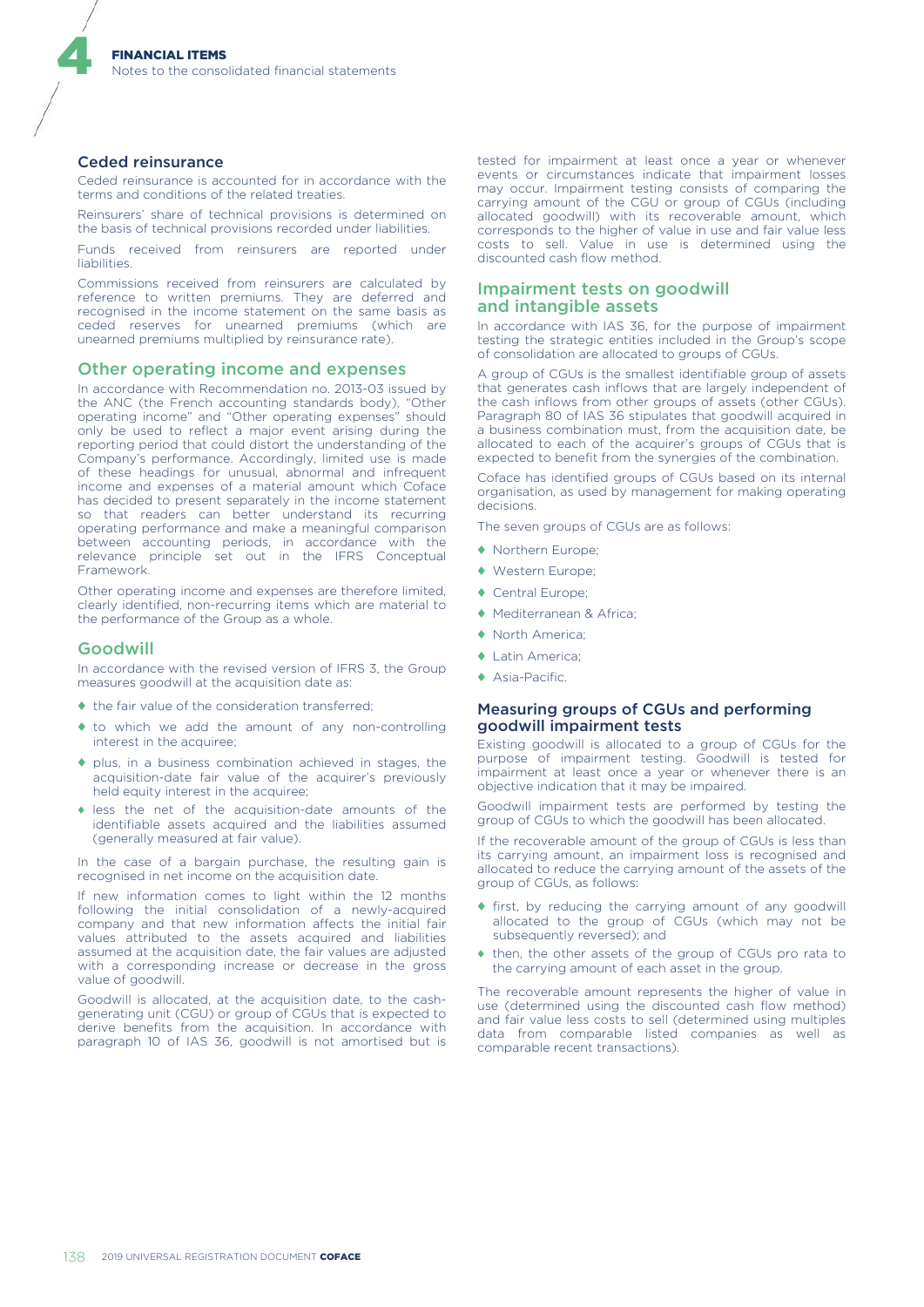

#### Method used for measuring the value of Coface entities

#### *Value in use: discounted cash flow method*

Cash flow projections were derived from the three-year business plans drawn up by the Group's operating entities as part of the budget process and approved by Coface Group management.

These projections are based on the past performance of each entity and take into account assumptions relating to Coface's business line development. Coface draws up cash flow projections beyond the period covered in its business plans by extrapolating the cash flows over two additional years.

The assumptions used for growth rates, margins, cost ratios and claims ratios are based on the entity's maturity, business history, market prospects, and geographic region.

Under the discounted cash flow method, Coface applies a discount rate to insurance companies and a perpetuity growth rate to measure the value of its companies.

#### *Fair value*

Under this approach, Coface values its companies by applying multiples of (i) revenue (for services companies), revalued net assets (for insurance companies) or net banking income (for factoring companies), and (ii) net income. The benchmark multiples are based on stock market comparables or recent transactions in order to correctly reflect the market values of the assets concerned.

The multiples-based valuation of an entity is determined by calculating the average valuation obtained using net income multiples and that obtained using multiples of revenue (in the case of services companies), revalued net assets (insurance companies) or net banking income (factoring companies).

#### Intangible assets: IT development costs

Coface capitalises IT development costs and amortises them over their estimated useful lives when it can demonstrate:

- ♦ the technical feasibility of completing the intangible asset so that it will be available for use or sale;
- ♦ its intention to complete the intangible asset and use or sell it;
- ♦ its ability to use or sell the intangible asset;
- ♦ how the intangible asset will generate probable future economic benefits;
- ♦ the current and future availability of adequate resources to complete the development; and
- ♦ its ability to reliably measure the expenditure attributable to the intangible asset during its development.

Internally generated software is amortised over its useful life, which is capped at 15 years.

#### Property, plant and equipment

Property, plant and equipment are measured using the amortised cost model. Coface applies this model to measure its property, plant and equipment, including buildings used in the business. IFRS requires the breakdown of these buildings into components where the economic benefits provided by one or more components of a building reflect a pattern that differs from that of the building as a whole. These components are depreciated on a straight-line basis over their useful life.

Coface has identified the following components of property assets:

| Land                           | <b>Not depreciated</b>    |
|--------------------------------|---------------------------|
| Enclosed/covered structure     | Depreciated over 30 years |
| Technical equipment            | Depreciated over 15 years |
| Interior fixtures and fittings | Depreciated over 10 years |

Properties acquired under finance leases are included in assets and an obligation in the same amount is recorded under liabilities.

A lease is classified as a finance lease if it transfers to the lessee substantially all the risks and rewards incidental to ownership.

An impairment loss is recognised if the carrying amount of a building exceeds its market value.

#### Financial assets

The Group classifies its financial assets into the following five categories: available-for-sale financial assets, financial assets held for trading, held-to-maturity investments, financial assets at fair value through income, and loans and receivables.

The date used by Coface for initially recognising a financial asset in its balance sheet corresponds to the asset's trade date.

#### Available-for-sale financial assets (AFS)

Available-for-sale financial assets are carried at fair value plus transaction costs that are directly attributable to the acquisition (hereafter referred to as the purchase price). The difference between the fair value of the securities at year end and their purchase price (less actuarial amortisation for debt instruments) is recorded under "Available-for-sale financial assets" with a corresponding adjustment to revaluation reserves (no impact on net income). Equity securities are included in this category.

#### Financial assets held for trading

Financial assets held for trading are recorded at the fair value of the securities at year end. Changes in fair value of securities held for trading during the accounting period are taken to the income statement.

#### Held-to-maturity investments (HTM)

Held-to-maturity investments are carried at amortised cost. Premiums and discounts are included in the calculation of amortised cost and are recognised over the useful life of the financial asset using the yield-to-maturity method.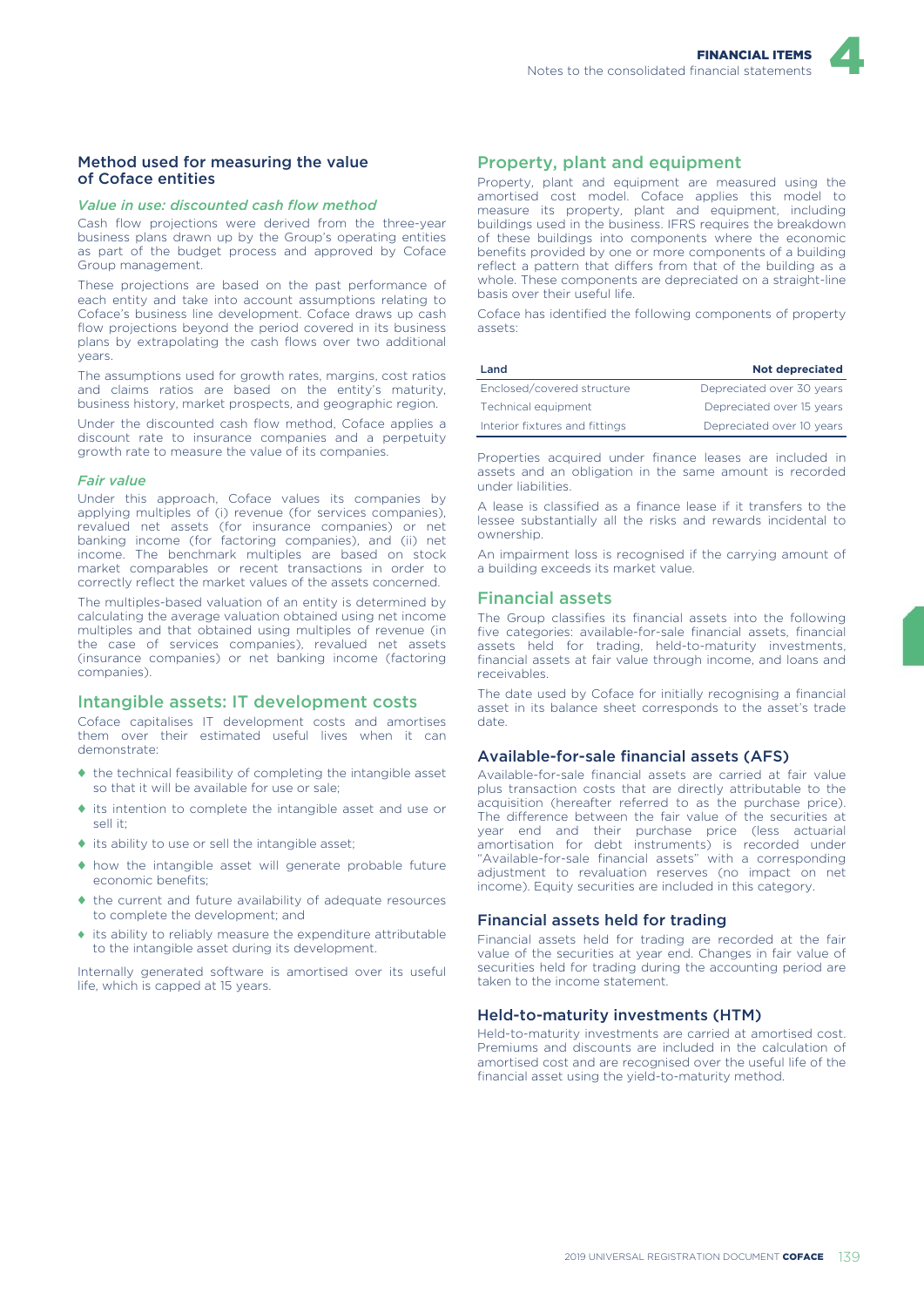#### Financial assets at fair value through profit or loss

Financial assets at fair value through income are accounted for in the same way as securities held for trading.

#### Loans and receivables

The "Loans and receivables" category includes cash deposits held by ceding insurers lodged as collateral for underwriting commitments. The amounts recognised in relation to these deposits correspond to the cash amount actually deposited.

Non-derivative financial assets with fixed or determinable payments that are not quoted on an active market are also included under this heading. These assets are recognised at amortised cost using the effective interest method.

Loans and receivables also include short-term deposits whose maturity at the date of purchase or deposit is more than three months but less than 12 months.

#### Fair value

4

The fair value of listed securities is their market price at the measurement date. For unlisted securities fair value is determined using the discounted cash flow method.

#### Impairment test

Available-for-sale financial assets are tested for impairment at each period end. When there is objective evidence that such an asset is impaired and a decline in the fair value of that asset has previously been recognised directly in equity, the cumulative loss is reclassified from equity to income through "Investment income, net of management expenses".

A multi-criteria analysis is used to assess whether there is any objective indication of impairment. An independent expert is used for these analyses, particularly in the case of debt instruments.

Impairment indicators include the following:

- ♦ for debt instruments: default on the payment of interest or principal, the existence of a mediation, alert or insolvency procedure, bankruptcy of a counterparty or any other indicator that reveals a significant decline in the counterparty's financial position (such as evidence of losses to completion based on stress tests or projections of recoverable amounts using the discounted cash flow method);
- ♦ for equity instruments (excluding investments in unlisted companies): indicators showing that the entity will be unable to recover all or part of its initial investment. In addition, an impairment test is systematically performed on securities that represent unrealised losses of over 30% or which have represented unrealised losses for a period of more than six consecutive months. This test consists of carrying out a qualitative analysis based on various factors such as an analysis of the equity instrument's market price over a given period, or information relating to the issuer's financial position. Where appropriate, an impairment loss is recognised based on the instrument's market price at the period end. Independently of this analysis, an impairment loss is systematically recognised when an instrument represents an unrealised loss of over 50% at the period end, or has represented an unrealised loss for more than 24 months;

♦ for investments in unlisted companies: an unrealised loss of over 20% over a period of more than 18 months, or the occurrence of significant changes in the technological, market, economic or legal environment that have an adverse effect on the issuer and indicate that the amount of the investment in the equity instrument will not be recovered.

If the fair value of an instrument classified as available for sale increases in a subsequent period, and the increase can be objectively related to an event occurring after the impairment loss was recognised in income, the impairment loss is reversed, with the amount of the reversal recognised in:

- ♦ equity, for equity instruments;
- ♦ income, for debt instruments, in an amount corresponding to the previously recognised impairment loss.

In accordance with IFRIC 10, impairment losses recognised on equity instruments in an interim reporting period are not reversed from income until the securities concerned are divested.

#### Derivatives and hedging transactions

A derivative is a financial instrument (IAS 39):

- ♦ whose value changes in response to the change in the interest rate or price of a product (known as the "underlying");
- ♦ that requires no or a very low initial net investment; and
- $\bullet$  that is settled at a future date.

A derivative is a contract between two parties – a buyer and a seller - under which future cash flows between the parties are based on the changes in the value of the underlying asset.

In accordance with IAS 39, derivatives are measured at fair value through income, except in the case of effective hedges, for which gains and losses are recognised depending on the underlying hedging relationship.

Derivatives that qualify for hedge accounting are derivatives which, from their inception and throughout the hedging relationship, meet the criteria set out in IAS 39. These notably include a requirement for entities to formally document and designate the hedging relationship, including information demonstrating that the hedging relationship is effective, based on prospective and retrospective tests. A hedge is deemed to be effective when changes in the actual value of the hedge fall within a range of 80% and 125% of the change in value of the hedged item.

- ♦ For fair value hedges, gains or losses from remeasuring the hedging instrument at fair value are systematically recognised in income. These amounts are partially offset by symmetrical gains or losses on changes in the fair value of the hedged items, which are also recognised in income. The net impact on the income statement therefore solely corresponds to the ineffective portion of the hedge.
- ♦ For cash flow hedges, the portion of the gain or loss on the hedging instrument that is determined to be an effective hedge is recognised directly in equity and the ineffective portion of the gain or loss on the hedging instrument is recognised in income.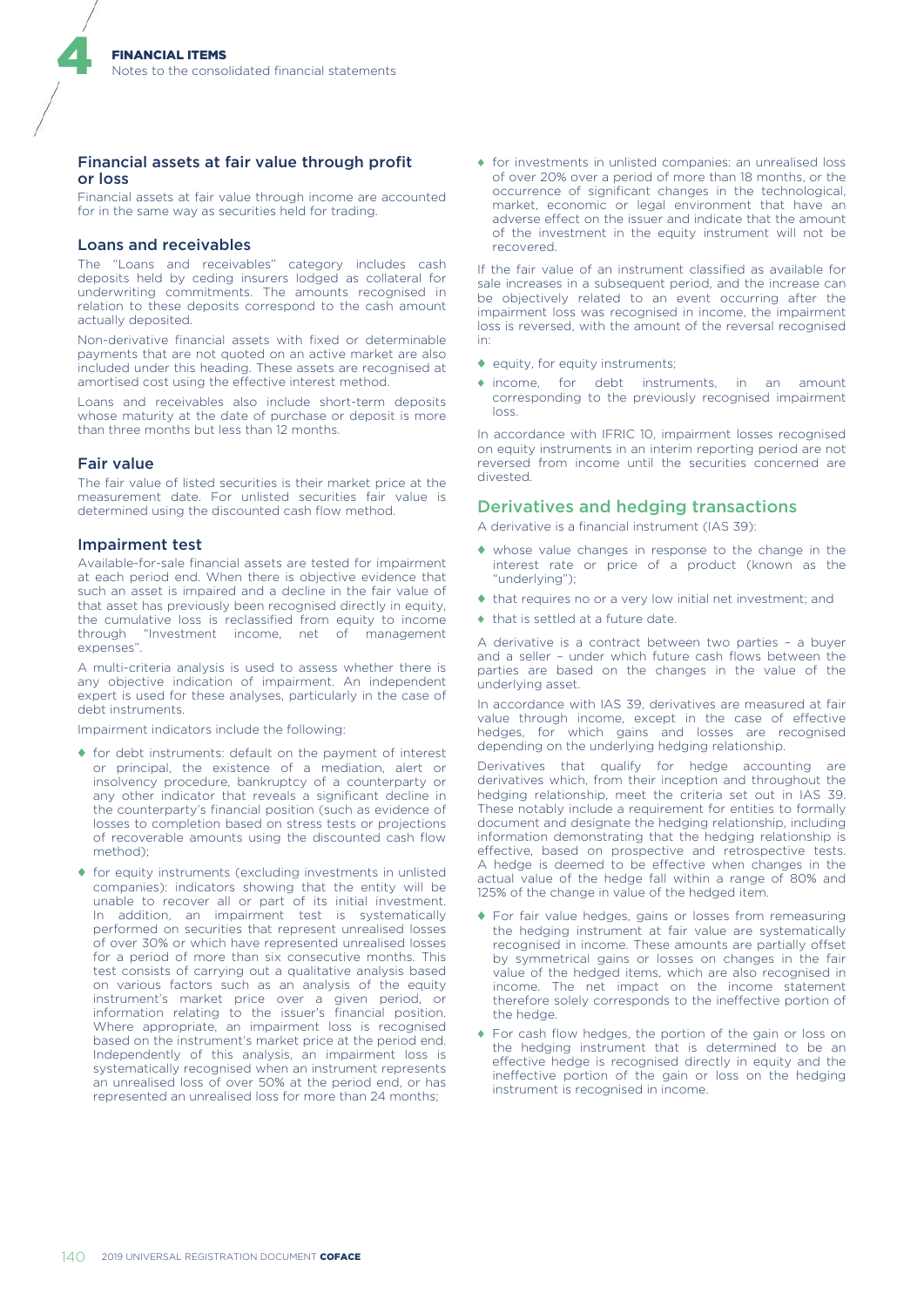

Coface's derivatives are used for hedging purposes, notably to hedge currency risks, interest rate risks and changes in fair value of equities in the portfolios of the Colombes funds. Coface does not carry out any hedging transactions within the meaning of IAS 39. The financial instruments that it does use are recognised at fair value through income.

#### Financing liabilities

This item mainly includes subordinated debt.

Borrowings are initially recognised at fair value after taking account of directly attributable transaction costs.

They are subsequently measured at amortised cost using the effective interest method. Amortised cost corresponds  $t^{\circ}$ 

- ♦ the measurement of the financial liability on initial recognition; minus
- ♦ minus repayments of principal; plus or minus
- ♦ cumulative amortisation (calculated using the effective interest rate) and any discounts or premiums between the initial amount and the maturity amount.

Premiums and discounts are not included in the initial cost of the financial liability. However, they are included in the calculation of amortised cost and are recognised over the life of the financial liability using the yield-to-maturity method. As and when they are amortised, premiums and discounts impact the amortised cost of the financial liability.

#### Accounting treatment of debt issuance costs

Transaction costs directly attributable to the issuance of financial liabilities are included in the initial fair value of the liability. Transaction costs are defined as incremental costs directly attributable to the issuance of the financial liability, *i.e.* that would not have been incurred if the Group had not acquired, issued or disposed of the financial instrument.

Transaction costs include:

- ♦ fees and commissions paid to agents, advisers, brokers and other intermediaries;
- ♦ levies by regulatory agencies and securities exchanges;
- ♦ transfer taxes and duties.

Transaction costs do not include:

- $\triangleleft$  debt premiums or discounts:
- ♦ financing costs;
- ♦ internal administrative or holding costs.

#### Payables arising from banking sector activities

This item includes:

- ♦ amounts due to banking sector companies: this corresponds to bank credit lines. They represent the refinancing of the credit extended to factoring clients;
- ♦ amounts due to customers of banking sector companies, corresponding to payables arising from factoring operations. They include:
	- amounts credited to factoring clients' current accounts that have not been paid out in advance by the factor, and
	- factoring contract guarantee deposits;

♦ debt securities. This item includes subordinated borrowings and non-subordinated bond issues. These borrowings are classified as "Payables arising from banking sector activities" as they are used for financing the factoring business line.

All borrowings are initially recognised at fair value less any directly attributable transaction costs. After initial recognition, they are measured at amortised cost using the effective interest method.

#### Factoring receivables

Receivables arising from factoring operations represent total receivables not recovered at the reporting date. They are stated at nominal value, corresponding to the amount of factored invoices, including tax.

Two categories of provisions are recorded and are shown in deduction of the receivables:

- ♦ provisions booked by way of a charge to the income statement (under "Cost of risk") when it appears probable that all or part of the amount receivable will not be collected;
- ♦ provisions evaluated through expected credit loss calculation also recorded as an expense in the income statement (under "Cost of risk").

The expected credit loss (ECL) calculation, introduced by IFRS 9, relies on calculation models using the internal ratings of debtors (Debtor Risk Assessment – DRA). The ECL methodology for calculating depreciation is based on three main parameters: the probability of default (PD), the loss given default (LGD), and the amount of exposure in case of default, or exposure at default (EAD). The depreciation will be the product of PD x LGD x EAD, over the lifetime of the receivables. Specific adjustments are made to take into account the current conditions and the prospective (forward-looking) macroeconomic projections.

The net carrying amount of receivables arising from factoring operations is included in the consolidated balance sheet under "Receivables arising from banking and other activities".

#### Cash and cash equivalents

Cash includes all bank accounts and demand deposits. Cash equivalents include units in money market funds (SICAV) with maturities of less than three months.

#### Provisions for liabilities and charges

In accordance with IAS 37 "Provisions, Contingent Liabilities and Contingent Assets", a provision is recorded at the reporting date if a present obligation towards a third party resulting from a past event exists at that date and it is probable or certain, on the date when the financial statements are drawn up, that an outflow of resources embodying economic benefits to that third party will be required to settle the obligation and that a reliable estimate can be made of the amount of the obligation.

Provisions are discounted when the effect of the time value of money is material.

The provisions for liabilities and charges include the provisions for tax risks (except income tax risk), for litigations with third-parties and on the vacant premises. These provisions are reviewed at each closing.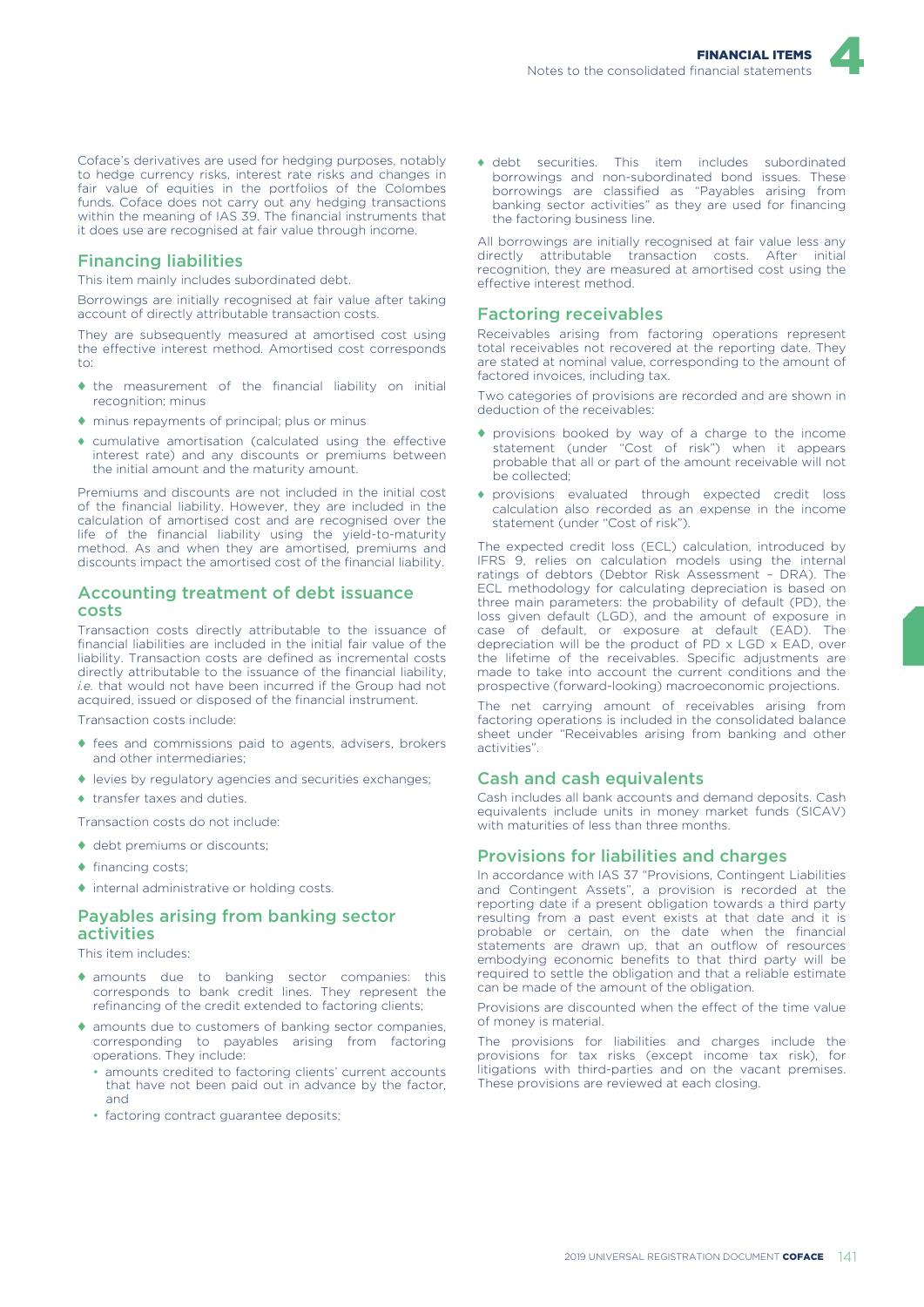The provision for vacant premises is calculated taking into account the future rents that the Company committed to pay until the end of the lease, from which are deducted the future income expected from potential subleases.

#### Employee benefits

4

In some countries in which Coface operates, employees are awarded short-term benefits (such as paid leave), longterm benefits (including long-service awards) and postemployment benefits, such as statutory retirement benefits.

Short-term benefits are recognised as a liability in the accounts of the Coface companies that grant such benefits.

Other benefits, including long-term and post-employment benefits are subject to different coverage and are classified as follows:

- ♦ defined contribution plans: the Company's legal or constructive obligation is limited to the amount that it agrees to pay to the fund, which will pay the due amounts to the employees. These plans are generally state pension plans, which is the case in France;
- ♦ defined benefit plans, under which the employer has a legal or constructive obligation to provide agreed benefits to employees.

In accordance with IAS 19, Coface records a provision to cover its liability, regarding primarily:

- ♦ statutory retirement benefits and termination benefits;
- ♦ early retirement and supplementary pension payments;
- ♦ employer contributions to post-employment health insurance schemes;
- ♦ long-service awards.

Based on the regulations specific to the plan and country concerned, independent actuaries calculate:

- ♦ the actuarial value of future benefits, corresponding to the present value of all benefits to be paid. The measurement of this present value is essentially based on:
	- demographic assumptions,
	- future benefit levels (statutory retirement benefits, long-service awards, etc.),
	- the probability that the specified event will occur,
	- an evaluation of each of the factors included in the calculation of the benefits, such as future salary increases,
	- the interest rate used to discount future benefits at the measurement date;
- ♦ the actuarial value of benefits related to service cost (including the impact of future salary increases), determined using the projected unit credit method which spreads the actuarial value of benefits evenly over the expected average remaining working lives of the employees participating in the plan.

#### Stock options

In accordance with IFRS 2 "Share-based Payment", which defines the recognition and measurement rules concerning stock options, the options are measured at the grant date. The Group uses the Black and Scholes option pricing model for measuring stock options. Changes in fair value subsequent to the grant date do not impact their initial measurement.

The fair value of options takes into account their expected life, which the Group considers as corresponding to their compulsory holding period for tax purposes. This value is recorded in personnel costs on a straight-line basis from the grant date and over the vesting period of the options, with a corresponding adjustment directly in equity.

In connection with its stock market listing, the Coface Group awarded certain beneficiaries (employees of COFACE SA subsidiaries) bonus shares (see Note 11).

In accordance with the IFRS 2 rules, only stock options granted under plans set up after November 7, 2002 and which had not vested at January 1, 2005 have been measured at fair value and recognised in personnel costs.

#### Operating leases

According to IFRS 16 "Leases", applied since January 1, 2019, the definition of leasing contracts implies, on one hand, the identification of an asset and, on the other hand, the control by the lessee of the right to use this asset. Control is established when the lessee has both of the following rights throughout the period of use:

- ♦ the right to have almost all economical benefits coming from the asset use;
- ♦ the right to decide the use of the asset.

For the lessee, the standard imposes the accounting on the balance sheet of all leases as a right of use, registered as tangible and intangible assets, and as liabilities, the accounting of a financial debt for rents and other payments to be made during the rental period. Coface uses the exemptions provided by the standard by not modifying the accounting treatment of short-term leases (less than 12 months) or leases relating to low-value underlying assets (less than USD 5,000).

The right of use is amortised on a straight-line basis and the financial debt is amortised actuarially over the duration of the lease. The interest expenses on the financial debt and the amortisation expenses of the right to use will be made separately on the income statement.

#### Income tax

Income tax expense includes both current taxes and deferred taxes.

The tax expense is calculated on the basis of the latest known tax rules in force in each country where income is taxable.

On January 1, 2015, COFACE SA opted for the tax integration regime by integrating French subsidiaries held directly or indirectly at more than 95% (Compagnie française d'assurance pour le commerce extérieur, Cofinpar, Cogeri and Fimipar).

Temporal differences between the values of assets and liabilities in the consolidated accounts and those used to determine the taxable income give rise to the recording of deferred taxes.

Deferred tax assets and liabilities are calculated for all temporary differences, based on the tax rate that will be in force when the differences are expected to reverse, if this is known, or, failing that, at the tax rate in force at the period end.

Deferred tax assets are recorded only when it is probable that sufficient taxable profits against which the asset can be utilised will be available within a reasonable time frame.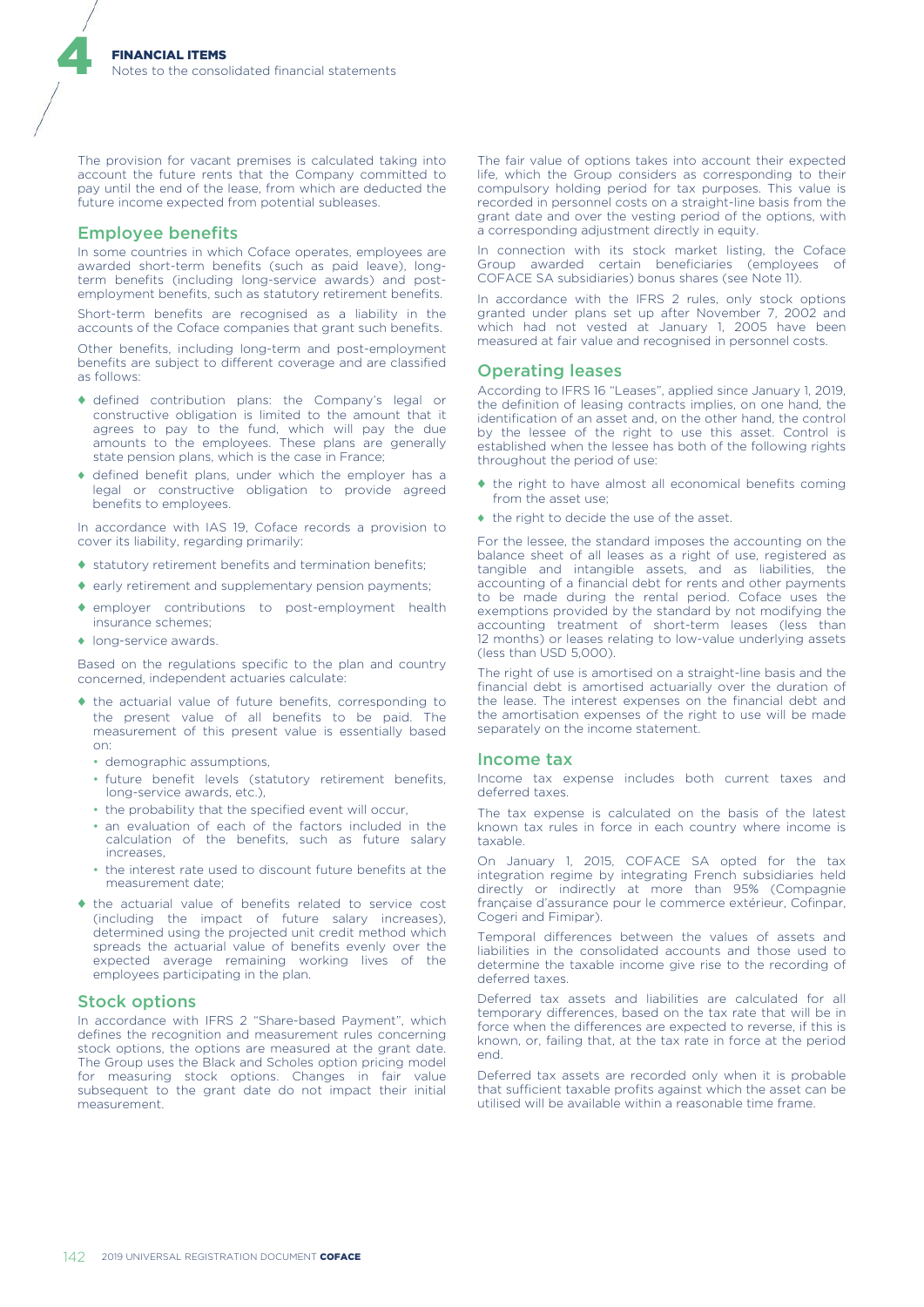#### Receivables and payables denominated in foreign currencies

Receivables and payables denominated in foreign currencies are translated into euros at the year-end exchange rate.

Unrealised exchange gains and losses on receivables and payables denominated in foreign currencies are recorded in the consolidated income statement, except for those related to the technical provisions carried in the accounts of the subsidiaries of Compagnie française d'assurance pour le commerce extérieur and those concerning consolidated companies' long-term receivables and payables whose settlement is neither planned nor likely to occur in the foreseeable future.

Exchange differences concerning receivables and payables denominated in a foreign currency and relating to a consolidated company are treated as part of Coface's net investment in that company. In accordance with IAS 21, these exchange differences are recorded in other comprehensive income until the disposal of the net investment.

#### Segment information

Coface applies IFRS 8 for segment information reporting, which requires an entity's operating segments to be based on its internal organisation as used by management for the allocation of resources and the measurement of performance.

The segment information used by management corresponds to the following geographic regions:

- ♦ Northern Europe;
- ♦ Western Europe;
- ♦ Central Europe;
- ♦ Mediterranean & Africa;
- ♦ North America;
- ♦ Latin America;
- ♦ Asia-Pacific.

No operating segments have been aggregated for the purposes of published segment information.

The Group's geographic industry sector segmentation is based on the country of invoicing.

#### Related parties

A related party is a person or entity that is related to the entity preparing its financial statements (referred to in IAS 24 as "The reporting entity").

#### **Estimates**

The main balance sheet items for which management is required to make estimates are presented in the table below:

| <b>Estimates</b>                                      | <b>Notes</b> | Type of information required                                                                                                                                                                                                                                                      |
|-------------------------------------------------------|--------------|-----------------------------------------------------------------------------------------------------------------------------------------------------------------------------------------------------------------------------------------------------------------------------------|
| Goodwill impairment                                   |              | Impairment is recognised when the recoverable amount of goodwill, defined as the higher of<br>value in use and fair value, is below its carrying amount.<br>The value in use of CGUs is calculated based on cost of capital, long-term growth rate and loss<br>ratio assumptions. |
| Depreciation of<br>receivables on<br>banking activity | 4            | Depreciation of receivables on banking activity includes a provision calculated using the ECL<br>methodology introduced by IFRS 9.                                                                                                                                                |
| Provision for earned<br>premiums not yet<br>written   | 17           | This provision is calculated based on the estimated amount of premiums expected in the period<br>less premiums recognised.                                                                                                                                                        |
| Provision for<br>premium refunds                      | 17:22        | This provision is calculated based on the estimated amount of rebates and bonuses payable<br>to policyholders in accordance with the terms and conditions of the policies written.                                                                                                |
| Provision for<br>subrogation and<br>salvage           | 17:23        | This provision is calculated based on the estimated amount potentially recovered on settled<br>claims.                                                                                                                                                                            |
| Claims reserves                                       | 17:23:42     | It includes an estimate of the total cost of claims reported but not settled at year end.                                                                                                                                                                                         |
| <b>IBNR</b> provision                                 | 17:23:42     | The IBNR provision is calculated on a statistical basis using an estimate of the final amount<br>of claims that will be settled after the risk has been extinguished and after any action taken<br>to recover amounts paid out.                                                   |
| Pension benefit<br>obligations                        | 14           | Pension benefit obligations are measured in accordance with IAS 19 and annually reviewed<br>by actuaries according to the Group's actuarial assumptions.                                                                                                                          |

The policies managed by the Coface Group's insurance subsidiaries meet the definition of insurance contracts set out in IFRS 4. In accordance with this standard, these contracts give rise to the recognition of technical provisions on the liabilities side of the balance sheet, which are measured based on Group accounting principles pending the publication of an IFRS that deals with insurance liabilities.

The recognition of technical provisions requires the Group to carry out estimates, which are primarily based on assumptions concerning changes in events and

circumstances related to the insured and their debtors as well as to their economic, financial, social, regulatory and political environment. These assumptions may differ from actual events and circumstances, particularly if they simultaneously affect the Group's main portfolios. The use of assumptions requires a high degree of judgement on the part of the Group, which may affect the level of provisions recognised and therefore have a material adverse effect on the Group's financial position, results, and solvency margin.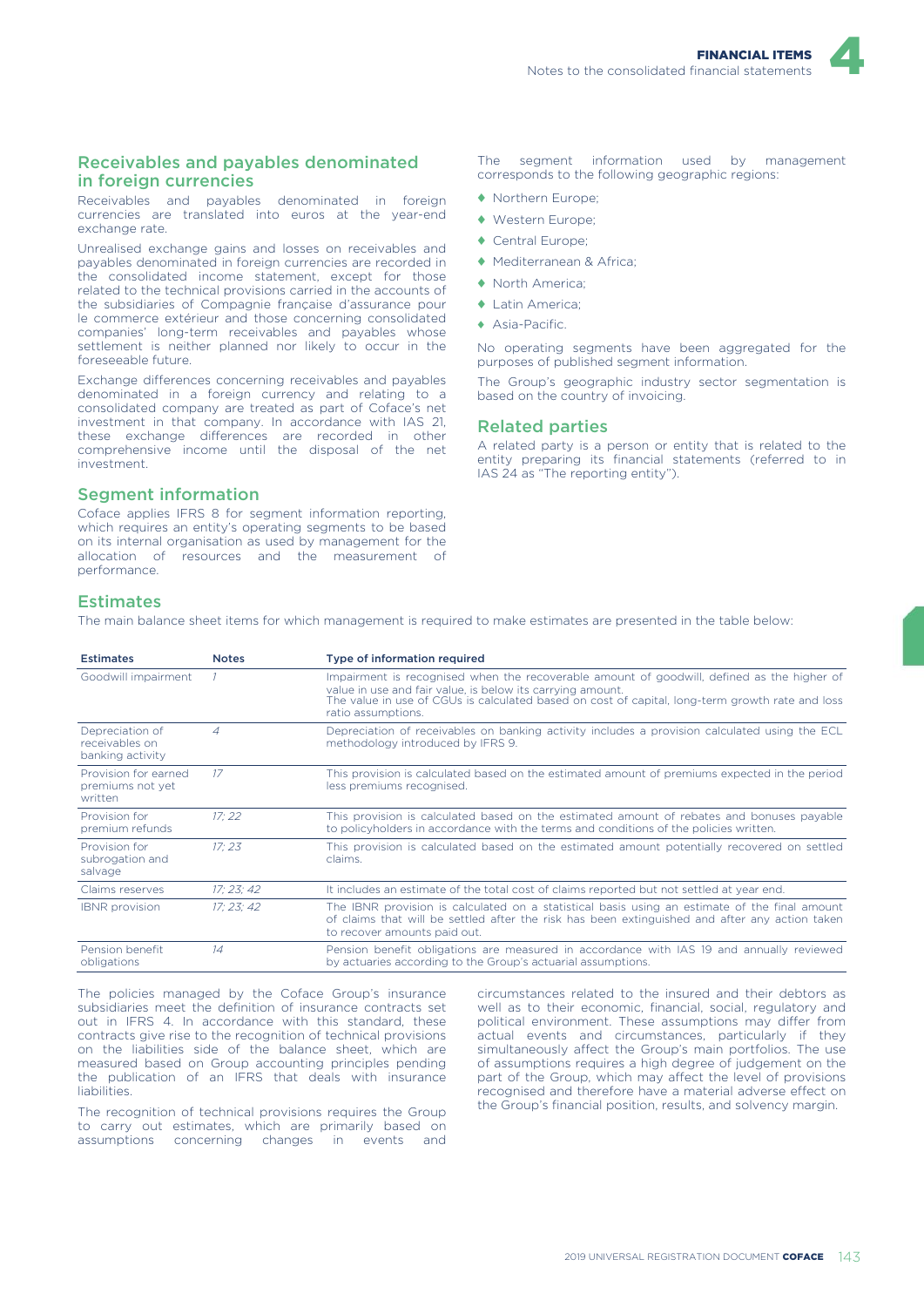For certain financial assets held by the Group there is no active market, there are no observable inputs, or the observable inputs available are not representative. In such cases the assets' fair value is measured using valuation techniques which include methods or models that are based on assumptions or assessments requiring a high degree of judgement. The Group cannot guarantee that the fair value estimates obtained using these valuation techniques represent the price at which a security will ultimately be sold, or at which it could be sold at a given moment. The valuations and estimates are revised when circumstances change or when new information becomes

available. Using this information, and respecting the objective principles and methods described in the consolidated and combined financial statements, the Group's management bodies regularly analyse, assess and discuss the reasons for any decline in the estimated fair value of securities, the likelihood of their value recovering in the short term, and the amount of any ensuing impairment losses that should be recognised. It cannot be guaranteed that any impairment losses or additional provisions recognised will not have a material adverse effect on the Group's results, financial position and solvency margin.

## **NOTES TO THE CONSOLIDATED BALANCE SHEET**

All amounts are stated in thousands of euros in the following notes, unless specified otherwise.

## **NOTE 1. GOODWILL**

In accordance with IAS 36, goodwill is not amortised but is systematically tested for impairment at year end or whenever there is an impairment indicator.

Breakdown of goodwill by region:

| (in thousands of euros) | Dec. 31, 2019 | Dec. 31, 2018 |
|-------------------------|---------------|---------------|
| Northern Europe         | 112,603       | 112,603       |
| Western Europe          | 5,068         | 5,068         |
| Central Europe          | 8,394         | 8,396         |
| Mediterranean & Africa  | 22,672        | 21,993        |
| North America           | 6,201         | 6,087         |
| Latin America           | 895           | 911           |
| <b>TOTAL</b>            | 155,833       | 155,058       |

The carrying amount of goodwill increased by €775 thousand in 2019 due to the fluctuation of the currency translation variation.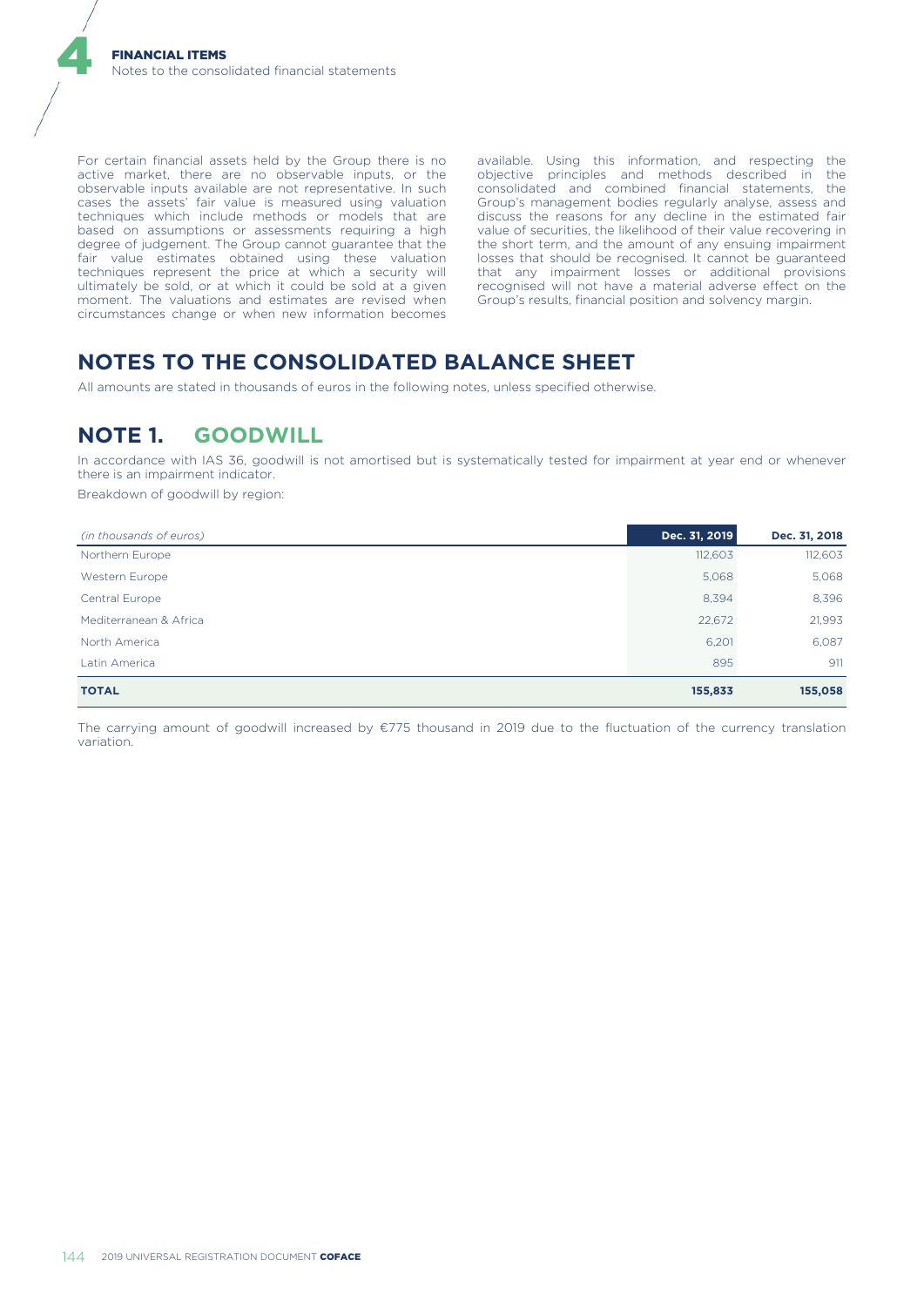

### Impairment testing methods

Goodwill and other non-financial assets were tested for impairment losses at December 31, 2019. Coface performed the tests by comparing the value in use of the groups of CGUs to which goodwill was allocated with their carrying amounts.

Value in use is the present value of future cash flows that may result from an asset or CGU. This value is determined using the discounted cash flow method, based on the threeyear business plan drawn up by the subsidiaries and

validated by management. The cash flows are extrapolated for an additional two years using normalised loss ratios and target cost ratios. Beyond this five-year period, the terminal value is calculated by projecting to infinity the cash flows for the last year.

The main assumptions used to determine the value in use of the groups of CGUs were a long-term growth rate of 1.5% for all entities and the weighted average cost of capital.

The assumptions used for goodwill impairment testing were as follows by group of CGUs at December 31, 2019:

| (in millions of euros)                  | <b>Northern</b><br><b>Europe</b> | Western<br><b>Europe</b> | <b>Europe</b> | <b>Central Mediterranean</b><br>& Africa | <b>North</b><br>America | Latin<br>America |
|-----------------------------------------|----------------------------------|--------------------------|---------------|------------------------------------------|-------------------------|------------------|
| Cost of capital                         | 9.2%                             | 9.2%                     | 9.2%          | 9.2%                                     | 9.2%                    | $9.2\%$          |
| Perpetual growth rate                   | .5%                              | 1.5%                     | .5%           | .5%                                      | .5%                     | .5%              |
| Contribution to consolidated net assets | 528.8                            | 472.1                    | 199.5         | 262.6                                    | 59.6                    | 57.2             |

The assumptions used in 2018 were as follows:

| (in millions of euros)                  | <b>Northern</b><br><b>Europe</b> | Western<br><b>Europe</b> | <b>Europe</b> | <b>Central Mediterranean</b><br>& Africa | <b>North</b><br>America | Latin<br><b>America</b> |
|-----------------------------------------|----------------------------------|--------------------------|---------------|------------------------------------------|-------------------------|-------------------------|
| Cost of capital                         | 9.3%                             | 9.3%                     | 9.3%          | 9.3%                                     | 9.3%                    | 9.3%                    |
| Perpetual growth rate                   | 1.5%                             | 1.5%                     | .5%           | .5%                                      | .5%                     | .5%                     |
| Contribution to consolidated net assets | 615.3                            | 406.5                    | 182.1         | 218.1                                    | 58.5                    | 54.0                    |

### Sensitivity of impairment tests

Sensitivity analyses were performed for the impairment tests, based on the following sensitivity factors:

- ♦ long-term growth rate sensitivity: the impairment tests were tested for sensitivity based on a 0.5-point decrease in the perpetual growth rate applied. The analysis showed that such a 0.5-point decrease would not have an impact on the outcome of the impairment tests or<br>therefore on the Group's consolidated financial therefore on the Group's consolidated statements for the year ended December 31, 2019;
- ♦ cost of capital sensitivity: the impairment tests were tested for sensitivity based on a 0.5-point increase in the cost of capital applied. The analysis showed that such a 0.5-point increase would not have an impact on the outcome of the impairment tests or therefore on the Group's consolidated financial statements for the year ended December 31, 2019;
- ♦ loss ratio and cost ratio sensitivity for the last two years of the business plan (2022 and 2023): additional impairment tests were performed based on a 2-point increase in the loss ratio and a 1-point increase in the cost ratio. It appears that an increase of 1 point and 2 points in the assumptions used would not have an impact on the outcome of the original impairment tests or therefore on the Group's consolidated financial statements for the year ended December 31, 2019.

For the Group's main goodwill items, the sensitivity of enterprise values to the assumptions used is shown in the following table. It verifies that the value of the CGU remains greater than the contribution to the Group's net assets for each one of the CGU.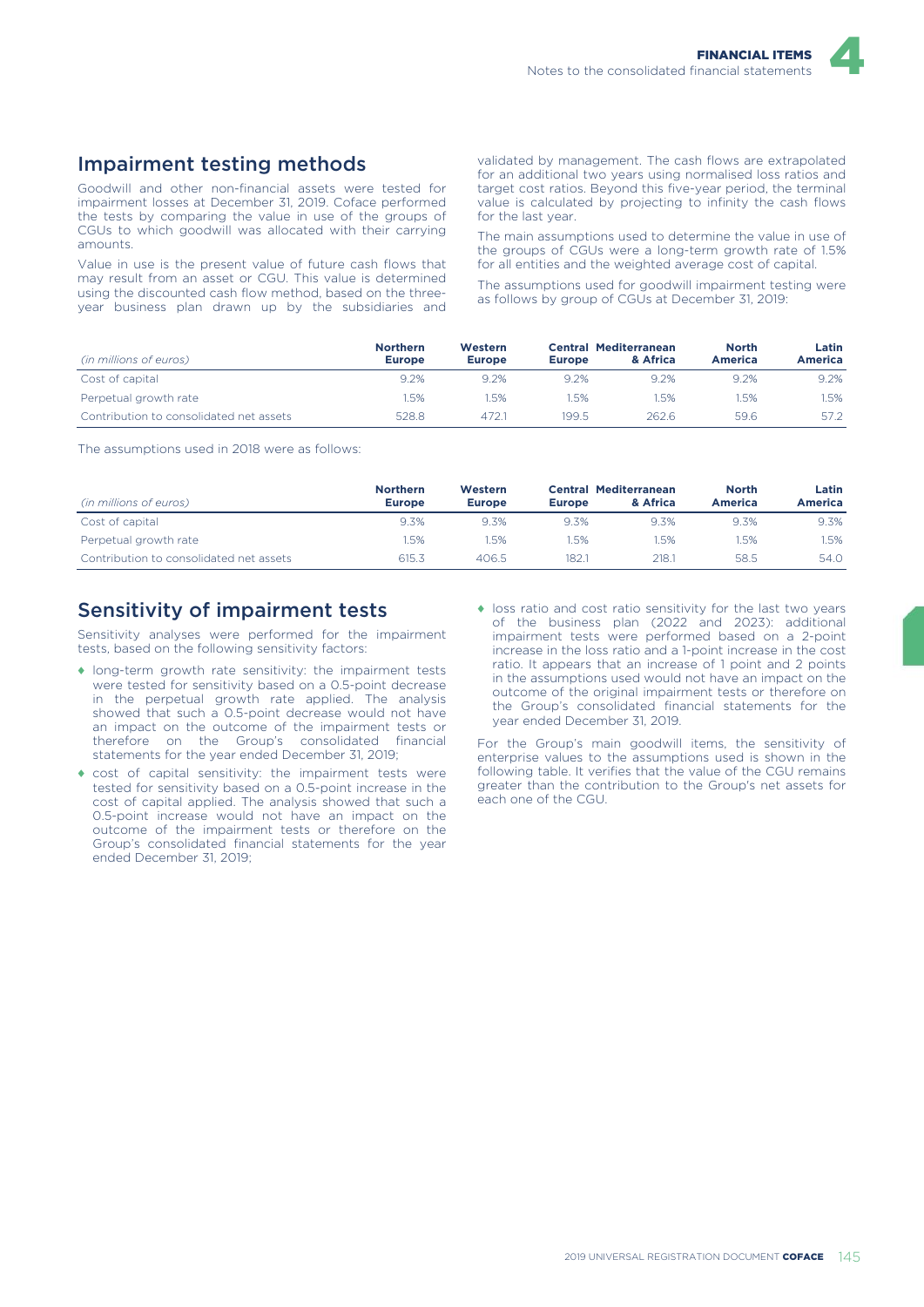### Outcome of impairment tests

4

| (in millions of euros)                                       | <b>Northern</b><br><b>Europe</b> | Western<br><b>Europe</b> | <b>Central</b><br><b>Europe</b> | <b>Mediterranean</b><br>and Africa | <b>North</b><br><b>America</b> | Latin<br><b>America</b> |
|--------------------------------------------------------------|----------------------------------|--------------------------|---------------------------------|------------------------------------|--------------------------------|-------------------------|
| Contribution to consolidated net assets <sup>(1)</sup>       | 528.8                            | 472.1                    | 199.5                           | 262.6                              | 59.6                           | 57.2                    |
| Value in use of CGU                                          | 859.4                            | 525.6                    | 439.1                           | 708.9                              | 97.1                           | 58.5                    |
| Sensitivity: Long-term growth rate -0.5 point <sup>(2)</sup> | 830.8                            | 503.3                    | 424.6                           | 681.6                              | 89.3                           | 55.6                    |
| Sensitivity: WACC +0.5 point                                 | 821.4                            | 495.0                    | 419.9                           | 672.6                              | 87.9                           | 53.4                    |
| Sensitivity: Loss Ratio 2024 +1 point <sup>(2)</sup>         | 849.9                            | 312.6                    | 433.7                           | 694.1                              | 88.3                           | 54.0                    |
| Sensitivity: Loss Ratio 2024 +2 points <sup>(2)</sup>        | 840.4                            | 244.0                    | 428.2                           | 679.2                              | 83.0                           | 49.5                    |
| Sensitivity: Cost Ratio 2024 +1 point <sup>(2)</sup>         | 844.8                            | 309.6                    | 429.3                           | 686.2                              | 84.6                           | 53.8                    |
| Sensitivity: Cost Ratio 2024 +2 points <sup>(2)</sup>        | 830.1                            | 237.8                    | 419.5                           | 663.6                              | 75.5                           | 49.2                    |

*(1)The Contribution to consolidated net assets corresponds to the difference between the value in use of the CGUs and their book value.*

*(2)The sensitivity analyses were carried out on the Contribution to consolidated net assets.*

# **NOTE 2. OTHER INTANGIBLE ASSETS**

|                                | Dec. 31, 2019    | Dec. 31, 2018    |
|--------------------------------|------------------|------------------|
| (in thousands of euros)        | <b>Net value</b> | <b>Net value</b> |
| Development costs and software | 62,359           | 62,955           |
| Purchased goodwill             | 2.212            | 2.194            |
| Other intangible assets        | 440              | 468              |
| <b>TOTAL</b>                   | 65,011           | 65,617           |

|                                |                     | Dec. 31, 2019                         |                  |
|--------------------------------|---------------------|---------------------------------------|------------------|
| (in thousands of euros)        | <b>Gross amount</b> | <b>Amortisation and</b><br>impairment | <b>Net value</b> |
| Development costs and software | 210,814             | (148, 455)                            | 62,359           |
| Purchased goodwill             | 3.873               | (1,661)                               | 2.212            |
| Other intangible assets        | 2.928               | (2.488)                               | 440              |
| <b>TOTAL</b>                   | 217,615             | (152, 604)                            | 65,011           |

|                                | Dec. 31, 2018       |                                       |                  |  |  |
|--------------------------------|---------------------|---------------------------------------|------------------|--|--|
| (in thousands of euros)        | <b>Gross amount</b> | <b>Amortisation</b><br>and impairment | <b>Net value</b> |  |  |
| Development costs and software | 197,670             | (134, 716)                            | 62,954           |  |  |
| Purchased goodwill             | 6.748               | (4,553)                               | 2,195            |  |  |
| Other                          | 2.820               | (2,352)                               | 468              |  |  |
| <b>TOTAL</b>                   | 207,238             | (141, 621)                            | 65,617           |  |  |

Group mainly makes investments in hardware and IT licences.

These investments amounted to €12.1 million in the 2019 financial year compared to €15.7 million in the 2018 financial year.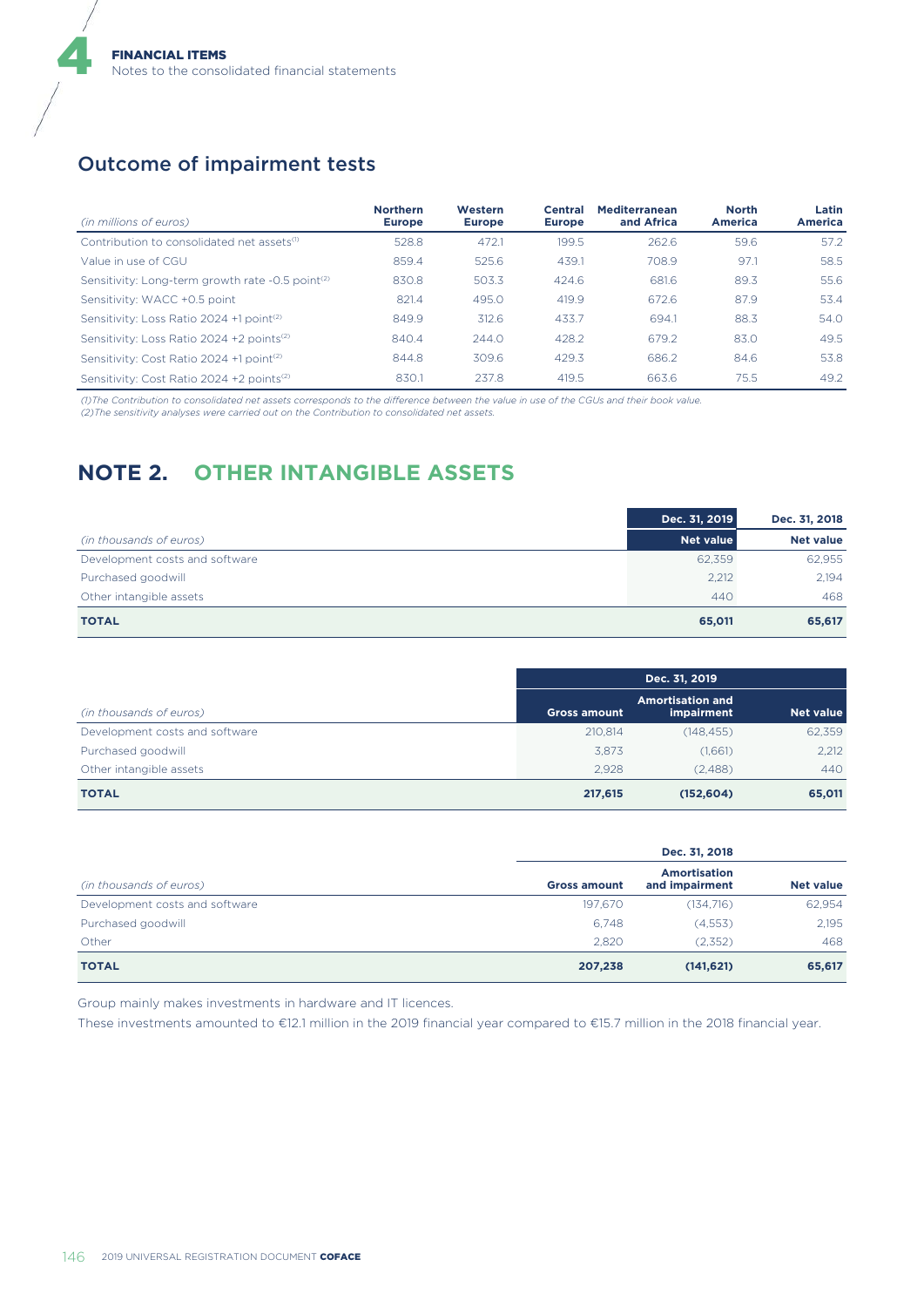## Change in the gross amount of intangible assets

| (in thousands of euros)        | Dec. 31, 2018 | <b>Scope entry</b> | <b>Increases</b> | <b>Decreases</b> | <b>Currency</b><br>translation variation | Dec. 31, 2019 |
|--------------------------------|---------------|--------------------|------------------|------------------|------------------------------------------|---------------|
| Development costs and software | 197.670       | 1.099              | 12.027           | (2.159)          | 2.177                                    | 210.814       |
| Purchased goodwill             | 6.747         |                    |                  | (3.089)          | 215                                      | 3.873         |
| Other intangible assets        | 2.821         |                    | 70               | 14)              | 51                                       | 2.928         |
| <b>TOTAL</b>                   | 207.238       | 1.099              | 12.097           | (5.262)          | 2.443                                    | 217,615       |

In 2019, PKZ integrated the scope of consolidation.

| (in thousands of euros)        | Dec. 31, 2017 | <b>Increases</b> | <b>Decreases</b> | <b>Currency</b><br>translation variation | Dec. 31, 2018 |
|--------------------------------|---------------|------------------|------------------|------------------------------------------|---------------|
| Development costs and software | 187.178       | 15.369           | (4.292)          | (585)                                    | 197.670       |
| Purchased goodwill             | 7.831         |                  | 1,266            | 182                                      | 6.747         |
| Other intangible assets        | 2.722         | 300              | (152)            | (49)                                     | 2.821         |
| <b>TOTAL</b>                   | 197,731       | 15.669           | (5,710)          | (452)                                    | 207,238       |

## Change in accumulated amortisation and impairment of intangible assets

| (in thousands of euros)                                                      | Dec. 31, 2018 | <b>Scope entry</b> | <b>Additions</b> | <b>Reversals</b> | <b>Curency translation</b><br>variation and other | Dec. 31, 2019 |
|------------------------------------------------------------------------------|---------------|--------------------|------------------|------------------|---------------------------------------------------|---------------|
| Accumulated amortisation -<br>development costs and software                 | (132, 455)    | (803)              | (13,187)         | 2,135            | (2,308)                                           | (146, 618)    |
| Accumulated impairment -<br>development costs and software                   | (2,260)       | 0                  | $\Omega$         | $\Omega$         | 423                                               | (1,837)       |
| <b>Total amortisation and impairment</b><br>- development costs and software | (134, 715)    | (803)              | (13, 187)        | 2,135            | (1,885)                                           | (148, 455)    |
| Accumulated amortisation -<br>purchased goodwill                             | (4,554)       |                    | (104)            | 3,089            | (92)                                              | (1,661)       |
| Accumulated impairment -<br>purchased goodwill                               | $\circ$       |                    | $\circ$          | $\circ$          | $\Omega$                                          | $\circ$       |
| <b>Total amortisation and impairment</b><br>- purchased goodwill             | (4, 554)      | O                  | (104)            | 3,089            | (92)                                              | (1,661)       |
| Accumulated amortisation -<br>other intangible assets                        | (2,352)       |                    | (128)            | 14               | (22)                                              | (2,488)       |
| Accumulated impairment -<br>other intangible assets                          | $\Omega$      |                    | $\Omega$         | $\Omega$         | $\bigcap$                                         | $\Omega$      |
| <b>Total amortisation and impairment</b><br>- other intangible assets        | (2,352)       | O                  | (128)            | 14               | (22)                                              | (2, 488)      |
| <b>TOTAL</b>                                                                 | (141, 621)    | (803)              | (13, 419)        | 5,238            | (1,999)                                           | (152, 604)    |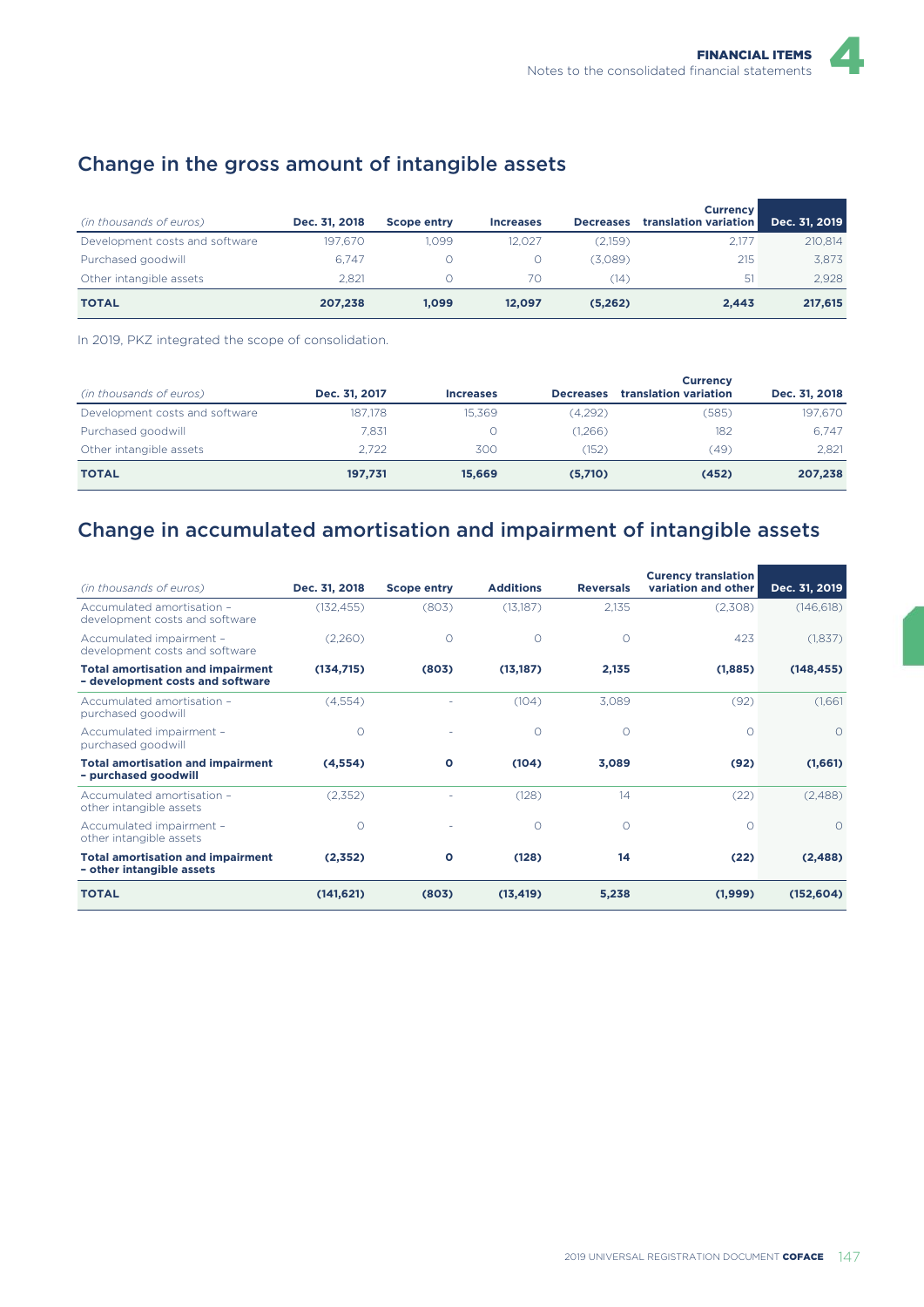## **NOTE 3. INSURANCE BUSINESS INVESTMENTS**

#### 3.1. Analysis by category

4

As at December 31, 2019, the carrying amount of availablefor-sale (AFS) securities amounted to €2,911,034 thousand, securities held for trading ("trading securities") came to €43 thousand and held-to-maturity (HTM) securities was €1,842 thousand.

As an insurance group, Coface's investment allocation is heavily weighted towards fixed-income instruments.

The distribution of the bonds portfolio by rating at December 31, 2019 was as follows:

- ♦ bonds rated "AAA": 11.6%;
- ♦ bonds rated "AA" and "A": 43.8%;
- ♦ bonds rated "BBB": 36.6%;
- ♦ bonds rated "BB" and lower: 8.0%.

|                                                                |                          |         | Dec 31, 2019                |           |                                                 | Dec. 31, 2018            |         |                            |                     |                                                 |
|----------------------------------------------------------------|--------------------------|---------|-----------------------------|-----------|-------------------------------------------------|--------------------------|---------|----------------------------|---------------------|-------------------------------------------------|
| (in thousands)<br>of euros)                                    | <b>Amortized</b><br>cost | Revalu- | ation Net value Fair value  |           | <b>Unrealized</b><br>gains and<br><b>losses</b> | <b>Amortized</b><br>cost | Revalu- | ation Net value Fair value |                     | <b>Unrealized</b><br>gains and<br><b>losses</b> |
| <b>AFS securities</b>                                          | 2,706,300                | 204,734 | 2,911,034                   | 2,911,034 |                                                 | 2,635,835                | 106,698 |                            | 2,742,533 2,742,533 |                                                 |
| Equities and other<br>variable-income<br>securities            | 171,089                  | 145,867 | 316,956                     | 316,956   |                                                 | 207,560                  | 99,425  | 306,985                    | 306,985             |                                                 |
| Bonds and<br>government<br>securities                          | 2,314,927                | 43,680  | 2,358,607                   | 2,358,607 |                                                 | 2,211,474                | (2,144) |                            | 2,209,330 2,209,330 |                                                 |
| o/w direct<br>investments<br>in securities                     | 2,075,248                | 42,097  | 2,117,346                   | 2,117,346 |                                                 | 1,774,405                | (1,061) | 1,773,344                  | 1.773.344           |                                                 |
| o/w investments<br>in UCITS                                    | 239.679                  | 1.582   | 241,261                     | 241.261   |                                                 | 437.069                  | (1,083) | 435.986                    | 435.986             |                                                 |
| Shares in non-trading<br>property companies                    | 220,284                  | 15,190  | 235.473                     | 235,473   |                                                 | 216,801                  | 9,417   | 226,218                    | 226,218             |                                                 |
| <b>HTM</b> securities                                          |                          |         |                             |           |                                                 |                          |         |                            |                     |                                                 |
| <b>Bonds</b>                                                   | 1.842                    |         | 1,842                       | 1,842     | $\circ$                                         | 1,848                    |         | 1.848                      | 1.848               | $\Omega$                                        |
| <b>Fair value through</b><br>income - trading<br>securities    |                          |         |                             |           |                                                 |                          |         |                            |                     |                                                 |
| Money market funds<br>(UCITS)                                  | 43                       | $\circ$ | 43                          | 43        |                                                 | 9,527                    |         | 9,527                      | 9,527               |                                                 |
| <b>Derivatives (positive</b><br>fair value)                    |                          | 1,809   | 1,809                       | 1,809     |                                                 |                          | 2,354   | 2,354                      | 2,354               |                                                 |
| <i>(derivatives</i><br>negative fair value<br>for information) |                          | (889)   | (889)                       | (889)     |                                                 |                          | (1,666) | (1,666)                    | (1,666)             |                                                 |
| <b>Loans and</b><br>receivables                                | 75,670                   |         | 75,670                      | 75,670    |                                                 | 77,063                   |         | 77,063                     | 77,063              |                                                 |
| <b>Investment property</b>                                     | 695                      | (407)   | 288                         | 288       |                                                 | 695                      | (407)   | 288                        | 288                 |                                                 |
| <b>TOTAL</b>                                                   | 2,784,550                |         | 206,137 2,990,687 2,990,687 |           | $\mathbf{o}$                                    | 2,724,968                | 108,645 | 2,833,613                  | 2,833,613           | $\mathbf{o}$                                    |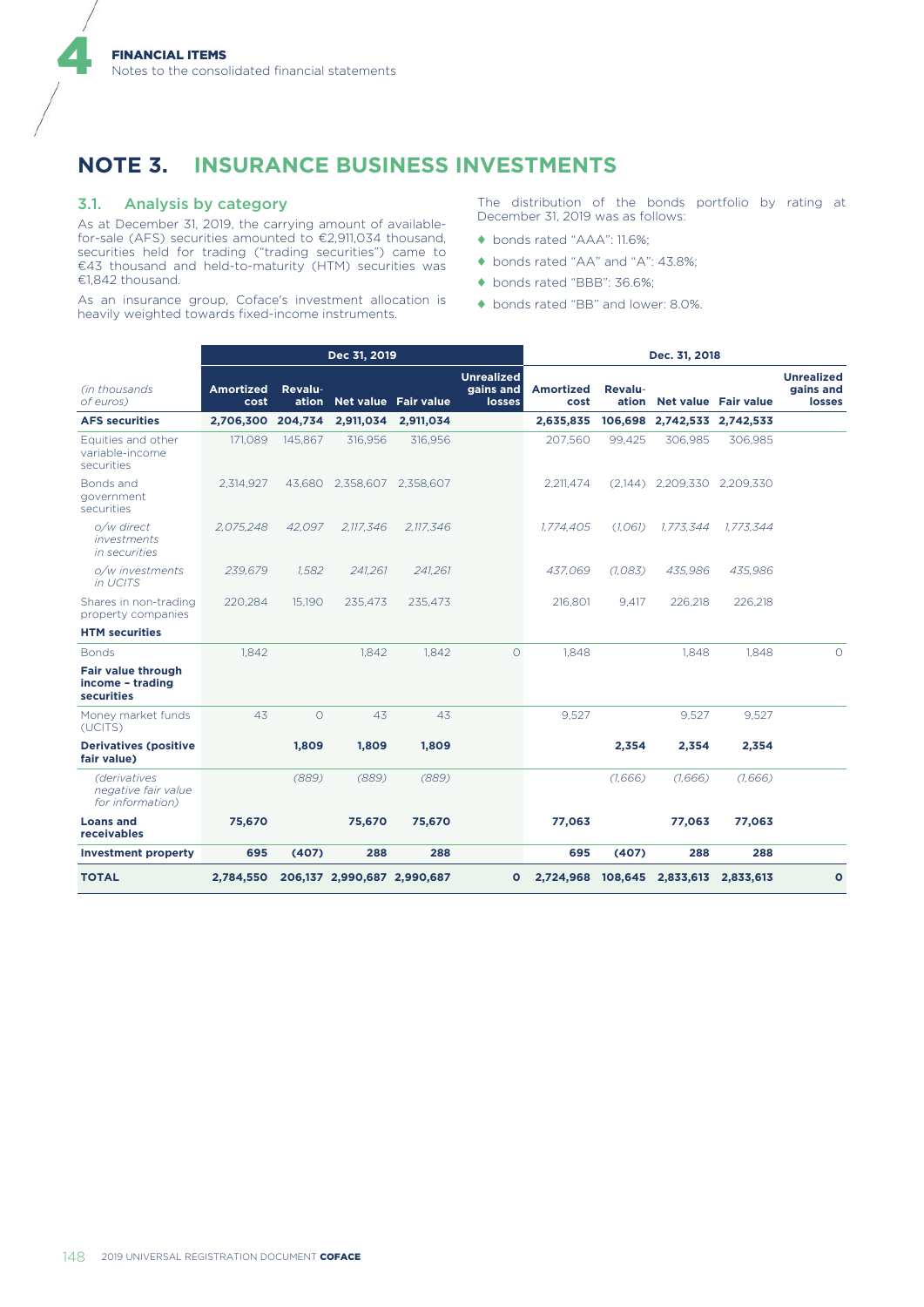| (in thousands of euros)                                      | <b>Gross</b><br>Dec 31, 2019 | <b>Impairment</b> | <b>Net</b><br>Dec 31, 2019 | Net Dec. 31, 2018 |
|--------------------------------------------------------------|------------------------------|-------------------|----------------------------|-------------------|
| <b>AFS securities</b>                                        | 2,948,645                    | (37,609)          | 2,911,034                  | 2,742,533         |
| Equities and other variable-income securities                | 354,557                      | (37,601)          | 316,956                    | 306,985           |
| Bonds and government securities                              | 2,358,607                    |                   | 2,358,607                  | 2,209,330         |
| o/w direct investments in securities                         | 2,117,346                    |                   | 2,117,346                  | 1,773,344         |
| o/w investments in UCITS                                     | 241,261                      |                   | 241,261                    | 435,986           |
| Shares in non-trading property companies                     | 235,482                      | (8)               | 235,473                    | 226,218           |
| <b>HTM</b> securities                                        |                              |                   |                            |                   |
| <b>Bond</b>                                                  | 1,842                        |                   | 1,842                      | 1,848             |
| Fair value through income - trading securities               |                              |                   |                            |                   |
| Money market funds (UCITS)                                   | 43                           |                   | 43                         | 9,527             |
| Derivatives (positive fair value)                            | 1,809                        |                   | 1,809                      | 2,354             |
| (for information, derivatives with a negative<br>fair value) | (889)                        |                   | (889)                      | (1,666)           |
| <b>Loans and receivables</b>                                 | 75,765                       | (95)              | 75,670                     | 77,063            |
| <b>Investment property</b>                                   | 288                          |                   | 288                        | 288               |
| <b>TOTAL</b>                                                 | 3,028,392                    | (37,704)          | 2,990,687                  | 2,833,613         |

# Impairments

| (in thousands of euros)                           | Dec. 31, 2018 | <b>Additions</b> | <b>Reversals</b> | <b>Exchange rate</b><br>effects and other | Dec 31, 2019 |
|---------------------------------------------------|---------------|------------------|------------------|-------------------------------------------|--------------|
| <b>AFS</b> securities                             | 33,493        | 8,702            | (4,603)          | 17                                        | 37,609       |
| Equities and other variable-<br>income securities | 31,492        | 8.702            | (2,610)          | 17                                        | 37.601       |
| Bonds and government<br>securities                | 1.993         | $\circ$          | (1, 993)         | 0                                         | $\Omega$     |
| Shares in non-trading<br>property companies       | 8             | $\circ$          | 0                |                                           | 8            |
| <b>Loans and receivables</b>                      | 94            |                  | О                | $\mathbf{o}$                              | 95           |
| <b>TOTAL</b>                                      | 33,587        | 8,703            | (4,603)          | 17                                        | 37,704       |

Reversals are related to the disposal of AFS securities.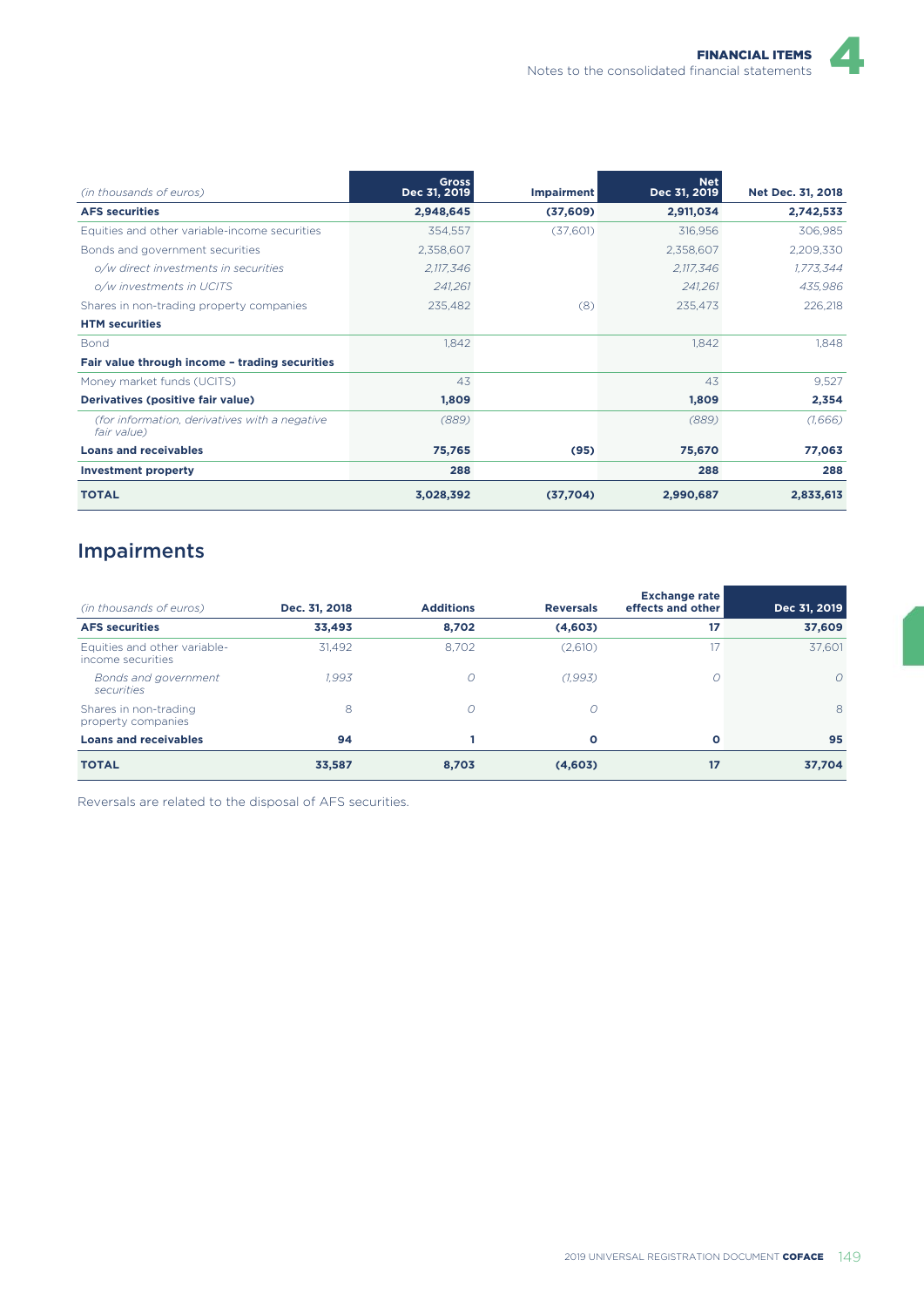### Change in investments by category

|                                                                 | Dec. 31, 2018             |                  |                  | Dec 31, 2019       |                   |                           |                    |
|-----------------------------------------------------------------|---------------------------|------------------|------------------|--------------------|-------------------|---------------------------|--------------------|
| (in thousands of euros)                                         | <b>Carrying</b><br>amount | <b>Increases</b> | <b>Decreases</b> | <b>Revaluation</b> | <b>Impairment</b> | <b>Other</b><br>movements | Carrying<br>amount |
| <b>AFS</b> securities                                           | 2,742,533                 | 746,089          | (705, 791)       | 97,823             | (4,097)           | 34,477                    | 2,911,034          |
| Equities and other variable-<br>income securities               | 306.985                   | 19.617           | (52,214)         | 45.634             | (6,090)           | 3.025                     | 316,956            |
| Bonds and government<br>securities                              | 2.209.330                 | 720,232          | (651, 385)       | 46,417             | 1993              | 32,019                    | 2,358,607          |
| Shares in non-trading<br>property companies                     | 226.218                   | 6,241            | (2,192)          | 5.772              |                   | (567)                     | 235,473            |
| <b>HTM</b> securities                                           |                           |                  |                  |                    |                   |                           |                    |
| <b>Bonds</b>                                                    | 1.848                     | (5)              | (1)              |                    |                   | $\Omega$                  | 1.842              |
| Fair value through income<br>- trading securities               | 9,527                     | $\circ$          | (9, 481)         | $\circ$            |                   | (3)                       | 43                 |
| Loans, receivables<br>and other financial<br><b>investments</b> | 79,705                    | 27,248           | (20, 452)        | (1,339)            |                   | (7, 394)                  | 77,767             |
| <b>TOTAL</b>                                                    | 2,833,613                 | 773,331          | (735, 725)       | 96,484             | (4,097)           | 27,081                    | 2,990,687          |

### **Derivatives**

4

The structural use of derivatives is strictly limited to hedging. The notional amounts of the hedges therefore do not exceed the amounts of the underlying assets in the portfolio.

During 2019, the majority of the derivative transactions carried out by the Group concerned the systematic hedging of currency risks *via* swaps or currency futures for primarily USD-denominated bonds held in the investment portfolio.

Investments in equities were subject to systematic partial hedging through purchases of put options. The hedging

#### 3.2. Financial instruments recognised at fair value

The fair values of financial instruments recorded in the balance sheet are measured according to a hierarchy that categorises the inputs used to measure fair value into three levels. These levels are as follows:

Level 1: Quoted prices in active markets for an identical financial instrument.

Securities classified as level 1 represent 84% of the Group's portfolio. They correspond to:

- ♦ equities, bonds and government securities listed on organised markets, as well as units in dedicated mutual funds whose net asset value is calculated and published on a very regular basis and is readily available (AFS securities);
- ♦ government bonds and bonds indexed to variable interest rates (HTM securities);
- ♦ units in French money market funds, SICAV (trading securities).

Level 2: Use of inputs, other than quoted prices for an identical instrument that are directly or indirectly observable in the market (inputs corroborated by the market such as yield curves, swap rates, multiples method, etc.).

strategy applied by the Group is aimed at protecting the portfolio against a sharp drop in the equities market in the eurozone.

Regarding the bond portfolio, some of our exposure to European sovereign debt, which was hedged through future rates, was released during the first half of 2019. Coface may put this back in place. Some one-off interest rate hedging transactions were also set up on negotiable debt securities.

None of these transactions qualified for hedge accounting under IFRS as they were mainly currency transactions and partial market hedges.

Securities classified as level 2 represent 3% of the Group's portfolio. This level is used for the following instruments:

- ♦ unlisted equities;
- ♦ loans and receivables due from banks or clients and whose fair value is determined using the historical cost method.

Level 3: Valuation techniques based on unobservable inputs such as projections or internal data.

Securities classified as level 3 represent 13% of the Group's portfolio. This level corresponds to unlisted equities, investment securities and units in dedicated mutual funds, as well as investment property.

Value in use is the present value of future cash flows that may result from an asset or CGU. The valuation, using the discounted cash flow method, is based on the three-year projected budget prepared by the subsidiaries and validated by management with two further years based on standardised management ratios (loss ratios and target cost ratios). Beyond this five-year period, the terminal value is calculated by projecting to infinity the cash flows for the last year.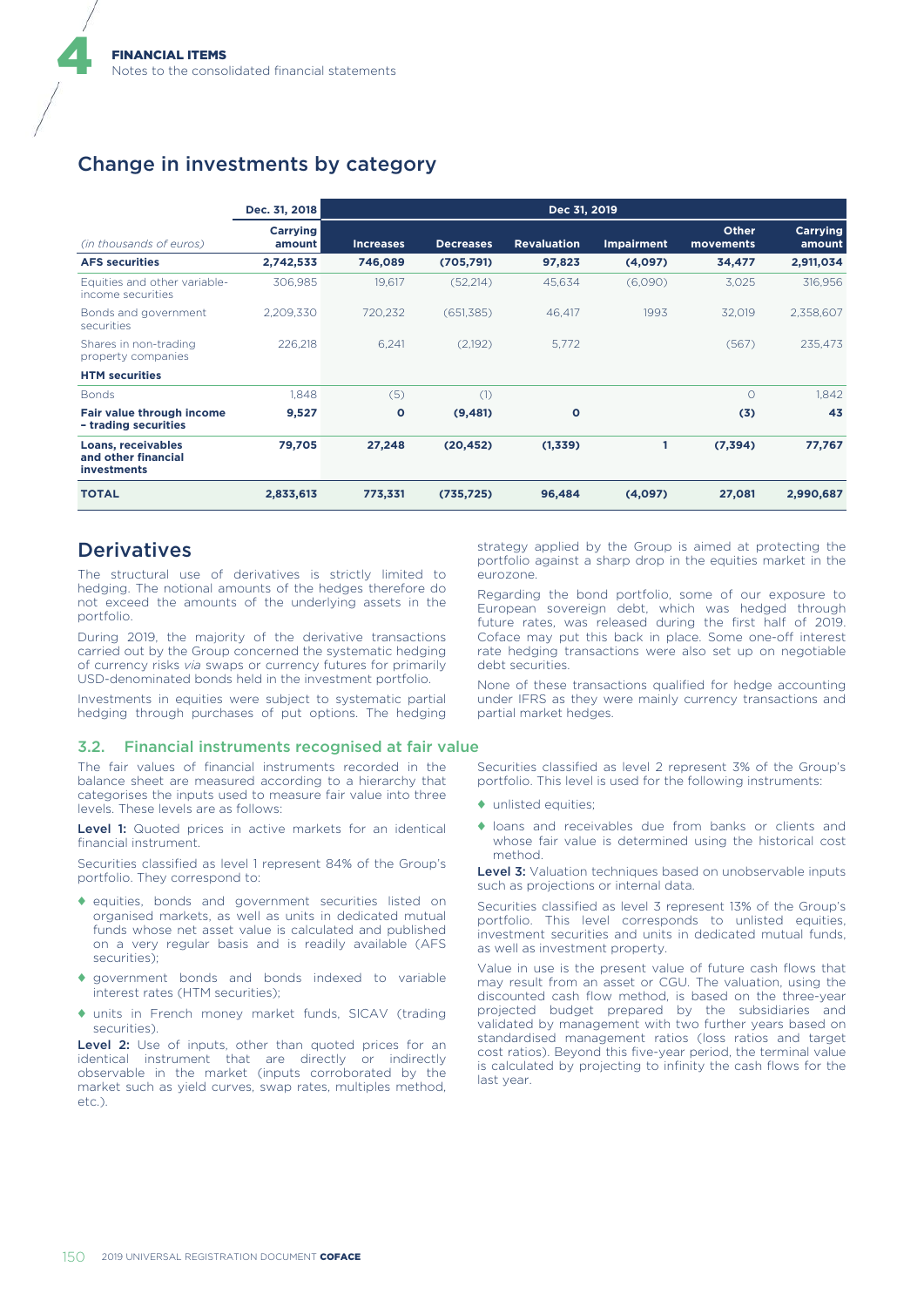### Breakdown of financial instrument fair value measurements as at December 31, 2019 by level in the fair value hierarchy

|                                                   |                        |                   | Level 1<br>Level 2                                                             |                                                                              | Level 3                                                                                                               |
|---------------------------------------------------|------------------------|-------------------|--------------------------------------------------------------------------------|------------------------------------------------------------------------------|-----------------------------------------------------------------------------------------------------------------------|
| (in thousands of euros)                           | <b>Carrying amount</b> | <b>Fair value</b> | <b>Fair value</b><br>determined based<br>on quoted prices in<br>active markets | <b>Fair value</b><br>determined based<br>on valuation<br>techniques that use | <b>Fair value</b><br>determined based<br>on valuation<br>techniques that use<br>observable inputs unobservable inputs |
| <b>AFS</b> securities                             | 2,911,034              | 2,911,034         | 2,520,706                                                                      | 23                                                                           | 390,308                                                                                                               |
| Equities and other variable-<br>income securities | 316,956                | 316,956           | 162,097                                                                        | 23                                                                           | 154,835                                                                                                               |
| Bonds and government<br>securities                | 2.358.607              | 2,358,607         | 2,358,607                                                                      | $\circ$                                                                      | $\circ$                                                                                                               |
| Shares in non-trading<br>property companies       | 235,473                | 235,473           |                                                                                |                                                                              | 235,473                                                                                                               |
| <b>HTM</b> securities                             |                        |                   |                                                                                |                                                                              |                                                                                                                       |
| <b>Bonds</b>                                      | 1,842                  | 1.842             | 1.842                                                                          |                                                                              |                                                                                                                       |
| Fair value through income -<br>trading securities |                        |                   |                                                                                |                                                                              |                                                                                                                       |
| Money market funds (UCITS)                        | 43                     | 43                | 43                                                                             |                                                                              |                                                                                                                       |
| <b>Derivatives</b>                                | 1,809                  | 1,809             | 682                                                                            | 1,018                                                                        | 109                                                                                                                   |
| <b>Loans and receivables</b>                      | 75,670                 | 75,670            |                                                                                | 75,670                                                                       |                                                                                                                       |
| <b>Investment property</b>                        | 288                    | 288               |                                                                                |                                                                              | 288                                                                                                                   |
| <b>TOTAL</b>                                      | 2,990,687              | 2,990,687         | 2,523,272                                                                      | 76,711                                                                       | 390,705                                                                                                               |

# Movements in Level 3 securities as at December 31, 2019

|                                                   |                  | <b>Gains and losses</b><br>recognized in the period |                              |                             | <b>Transactions for the period</b> |                 |                               |
|---------------------------------------------------|------------------|-----------------------------------------------------|------------------------------|-----------------------------|------------------------------------|-----------------|-------------------------------|
| (in thousands of euros)                           | At Dec. 31, 2018 | In income                                           | <b>Directly</b><br>in equity | Purchases/<br><b>Issues</b> | Sales/<br><b>Redemptions</b>       | <b>Exchange</b> | rate effects At Dec. 31, 2019 |
| <b>AFS</b> securities                             | 367,453          | (8,701)                                             | 20,393                       | 13,000                      | (2,192)                            | 354             | 390,308                       |
| Equities and other variable-<br>income securities | 141.234          | (8.701)                                             | 14.620                       | 6.760                       | 0                                  | 921             | 154.835                       |
| Shares in non-trading<br>property companies       | 226.219          |                                                     | 5.772                        | 6.241                       | (2.192)                            | (568)           | 235.473                       |
| <b>Derivatives</b>                                | 109              |                                                     | $\circ$                      |                             |                                    | O               | 109                           |
| <b>Investment property</b>                        | 288              |                                                     |                              | $\circ$                     |                                    |                 | 288                           |
| <b>TOTAL</b>                                      | 367,850          | (8,701)                                             | 20,393                       | 13.000                      | (2, 192)                           | 354             | 390,705                       |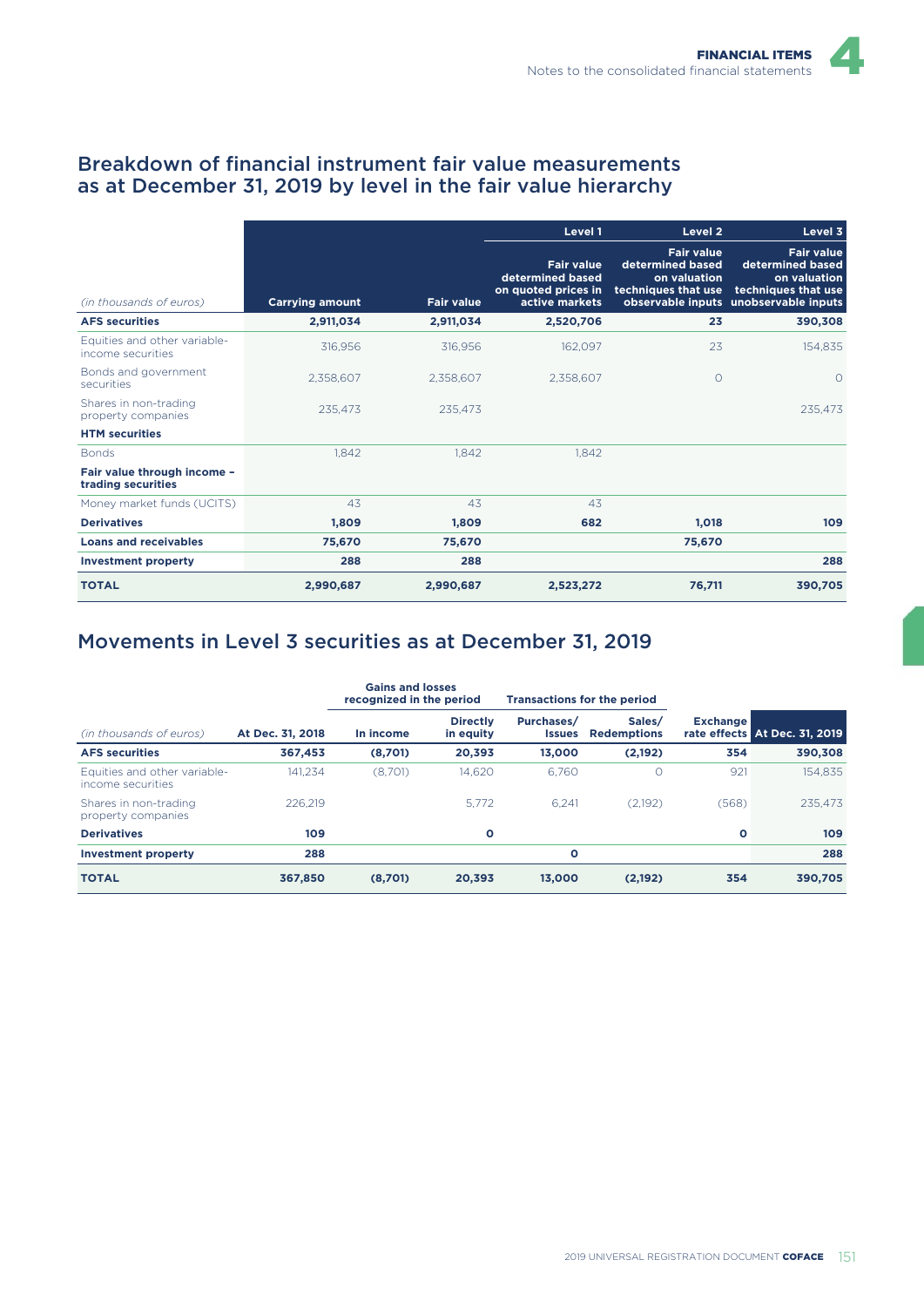### Breakdown of financial instrument fair value measurements as at December 31, 2018 by level in the fair value hierarchy

|                                                   |                        |                   | Level 1                                                       | Level 2                                                                                       | Level 3                                                                                                               |
|---------------------------------------------------|------------------------|-------------------|---------------------------------------------------------------|-----------------------------------------------------------------------------------------------|-----------------------------------------------------------------------------------------------------------------------|
| (in thousands of euros)                           | <b>Carrying amount</b> | <b>Fair value</b> | <b>Fair value</b><br>determined<br>based on quoted<br>markets | <b>Fair value</b><br>determined<br>based on valuation<br>prices in active techniques that use | <b>Fair value</b><br>determined based<br>on valuation<br>techniques that use<br>observable inputs unobservable inputs |
| <b>AFS securities</b>                             | 2,742,533              | 2,742,533         | 2,375,057                                                     | 23                                                                                            | 367,453                                                                                                               |
| Equities and other variable-income<br>securities  | 306,985                | 306,985           | 165,728                                                       | 23                                                                                            | 141,234                                                                                                               |
| Bonds and government securities                   | 2,209,330              | 2,209,330         | 2,209,330                                                     | $\circ$                                                                                       |                                                                                                                       |
| Shares in non-trading property<br>companies       | 226.218                | 226,218           |                                                               |                                                                                               | 226,219                                                                                                               |
| <b>HTM</b> securities                             |                        |                   |                                                               |                                                                                               |                                                                                                                       |
| <b>Bonds</b>                                      | 1,848                  | 1.848             | 1.848                                                         |                                                                                               |                                                                                                                       |
| Fair value through income -<br>trading securities |                        |                   |                                                               |                                                                                               |                                                                                                                       |
| Money market funds (UCITS)                        | 9,527                  | 9,527             | 9,527                                                         |                                                                                               |                                                                                                                       |
| <b>Derivatives</b>                                | 2,354                  | 2.354             | 858                                                           | 1,387                                                                                         | 109                                                                                                                   |
| <b>Loans and receivables</b>                      | 77,063                 | 77.063            |                                                               | 77,063                                                                                        |                                                                                                                       |
| <b>Investment property</b>                        | 288                    | 288               |                                                               |                                                                                               | 288                                                                                                                   |
| <b>TOTAL</b>                                      | 2,833,613              | 2,833,613         | 2,387,291                                                     | 78,473                                                                                        | 367,850                                                                                                               |

### Movements in Level 3 securities in 2018

|                                                   |                  | <b>Gains and losses</b><br>recognized in the period |                              | <b>Transactions</b><br>for the period |                              |                 |                               |
|---------------------------------------------------|------------------|-----------------------------------------------------|------------------------------|---------------------------------------|------------------------------|-----------------|-------------------------------|
| (in thousands of euros)                           | At Dec. 31, 2017 | In income                                           | <b>Directly</b><br>in equity | Purchases/<br><b>Issues</b>           | Sales/<br><b>Redemptions</b> | <b>Exchange</b> | rate effects At Dec. 31, 2018 |
| <b>AFS</b> securities                             | 347,367          | (1,314)                                             | 16,012                       | 9,073                                 | (8,097)                      | 4,411           | 367,453                       |
| Equities and other variable-<br>income securities | 128.521          | (1.314)                                             | 12.357                       | 680                                   | (35)                         | 1.025           | 141.234                       |
| Shares in non-trading<br>property companies       | 218,846          |                                                     | 3.655                        | 8.393                                 | (8.062)                      | 3.387           | 226.219                       |
| <b>Derivatives</b>                                | 609              |                                                     |                              | 2,751                                 |                              | (3,251)         | 109                           |
| <b>Investment property</b>                        | 288              |                                                     |                              |                                       | $\circ$                      |                 | 288                           |
| <b>TOTAL</b>                                      | 348,264          | (1,314)                                             | 16,012                       | 11.824                                | (8,097)                      | 1.160           | 367,850                       |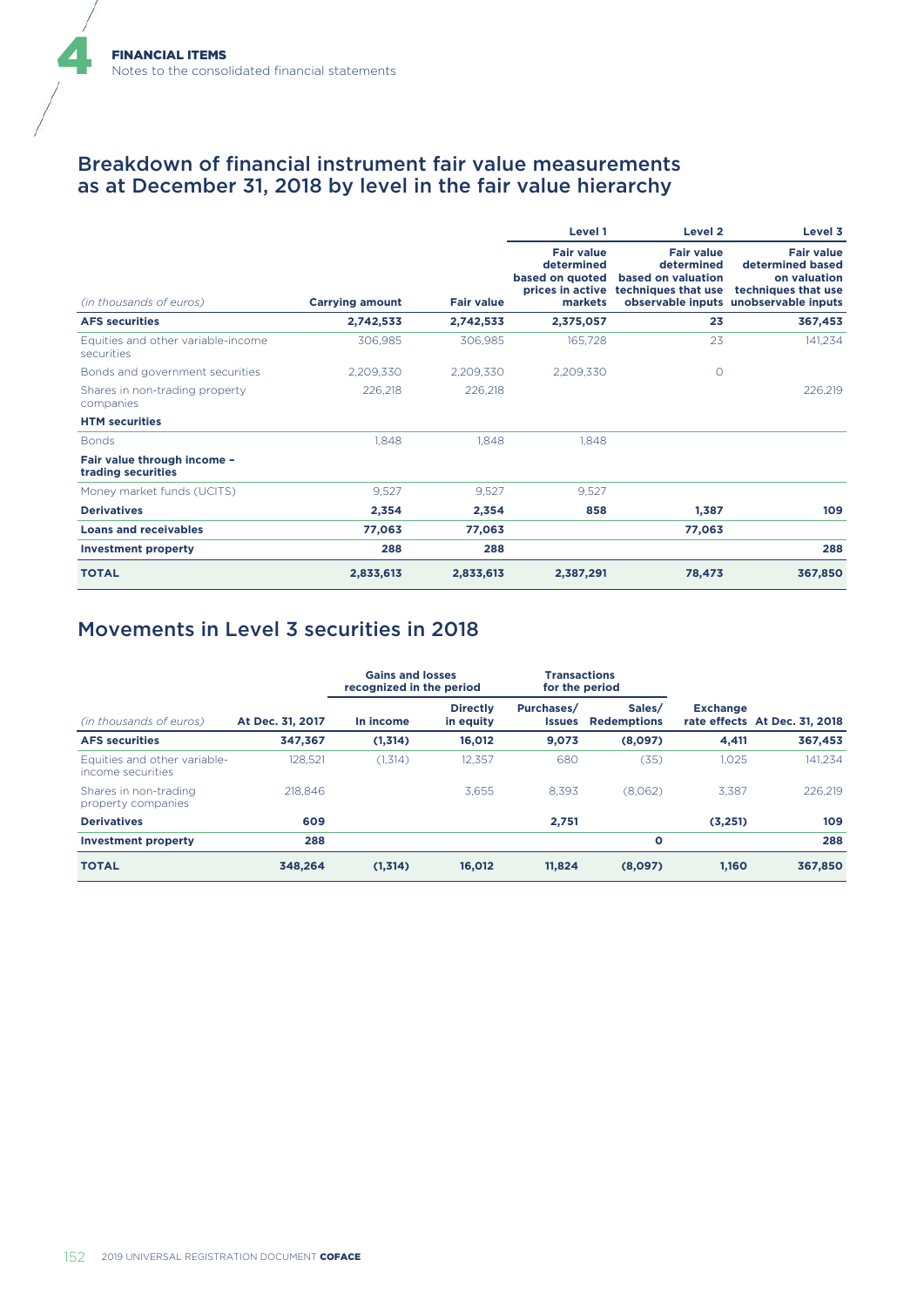### SPPI Financial assets as at December 31, 2019 (IFRS 9)

| (in thousands of euros)                                     | <b>Fair value</b> | <b>Fair value</b><br>variation |
|-------------------------------------------------------------|-------------------|--------------------------------|
| Direct investments in securities - SPPI financial assets    | 2,094,788         | 41.791                         |
| Direct investments in securities - No SPPI financial assets | 22,558            | 472                            |
| Direct investments in securities                            | 2,117,346         | 42,263                         |
| Loans and receivables - SPPI financial assets               | 75,670            |                                |
| <b>Loans and receivables</b>                                | 75,670            | $\circ$                        |
| Cash and cash equivalents - SPPI financial assets           | 287,136           |                                |
| <b>Cash and cash equivalents</b>                            | 287,136           | $\circ$                        |
| <b>SPPI financial assets</b>                                | 2,457,593         | 41,791                         |
| No SPPI financial assets                                    | 22,558            | 472                            |
| <b>TOTAL</b>                                                | 2,480,151         | 42,263                         |

| (in thousands of euros)                                | Gross value | Fair value |
|--------------------------------------------------------|-------------|------------|
| <b>SPPI financial assets without a low credit risk</b> | 149.358     | 153.251    |

## **NOTE 4. RECEIVABLES ARISING FROM BANKING ACTIVITIES**

### Breakdown by nature

| (in thousands of euros)                                | Dec. 31, 2019 | Dec. 31, 2018 |
|--------------------------------------------------------|---------------|---------------|
| Receivables arising from banking sector                | 2.346.710     | 2.509.047     |
| Non-performing receivables arising from banking sector | 55.777        | 61.354        |
| Allowances for receivables arising from banking sector | (55,777)      | (61, 354)     |
| <b>TOTAL</b>                                           | 2,346,710     | 2,509,047     |

### Breakdown by age

Receivables arising from banking and other activities represent receivables acquired within the scope of factoring agreements.

They are recognised at cost within assets in the balance sheet and they are classified as level 2. Factoring receivables include both receivables whose future recovery is guaranteed by Coface and receivables for which the risk of future recovery is borne by the customer.

When applicable, the Group recognises a valuation allowance against receivables to take account of any potential difficulties in their future recovery, being specified the receivables are also covered by a credit insurance agreement. Accordingly, the related risks are covered by claims provisions.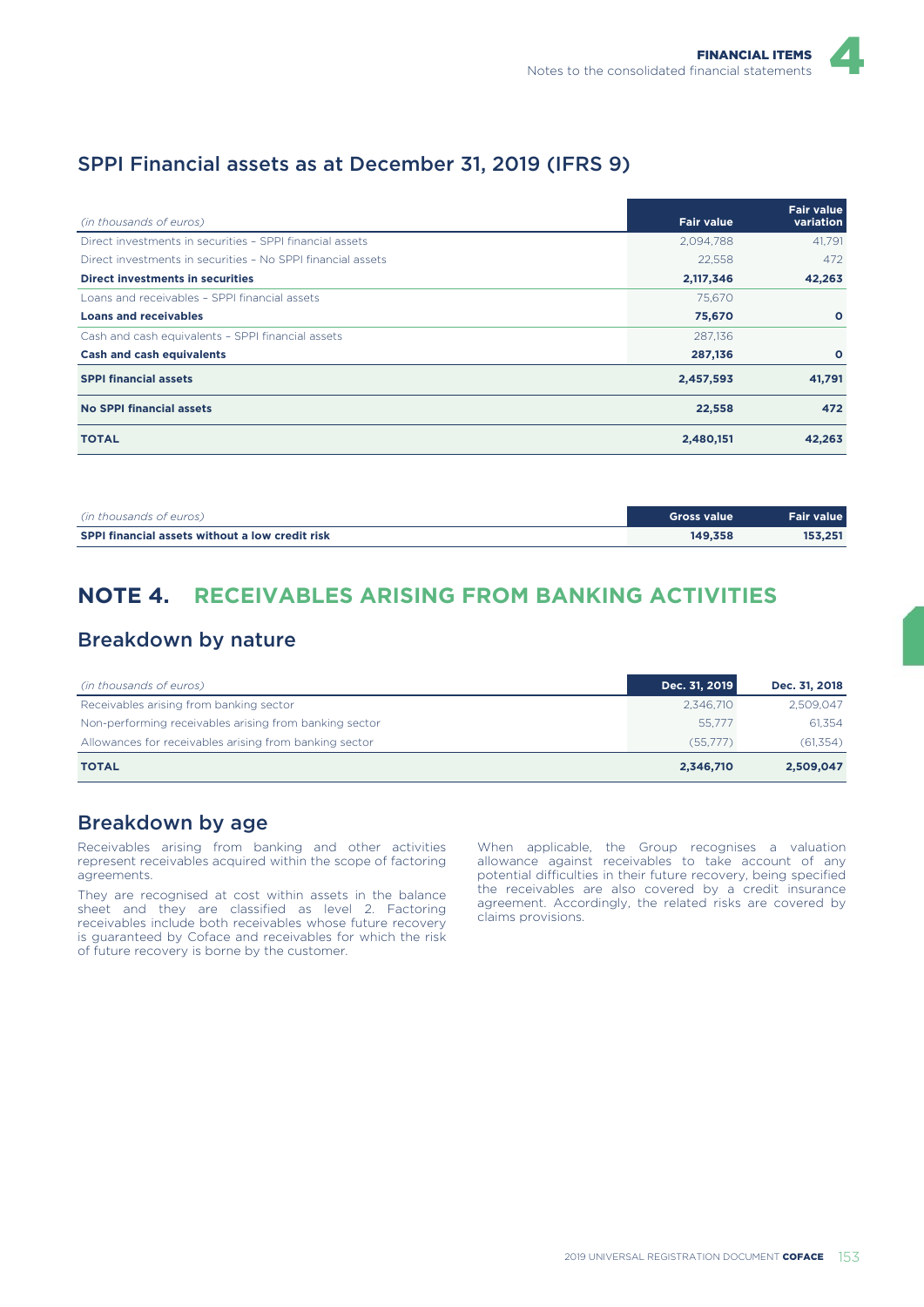|                                                                                                       | Dec. 31, 2019 |            |                       |              |              |           |
|-------------------------------------------------------------------------------------------------------|---------------|------------|-----------------------|--------------|--------------|-----------|
|                                                                                                       |               |            | <b>Due</b>            |              |              |           |
| (in thousands of euros)                                                                               | Not due       | - 3 months | 3 months to 1<br>year | 1 to 5 years | + 5 years    | Total     |
| Receivables arising from banking and other<br>activities                                              | 1,655,909     | 690.801    |                       |              |              | 2,346,710 |
| Non-performing receivables arising from banking<br>and other activities                               |               |            | 1.402                 | 30.459       | 23.915       | 55,777    |
| Allowances for receivables arising from banking<br>and other activities                               | $\circ$       | $\circ$    | (1,402)               | (30, 459)    | (23,915)     | (55,777)  |
| Total receivables arising from banking and other<br><b>activities</b>                                 | 1,655,909     | 690,801    | $\mathbf{o}$          | $\mathbf{o}$ | $\circ$      | 2,346,710 |
| Claims reserve as hedge for factoring receivables                                                     |               |            |                       |              |              |           |
| <b>TOTAL RECEIVABLES ARISING FROM BANKING</b><br>AND OTHER ACTIVITIES AFTER CLAIMS<br><b>RESERVES</b> | 1,655,909     | 690,801    | $\mathbf{o}$          | $\mathbf{o}$ | $\mathbf{o}$ | 2,346,710 |

|                                                                                                       | Dec. 31, 2018 |            |                       |              |              |            |
|-------------------------------------------------------------------------------------------------------|---------------|------------|-----------------------|--------------|--------------|------------|
|                                                                                                       | <b>Due</b>    |            |                       |              |              |            |
| (in thousands of euros)                                                                               | Not due       | - 3 months | 3 months<br>to 1 year | 1 to 5 years | + 5 years    | Total      |
| Receivables arising from banking and other<br>activities                                              | 1,856,362     | 652,686    | Ω                     | $\Omega$     | O            | 2,509,047  |
| Non-performing receivables arising from banking<br>and other activities                               | $\circ$       | $\circ$    | 6.008                 | 30.753       | 24.593       | 61,354     |
| Allowances for receivables arising from banking<br>and other activities                               | 99            | (99)       | (6,008)               | (30,753)     | (24, 593)    | (61, 354)  |
| Total receivables arising from banking and other<br>activities                                        | 1,856,461     | 652,586    | $\mathbf{o}$          | $\mathbf{o}$ | $\mathbf{o}$ | 2,509,047  |
| Claims reserve as hedge for factoring receivables                                                     | $\circ$       | $\circ$    | $\circ$               | $\circ$      | O            | $\bigcirc$ |
| <b>TOTAL RECEIVABLES ARISING FROM BANKING</b><br>AND OTHER ACTIVITIES AFTER CLAIMS<br><b>RESERVES</b> | 1,856,461     | 652,586    | $\mathbf{o}$          | $\mathbf{o}$ | $\mathbf{o}$ | 2,509,047  |

# **NOTE 5. INVESTMENTS IN ASSOCIATES**

| (in thousands of euros)                | Dec. 31, 2019 | Dec. 31, 2018 |
|----------------------------------------|---------------|---------------|
| Investments in associates at January 1 |               | 15.780        |
| Share in net income of associates      |               | 592           |
| Dividends paid                         |               | $\Omega$      |
| Change in scope                        |               | (16, 372)     |
| <b>TOTAL INVESTMENTS IN ASSOCIATES</b> |               | $\Omega$      |

Investments in associates were related to investment in Cofacrédit; it was ceded at the end of June 2018.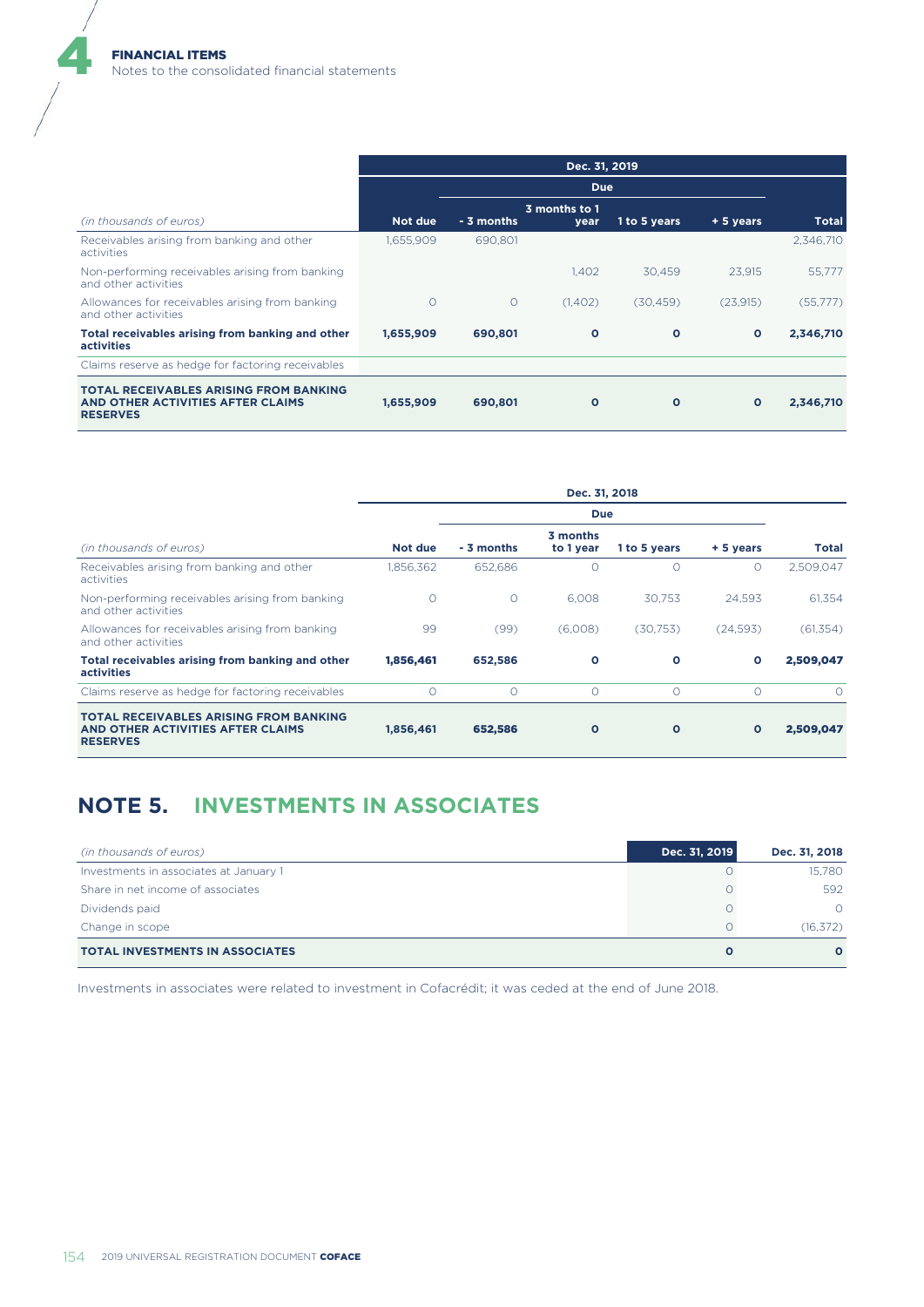## **NOTE 6. TANGIBLE ASSETS**

|                                         | Dec. 31, 2019    | Dec. 31, 2018    |
|-----------------------------------------|------------------|------------------|
| (in thousands of euros)                 | <b>Net value</b> | <b>Net value</b> |
| Buildings used for operational purposes | 22,363           | 33,114           |
| Other property, plant and equipment     | 15,800           | 15,858           |
| Right-of-use assets for lessees         | 85.613           |                  |
| <b>TOTAL</b>                            | 123,776          | 48,972           |

|                                         | Dec. 31, 2019       |                                       |                  |  |
|-----------------------------------------|---------------------|---------------------------------------|------------------|--|
| (in thousands of euros)                 | <b>Gross amount</b> | <b>Amortisation and</b><br>impairment | <b>Net value</b> |  |
| Buildings used for operational purposes | 85,281              | (62,919)                              | 22,362           |  |
| Other property, plant and equipment     | 56.195              | (40,395)                              | 15,800           |  |
| Right-of-use assets for lessees         | 103.919             | (18,305)                              | 85.614           |  |
| <b>TOTAL</b>                            | 245,395             | (121, 619)                            | 123,776          |  |

|                                         | Dec. 31, 2018       |                                              |                  |  |  |  |
|-----------------------------------------|---------------------|----------------------------------------------|------------------|--|--|--|
| (in thousands of euros)                 | <b>Gross amount</b> | <b>Amortisation and</b><br><i>impairment</i> | <b>Net value</b> |  |  |  |
| Buildings used for operational purposes | 107.794             | (74.680)                                     | 33,114           |  |  |  |
| Other property, plant and equipment     | 54.599              | (38.741)                                     | 15,858           |  |  |  |
| <b>TOTAL</b>                            | 162,393             | (113, 421)                                   | 48,972           |  |  |  |

# Change in the gross amount of property, plant and equipment

| (in thousands of euros)                                 | Dec. 31, 2018 | <b>Impact FTA</b> | IFRS 16 Jan. 01, 2019 | <b>Scope</b><br>entry |          | <b>Increases Decreases</b> | <b>Currency</b><br>translation | variation Dec. 31, 2019 |
|---------------------------------------------------------|---------------|-------------------|-----------------------|-----------------------|----------|----------------------------|--------------------------------|-------------------------|
| Land used for operational purposes                      | 14.010        | $\Omega$          | 14,010                | $\circ$               | $\Omega$ | (6,870)                    | O                              | 7,140                   |
| Buildings used for operational<br>purposes              | 93.784        | $\Omega$          | 93.784                | 2.296                 | $\circ$  | (17, 939)                  | O                              | 78,141                  |
| Right-of-use assets for lessees -<br>Buildings leasing  | $\circ$       | 73,632            | 73,632                | $\circ$               | 14,270   | $\circ$                    | 107                            | 88,009                  |
| <b>Total buildings used for</b><br>operational purposes | 107,794       | 73,632            | 181,426               | 2,296                 | 14,270   | (24, 809)                  | 107                            | 173,290                 |
| Operating guarantees and deposits                       | 3.412         | $\circ$           | 3,412                 | $\circ$               | 305      | (25)                       | (152)                          | 3,540                   |
| Other property, plant and equipment                     | 51,187        | $\Omega$          | 51,187                | 1,364                 | 1,897    | (1,493)                    | (299)                          | 52,656                  |
| Right-of-use assets for lessees -<br>Equipment leasing  | $\circ$       | 11.763            | 11.763                | $\circ$               | 4,122    | $\circ$                    | 24                             | 15,909                  |
| Total other property, plant<br>and equipment            | 54,599        | 11,763            | 66,362                | 1,364                 | 6,324    | (1,518)                    | (427)                          | 72,105                  |
| <b>TOTAL</b>                                            | 162,393       | 85,395            | 247,788               | 3,660                 | 20,594   | (26, 327)                  | (320)                          | 245,395                 |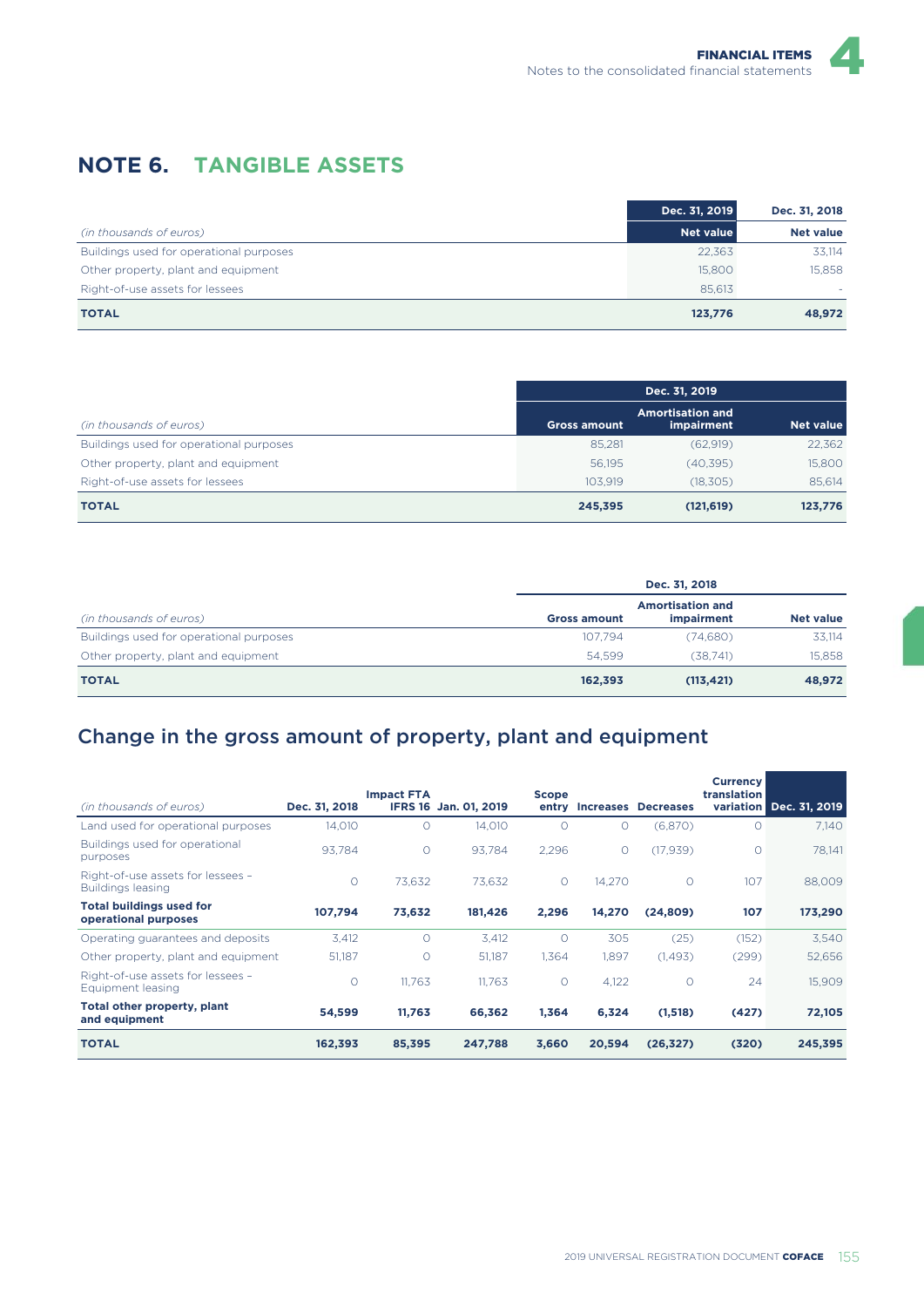IFRS 16 application generates accounting of all lease contracts in balance sheet as right of use. Therefore, the property, plant and equipment increased by € 85.4 million.

Decrease of land value and operating buildings is linked with the disposal of a building which belonged to Coface Italy.

The increase of the right of use in the year comes from the accounting a new building lease contrat by Coface Italy. Other rises are investments in tangible assets related to office arrangement.

| (in thousands of euros)                       | Dec. 31, 2017 | <b>Increases</b> | <b>Decreases</b> | <b>Currency</b><br>translation<br>variation | Dec. 31, 2018 |
|-----------------------------------------------|---------------|------------------|------------------|---------------------------------------------|---------------|
| Land used for operational purposes            | 14,010        |                  | U.               |                                             | 14.010        |
| Buildings used for operational purposes       | 93.785        |                  | 0                | (1)                                         | 93.785        |
| Total buildings used for operational purposes | 107,795       |                  | O                | (1)                                         | 107,795       |
| Operating guarantees and deposits             | 5.257         | 1.846            | (3,859)          | 169                                         | 3.413         |
| Other property, plant and equipment           | 50.575        | 3.027            | (2,022)          | (395)                                       | 51,185        |
| Total other property, plant and equipment     | 55,832        | 4,873            | (5,881)          | (226)                                       | 54,598        |
| <b>TOTAL</b>                                  | 163,627       | 4.874            | (5,881)          | (227)                                       | 162,393       |

### Change in accumulated depreciation and impairment of property, plant and equipment

| (in thousands of euros)                                                                  | 31 Dec. 31, 2018 | <b>Scope</b><br>entry | <b>Additions</b> | <b>Reversals</b> | <b>Currency</b><br>translation<br>variation<br>and other | Dec. 31, 2019 |
|------------------------------------------------------------------------------------------|------------------|-----------------------|------------------|------------------|----------------------------------------------------------|---------------|
|                                                                                          |                  |                       |                  |                  |                                                          |               |
| Accumulated depreciation - Building used for operational<br>purposes                     | (74,680)         | $\circ$               | (1,643)          | 13,404           | $\circ$                                                  | (62,919)      |
| Accumulated impairment - Buildings used for operational<br>purposes                      | $\Omega$         | $\circ$               | $\circ$          | $\Omega$         | $\circ$                                                  | $\Omega$      |
| Accumulated depreciation - Right-of use assets for lessees -<br><b>Buildings leasing</b> |                  | $\circ$               | (12, 653)        | (213)            | 214                                                      | (12, 652)     |
| Accumulated impairment - Right-of-use assets for lessees -<br><b>Buildings leasing</b>   |                  | $\circ$               | $\circ$          | $\Omega$         | $\circ$                                                  | $\Omega$      |
| <b>Buildings used for operational purposes</b>                                           | (74, 680)        |                       | (14, 296)        | 13,191           | 214                                                      | (75, 571)     |
| Accumulated depreciation other property, plant & equipment                               | (36,194)         | (961)                 | (3,596)          | 2,610            | (239)                                                    | (38, 380)     |
| Accumulated impairment other property, plant & equipment                                 | (2,547)          | $\circ$               | (14)             | $\Omega$         | 546                                                      | (2,015)       |
| Accumulated depreciation - Right-of-use assets for<br>lessees - Equipment leasing        | $\circ$          | $\circ$               | (5,643)          | $\Omega$         | (10)                                                     | (5,653)       |
| Accumulated impairment - Right-of-use assets for<br>lessees - Equipment leasing          | $\circ$          | $\circ$               | $\circ$          | $\circ$          | $\circ$                                                  | $\Omega$      |
| Other property, plant and equipment                                                      | (38,741)         | (961)                 | (9,253)          | 2,610            | 297                                                      | (46, 048)     |
| <b>TOTAL</b>                                                                             | (113, 421)       | (961)                 | (23,549)         | 15,801           | 511                                                      | (121, 619)    |

| (in thousands of euros)                                              | Dec. 31, 2017 | <b>Additions</b> | <b>Reversals</b> | <b>Currency</b><br>translation<br>variation and<br>other | Dec. 31, 2018 |
|----------------------------------------------------------------------|---------------|------------------|------------------|----------------------------------------------------------|---------------|
| Accumulated depreciation - Building<br>used for operational purposes | (72, 451)     | (2,228)          | 0                | (1)                                                      | (74,680)      |
| Accumulated impairment - Buildings<br>used for operational purposes  | $\circ$       | $\Omega$         | $\circ$          | O                                                        | $\Omega$      |
| <b>Buildings used for operational</b><br>purposes                    | (72, 451)     | (2,228)          | O                | (1)                                                      | (74, 680)     |
| Accumulated depreciation other<br>property, plant & equipment        | (34,397)      | (3.762)          | 1.717            | 248                                                      | (36, 194)     |
| Accumulated impairment other<br>property, plant & equipment          | (2,099)       | (471)            | $\circ$          | 23                                                       | (2,547)       |
| Other property, plant and equipment                                  | (36, 496)     | (4,233)          | 1,717            | 271                                                      | (38,741)      |
| <b>TOTAL</b>                                                         | (108, 947)    | (6, 461)         | 1,717            | 270                                                      | (113, 421)    |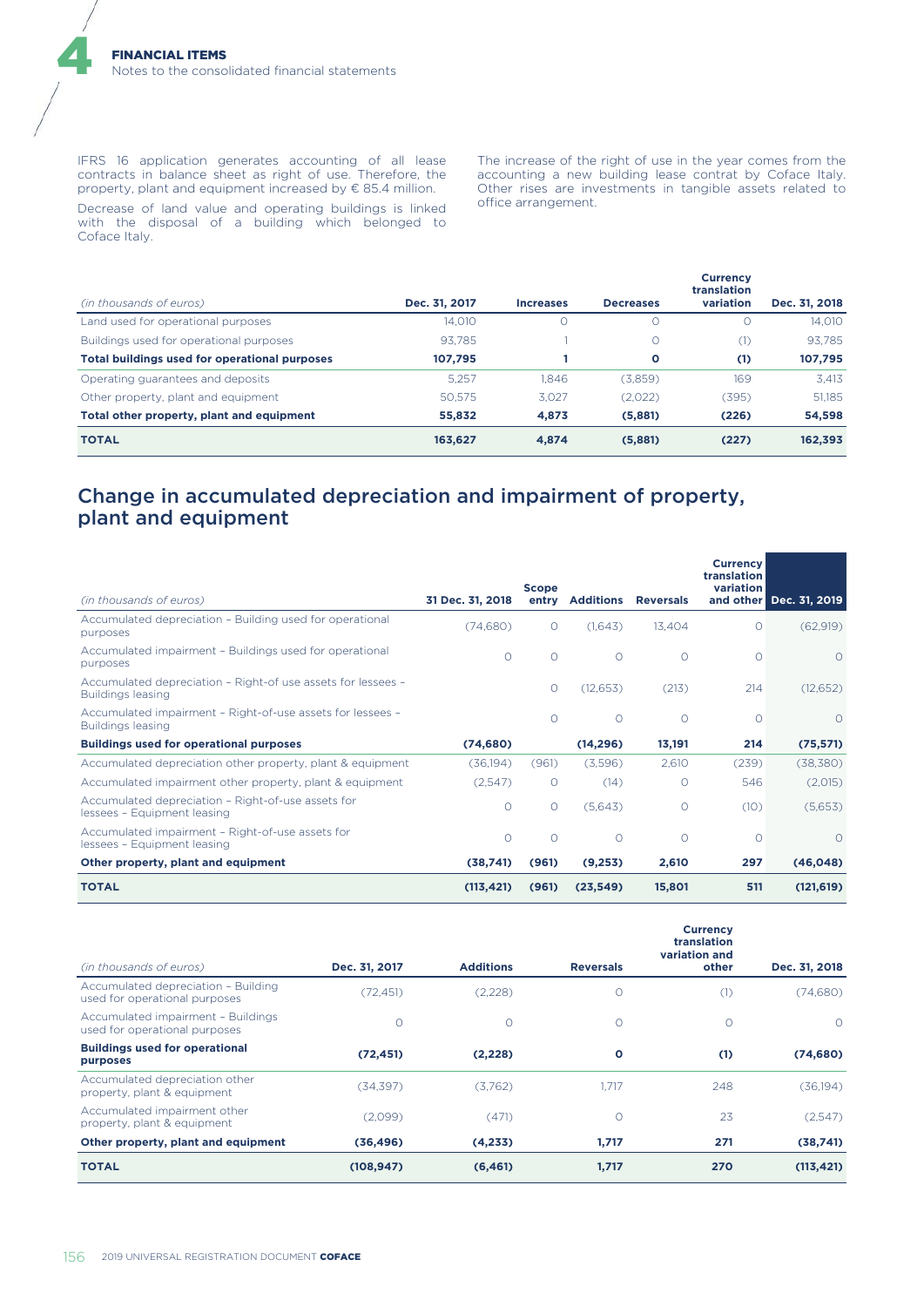### Market value of buildings used in the business

| (in thousands of euros) | Dec. 31, 2019 | Dec. 31, 2018 |
|-------------------------|---------------|---------------|
| Carrying amount         | 22.363        | 33.114        |
| Market value            | 43.995        | 61.933        |
| <b>UNREALISED GAINS</b> | 21,632        | 28,819        |

Buildings held by Coface Group do not represent any unrealised losses; no impairment is therefore recorded as at December 31, 2019.

### **NOTE 7. RECEIVABLES ARISING FROM INSURANCE AND REINSURANCE OPERATIONS**

### Breakdown by nature

|                                                      | Dec. 31, 2019 |                  |            |              | Dec. 31, 2018    |            |
|------------------------------------------------------|---------------|------------------|------------|--------------|------------------|------------|
| (in thousands of euros)                              | <b>Gross</b>  | <b>Provision</b> | <b>Net</b> | <b>Gross</b> | <b>Provision</b> | <b>Net</b> |
| Receivables from policyholders and agents            | 302.755       | (36.864)         | 265.891    | 304.247      | (35.149)         | 269,098    |
| Earned premiums not written                          | 123.755       |                  | 123.755    | 115.355      |                  | 115,355    |
| Receivables arising from reinsurance operations, net | 142.937       | (221)            | 142.716    | 114.655      | (282)            | 114.373    |
| <b>TOTAL</b>                                         | 569.447       | (37,085)         | 532.362    | 534.257      | (35, 431)        | 498,826    |

### Breakdown by age

|                                                                                      | Dec. 31, 2019 |           |                       |              |          |              |  |
|--------------------------------------------------------------------------------------|---------------|-----------|-----------------------|--------------|----------|--------------|--|
|                                                                                      |               |           |                       |              |          |              |  |
| (in thousands of euros)                                                              | Not due       | -3 months | 3 months<br>to 1 year | 1 to 5 years | +5 years | <b>Total</b> |  |
| <b>TOTAL RECEIVABLES ARISING FROM INSURANCE</b><br><b>AND REINSURANCE OPERATIONS</b> | 393.216       | 83.053    | 42.816                | 12.257       | 1.020    | 532,362      |  |

|                                                                                      | Dec. 31, 2018 |            |                       |              |          |              |
|--------------------------------------------------------------------------------------|---------------|------------|-----------------------|--------------|----------|--------------|
|                                                                                      |               | <b>Due</b> |                       |              |          |              |
| (in thousands of euros)                                                              | Not due       | -3 months  | 3 months<br>to 1 year | 1 to 5 years | +5 years | <b>Total</b> |
| <b>TOTAL RECEIVABLES ARISING FROM</b><br><b>INSURANCE AND REINSURANCE OPERATIONS</b> | 358.857       | 93,211     | 34.444                | 7.829        | 4.485    | 498,826      |

The risk of liquidity linked to insurance receivables is considered to be marginal as:

♦ the insurance business operates on a reverse production cycle: premiums are earned before claims are paid out;

♦ furthermore, Coface primarily bills its clients on a monthly or quarterly basis, which allows it to recognise its receivables with a short-term maturity of less than or equal to three months.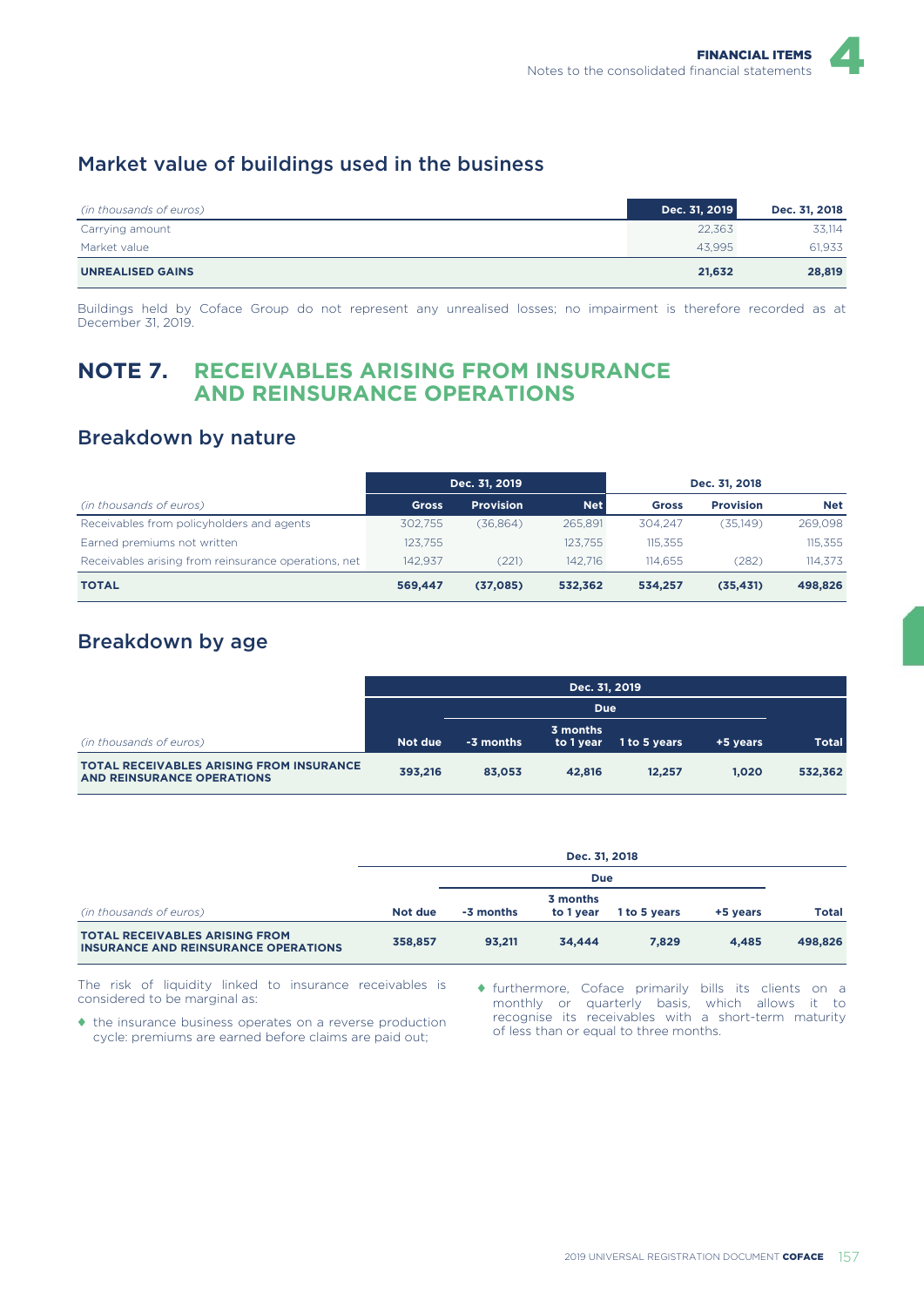# **NOTE 8. OTHER ASSETS**

4

| (in thousands of euros)                         | Dec. 31, 2019 | Dec. 31, 2018 |
|-------------------------------------------------|---------------|---------------|
| Deferred acquisition costs                      | 40.384        | 42.176        |
| Trade receivables arising from other activities | 62.112        | 48,553        |
| Current tax receivables                         | 49.675        | 57.267        |
| Other receivables                               | 181.187       | 179.285       |
| <b>TOTAL</b>                                    | 333,358       | 327,281       |

The line "Other receivables" mainly includes:

- ♦ receivables in factoring entities towards credit insurance entities for €52 million;
- ♦ loans granted to non-consolidated Coface entities for €33 million.

# **NOTE 9. CASH AND CASH EQUIVALENTS**

| (in thousands of euros)    | Dec. 31, 2019 | Dec. 31, 2018 |
|----------------------------|---------------|---------------|
| Cash at bank and available | 296.121       | 275,567       |
| Cash equivalents           | 24,656        | 26,852        |
| <b>TOTAL</b>               | 320.777       | 302,419       |

As at December 31, 2019, operating cash rose by €18.4 million mainly due to the expectation of payment on Coface Re and the French entity. Operating cash without these two pending transactions decreased slightly during 2019 compared to December 31, 2018.

Cash and cash equivalents are all available; no amount is placed on escrow type accounts.

## **NOTE 10. SHARE CAPITAL**

| <b>Ordinary shares</b>                           | Number of shares | Per value | <b>Share capital</b><br>$(in \in)$ |
|--------------------------------------------------|------------------|-----------|------------------------------------|
| At December 31, 2018                             | 153.899.261      |           | 307,798,522                        |
| Cancellation of shares                           | (1,867,312)      |           | (3,734,624)                        |
| <b>At December 31, 2019</b>                      | 152.031.949      |           | 304,063,898                        |
| Treasury shares deducted                         | (1,000,752)      |           | (2,001,504)                        |
| AT DECEMBER 31, 2019 (EXCLUDING TREASURY SHARES) | 151,031,197      |           | 302,062,394                        |

|                                        | Dec. 31, 2019              |        | Dec. 31, 2018              |        |
|----------------------------------------|----------------------------|--------|----------------------------|--------|
| <b>Shareholders</b>                    | <b>Number</b><br>of shares | ℅      | <b>Number</b><br>of shares | %      |
| <b>Natixis</b>                         | 64,153,881                 | 42.48% | 64.853.881                 | 42.86% |
| Public                                 | 86.877.316                 | 57.52% | 86,445,140                 | 57.14% |
| <b>TOTAL EXCLUDING TREASURY SHARES</b> | 151,031,197                | 100%   | 151,299,021                | 100%   |

The parent company of Coface Group is Natixis, which in turn is owned by BPCE, the central body of Banques Populaires and Caisses d'Épargne.

Natixis holds, at the end of December 2019, 42.48% of the COFACE Group's shares excluding treasury shares, and 42.20% including treasury shares.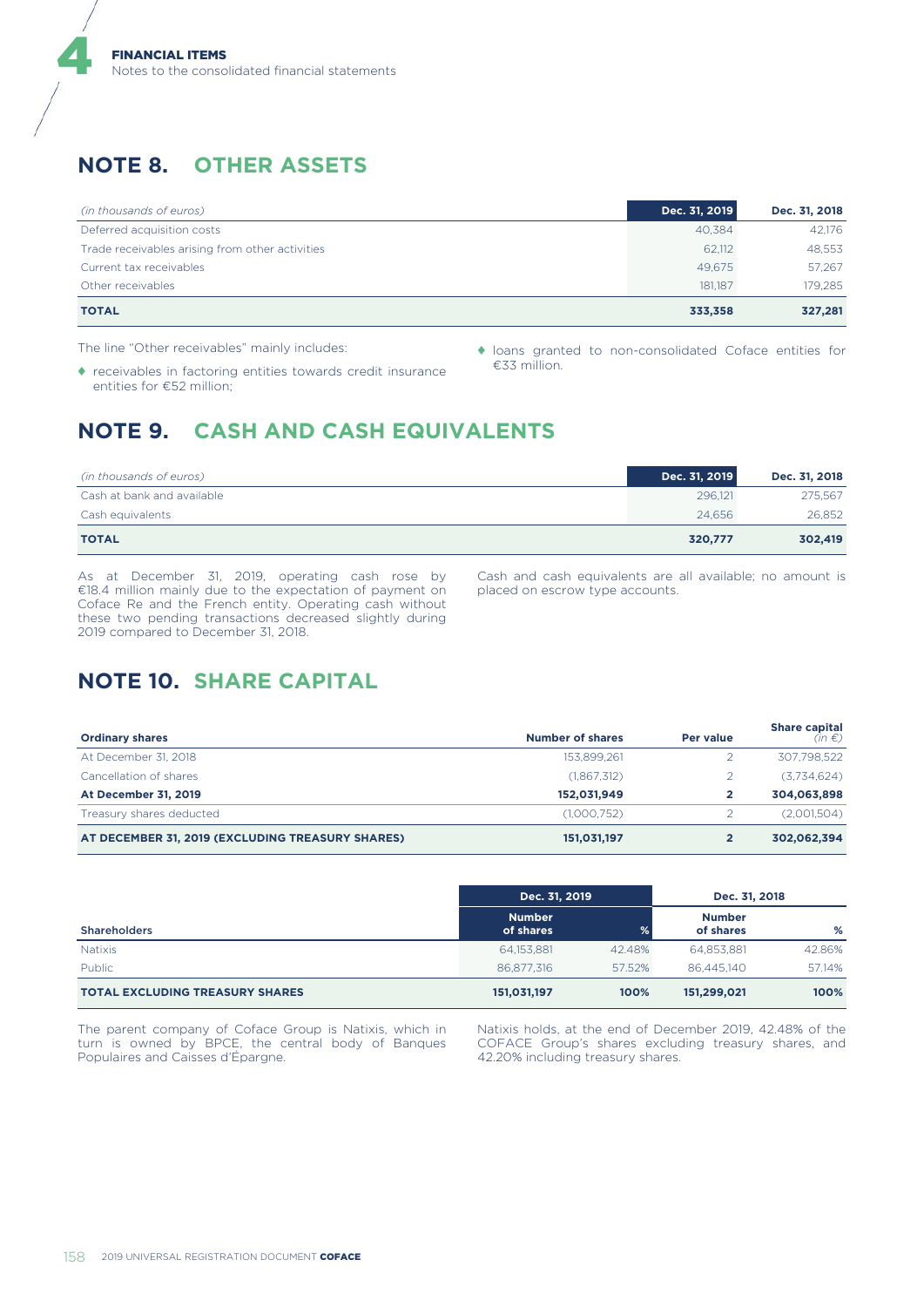

## **NOTE 11. SHARE-BASED PAYMENTS**

### Ongoing free share plans

Coface Group awarded, since its stock market listing in 2014, free shares to certain beneficiaries (corporate officers and employees of COFACE SA subsidiaries).

| Plan                          | <b>Allocation</b><br>date | <b>Number</b><br>of shares<br>granted | <b>Acquisition</b><br>period | <b>Acquisition</b><br>date          | date          | <b>Fair value of</b><br>the share at<br>Availability the allocation<br>date | Net expense<br>for the year<br>(in thousands)<br>of euros) |
|-------------------------------|---------------------------|---------------------------------------|------------------------------|-------------------------------------|---------------|-----------------------------------------------------------------------------|------------------------------------------------------------|
| Long-term Incentive Plan 2016 | Nov. 03, 2016             | 268,602                               |                              | 3 years Nov. 04, 2019 Nov. 04, 2019 |               | 5.5                                                                         | 214                                                        |
| Long-term Incentive Plan 2017 | Feb. 08, 2017             | 333.197                               |                              | 3 years Feb. 09, 2020 Feb. 09, 2020 |               | 6.2                                                                         | 350                                                        |
| Long-term Incentive Plan 2018 | Feb. 12, 2018             | 289.132                               | 3 vears                      | Feb. 15, 2021                       | Feb. 15, 2021 | 8.5                                                                         | 614                                                        |
| Long-term Incentive Plan 2019 | Feb. 11, 2019             | 368.548                               | 3 years                      | Feb. 14. 2022                       | Feb. 14, 2022 | 7.9                                                                         | 701                                                        |

### Change in the number of free shares

| Plan                          | shares at<br>Dec. 31, 2018 | Number of free Number of new free<br>share grants<br>in 2019 | Number of free<br>shares cancelled<br>in 2019 | Number of free<br>shares acquired<br>in 2019 | <b>Number of shares</b><br>to be acquired at<br>Dec. 31, 2019 |
|-------------------------------|----------------------------|--------------------------------------------------------------|-----------------------------------------------|----------------------------------------------|---------------------------------------------------------------|
| Long-term Incentive Plan 2016 | 298.997                    |                                                              | (30, 395)                                     | (268, 602)                                   | $\Omega$                                                      |
| Long-term Incentive Plan 2017 | 366,146                    |                                                              | (32.949)                                      |                                              | 333.197                                                       |
| Long-term Incentive Plan 2018 | 298.132                    |                                                              | (9,000)                                       |                                              | 289.132                                                       |
| Long-term Incentive Plan 2019 |                            | 372.268                                                      | (3.720)                                       |                                              | 368.548                                                       |

The total number of shares allocated to the *Long-term Incentive Plan 2019* amounts to 434,055 shares; only 400,788 shares were affected nominatively to beneficiaries including 372,268 shares and 28,520 performance units.

Performance units are awarded instead of free shares as soon as the free shares implementation appears complex or irrelevant in terms of the number of beneficiaries. These

### Measurement of free shares

In accordance with IFRS 2 relating to "Share-based payments", the award of free shares to employees results in the recognition of an expense corresponding to the fair value of shares granted on the award date adjusted for unpaid dividends during the rights vesting period and transfer restrictions during the holding period, as well as the probability of the materialisation of the performance conditions.

units are indexed on the share price and subject to the same conditions of presence and performance that shares free but are valued and paid in cash at the end of the vesting period.

Free shares under the *Long-term Incentive Plan* are definitely granted based upon presence in the group and performance achievement.

The plans were measured on the assumptions below:

- ♦ discount rate corresponding to a risk-free rate over the plans' duration;
- ♦ income distribution rate set at 60%;
- ♦ the lock-in value, which is calculated in consideration of a risk-free interest rate and a two-year borrowing rate.

Based on these assumptions, a total of €1,879 thousand was expensed under the implemented plans at implemented plans at December 31, 2019.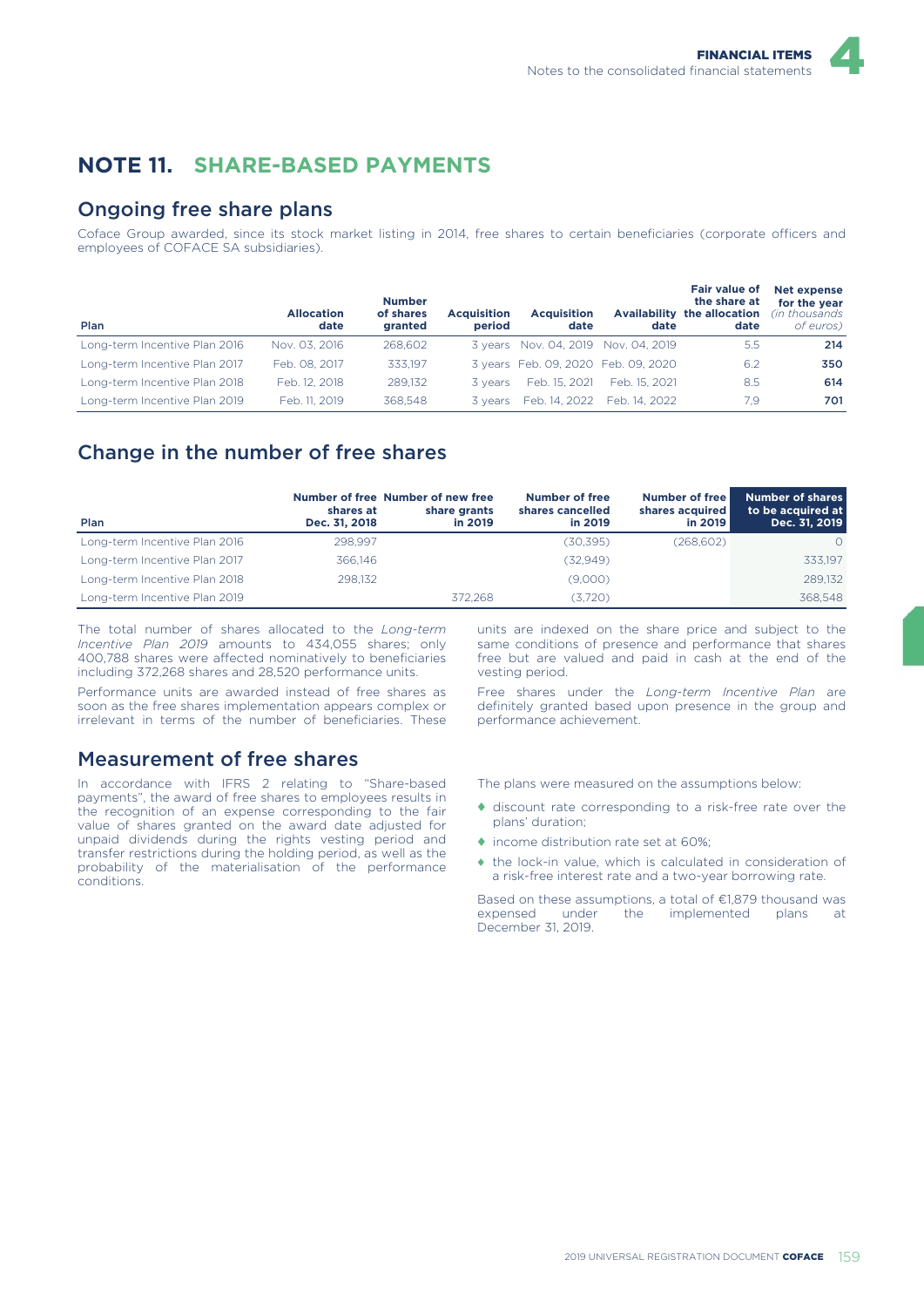# **NOTE 12. REVALUATION RESERVES**

| (in thousands of euros)                                                                       | <b>Investment</b> | Reserves - gains<br>and losses not<br>reclassifiable to<br>instruments income statement | Income tax | <b>Revaluation</b><br>reserves<br>attributable<br>to owners<br>of the parent | Non-<br>controlling<br><b>interests</b> | <b>Revaluation</b><br>reserves |
|-----------------------------------------------------------------------------------------------|-------------------|-----------------------------------------------------------------------------------------|------------|------------------------------------------------------------------------------|-----------------------------------------|--------------------------------|
| <b>At January 1, 2019</b>                                                                     | 116,607           | (30,314)                                                                                | (1,836)    | 84,457                                                                       | (122)                                   | 84,335                         |
| Fair value adjustments on available-<br>for-sale financial assets reclassified<br>to income   | (8,926)           |                                                                                         | 1.606      | (7,320)                                                                      | (1)                                     | (7,321)                        |
| Fair value adjustments on available-<br>for-sale financial assets recognised<br>in equity     | 107.131           |                                                                                         | (21,793)   | 85.338                                                                       | 6                                       | 85.344                         |
| Change in reserves - gains and losses<br>not reclassificable to income statement<br>(IAS 19R) |                   | (4,386)                                                                                 | 1.157      | (3,229)                                                                      | $\circ$                                 | (3,229)                        |
| Transactions with shareholders                                                                | Ω                 |                                                                                         | $\bigcirc$ | $\Omega$                                                                     | $\circ$                                 | $\Omega$                       |
| <b>AT DECEMBER 31, 2019</b>                                                                   | 214,812           | (34,700)                                                                                | (20, 866)  | 159,246                                                                      | (117)                                   | 159,129                        |

| (in thousands of euros)                                                                       | Investment | Reserves - gains<br>and losses not<br>reclassifiable to<br>instruments income statement | Income tax | <b>Revaluation</b><br>reserves<br>attributable<br>to owners<br>of the parent | Non-<br>controlling<br><b>interests</b> | <b>Revaluation</b><br><b>reserves</b> |
|-----------------------------------------------------------------------------------------------|------------|-----------------------------------------------------------------------------------------|------------|------------------------------------------------------------------------------|-----------------------------------------|---------------------------------------|
| <b>At January 1, 2018</b>                                                                     | 153,988    | (32, 137)                                                                               | (20, 808)  | 101,043                                                                      | (121)                                   | 100,922                               |
| Fair value adjustments on available-<br>for-sale financial assets reclassified<br>to income   | 1.913      |                                                                                         | (1,227)    | 686                                                                          | $\circ$                                 | 686                                   |
| Fair value adjustments on available-<br>for-sale financial assets recognised<br>in equity     | (39, 294)  |                                                                                         | 20.627     | (18,667)                                                                     | (1)                                     | (18,668)                              |
| Change in reserves - gains and losses<br>not reclassificable to income statement<br>(IAS 19R) |            | 1.823                                                                                   | (428)      | 1.395                                                                        | $\circ$                                 | 1.395                                 |
| Transactions with shareholders                                                                | $\Omega$   |                                                                                         | $\circ$    | $\circ$                                                                      | $\circ$                                 | $\Omega$                              |
| <b>AT DECEMBER 31, 2018</b>                                                                   | 116,607    | (30, 314)                                                                               | (1,836)    | 84,457                                                                       | (122)                                   | 84,335                                |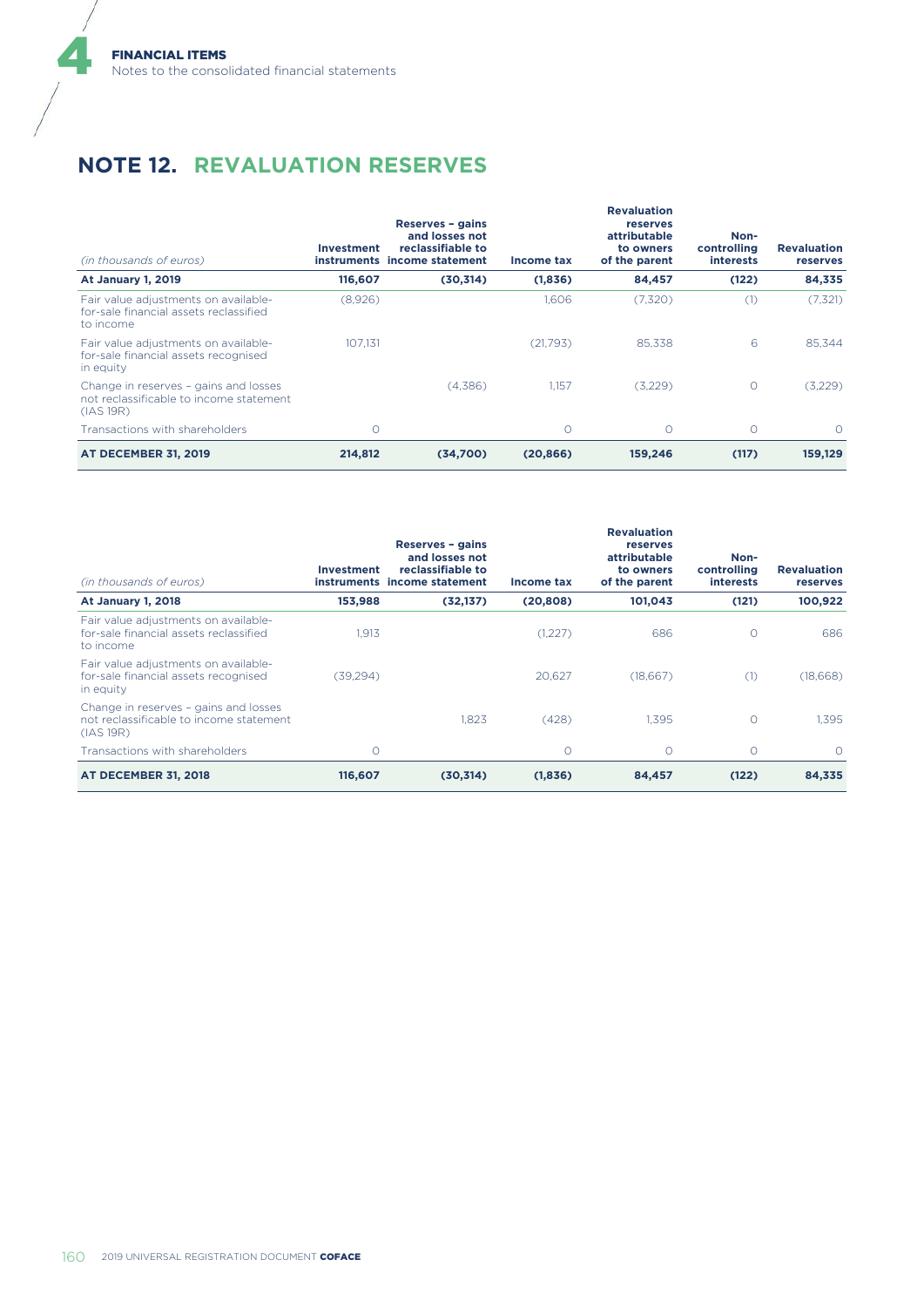## **NOTE 13. PROVISIONS FOR LIABILITIES AND CHARGES**

| (in thousands of euros)                                              | Dec. 31, 2019 | Dec. 31, 2018 |
|----------------------------------------------------------------------|---------------|---------------|
| Provisions for disputes                                              | 2.769         | 3.441         |
| Provisions for pension and other post-employment benefit obligations | 66.447        | 62.564        |
| Other provisions for liabilities and charges                         | 31.716        | 28.339        |
| <b>TOTAL</b>                                                         | 100.932       | 94.344        |

| (in thousands of euros)                                | Dec. 31, 2018 | <b>Scope</b><br>entry | <b>Additions</b> | <b>Reversals</b><br>(utilised) | <b>Reversals</b><br>(surplus) | Reclas-<br>sifications | <b>Changes</b><br>in OCI | <b>Currency</b><br>translation | variation Dec. 31, 2019 |
|--------------------------------------------------------|---------------|-----------------------|------------------|--------------------------------|-------------------------------|------------------------|--------------------------|--------------------------------|-------------------------|
| Provisions for employee                                | 2,893         | $\circ$               | 872              | (850)                          | (360)                         | O                      | $\circ$                  | (2)                            | 2,553                   |
| Provisions for other<br>disputes                       | 548           | $\circ$               | 185              | $\circ$                        | (492)                         | (19)                   | $\circ$                  | (6)                            | 216                     |
| <b>Provisions for disputes</b>                         | 3,441         | $\circ$               | 1,057            | (850)                          | (852)                         | (19)                   | $\mathbf{o}$             | (8)                            | 2,769                   |
| <b>Provisions for pension</b>                          | 62,564        | 127                   | 5,201            | (4,995)                        | (973)                         | O                      | 4,386                    | 137                            | 66,447                  |
| Provisions for liabilities                             | 15,138        | $\circ$               | 3,166            | (1,038)                        |                               | $\circ$                | $\Omega$                 | 678                            | 17,946                  |
| Provisions for restructuring                           | 11,426        | $\circ$               | 7.014            | (7,652)                        | (259)                         | O                      | $\Omega$                 | $\circ$                        | 10,529                  |
| Provisions for taxes (excl.<br>income taxes)           | 695           | $\circ$               | $\Omega$         | $\circ$                        |                               | 19                     | $\circ$                  | (9)                            | 577                     |
| Other provisions for<br><b>liabilities</b>             | 1.080         | $\circ$               | 919              | (48)                           | (128)                         | 713                    | $\circ$                  | $\circ$                        | 2.664                   |
| <b>Other provisions for</b><br>liabilities and charges | 28,338        | $\circ$               | 11,099           | (8,738)                        | (385)                         | 732                    | $\circ$                  | 669                            | 31,715                  |
| <b>TOTAL</b>                                           | 94,344        | 127                   | 17,357           | (14, 583)                      | (2, 210)                      | 713                    | 4,386                    | 798                            | 100,932                 |

| (in thousands of euros)                                | Dec. 31, 2017 | <b>Additions</b> | <b>Reversals</b><br>(utilised) | <b>Reversals</b><br>(surplus) | Reclas-<br><b>sifications</b> | <b>Changes</b><br>in OCI | <b>Currency</b><br>translation | variation Dec 31, 2018 |
|--------------------------------------------------------|---------------|------------------|--------------------------------|-------------------------------|-------------------------------|--------------------------|--------------------------------|------------------------|
| Provisions for employee                                | 3.094         | 350              | (308)                          | (232)                         | $\Omega$                      | Ω                        | (11)                           | 2,893                  |
| Provisions for other<br>disputes                       | 2,558         | 707              | $\Omega$                       | (2,513)                       | (12)                          | 0                        | (192)                          | 548                    |
| <b>Provisions for disputes</b>                         | 5,652         | 1,057            | (308)                          | (2,745)                       | (12)                          | O                        | (203)                          | 3,441                  |
| <b>Provisions for pension</b>                          | 66,141        | 3,294            | (4,907)                        | (239)                         | O                             | (1,823)                  | 98                             | 62,564                 |
| Provisions for liabilities                             | 14.151        | 1,310            | (135)                          | $\circ$                       | $\Omega$                      | Ω                        | (188)                          | 15,138                 |
| Provisions for restructuring                           | 30,838        | 2,095            | (10, 466)                      | (11, 041)                     | $\circ$                       | 0                        | $\circ$                        | 11,426                 |
| Provisions for taxes<br>(excl. income taxes)           | 2,045         | $\circ$          | (1,334)                        | $\circ$                       | 12                            | 0                        | (28)                           | 695                    |
| Other provisions<br>for liabilities                    | 2,889         | 527              | (271)                          | (2,065)                       | $\circ$                       | $\circ$                  | $\circ$                        | 1,080                  |
| <b>Other provisions for</b><br>liabilities and charges | 49,923        | 3,932            | (12, 206)                      | (13, 106)                     | 12                            | O                        | (216)                          | 28,339                 |
| <b>TOTAL</b>                                           | 121,716       | 8,283            | (17, 421)                      | (16,090)                      | $\mathbf{o}$                  | (1,823)                  | (321)                          | 94,344                 |

Provisions for liabilities and charges mainly include provisions for pensions and other post-employment benefit obligations and provisions for restructuring.

Provisions for liabilities on non-consolidated entities show a net increase of €2.1 million. This is mainly related to Coface Emirates Services (€2 million) and Coface West Africa (€0.5 million).

The provisions linked to the strategic plan Fit to Win (classified in provision for restructuring) amount to €3.8 million at December 31, 2019. A significative part booked in the past years has been removed this year by German entities (€2 million), French entities (€ 3.8 million) and Italian entities (€1.4 million).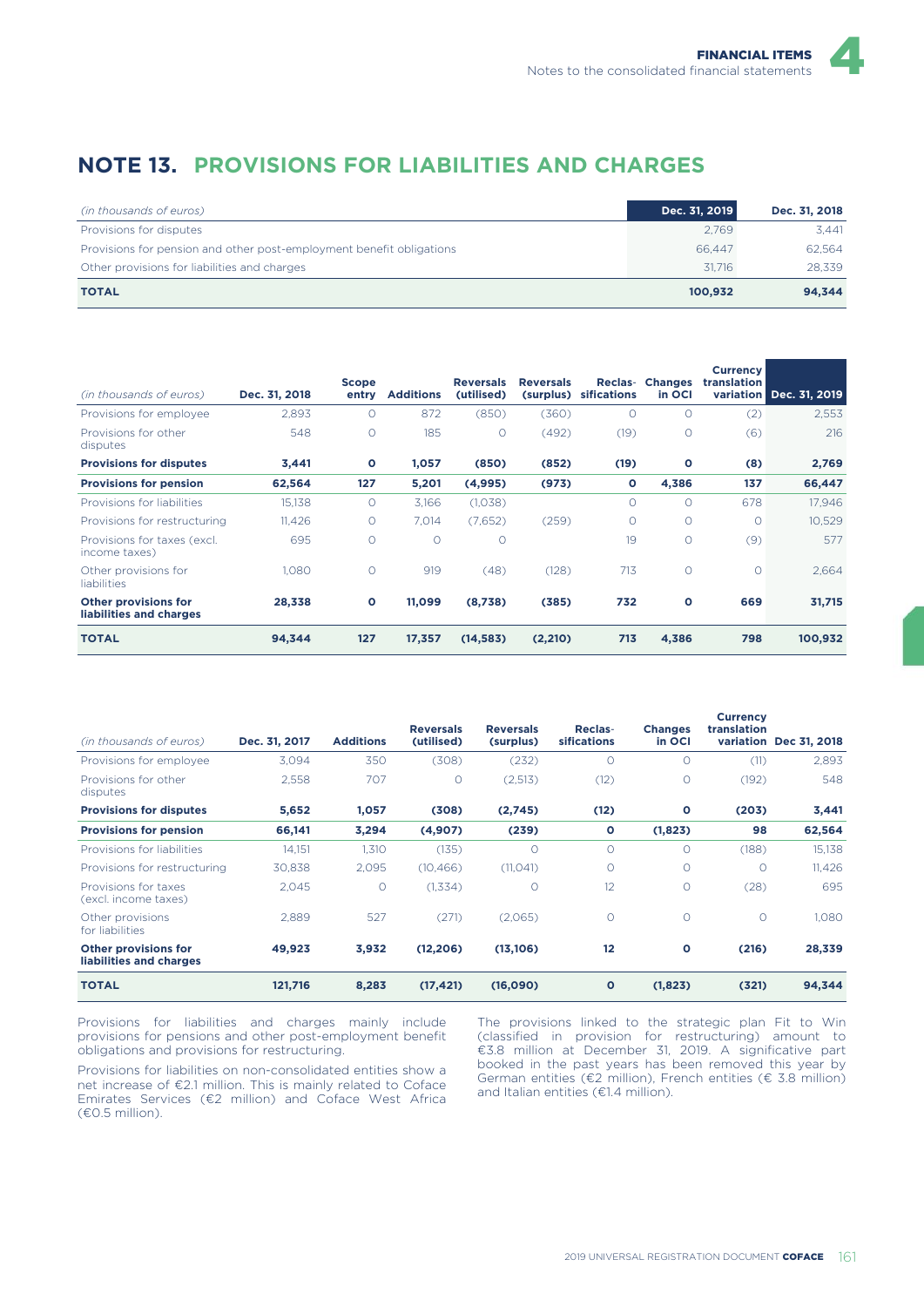$\boldsymbol{d}$ 

## **NOTE 14. EMPLOYEE BENEFITS**

| (in thousands of euros)                                                   | Dec. 31, 2019 | Dec. 31, 2018 |
|---------------------------------------------------------------------------|---------------|---------------|
| Present value of benefit obligation at January 1                          | 64,585        | 68,203        |
| Current service cost                                                      | 1.455         | 2,241         |
| Interest cost                                                             | 2.803         | 619           |
| Actuarial (gains)/losses                                                  | 4,506         | (1,672)       |
| Benefits paid                                                             | (4,934)       | (4,688)       |
| Acquisitions/mergers/deconsolidations                                     | 127           | $\Omega$      |
| Other                                                                     | 142           | (118)         |
| Present value of benefit obligation at December 31                        | 68,684        | 64,585        |
| Change in plan assets                                                     |               |               |
| Fair value of plan assets at January 1                                    | 2,021         | 2,062         |
| Revaluation adjustments - Return on plan assets                           | 156           | 52            |
| Employee contributions                                                    | $\Omega$      | $\Omega$      |
| <b>Employer contributions</b>                                             | 83            | 64            |
| Benefits paid                                                             | (23)          | (158)         |
| Other                                                                     | $\Omega$      |               |
| Fair value of plan assets at December 31                                  | 2,237         | 2,021         |
| <b>Reconciliation</b>                                                     |               |               |
| <b>Present value of benefit obligation at December 31</b>                 | 68,684        | 64,585        |
| Fair value of plan assets                                                 | 2,237         | 2,021         |
| (Liability)/Asset recognised in the balance sheet at December             | (66, 447)     | (62, 564)     |
| <b>Income statement</b>                                                   |               |               |
| Current service cost                                                      | 1,474         | 2,279         |
| Past service cost                                                         | (19)          | $\Omega$      |
| Benefits paid including amounts paid in respect of settlements            | $\circ$       | (4,789)       |
| Interest cost                                                             | 965           | 978           |
| Interest income                                                           | $\bigcap$     | $\bigcirc$    |
| Revaluation adjustments on other long-term benefits                       | 1,804         | $\bigcirc$    |
| Other                                                                     | 141           | (320)         |
| (Income)/Expenses recorded in the income statement                        | 4,365         | (1, 852)      |
| Changes recognised directly in equity not reclassifiable to income        |               |               |
| Revaluation adjustments arising in the year                               | 4.386         | (1,823)       |
| Revaluation adjustments recognised in equity not reclassifiable to income | 4,386         | (1,823)       |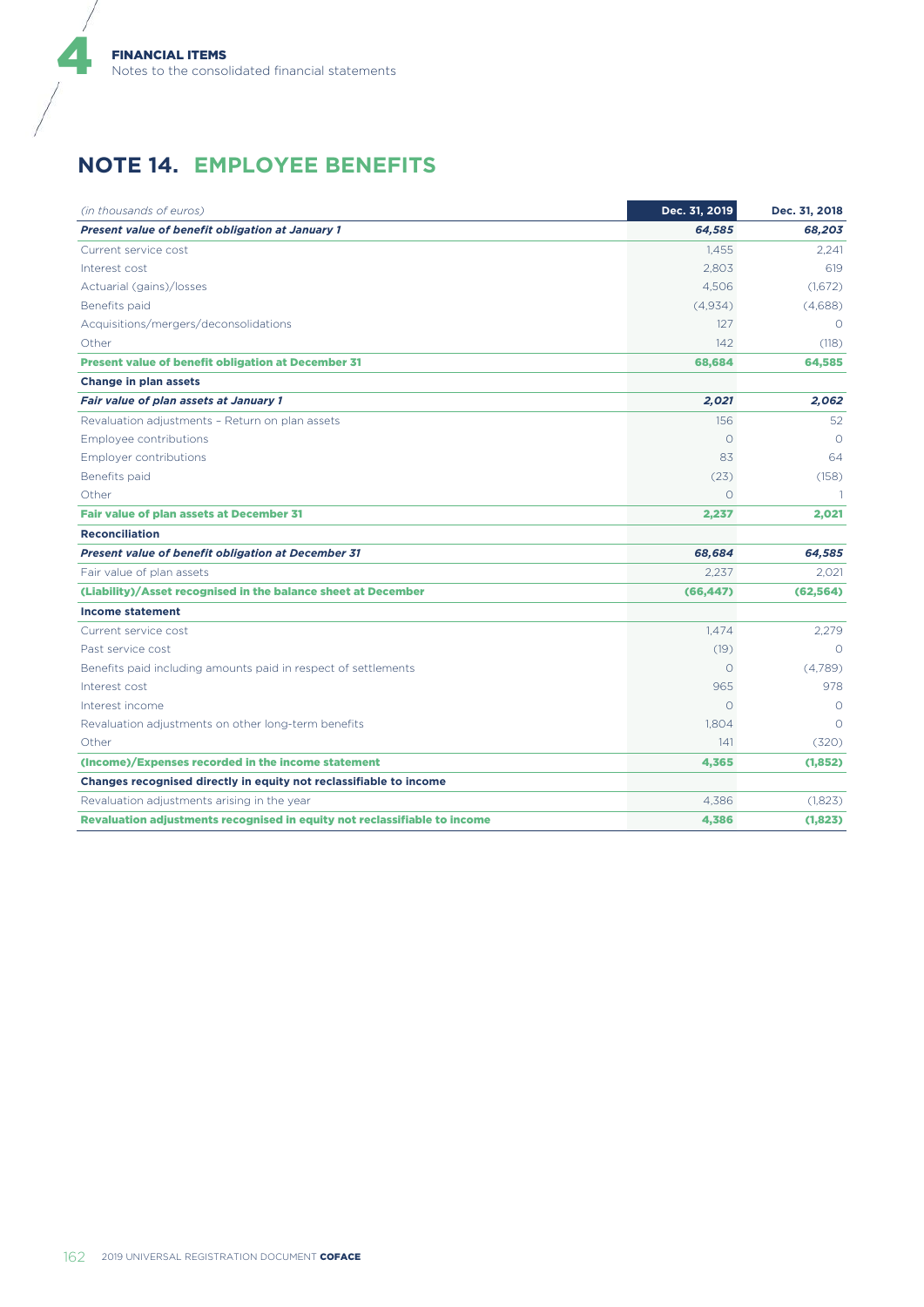|                                                                                     | Dec. 31, 2019 |                |                |              |              |              |  |  |
|-------------------------------------------------------------------------------------|---------------|----------------|----------------|--------------|--------------|--------------|--|--|
| (in thousands of euros)                                                             | <b>France</b> | <b>Germany</b> | <b>Austria</b> | <b>Italy</b> | <b>Other</b> | <b>TOTAL</b> |  |  |
| Present value of benefit obligation at January 1                                    | 16,267        | 24,666         | 16,578         | 3,312        | 3,762        | 64,585       |  |  |
| Acquisitions/mergers/deconsolidations                                               | $\Omega$      | $\Omega$       | $\circ$        | $\Omega$     | 127          | 127          |  |  |
| Current service cost                                                                | 678           | 403            | 201            | 296          | (123)        | 1.455        |  |  |
| Interest cost                                                                       | 103           | 2,255          | 317            | 128          | $\Omega$     | 2.803        |  |  |
| Actuarial (gains)/losses                                                            | (1,383)       | 2.470          | 3.206          | 213          | $\Omega$     | 4.506        |  |  |
| Benefits paid                                                                       | (1,241)       | (2,567)        | (1,067)        | (59)         | $\circ$      | (4,934)      |  |  |
| Other                                                                               | $\Omega$      | $\Omega$       | $\Omega$       | $\Omega$     | 142          | 142          |  |  |
| <b>Present value of benefit obligation at December 31</b>                           | 14,424        | 27,227         | 19,235         | 3,890        | 3,908        | 68,684       |  |  |
| Change in plan assets                                                               |               |                |                |              |              |              |  |  |
| Fair value of plan assets at January 1                                              | $\mathbf o$   | 1.248          | 773            | $\mathbf o$  | $\mathbf o$  | 2,021        |  |  |
| Revaluation adjustments - Return on plan assets                                     | $\circ$       | 63             | 93             | $\Omega$     | $\Omega$     | 156          |  |  |
| Employer contributions                                                              | $\circ$       | 8              | 75             | $\Omega$     | $\Omega$     | 83           |  |  |
| Benefits paid                                                                       | $\circ$       | (6)            | (17)           | $\circ$      | O            | (23)         |  |  |
| Other                                                                               | $\circ$       | $\Omega$       | $\Omega$       | $\Omega$     | $\Omega$     | $\Omega$     |  |  |
| <b>Fair value of plan assets at December 31</b>                                     | $\bullet$     | 1,313          | 924            | $\mathbf{o}$ | $\bullet$    | 2,237        |  |  |
| <b>Reconciliation</b>                                                               |               |                |                |              |              |              |  |  |
| <b>Present value of benefit obligation at December 31</b>                           | 14.424        | 27,227         | 19,235         | 3.890        | 3,908        | 68,684       |  |  |
| Fair value of plan assets                                                           | $\Omega$      | 1,313          | 924            | $\Omega$     | $\Omega$     | 2,237        |  |  |
| (Liability)/Asset recognised in the balance sheet<br>at December 31                 | (14, 424)     | (25, 914)      | (18, 311)      | (3,890)      | (3,908)      | (66, 447)    |  |  |
| <b>Income statement</b>                                                             |               |                |                |              |              |              |  |  |
| Current service cost                                                                | 678           | 403            | 201            | 315          | (123)        | 1.474        |  |  |
| Past service cost                                                                   | $\Omega$      | $\Omega$       | $\Omega$       | (19)         | $\Omega$     | (19)         |  |  |
| Benefits paid including amounts paid in respect<br>of settlements                   | $\Omega$      | $\Omega$       | $\Omega$       | $\Omega$     | $\Omega$     | $\Omega$     |  |  |
| Interest cost                                                                       | 234           | 407            | 283            | 41           | $\Omega$     | 965          |  |  |
| Interest income                                                                     | $\Omega$      | $\Omega$       | $\Omega$       | $\Omega$     | $\Omega$     | $\Omega$     |  |  |
| Revaluation adjustments on other long-term benefits                                 | (131)         | 1.827          | 20             | 88           | Ω            | 1.804        |  |  |
| Other                                                                               | $\circ$       | $\circ$        | $\circ$        | $\circ$      | 141          | 141          |  |  |
| (Income)/Expenses recorded in the income statement                                  | 781           | 2,637          | 504            | 425          | 18           | 4.365        |  |  |
| <b>Changes recognised directly in equity</b><br>not reclassifiable to income        |               |                |                |              |              |              |  |  |
| Revaluation adjustments arising in the year                                         | (1,383)       | 2,429          | 3,127          | 213          | $\circ$      | 4,386        |  |  |
| <b>Revaluation adjustments recognised in equity</b><br>not reclassifiable to income | (1, 383)      | 2,429          | 3,127          | 213          | $\mathbf{o}$ | 4,386        |  |  |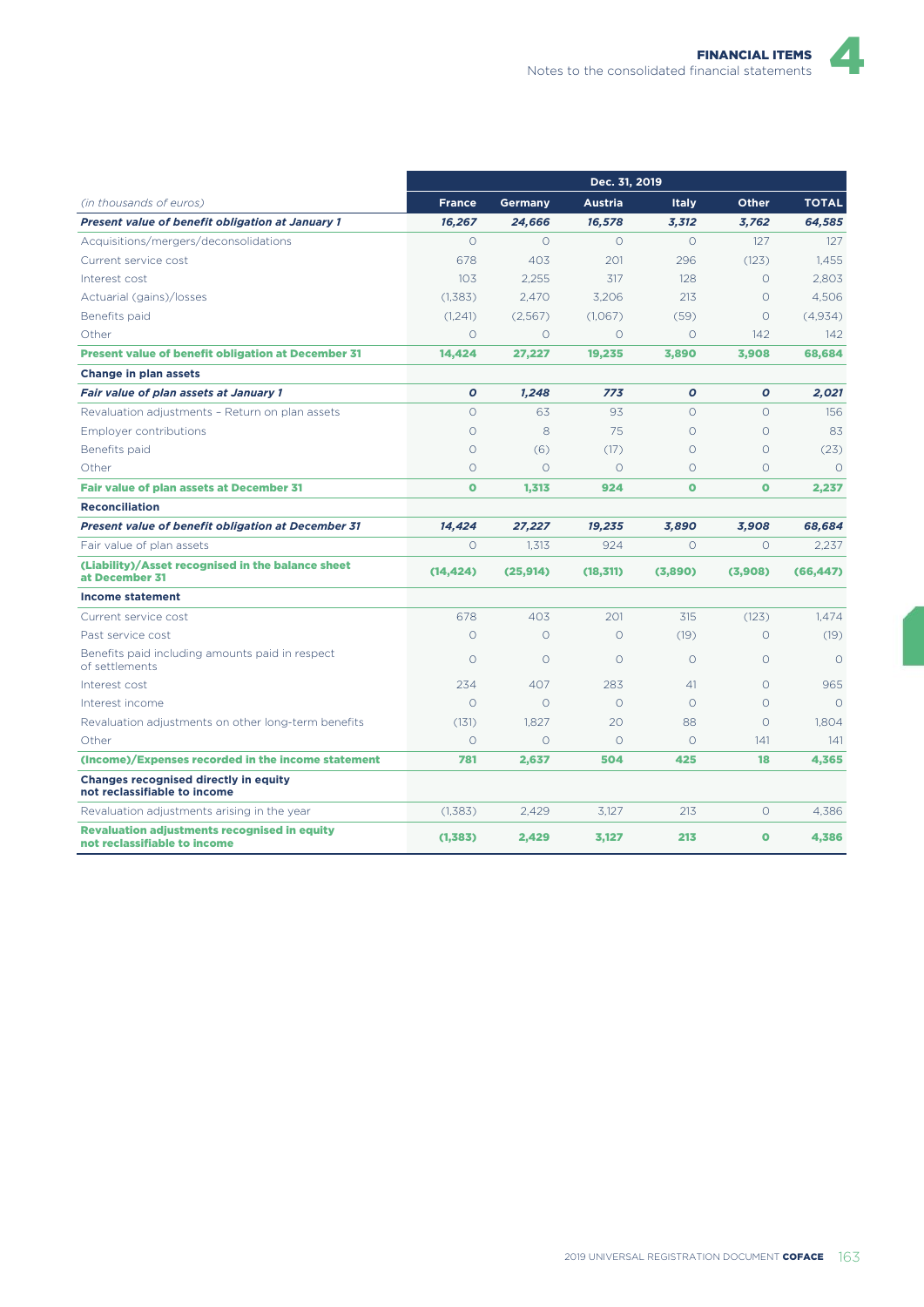|                                                                                     | Dec. 31, 2018 |                 |                |              |              |              |  |  |
|-------------------------------------------------------------------------------------|---------------|-----------------|----------------|--------------|--------------|--------------|--|--|
| (in thousands of euros)                                                             | <b>France</b> | <b>Germany</b>  | <b>Austria</b> | <b>Italy</b> | <b>Other</b> | <b>TOTAL</b> |  |  |
| Present value of benefit obligation at January 1                                    | 17,070        | 26,330          | 18,159         | 3,213        | 3,431        | 68,203       |  |  |
| Current service cost                                                                | 696           | 839             | 202            | 116          | 388          | 2.241        |  |  |
| Interest cost                                                                       | 194           | 98              | 290            | 37           | $\Omega$     | 619          |  |  |
| Actuarial (gains)/losses                                                            | (569)         | 173             | (1.273)        | (3)          | $\circ$      | (1.672)      |  |  |
| Benefits paid                                                                       | (1,123)       | (2,764)         | (748)          | (53)         | $\circ$      | (4,688)      |  |  |
| Other                                                                               | (1)           | (10)            | (52)           | 2            | (57)         | (118)        |  |  |
| <b>Present value of benefit obligation at December 31</b>                           | 16,267        | 24,666          | 16,578         | 3,312        | 3,762        | 64,585       |  |  |
| Change in plan assets                                                               |               |                 |                |              |              |              |  |  |
| Fair value of plan assets at January 1                                              | $\mathbf o$   | 1,221           | 841            | $\mathbf o$  | $\mathbf o$  | 2,062        |  |  |
| Revaluation adjustments - Return on plan assets                                     | $\circ$       | 52              | $\Omega$       | $\Omega$     | $\Omega$     | 52           |  |  |
| <b>Employer contributions</b>                                                       | $\circ$       | 10 <sup>°</sup> | 54             | $\Omega$     | $\Omega$     | 64           |  |  |
| Benefits paid                                                                       | $\circ$       | (37)            | (121)          | $\Omega$     | Ω            | (158)        |  |  |
| Other                                                                               | $\circ$       | 1               | $\circ$        | $\circ$      | $\circ$      | -1           |  |  |
| <b>Fair value of plan assets at December 31</b>                                     | $\bullet$     | 1,247           | 774            | $\bullet$    | $\bullet$    | 2,021        |  |  |
| <b>Reconciliation</b>                                                               |               |                 |                |              |              |              |  |  |
| <b>Present value of benefit obligation at December 31</b>                           | 16,267        | 24,666          | 16,578         | 3,312        | 3,762        | 64,585       |  |  |
| Fair value of plan assets                                                           | $\circ$       | 1.247           | 774            | $\circ$      | $\circ$      | 2,021        |  |  |
| (Liability)/Asset recognised in the balance sheet<br>at December 31                 | (16, 267)     | (23, 419)       | (15, 804)      | (3,312)      | (3,762)      | (62, 564)    |  |  |
| <b>Income statement</b>                                                             |               |                 |                |              |              |              |  |  |
| Current service cost                                                                | 696           | 810             | 269            | 116          | 388          | 2.279        |  |  |
| Past service cost                                                                   | $\circ$       | $\circ$         | $\circ$        | $\circ$      | $\circ$      | $\circ$      |  |  |
| Benefits paid including amounts paid in respect<br>of settlements                   | (1,123)       | (2,811)         | (802)          | (53)         | $\Omega$     | (4,789)      |  |  |
| Interest cost                                                                       | 205           | 431             | 305            | 37           | $\Omega$     | 978          |  |  |
| Interest income                                                                     | $\circ$       | $\circ$         | $\circ$        | $\circ$      | $\Omega$     | $\Omega$     |  |  |
| Revaluation adjustments on other long-term benefits                                 | $\circ$       | $\circ$         | $\circ$        | $\circ$      | $\circ$      | $\Omega$     |  |  |
| Other                                                                               | (13)          | (292)           | (15)           | $\circ$      | $\circ$      | (320)        |  |  |
| (Income)/Expenses recorded in the income statement                                  | (235)         | (1,862)         | (243)          | 100          | 388          | (1,852)      |  |  |
| <b>Changes recognised directly in equity</b><br>not reclassifiable to income        |               |                 |                |              |              |              |  |  |
| Revaluation adjustments arising in the year                                         | (569)         | 173             | (1.273)        | (3)          | (150)        | (1.823)      |  |  |
| <b>Revaluation adjustments recognised in equity</b><br>not reclassifiable to income | (569)         | 173             | (1, 273)       | (3)          | (150)        | (1,823)      |  |  |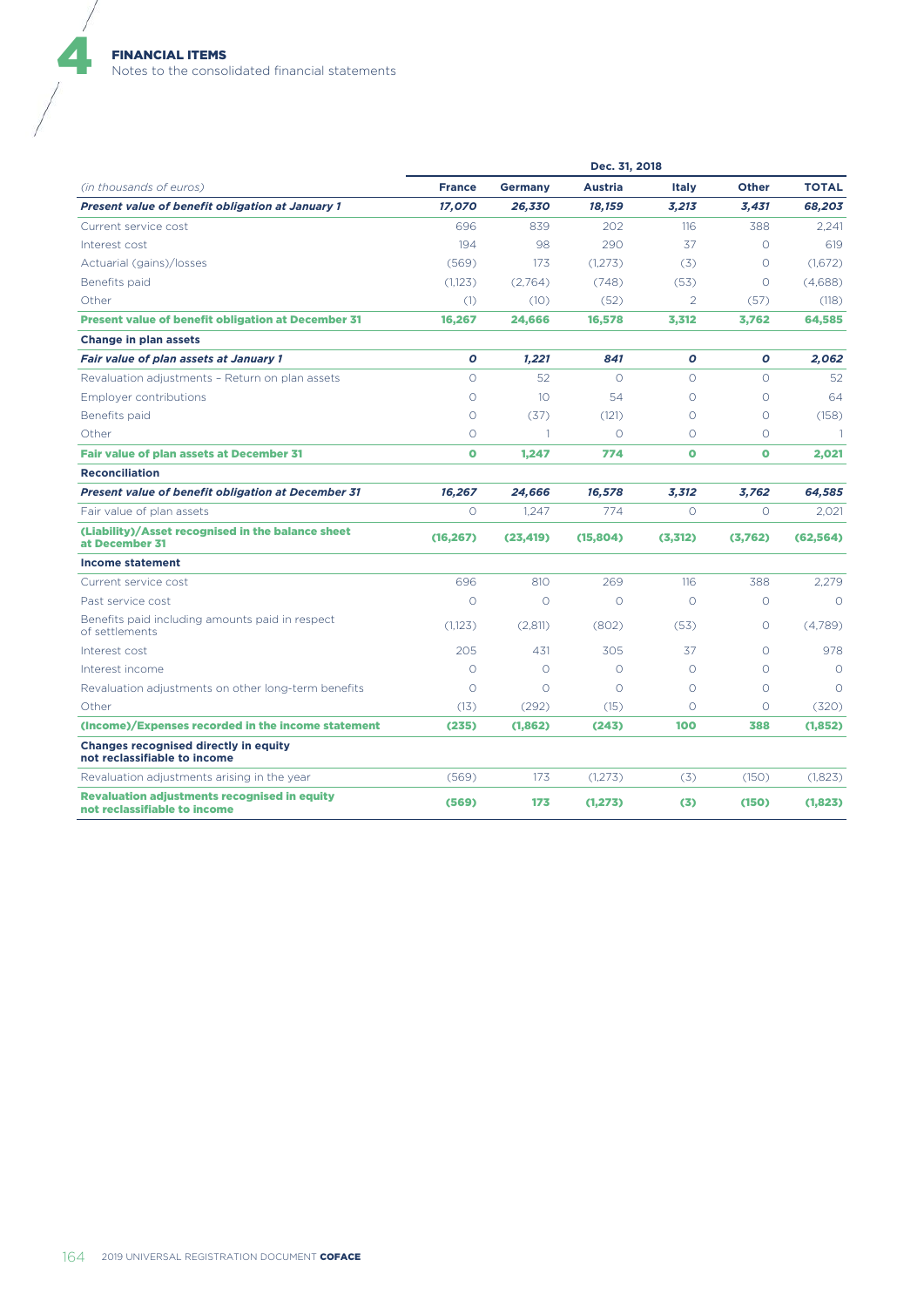## Actuarial assumptions

The discount rate applied to the Group's employee benefit obligations is based on the Bloomberg Corporate AA curve for French entities and on a basket of international AA-rated corporate bonds for foreign entities.

|                                                         |               | Dec. 31, 2019 |                |              |
|---------------------------------------------------------|---------------|---------------|----------------|--------------|
|                                                         | <b>France</b> | Germany       | <b>Austria</b> | <b>Italy</b> |
| Inflation rate                                          | 1.70%         | 1.70%         | 1.70%          | 1.70%        |
| Discount rate                                           |               |               |                |              |
| Supplementary retirement and other plans                | 0.00%         | 0.80%         | 0.80%          | N/A          |
| Statutory retirement benefits                           | 0.40%         | N/A           | 0.80%          | 0.80%        |
| Long-service awards                                     | 0.00%         | 0.80%         | 0.80%          | 0.80%        |
| Other benefits                                          | 0.50%         | 0.80%         | N/A            | 0.80%        |
| Rate of salary increases (including inflation)          | 2.00%         | 2.20%         | 3.00%          | 1.70%        |
| Rate of increase in medical costs (including inflation) | 2.50%         | N/A           | N/A            | 4.20%        |
| Average remaining working life until retirement         |               |               |                |              |
| Supplementary retirement and other plans                | 0.00          | 1.26          | 4.39           | 8.40         |
| Statutory retirement benefits                           | 16.83         | N/A           | 10.04          | 12.10        |
| Long-service awards                                     | 16.83         | 14.88         | 19.38          | 8.50         |
| Other benefits                                          | 0.00          | 3.78          | N/A            | 0.00         |
| Term (years)                                            |               |               |                |              |
| Supplementary retirement and other plans                | 3.76          | 13.55         | 18.24          | 22.10        |
| Statutory retirement benefits                           | 14.57         | 0.00          | 10.04          | 9.63         |
| Long-service awards                                     | 8.93          | 10.57         | 9.31           | 10.80        |
| Other benefits                                          | 14.18         | 1.66          | N/A            | N/A          |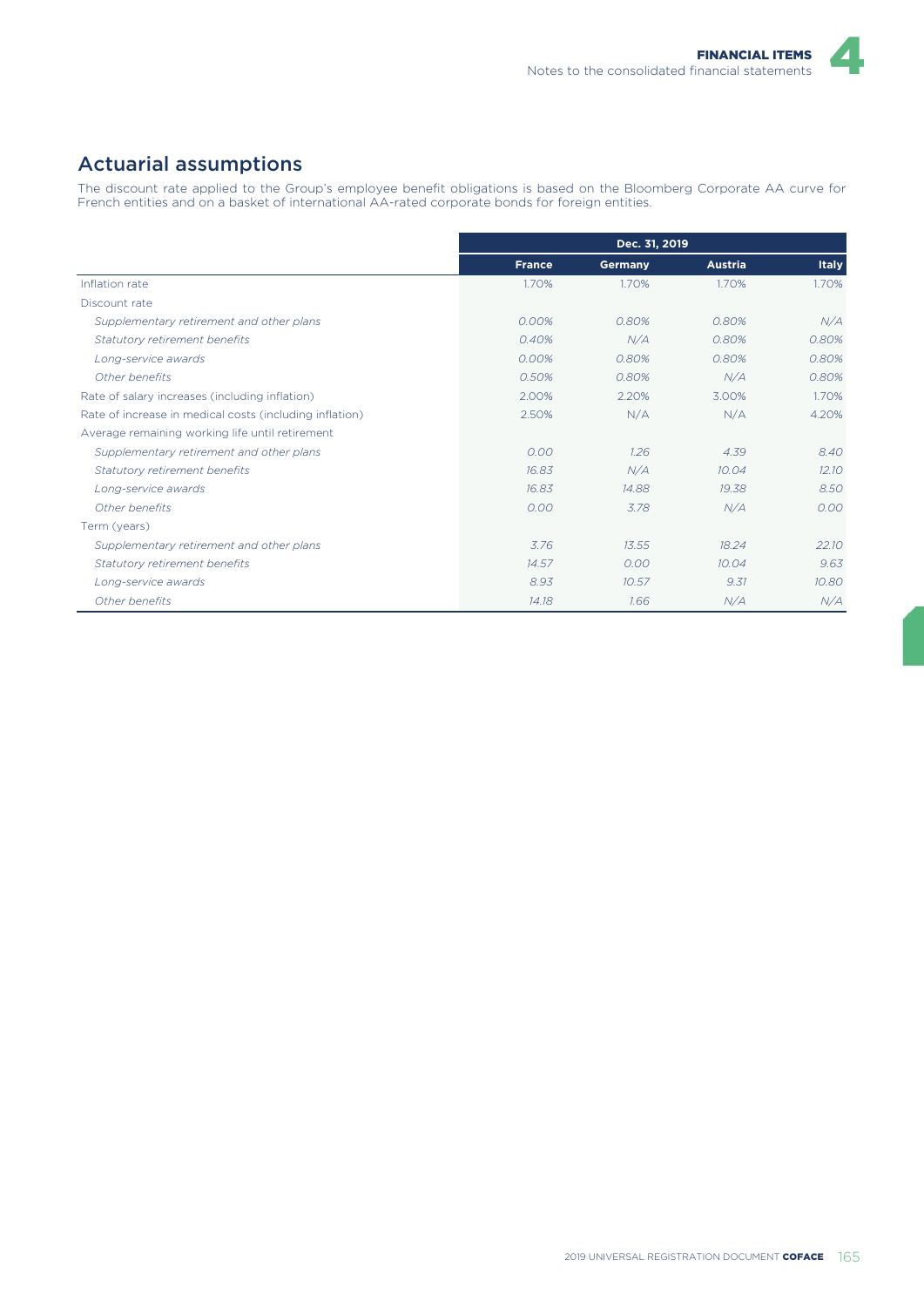|                                                         | Dec. 31, 2018 |                |                |              |  |  |
|---------------------------------------------------------|---------------|----------------|----------------|--------------|--|--|
|                                                         | <b>France</b> | <b>Germany</b> | <b>Austria</b> | <b>Italy</b> |  |  |
| Inflation rate                                          | 1.70%         | 1.70%          | 1.70%          | 1.70%        |  |  |
| Discount rate                                           |               |                |                |              |  |  |
| Supplementary retirement and other plans                | 0.30%         | 1.85%          | 1.85%          | N/A          |  |  |
| Statutory retirement benefits                           | 1.40%         | N/A            | 1.85%          | 1.85%        |  |  |
| Long-service awards                                     | 1.00%         | 1.85%          | 1.85%          | 1.85%        |  |  |
| Other benefits                                          | 1.70%         | 1.85%          | N/A            | 1.85%        |  |  |
| Rate of salary increases (including inflation)          | 2.00%         | 2.20%          | 3.00%          | 1.70%        |  |  |
| Rate of increase in medical costs (including inflation) | 4.20%         | N/A            | N/A            | 4.20%        |  |  |
| Average remaining working life until retirement         |               |                |                |              |  |  |
| Supplementary retirement and other plans                | 0.00          | 1.28           | 3.82           | 7.30         |  |  |
| Statutory retirement benefits                           | 14.92         | N/A            | 10.51          | 12.20        |  |  |
| Long-service awards                                     | 14.92         | 14.92          | 19.26          | 8.80         |  |  |
| Other benefits                                          | 0.00          | 1.46           | N/A            | 0.00         |  |  |
| Term (years)                                            |               |                |                |              |  |  |
| Supplementary retirement and other plans                | 4.09          | 12.26          | 16.75          | 17.50        |  |  |
| Statutory retirement benefits                           | 11.46         | 0.00           | 9.31           | 10.03        |  |  |
| Long-service awards                                     | 7.90          | 10.31          | 10.06          | 10.69        |  |  |
| Other benefits                                          | 14.46         | 1.14           | N/A            | N/A          |  |  |

# Sensitivity tests on the defined benefit obligation

|                                                               | Dec. 31, 2019                                         |                                                   |                                           |                       |  |  |
|---------------------------------------------------------------|-------------------------------------------------------|---------------------------------------------------|-------------------------------------------|-----------------------|--|--|
|                                                               | Post-employment defined<br>benefit obligations        |                                                   | <b>Other long-term</b><br><b>benefits</b> |                       |  |  |
|                                                               | <b>Supplementary</b><br>retirement and<br>other plans | <b>Statutory</b><br>retirement<br><b>benefits</b> | Long-service<br>awards                    | <b>Other benefits</b> |  |  |
| 1% increase in the discount rate                              | (12.83%)                                              | (11.26%)                                          | (8.11%)                                   | (1.64%)               |  |  |
| -1% increase in the discount rate                             | 16.27%                                                | 13.54%                                            | 9.70%                                     | 1.70%                 |  |  |
| 1% increase in the inflation rate                             | 8.12%                                                 | 9.70%                                             | 0.96%                                     | 1.66%                 |  |  |
| -1% increase in the inflation rate                            | (6.73%)                                               | (8.26%)                                           | (1.20%)                                   | (1.64%)               |  |  |
| 1% increase in rate of increase in medical costs              | 15.90%                                                | 0.00%                                             | 0.00%                                     | 0.00%                 |  |  |
| -1% increase in rate of increase in medical costs             | (12.97%)                                              | 0.00%                                             | 0.00%                                     | 0.00%                 |  |  |
| 1% decrease in rate of salary increase (including inflation)  | 11.85%                                                | 11.85%                                            | 2.04%                                     | 1.66%                 |  |  |
| -1% decrease in rate of salary increase (including inflation) | (9.83%)                                               | (10.15%)                                          | (2.15%)                                   | (1.64%)               |  |  |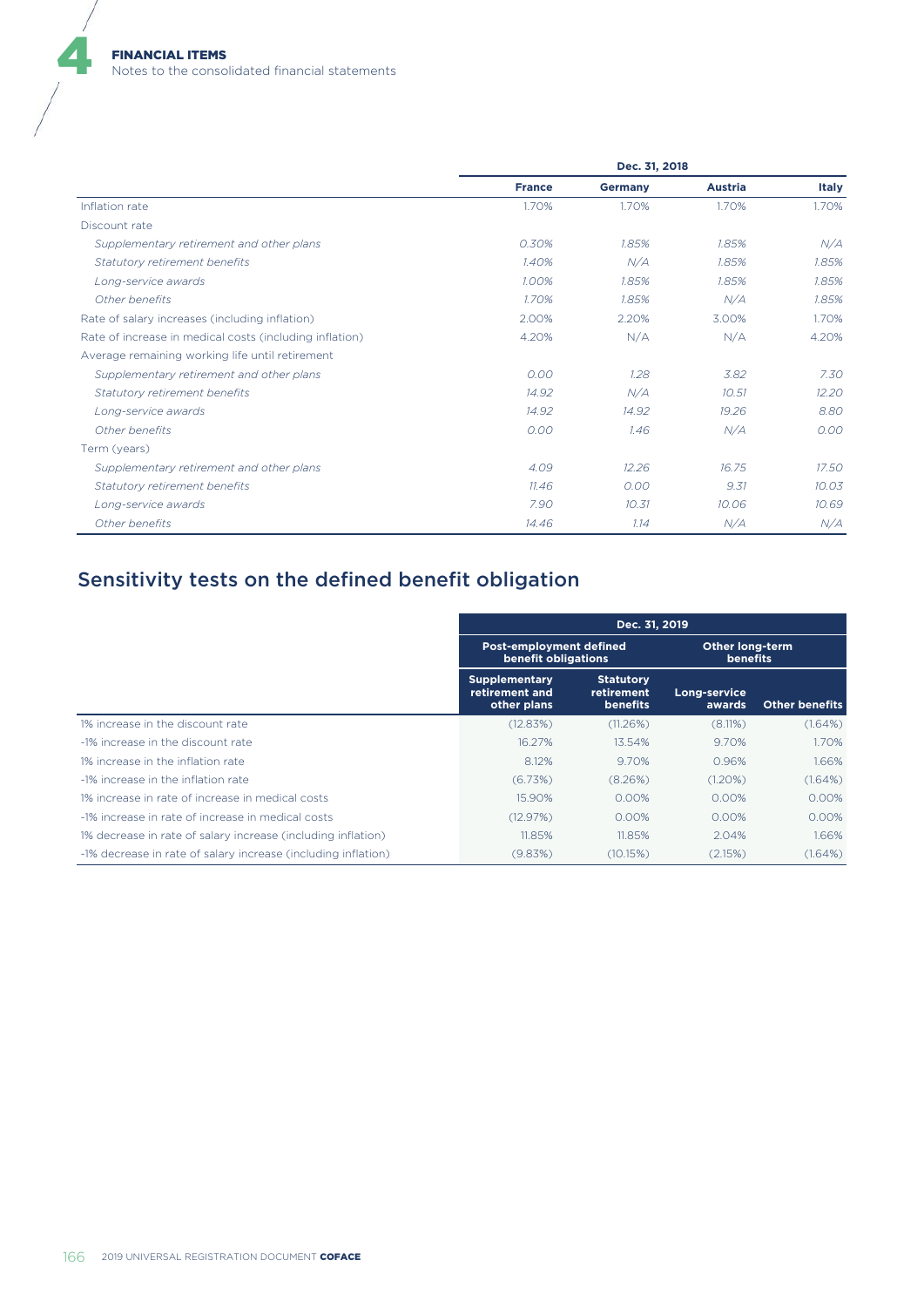|                                                               | Dec. 31, 2018                                         |                                                   |                                    |                       |  |  |  |
|---------------------------------------------------------------|-------------------------------------------------------|---------------------------------------------------|------------------------------------|-----------------------|--|--|--|
|                                                               | <b>Post-employment defined</b><br>benefit obligations |                                                   | Other long-term<br><b>benefits</b> |                       |  |  |  |
|                                                               | <b>Supplementary</b><br>retirement<br>and other plans | <b>Statutory</b><br>retirement<br><b>benefits</b> | Long-service<br>awards             | <b>Other benefits</b> |  |  |  |
| 1% increase in the discount rate                              | (11.95%)                                              | (9.97%)                                           | (8.92%)                            | (1.06%)               |  |  |  |
| -1% increase in the discount rate                             | 14.91%                                                | 11.82%                                            | 10.40%                             | 1.09%                 |  |  |  |
| 1% increase in the inflation rate                             | 7.84%                                                 | 10.12%                                            | 0.95%                              | 1.08%                 |  |  |  |
| -1% increase in the inflation rate                            | (6.58%)                                               | (8.62%)                                           | (1.13%)                            | (1.07%)               |  |  |  |
| 1% increase in rate of increase in medical costs              | 15.28%                                                | 0.00%                                             | 0.00%                              | 0.00%                 |  |  |  |
| -1% increase in rate of increase in medical costs             | (12.78%)                                              | 0.00%                                             | 0.00%                              | 0.00%                 |  |  |  |
| 1% decrease in rate of salary increase (including inflation)  | 10.61%                                                | 11.93%                                            | 1.97%                              | 1.08%                 |  |  |  |
| -1% decrease in rate of salary increase (including inflation) | (8.87%)                                               | $(10.20\%)$                                       | (2.05%)                            | (1.07%)               |  |  |  |

# **NOTE 15. FINANCING LIABILITIES**

| (in thousands of euros)        | Dec. 31, 2019 | Dec. 31, 2018 |
|--------------------------------|---------------|---------------|
| Due within one year            |               |               |
| $\bullet$ Interest             | 11,756        | 11,756        |
| ♦ Amortization of expenses     | (547)         | (524)         |
| <b>Total</b>                   | 11,209        | 11,232        |
| Due between one and five years |               |               |
| ♦ Amortization of expenses     | (1,948)       | (2,343)       |
| $\bullet$ Nominal              | 380,000       |               |
| <b>Total</b>                   | 378,052       | (2,343)       |
| Due beyond five years          |               |               |
| ◆ Amortization of expenses     |               | (160)         |
| $\bullet$ Nominal              |               | 380,000       |
| <b>Total</b>                   | ٠             | 379,840       |
| <b>TOTAL</b>                   | 389,261       | 388,729       |

On March 27, 2014, COFACE SA issued a subordinated debt in the form of bonds for a nominal amount of €380 million (corresponding to 3,800 bonds with a nominal unit value of €100,000), maturing on March 27, 2024 (10 years), with an annual interest rate of 4.125%.

The per-unit bond issue price was €99,493.80, and the net amount received by COFACE SA was €376.7 million, net of placement fees and directly attributable transaction costs.

These securities are irrevocably and unconditionally guaranteed on a subordinated basis by Compagnie française d'assurance pour le commerce extérieur, the Coface Group's main operating entity.

On March 25, 2014, a joint guarantee was issued by Compagnie française d'assurance pour le commerce extérieur for €380 million, in favour of the investors in COFACE SA's subordinated bonds, applicable until the extinction of all liabilities in respect of said investors.

As at December 31, 2019, the debt presented on the line "Subordinated borrowings" of the balance sheet, amounted to €389,261 thousand, and is composed of:

- ♦ nominal amount of bonds: €380,000 thousand;
- ♦ less the debt issuance costs and the issue premium for €2,495 thousand;
- ♦ plus accrued interest of €11,756 thousand.

The impact on consolidated income statement income as at December 31, 2019 mainly includes interest related to the period for €16,208 thousand.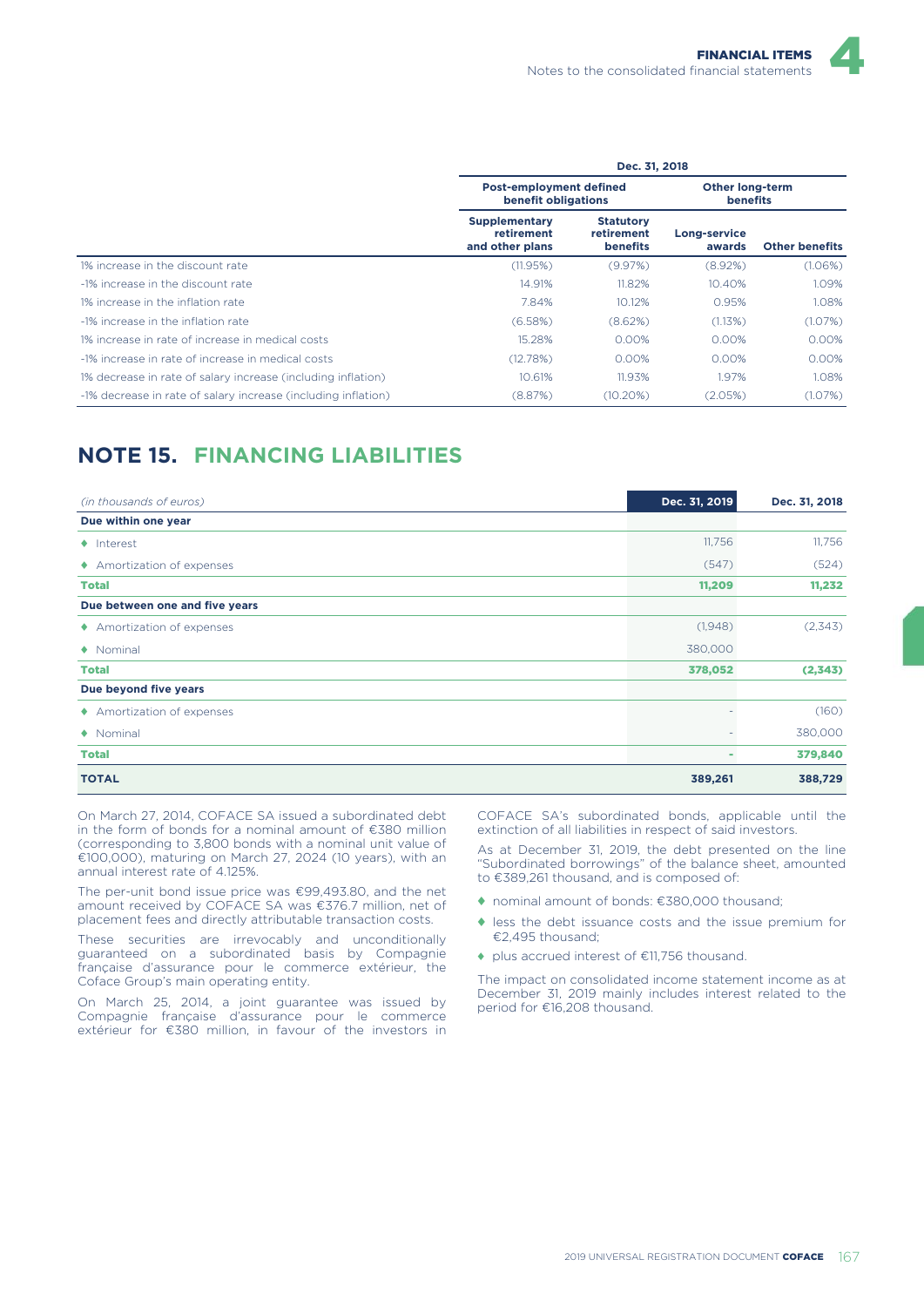# **NOTE 16. LEASE LIABILITIES**

### Lease liabilities ageing

4

|                                                                 |    | Dec. 31, 2019 |                                                                                  |        |                     |        |                             |              |  |
|-----------------------------------------------------------------|----|---------------|----------------------------------------------------------------------------------|--------|---------------------|--------|-----------------------------|--------------|--|
| (in thousands of euros)                                         |    |               | Less than 1 month to 3 months to 6 months<br>1 month 3 months 6 months to 1 year |        | $1$ to $2$<br>vears | vears  | 2 to 5 More than<br>5 years | <b>TOTAL</b> |  |
| Lease liabilities not discounted<br>(before interest deduction) | 93 | 4.122         | 5.061                                                                            | 10.173 | 13.702              | 28.583 | 44.092                      | 105.827      |  |

### Leases as lessee – Reconciliation table between minimum future payments as at December 31, 2018 and lease liabilities amounts recorded as at January, 1 2019

| (in thousands of euros)                                                   |          |
|---------------------------------------------------------------------------|----------|
| Future minimum lease payments on operating leases as of December 31, 2018 | 109.306  |
| Commitments on leases that have not yet started                           | (6.937)  |
| Exemption for short term or low-value contracts                           | (607)    |
| Gross value of lease liabilities as at January 1, 2019                    | 101.763  |
| Discounting effect                                                        | (14,170) |
| Lease liabilities recognised in the balance sheet as at January 1, 2019   | 85.395   |

The weighted average marginal rate applied to lease liabilities on the date of first application is 3.02%.

# **NOTE 17. LIABILITIES RELATING TO INSURANCE CONTRACTS**

| (in thousands of euros)                     | Dec. 31, 2019 | Dec. 31, 2018 |
|---------------------------------------------|---------------|---------------|
| Provisions for unearned premiums            | 281,465       | 280,584       |
| Claims reserves                             | 1,361,352     | 1,290,857     |
| Provisions for premium refunds              | 184.402       | 174.938       |
| Liabilities relating to insurance contracts | 1,827,219     | 1,746,379     |
| Provisions for unearned premiums            | (59,130)      | (60, 752)     |
| Claims reserves                             | (341, 936)    | (321, 289)    |
| Provisions for premium refunds              | (49.301)      | (43,357)      |
| Reinsurers' share insurance liabilities     | (450, 367)    | (425, 398)    |
| <b>NET TECHNICAL PROVISIONS</b>             | 1,376,852     | 1.320.981     |

Provisions for claims include provisions to cover claims incurred but not reported and shortfalls in estimated provisions for claims reported. These amounted to €737 million at December 31, 2019.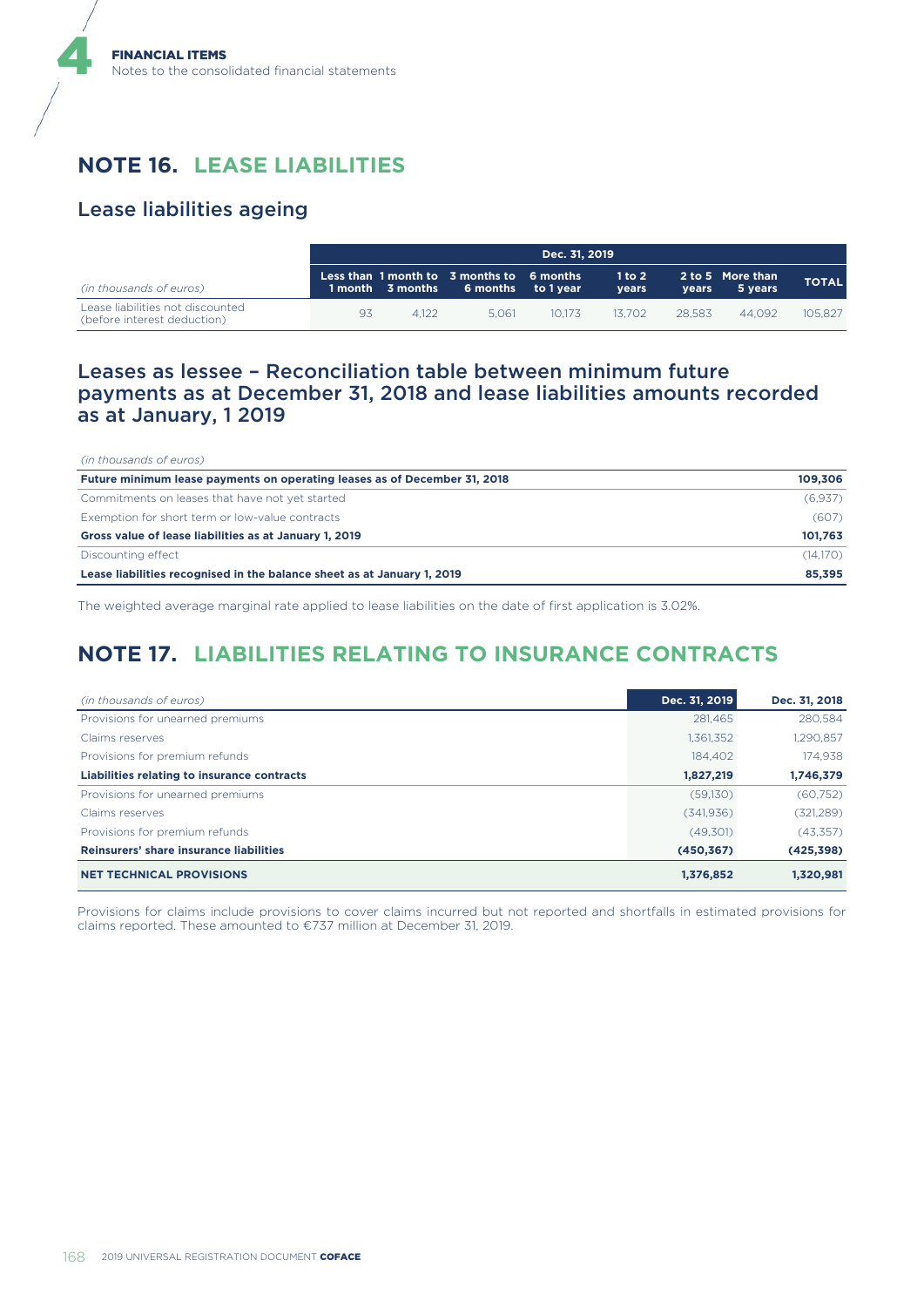## **NOTE 18. PAYABLES ARISING FROM BANKING SECTOR ACTIVITIES**

| (in thousands of euros)                              | Dec. 31, 2019 | Dec. 31, 2018 |
|------------------------------------------------------|---------------|---------------|
| Amounts due to banking sector companies              | 523.020       | 660,204       |
| Amounts due to customers of banking sector companies | 301.058       | 346.932       |
| Debt securities                                      | 1.538.727     | 1.537.580     |
| <b>TOTAL</b>                                         | 2,362,805     | 2,544,716     |

The lines "Amounts due to banking sector companies" and "Debt securities" correspond to sources of refinancing for the Group's factoring entities – Coface Finanz (Germany) and Coface Factoring Poland.

# **NOTE 19. DEFERRED TAX**

| (in thousands of euros)                                          | Dec. 31, 2019 | Dec. 31, 2018 |
|------------------------------------------------------------------|---------------|---------------|
| Deferred tax assets                                              | (64, 042)     | (52,809)      |
| Deferred tax liabilities                                         | 107.357       | 95,962        |
| <b>NET DEFERRED TAX - LIABILITIES</b>                            | 43,315        | 43,153        |
| Timing differences                                               | (16,705)      | (19, 128)     |
| Provisions for pensions and other employment benefit obligations | (9.951)       | (9,397)       |
| Tax loss carry forwards                                          | (7,290)       | (6,619)       |
| Cancellation of the claims equalization provision                | 77.261        | 78.298        |
| <b>NET DEFERRED TAX - LIABILITIES</b>                            | 43.315        | 43.153        |

Deferred tax assets and liabilities are assessed at the rate applicable on the date on which the asset will be realised or the liabilities will be settled.

The French finance law for 2020 planned a gradual decrease in corporate income tax rate from 33.33% to 25% for companies with more than €250 million in turnover.

This future rate change has been taken into account in the valuation of deferred taxes of the French entities of Coface Group.

Each entity is compensating deferred tax assets and liabilities whenever it is legally authorised to compensate due tax assets and liabilities.

### Changes in deferred tax balances by region

Deferred tax with positive signs are deferred tax liabilities. On the other hand, those with negative signs are deferred tax assets.

| (in thousands of euros) | Dec. 31, 2018 | Jan. 1. 2019* | <b>Change</b><br>through | <b>Revaluation</b><br>adjustment on<br>income AFS investments | <b>Currency</b><br>translation<br>variation | <b>Other</b><br>movements | Dec. 31, 2019 |
|-------------------------|---------------|---------------|--------------------------|---------------------------------------------------------------|---------------------------------------------|---------------------------|---------------|
| Northern Europe         | 58.943        | 58.943        | (9, 113)                 | 58                                                            | 0                                           | (761)                     | 49.127        |
| Western Europe          | 15.618        | 15.714        | (7, 353)                 | 19.834                                                        | (15)                                        | 909                       | 29.089        |
| Central Europe          | (1,069)       | (1.069)       | (796)                    | 38                                                            | 109                                         | (409)                     | (2,127)       |
| Mediterranean & Africa  | (17, 233)     | (17, 233)     | (7,244)                  |                                                               | 97                                          | $\circ$                   | (24, 380)     |
| North America           | 1.404         | 1.404         | 427                      | 537                                                           | 34                                          | $\circ$                   | 2.402         |
| Latin America           | (2,902)       | (2.902)       | (3.449)                  | (487)                                                         | 812                                         | $\circ$                   | (6,026)       |
| Asia-Pacific            | (11,608)      | (11,608)      | 6.786                    | 209                                                           | (157)                                       | $\circ$                   | (4,770)       |
| <b>TOTAL</b>            | 43,153        | 43,249        | (20, 742)                | 20.189                                                        | 880                                         | (261)                     | 43,315        |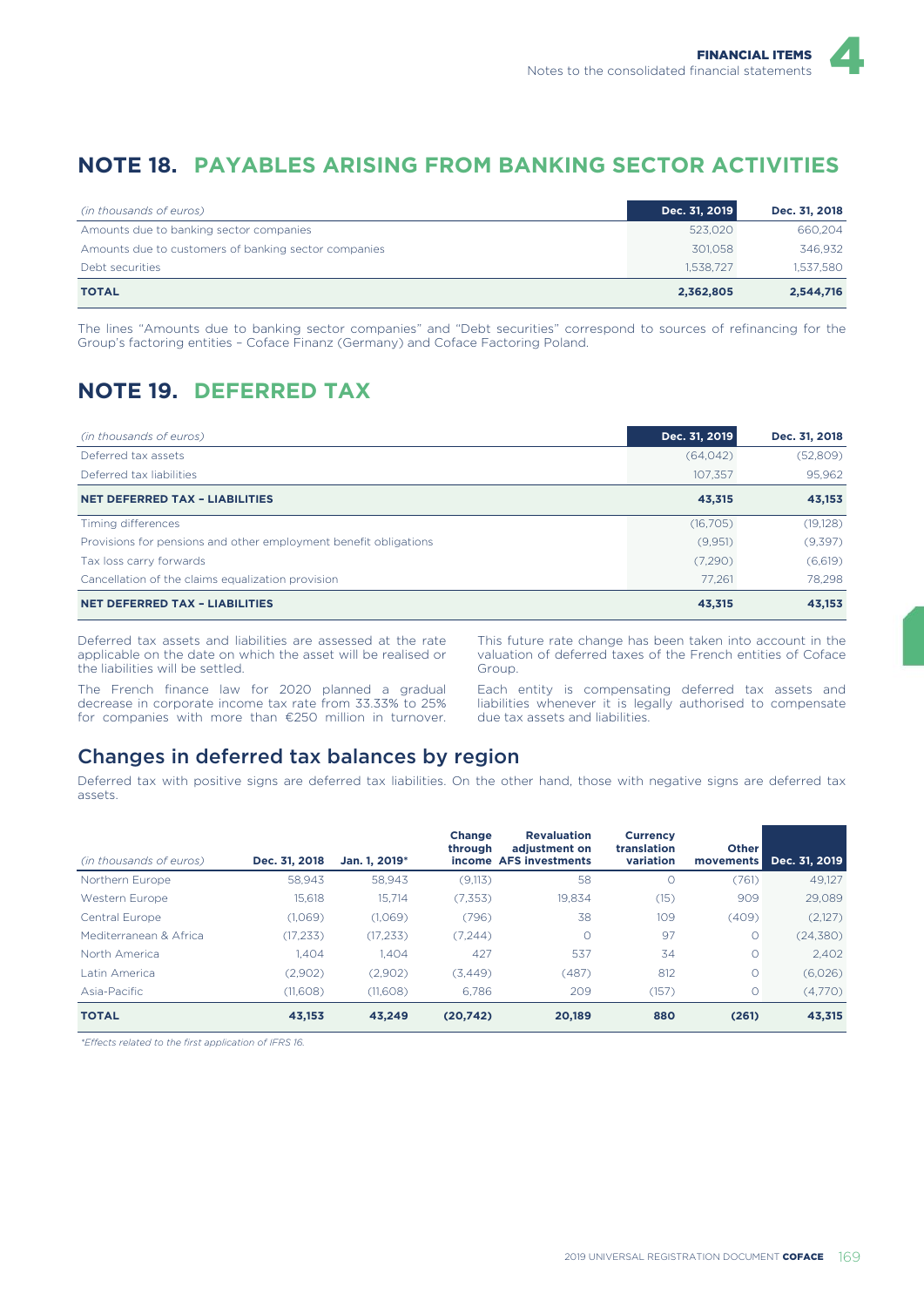| (in thousands of euros) | Jan. 1, 2019 | Dec. 31, 2018 | <b>Effect of the first</b><br>application<br>of IFRS 16 |
|-------------------------|--------------|---------------|---------------------------------------------------------|
| Northern Europe         | 58,943       | 58,943        |                                                         |
| Western Europe          | 15,714       | 15,618        | 96                                                      |
| Central Europe          | (1,069)      | (1,069)       |                                                         |
| Mediterranean & Africa  | (17, 233)    | (17, 233)     |                                                         |
| North America           | 1,404        | 1,404         |                                                         |
| Latin America           | (2,902)      | (2,902)       |                                                         |
| Asia-Pacific            | (11,608)     | (11,608)      |                                                         |
| <b>TOTAL</b>            | 43,249       | 43,153        | 96                                                      |

| (in thousands of euros) | Dec. 31, 2017 | Jan. 1. 2018* | <b>Change</b><br>through<br>income | <b>Revaluation</b><br>adiustment on<br>statement AFS investments | <b>Currency</b><br>translation<br>variation | <b>Other</b><br>movements | Dec. 31, 2018 |
|-------------------------|---------------|---------------|------------------------------------|------------------------------------------------------------------|---------------------------------------------|---------------------------|---------------|
| Northern Europe         | 55.548        | 55.498        | 3.420                              | 79                                                               | 0                                           | (54)                      | 58.943        |
| Western Europe          | 10.562        | 10.562        | 20.242                             | (15.671)                                                         | 67                                          | 418                       | 15.618        |
| Central Europe          | (386)         | (406)         | (823)                              | (51)                                                             | (107)                                       | 318                       | (1,069)       |
| Mediterranean & Africa  | (14, 930)     | (14, 930)     | (2,073)                            | O                                                                | (231)                                       |                           | (17, 233)     |
| North America           | (221)         | (221)         | 1,639                              | (206)                                                            | 192                                         | $\circ$                   | 1,404         |
| Latin America           | (3,241)       | (3.241)       | 2.020                              | (3,486)                                                          | 1.760                                       | 45                        | (2,902)       |
| Asia-Pacific            | (13, 253)     | (13, 253)     | 2.141                              | (65)                                                             | (431)                                       | $\circ$                   | (11,608)      |
| <b>TOTAL</b>            | 34.079        | 34.009        | 26.566                             | (19, 400)                                                        | 1.250                                       | 728                       | 43,153        |

*\*Effects related to the first application of IFRS 9.*

The "Other movements" column mainly includes deferred taxes on changes in retirement benefits recognised as equity not reclassifiable to income.

### Deferred taxes related to tax losses

The breakdown by region of deferred tax assets linked to tax deficits is as follows:

| (in thousands of euros)               | Dec. 31, 2019 | Dec. 31, 2018 |
|---------------------------------------|---------------|---------------|
| Northern Europe                       | 986           | $\circ$       |
| Western Europe                        | 1,422         | 136           |
| Central Europe                        | 609           | 542           |
| Mediterranean & Africa                | 717           | 271           |
| North America                         |               | 854           |
| Latin America                         | 1,083         | 1.097         |
| Asia-Pacific                          | 2,472         | 3.719         |
| <b>NET DEFERRED TAX - LIABILITIES</b> | 7,290         | 6,619         |

The recognition of deferred tax assets on loss carry is subject to a case-by-case recoverability analysis, taking into account the forecasts of the results of each entity. Deferred tax assets on losses are recognised at the level of entity's income tax results estimated for the period from 2020 to 2024, *i.e.* a recoverability horizon of five years.

This recognition results from a Business Tax Plan prepared by each entity on the basis of the Business Plan approved by the management.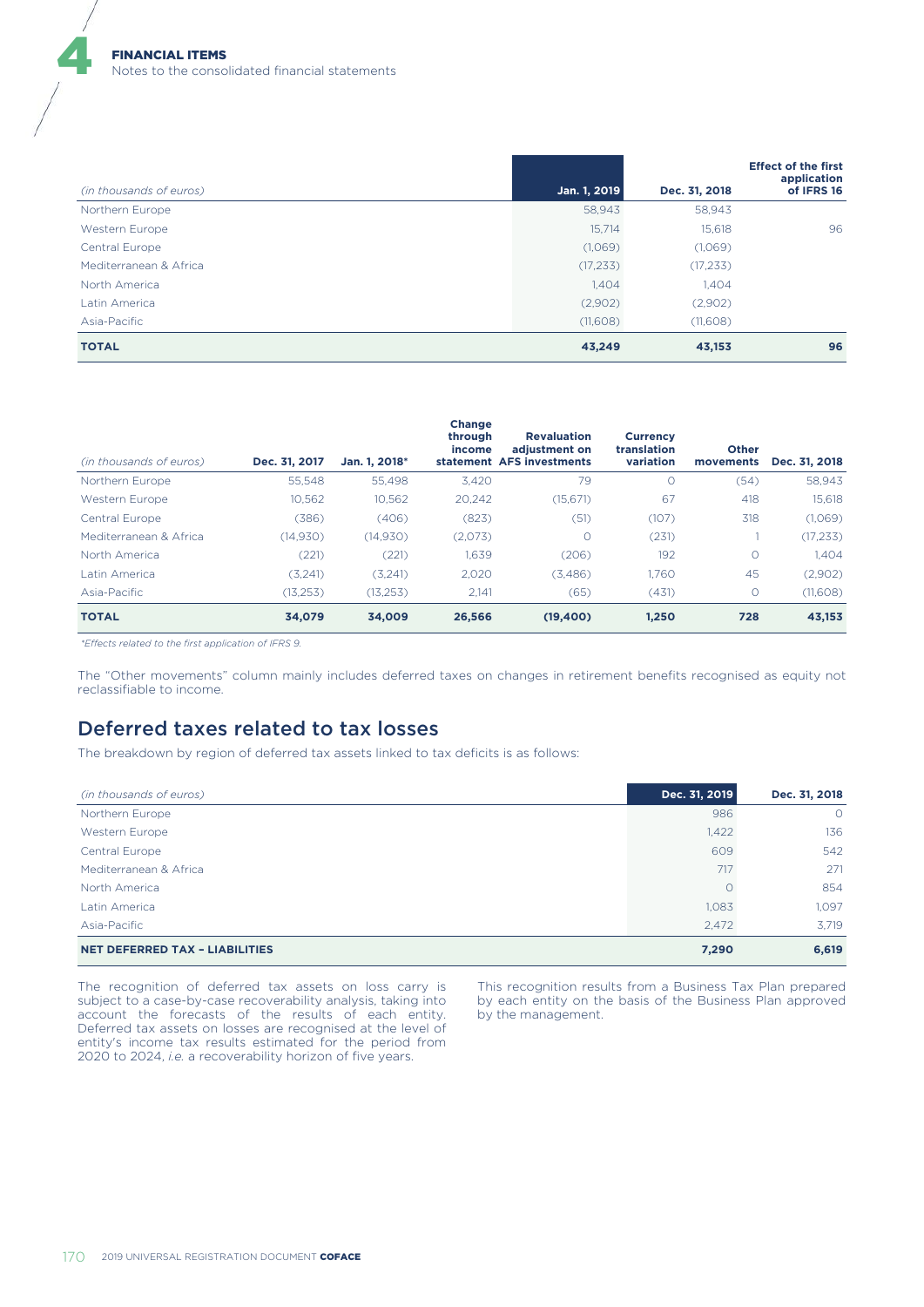### **NOTE 20. PAYABLES ARISING FROM INSURANCE AND REINSURANCE OPERATIONS**

| (in thousands of euros)                                           | Dec. 31, 2019 | Dec. 31, 2018 |
|-------------------------------------------------------------------|---------------|---------------|
| Guarantee deposits received from policyholders                    | 2.630         | 2.472         |
| Amounts due to policyholders and agents                           | 78.446        | 67.981        |
| Payables arising from insurance and inward reinsurance operations | 81,076        | 70,453        |
| Amounts due to reinsurers                                         | 135.454       | 121.321       |
| Deposits received from reinsurers                                 | 3.333         | 3.879         |
| Payable arising from ceded reinsurance operations                 | 138.787       | 125,200       |
| <b>TOTAL</b>                                                      | 219,863       | 195,653       |

# **NOTE 21. OTHER LIABILITIES**

| (in thousands of euros)                    | Dec. 31, 2019 | Dec. 31, 2018 |
|--------------------------------------------|---------------|---------------|
| <b>Current tax payables</b>                | 66,295        | 41,580        |
| <b>Derivatives and related liabilities</b> | 888           | 1,666         |
| Accrued personnel costs                    | 56,621        | 54,873        |
| Sundry payables                            | 206,781       | 215,872       |
| Deferred income                            | 9,340         | 8.224         |
| Other accruals                             | 17,828        | 24.645        |
| <b>Other payables</b>                      | 290,570       | 303,614       |
| <b>TOTAL</b>                               | 357,754       | 346,860       |

## **NOTES TO THE INCOME STATEMENT**

## **NOTE 22. REVENUE**

## Breakdown of consolidated revenue

| (in thousands of euros)                        | Dec. 31, 2019 | Dec. 31, 2018 |
|------------------------------------------------|---------------|---------------|
| Premiums - direct business                     | 1,224,651     | 1,169,260     |
| Premiums - inward reinsurance                  | 102,984       | 94,102        |
| <b>Gross written premiums</b>                  | 1,327,635     | 1,263,364     |
| <b>Premium refunds</b>                         | (95,079)      | (106, 516)    |
| Change of provisions for unearned premiums     | 3,041         | (14, 240)     |
| <b>Earned premiums</b>                         | 1,235,597     | 1,142,608     |
| <b>Fees and commission income</b>              | 140,114       | 132,418       |
| Net income from banking activities             | 64,106        | 66,713        |
| Other insurance-related services               | 94            | 3,637         |
| Business information and other services        | 31,108        | 28,550        |
| Receivables management                         | 10,069        | 10,809        |
| Income from other activities                   | 41,271        | 42,995        |
| <b>Revenue or income from other activities</b> | 245,491       | 242,127       |
| <b>CONSOLIDATED REVENUE</b>                    | 1,481,088     | 1,384,735     |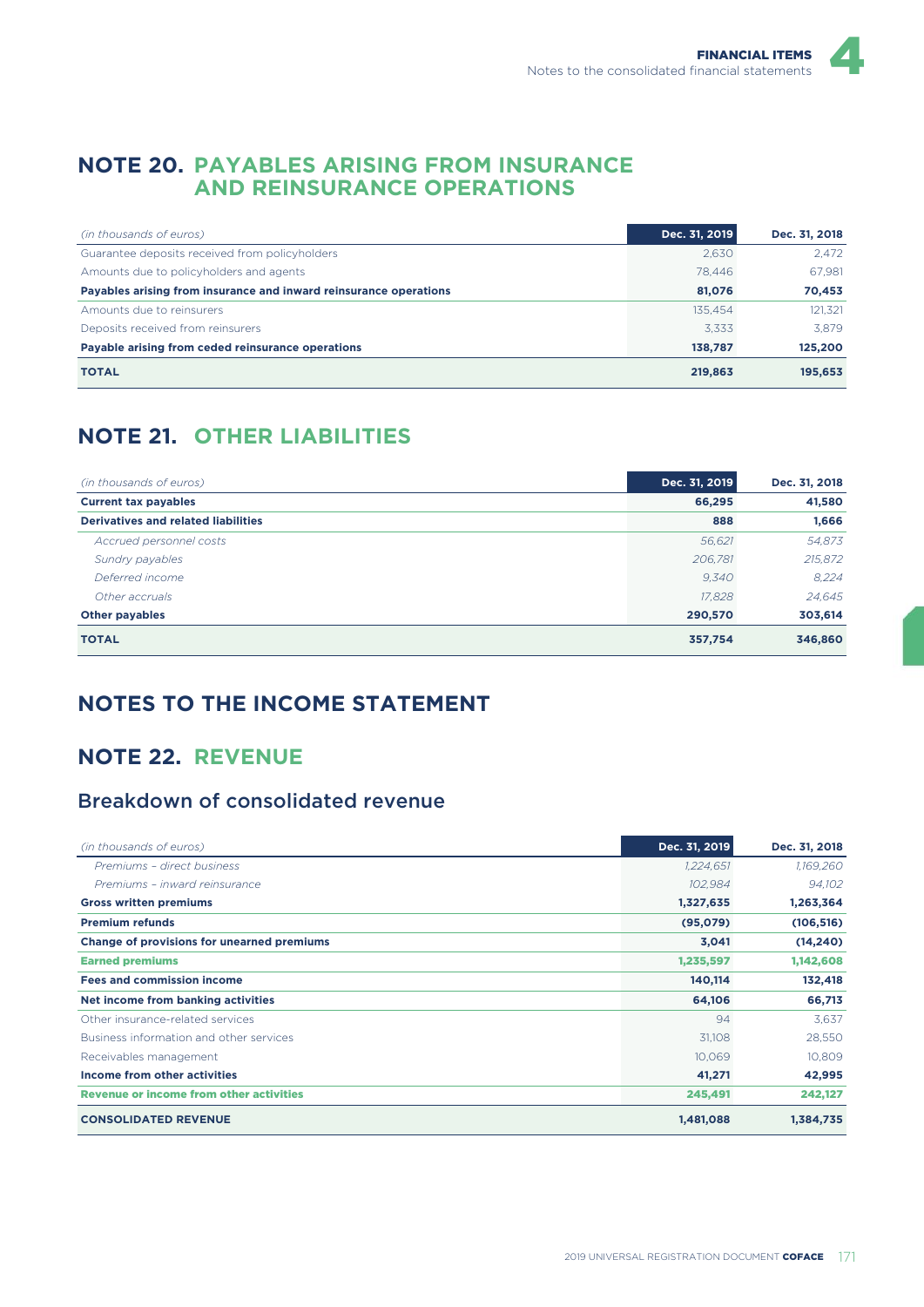# Consolidated revenue by country of invoicing

| (in thousands of euros)     | Dec. 31, 2019 | Dec. 31, 2018 |
|-----------------------------|---------------|---------------|
| Northern Europe             | 307,464       | 303,081       |
| Western Europe              | 294,650       | 283,965       |
| Central Europe              | 148,078       | 133,843       |
| Mediterranean & Africa      | 394.175       | 370,370       |
| North America               | 138,475       | 126,502       |
| Latin America               | 80,653        | 71,528        |
| Asia-Pacific                | 117,593       | 95,447        |
| <b>CONSOLIDATED REVENUE</b> | 1,481,088     | 1,384,735     |

# Consolidated revenue by business line

| (in thousands of euros)                                     | Dec. 31, 2019 | Dec. 31, 2018 |
|-------------------------------------------------------------|---------------|---------------|
| Earned premiums - Credit                                    | 1,164,752     | 1,068,404     |
| Earned premiums - Single risk                               | 21,193        | 26,779        |
| <b>Earned premiums - Credit insurance</b>                   | 1,185,945     | 1,095,183     |
| <b>Fees and commission income</b>                           | 140,114       | 132,418       |
| <b>Other insurance-related services</b>                     | 94            | 3,637         |
| <b>Revenue of credit insurance activity</b>                 | 1,326,153     | 1,231,238     |
| <b>Earned premiums - Guarantees</b>                         | 49,652        | 47,425        |
| Financing fees                                              | 35,226        | 35,295        |
| Factoring fees                                              | 30,304        | 32,416        |
| Other                                                       | (1,424)       | (998)         |
| Net income from banking activities (factoring)              | 64,106        | 66,713        |
| Business information and other services                     | 31,108        | 28,550        |
| Receivables management                                      | 10,069        | 10,809        |
| Revenue of business information and other services activity | 41,177        | 39,359        |
| <b>CONSOLIDATED REVENUE</b>                                 | 1,481,088     | 1,384,735     |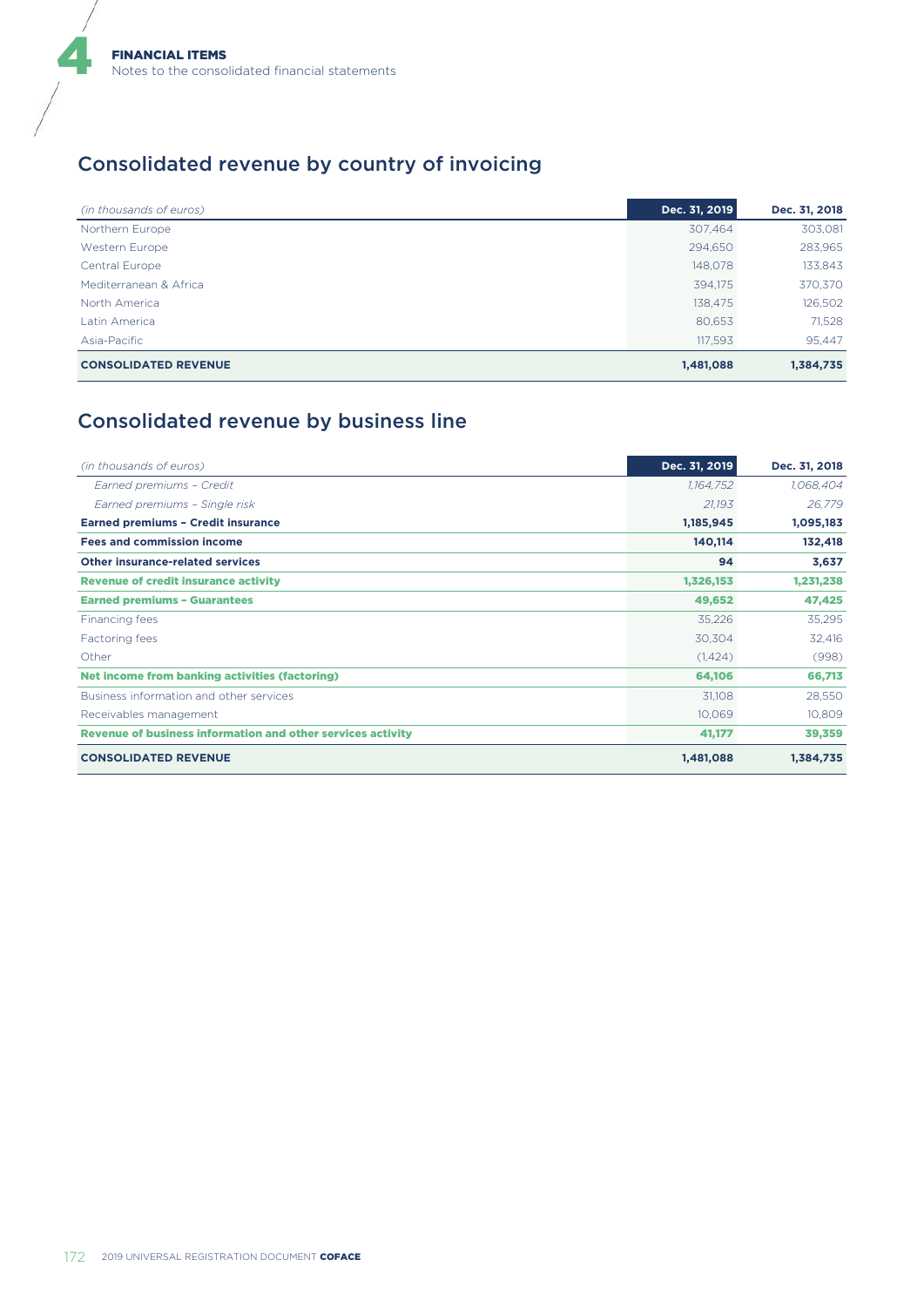## **NOTE 23. CLAIMS EXPENSES**

| (in thousands of euros)        | Dec. 31, 2019 | Dec. 31, 2018 |
|--------------------------------|---------------|---------------|
| Paid claims, net of recoveries | (456.416)     | (444, 072)    |
| Claims handling expenses       | (31,212)      | (28,020)      |
| Change in claims reserves      | (48.619)      | (32, 417)     |
| <b>TOTAL</b>                   | (536, 247)    | (504, 509)    |

## Claims expenses by period of occurrence

|                                |              | Dec. 31, 2019                                      |            |              | Dec. 31, 2018                                      |            |
|--------------------------------|--------------|----------------------------------------------------|------------|--------------|----------------------------------------------------|------------|
| (in thousands of euros)        | <b>Gross</b> | Outward<br>reinsurance and<br><b>retrocessions</b> | <b>Net</b> | <b>Gross</b> | Outward<br>reinsurance and<br><b>retrocessions</b> | Net        |
| Claims expenses - current year | (866, 463)   | 219.596                                            | (646, 867) | (828,774)    | 208.960                                            | (619, 814) |
| Claims expenses - prior years  | 330.216      | (80.145)                                           | 250.071    | 324.265      | (72.213)                                           | 252.052    |
| <b>TOTAL</b>                   | (536, 247)   | (139, 451)                                         | (396,796)  | (504, 509)   | 136,747                                            | (367,762)  |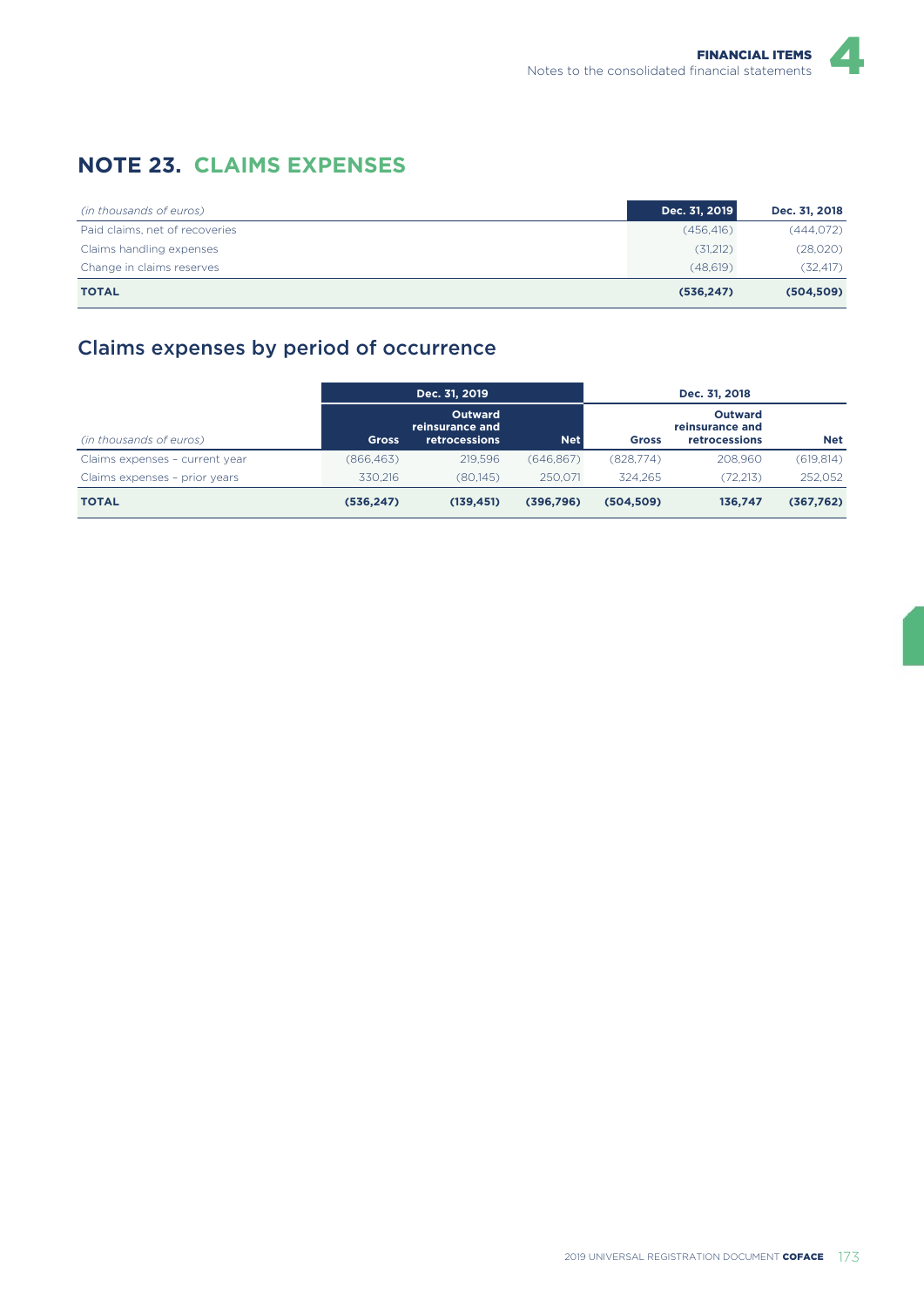## **NOTE 24. OVERHEADS BY FUNCTION**

| (in thousands of euros)                                  | Dec. 31, 2019 | Dec. 31, 2018 |
|----------------------------------------------------------|---------------|---------------|
| Policy acquisition costs                                 | (242, 675)    | (243, 236)    |
| Administrative costs                                     | (274, 784)    | (241,136)     |
| Other insurance activity expenses                        | (70, 739)     | (82,556)      |
| Expenses from banking activities, excluding cost of risk | (13,742)      | (13, 552)     |
| Expenses from services activities                        | (75, 198)     | (77, 739)     |
| <b>Operating expenses</b>                                | (677, 138)    | (658, 219)    |
| <b>Investment management expenses</b>                    | (4,037)       | (4,006)       |
| <b>Claims handling expenses</b>                          | (31,212)      | (28,020)      |
| <b>TOTAL</b>                                             | (712, 387)    | (690, 245)    |
| of which employee profit-sharing                         | (7.038)       | (6,219)       |

Total overheads include general insurance expenses (by function), expenses from services activities and expenses from banking activities. This amounted to €712,387 thousand at December 31, 2019 *versus* €690,245 thousand at December 31, 2018.

In the income statement, claims handling expenses are included in "Claims expenses" and investment management expenses are shown under "Investment income, net of management expenses (excluding finance costs)".

## **NOTE 25. EXPENSES FROM BANKING ACTIVITIES**

| (in thousands of euros)                | Dec. 31, 2019 | Dec. 31, 2018 |
|----------------------------------------|---------------|---------------|
| Charges to allowances for receivables  | (138)         | (5,858)       |
| Reversal of allowances for receivables | 6.559         | 6,763         |
| Losses on receivables                  | (8,225)       | (3,027)       |
| <b>Cost of risk</b>                    | (1,804)       | (2,122)       |
| <b>Operating expenses</b>              | (13,742)      | (13, 552)     |
| <b>TOTAL</b>                           | (15, 546)     | (15, 674)     |

"Cost of risk" corresponds to the risk-related expense on credit insurance operations conducted by factoring companies, which includes net additions to provisions,

receivables written off during the year, and recoveries of amortised receivables.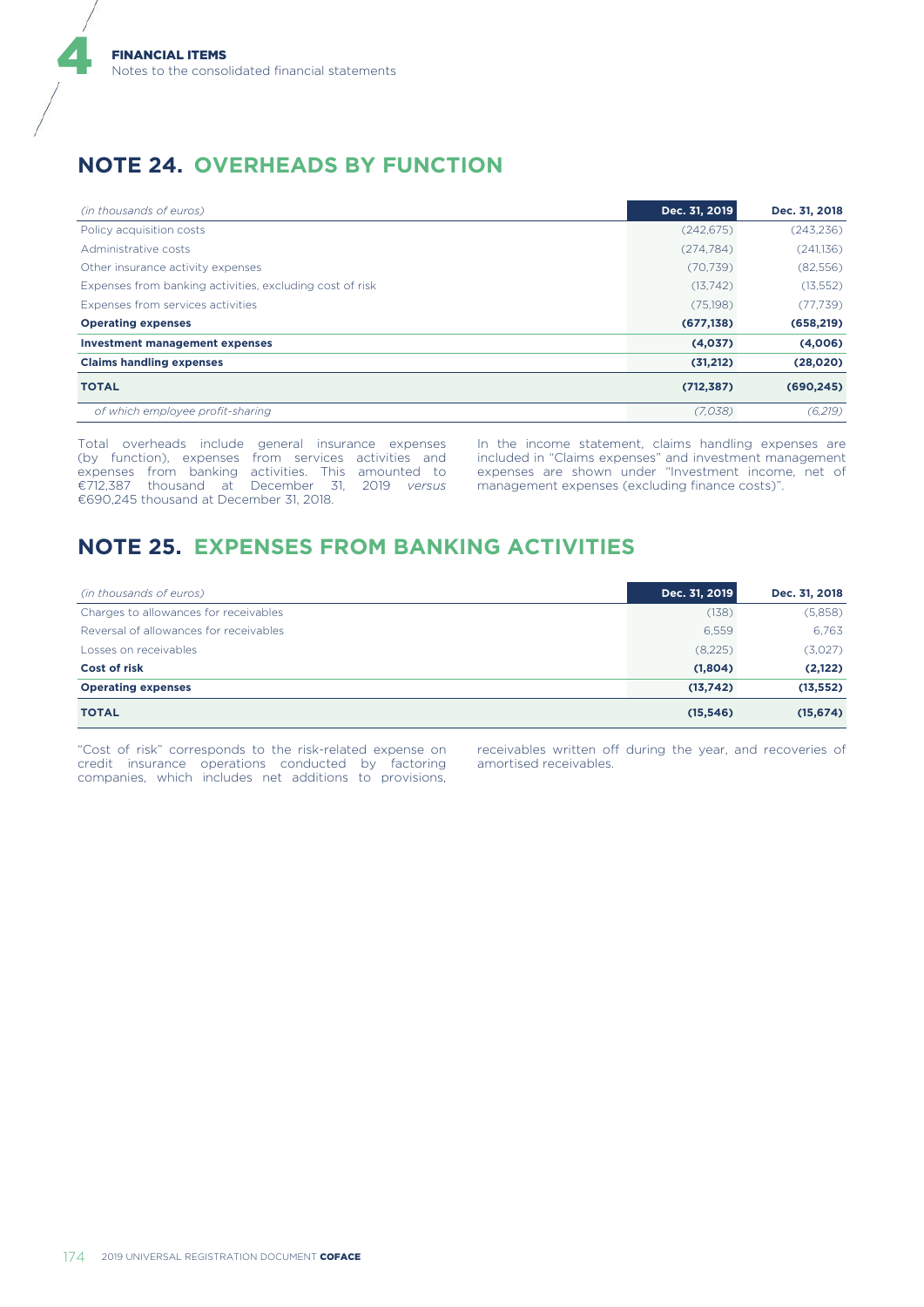# **NOTE 26. INCOME/(LOSS) FROM CEDED REINSURANCE**

| (in thousands of euros)                       | Dec. 31, 2019 | Dec. 31, 2018 |
|-----------------------------------------------|---------------|---------------|
| Ceded claims                                  | 126,829       | 124.536       |
| Change in claims provisions net of recoveries | 12,622        | 12,211        |
| Commissions paid by reinsurers                | 136.171       | 128.666       |
| Income from ceded reinsurance                 | 275,622       | 265,413       |
| Ceded premiums                                | (350.573)     | (326,730)     |
| Change in unearned premiums provisions        | (3,012)       | (811)         |
| <b>Expenses from ceded reinsurance</b>        | (353, 585)    | (327, 541)    |
| <b>TOTAL</b>                                  | (77, 963)     | (62, 128)     |

### **NOTE 27. INVESTMENT INCOME, NET OF MANAGEMENT EXPENSES (EXCLUDING FINANCE COSTS)**

| (in thousands of euros)                                                               | Dec. 31, 2019 | Dec. 31, 2018 |
|---------------------------------------------------------------------------------------|---------------|---------------|
| Investment income                                                                     | 50.635        | 46.272        |
| Change in financial instruments at fair value through income                          | 1,287         | (1,976)       |
| o/w hedged by currency derivatives on "Colombes" and "Lausanne" mutual funds          |               | $\Omega$      |
| Net gains on disposals                                                                | (299)         | 6.621         |
| o/w hedged by currency derivatives on "Colombes" and "Lausanne" mutual funds          | (15)          | 22            |
| Additions to/(reversals from) impairment                                              | (6,148)       | (4,581)       |
| Net foreign exchange gains/losses                                                     | (695)         | 9.976         |
| o/w hedged by currency derivatives on "Colombes" and "Lausanne" mutual funds $\sigma$ | (4,291)       | (4.043)       |
| Investment management expenses                                                        | (7,840)       | (5,188)       |
| <b>TOTAL</b>                                                                          | 36,940        | 51.124        |

(1) The Colombes and Lausanne funds exchange rate difference covered by derivatives amounts to €(4,291) thousand. This amount is broken down into €(7,724)<br>thousand in realised profit and €3,433 thousand in unrealised loss

## Investment income by class

| (in thousands of euros)                   | Dec. 31, 2019 | Dec. 31, 2018 |
|-------------------------------------------|---------------|---------------|
| Equities                                  | 6,591         | 5,473         |
| Fixed income                              | 39,771        | 30,914        |
| Investment properties                     | 8,411         | 8,985         |
| <b>Sub-total</b>                          | 54,773        | 45,372        |
| Associated and non consolidated companies | (4,734)       | 3.133         |
| Exchange rate - change profit/loss        | (5,259)       | 7.807         |
| Financial and investment charges          | (7,840)       | (5,188)       |
| <b>TOTAL</b>                              | 36,940        | 51,124        |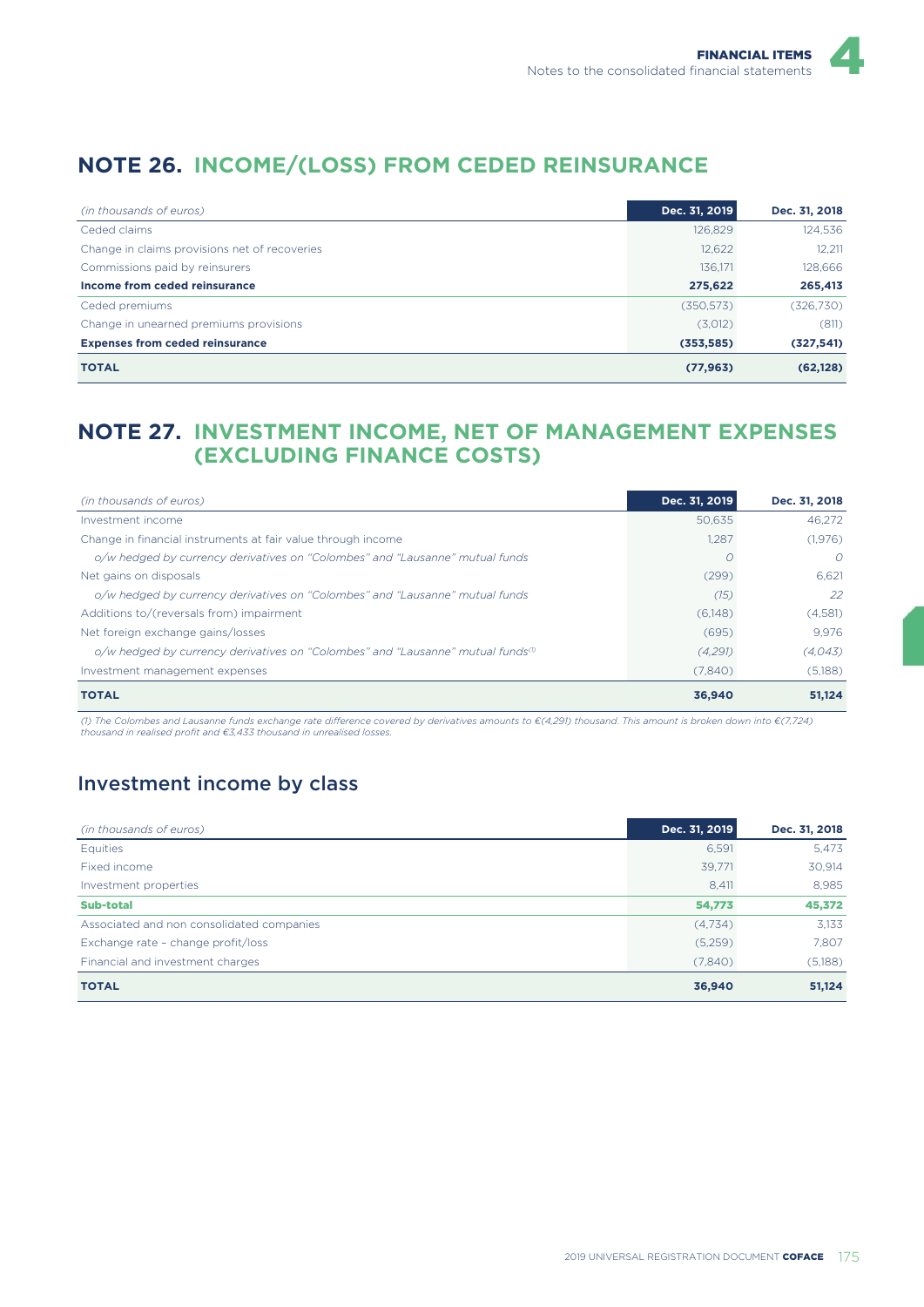## **NOTE 28. OTHER OPERATING INCOME AND EXPENSES**

| (in thousands of euros)                       | Dec. 31, 2019 | Dec. 31, 2018 |
|-----------------------------------------------|---------------|---------------|
| Fit to Win restructuring charges              | (1,308)       | (10,607)      |
| Restructuring provisions                      | (5,300)       |               |
| Loss on Cofacredit disposal                   |               | (2,170)       |
| Other operating expenses                      | (2,829)       | (719)         |
| <b>Total other operating expenses</b>         | (9, 437)      | (13, 496)     |
| Gain on sale of italian operationnal building | 2,312         |               |
| Renegociation of Bois-Colombes lease contract |               | 5.179         |
| Other operating income                        | 1.125         | 3.343         |
| <b>Total other operating income</b>           | 3,437         | 8,522         |
| <b>TOTAL</b>                                  | (6,000)       | (4, 974)      |

Other operating income and expenses amounted to €(6.0) million as at December 31, 2019.

Other operating income includes the gain on disposal of the office building in Milan (Italy) for €2.3 million (classified as business premises).

Other operating expenses mainly include:

- ♦ €1.3 million of expenses net of reversals of provisions related to Fit to Win strategic plan;
- ◆ €5.3 million of restructuring provisions.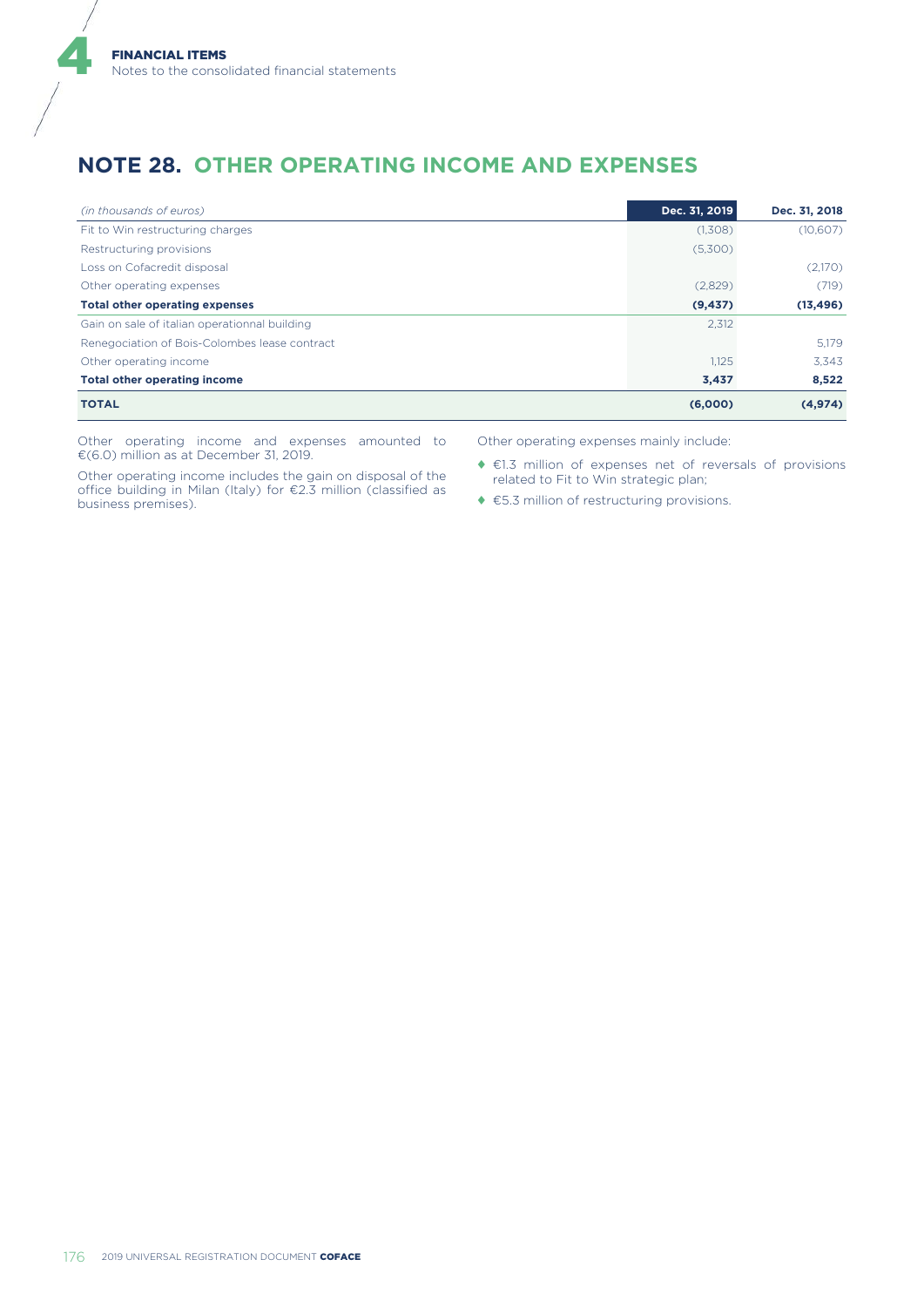## **NOTE 29. INCOME TAX EXPENSE**

| (in thousands of euros) | Dec. 31, 2019 | Dec. 31, 2018 |
|-------------------------|---------------|---------------|
| Income tax              | (76,177)      | (37, 566)     |
| Deferred tax            | 20.743        | (26, 566)     |
| <b>TOTAL</b>            | (55, 434)     | (64, 132)     |

## Tax proof

| (in thousands of euros)                                                | Dec. 31, 2019 |          | Dec. 31, 2018 |            |
|------------------------------------------------------------------------|---------------|----------|---------------|------------|
| Net income                                                             | 146,729       |          | 122,333       |            |
| Non-controlling interests                                              | 10            |          | (353)         |            |
| Income tax expense                                                     | (55, 434)     |          | (64, 132)     |            |
| <b>Badwill</b>                                                         | 4.662         |          |               |            |
| Share in net income of associates                                      | $\Omega$      |          | 592           |            |
| Pre-tax income before share in net income of associates<br>and badwill | 197,490       |          | 186,226       |            |
| Tax rate                                                               |               | 34.43%   |               | 34.43%     |
| Theoretical tax                                                        | (67,996)      |          | (64, 118)     |            |
| Tax expense presented in the consolidation income statement            | (55.434)      | 28.07%   | (64.132)      | 34.44%     |
| <b>Difference</b>                                                      | (12, 562)     | (6.36%)  | 14            | 0.01%      |
| Impact of differences between Group tax rates and local tax rates      | 24.547        | 12.43%   | 16.423        | 8.82%      |
| Specific local taxes                                                   | (3,118)       | (1.58%)  | (750)         | $(0.40\%)$ |
| o/w French corporate value added tax (CVAE)                            | (1, 375)      | (0.70%)  | (1.023)       | (0.55%)    |
| Tax losses for which no deferred tax assets have been recognised       | (4,934)       | (2.50%)  | (14, 769)     | (7.93%)    |
| Utilisation of previously unrecognised tax loss carryforwards          | 1.266         | 0.64%    | 1.183         | 0.64%      |
| Dividends paid in France non deductible for tax purposes (1%)          |               | $0.00\%$ | (580)         | (0.31%)    |
| Liability method impact                                                | (6.175)       | (3.13%)  | 1.388         | 0.75%      |
| Other differences                                                      | 976           | 0.49%    | (2,909)       | (1.56%)    |

The effective income tax rate decreased by 6 points from 34.44% at December 31, 2018 to 28.07% at December 31, 2019.

The difference between theoretical tax and actual tax expense presented in the consolidated income statement comes from a positive impact of differences between Group

tax rates and local tax rates. This is offset by the negative impact of tax losses for which no deferred tax assets have been recognised and the liability method impact (mainly in France).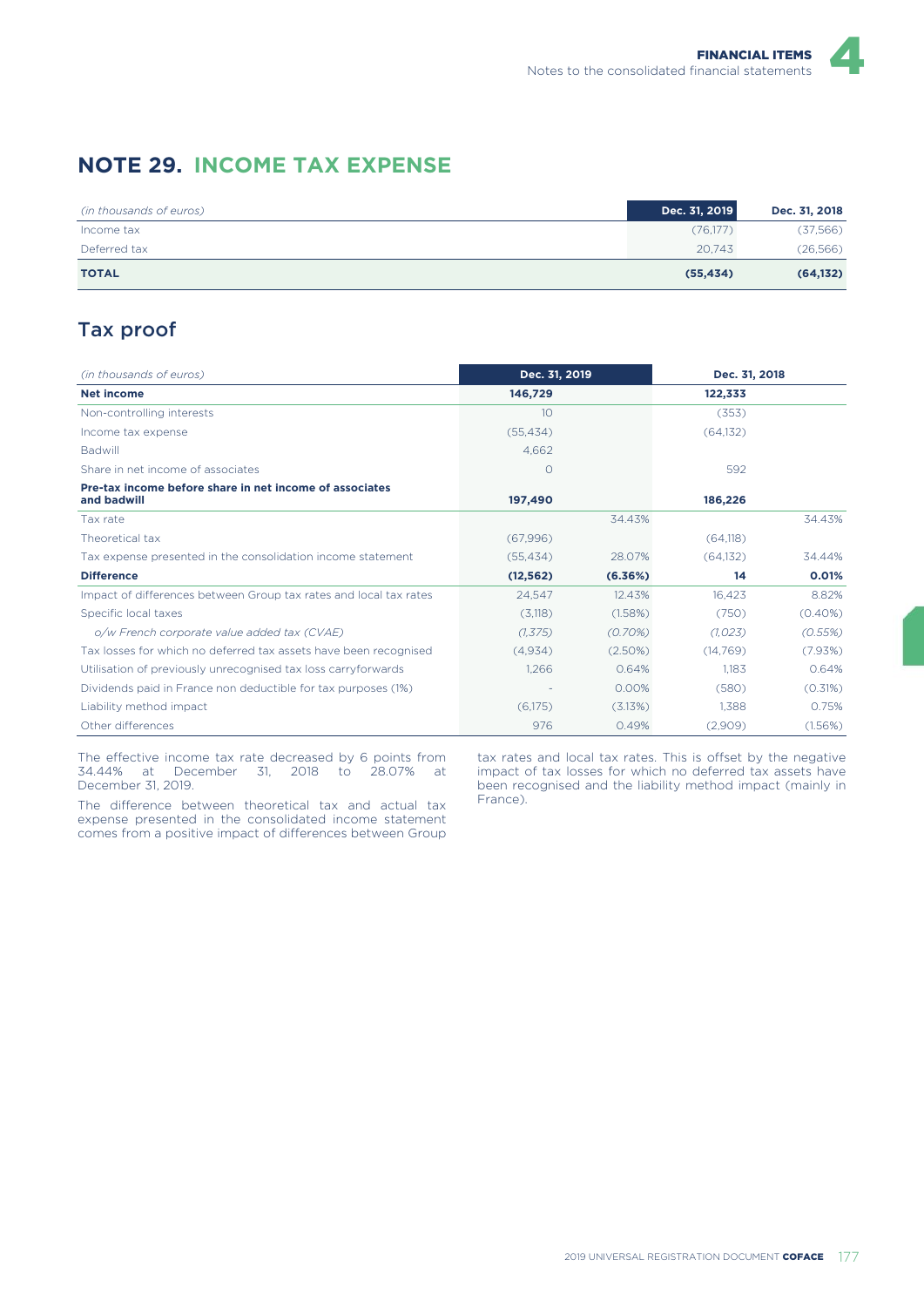# **OTHER INFORMATION**

4

### **NOTE 30. BREAKDOWN OF NET INCOME BY SEGMENT**

Premiums, claims and commissions are monitored by country of invoicing. In the case of direct business, the country of invoicing is that in which the issuer of the invoice is located and for inward reinsurance, the country of invoicing is that in which the ceding insurer is located. Geographic segmentation by billing location does not necessarily correspond to the debtor's location.

Reinsurance income, which is calculated and recognised for the whole Group at the level of Compagnie française d'assurance pour le commerce extérieur and Coface Re, has been reallocated at the level of each region.

Income taxes by segment have been calculated based on this monitoring framework.

### Analysis of net income by segment as at December 31, 2019

| (in thousands of euros)                                         | Northern<br>Europe | Western<br>Europe | Europe    | Central Mediterranean<br>& Africa |  |
|-----------------------------------------------------------------|--------------------|-------------------|-----------|-----------------------------------|--|
| <b>Revenue</b>                                                  | 309,295            | 290,567           | 149,538   | 396,060                           |  |
| o/w Earned Premium                                              | 208,165            | 255,701           | 120,842   | 334,348                           |  |
| o/w Factoring                                                   | 53,931             | (705)             | 10,880    |                                   |  |
| o/w Other insurance-related, services                           | 47,199             | 35,571            | 17,816    | 61,712                            |  |
| Claims-related expenses (including claims handling costs)       | (85,109)           | (88, 467)         | (51, 340) | (154, 749)                        |  |
| Cost of risk                                                    | (2,353)            |                   | 549       |                                   |  |
| Commissions                                                     | (20, 997)          | (39,093)          | (9,549)   | (42, 259)                         |  |
| Other internal general expenses                                 | (114,141)          | (98, 847)         | (54, 412) | (113, 335)                        |  |
| Underwriting income before reinsurance*                         | 86,695             | 64,160            | 34,786    | 85,717                            |  |
| Income/(loss) on ceded reinsurance                              | (9,115)            | (37, 432)         | (9,596)   | (15, 235)                         |  |
| Other operating income and expenses                             | (5,231)            | (1,618)           | (27)      | 1,626                             |  |
| Net financial income excluding finance costs                    | 2,239              | 8,998             | 5,855     | 7,737                             |  |
| Finance costs                                                   | (258)              | (2,851)           | (612)     | (862)                             |  |
| <b>Operating income including finance costs</b>                 | 74,330             | 31,257            | 30,406    | 78,983                            |  |
| Badwill                                                         |                    |                   | 4,662     |                                   |  |
| <b>Net income before tax</b>                                    | 74,330             | 31,257            | 35,068    | 78,983                            |  |
| Income tax expense                                              | (20, 383)          | (8,571)           | (9,616)   | (21,659)                          |  |
| <b>Consolidated net income before non-controlling interests</b> | 53,947             | 22,686            | 25,452    | 57,324                            |  |
| Non-controlling interests                                       | (2)                | (1)               | (2)       | 15                                |  |
| <b>NET INCOME FOR THE PERIOD</b>                                | 53,945             | 22,685            | 25,450    | 57,339                            |  |

*\* Underwriting income before reinsurance is a key financial indicator used by the Coface Group to analyse the performance of its businesses. Underwriting income before reinsurance corresponds to the sum of revenue, claims expenses, expenses from banking activities, cost of risk, policy acquisition costs, administrative costs and other current operating expenses, and expenses from other activities.*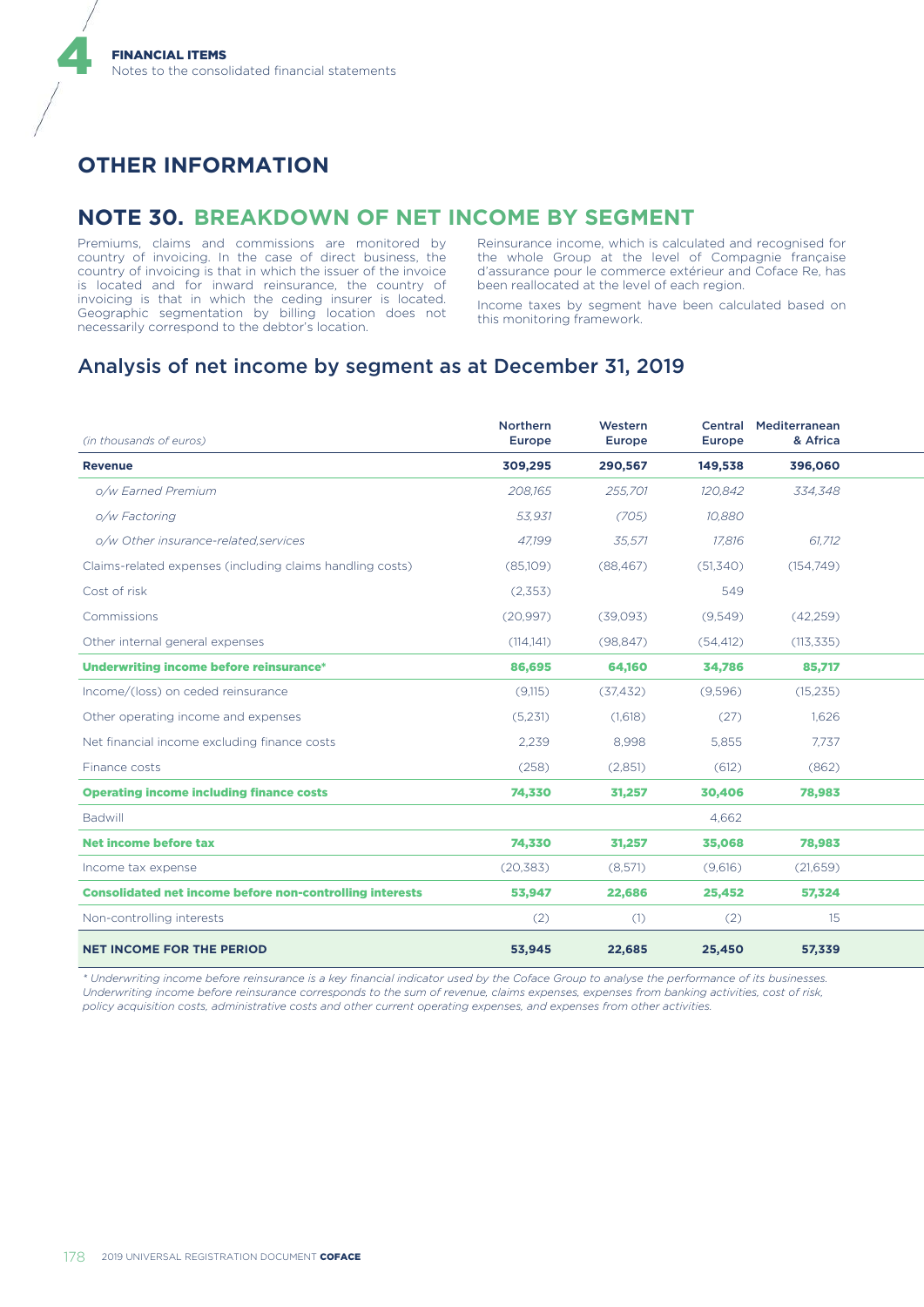| <b>Group total</b> | Inter-zone  | <b>Holding</b><br>company<br>costs | Cogeri    | Group<br>reinsurance | Asia-Pacific | America Latin America | North     |
|--------------------|-------------|------------------------------------|-----------|----------------------|--------------|-----------------------|-----------|
| 1,481,088          | (1,005,848) |                                    | 26,567    | 978,189              | 117,593      | 80,653                | 138,474   |
| 1,235,597          | (978, 188)  |                                    |           | 978,189              | 113,875      | 77,881                | 124,784   |
| 64,106             |             |                                    |           |                      |              |                       |           |
| 181,385            | (27,660)    |                                    | 26,567    |                      | 3,718        | 2,772                 | 13,690    |
| (536, 247)         | 402,013     | (5,698)                            |           | (408,105)            | (40,893)     | (46,796)              | (57,103)  |
| (1,804)            |             |                                    |           |                      |              |                       |           |
| (165, 348)         | 374,001     |                                    |           | (373,998)            | (22, 629)    | (10, 412)             | (20, 412) |
| (511,790)          | 34,767      | (29,174)                           | (26, 535) |                      | (38, 555)    | (28, 618)             | (42,940)  |
| 265,899            | (195,067)   | (34, 872)                          | 32        | 196,086              | 15,516       | (5,173)               | 18,019    |
| (77,963)           | 196,086     |                                    |           | (200, 966)           | 4,037        | (2,873)               | (2,869)   |
| (6,000)            |             |                                    |           |                      |              | 244                   | (994)     |
| 36,940             | (3,982)     | (1,057)                            | 237       |                      | 2,850        | 10,394                | 3,669     |
| (21, 385)          | 2,305       | (16, 207)                          | (94)      |                      | (996)        | (312)                 | (1, 498)  |
| 197,491            | (658)       | (52, 136)                          | 175       | (4,880)              | 21,407       | 2,280                 | 16,327    |
| 4,662              |             |                                    |           |                      |              |                       |           |
| 202,153            | (658)       | (52, 136)                          | 175       | (4,880)              | 21,407       | 2,280                 | 16,327    |
| (55, 434)<br>180   |             | 14,297                             | (48)      | 1,338                | (5,870)      | (625)                 | (4, 477)  |
| 146,719            | (478)       | (37, 839)                          | 127       | (3, 542)             | 15,537       | 1,655                 | 11,850    |
| 10 <sup>°</sup>    |             |                                    |           |                      |              |                       |           |
| 146,729            | (478)       | (37, 839)                          | $127$     | (3, 542)             | 15,537       | 1,655                 | 11,850    |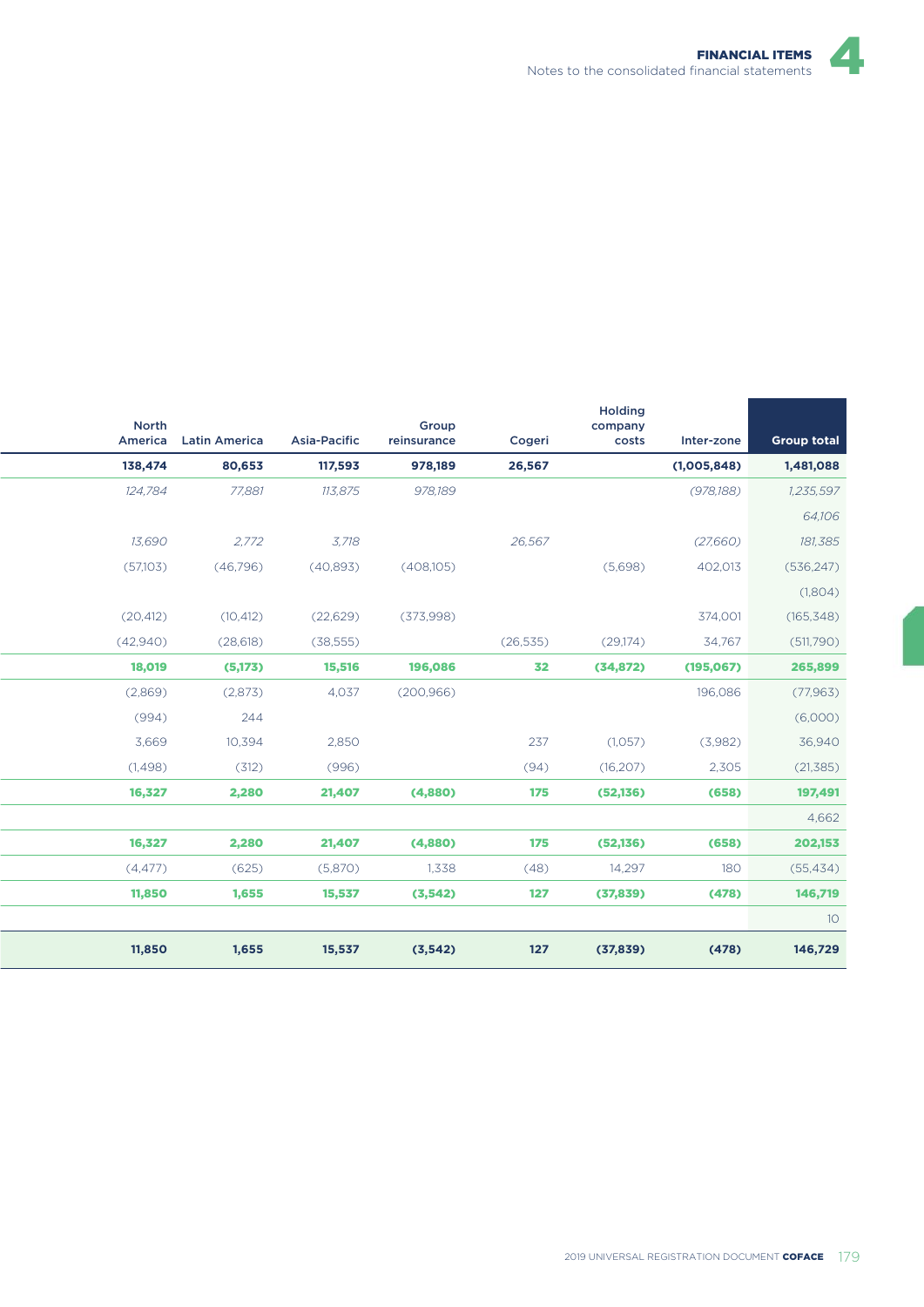## Analysis of net income by segment as at December 31, 2018

| (in thousands of euros)                                         | Northern<br>Europe | Western<br>Europe | Europe    | Central Mediterranean<br>& Africa |  |
|-----------------------------------------------------------------|--------------------|-------------------|-----------|-----------------------------------|--|
| <b>Revenue</b>                                                  | 299,979            | 274,376           | 136,856   | 371,880                           |  |
| o/w Earned Premium                                              | 201,397            | 241,693           | 106,463   | 313,738                           |  |
| o/w Factoring                                                   | 57,083             | (894)             | 10,524    |                                   |  |
| o/w Other insurance-related services                            | 41,498             | 33,577            | 19,869    | 58,142                            |  |
| Claims-related expenses (including claims handling costs)       | (98, 411)          | (83, 673)         | (52, 951) | (153, 197)                        |  |
| Cost of risk                                                    | (2,233)            |                   | 111       |                                   |  |
| Commissions                                                     | (22, 666)          | (40,212)          | (9,232)   | (37,626)                          |  |
| Other internal general expenses                                 | (117, 417)         | (106, 223)        | (47, 457) | (112, 634)                        |  |
| Underwriting income before reinsurance*                         | 59,253             | 44,267            | 27,327    | 68,422                            |  |
| Income/(loss) on ceded reinsurance                              | (10, 310)          | (25,716)          | (2,937)   | (6,133)                           |  |
| Other operating income and expenses                             |                    | (370)             | 67        | (1,613)                           |  |
| Net financial income excluding finance costs                    | 4,220              | 16,052            | 5,239     | 10,965                            |  |
| Finance costs                                                   | (177)              | 692               | (968)     | (383)                             |  |
| <b>Operating income including finance costs</b>                 | 52,986             | 34,925            | 28,729    | 71,259                            |  |
| Share in net income of associates                               |                    | 592               |           |                                   |  |
| <b>Net income before tax</b>                                    | 52,986             | 35,517            | 28,729    | 71,259                            |  |
| Income tax expense                                              | (17, 262)          | (18, 772)         | (6,317)   | (17,000)                          |  |
| <b>Consolidated net income before non-controlling interests</b> | 35,724             | 16,745            | 22,412    | 54,259                            |  |
| Non-controlling interests                                       | (1)                | (2)               | (1)       | (2)                               |  |
| <b>NET INCOME FOR THE PERIOD</b>                                | 35,723             | 16,743            | 22,411    | 54,257                            |  |

*\* Underwriting income before reinsurance is a key financial indicator used by the Coface Group to analyse the performance of its businesses. Underwriting income before reinsurance corresponds to the sum of revenue, claims expenses, expenses from banking activities, cost of risk, policy acquisition costs, administrative costs and other current operating expenses, and expenses from other activities.*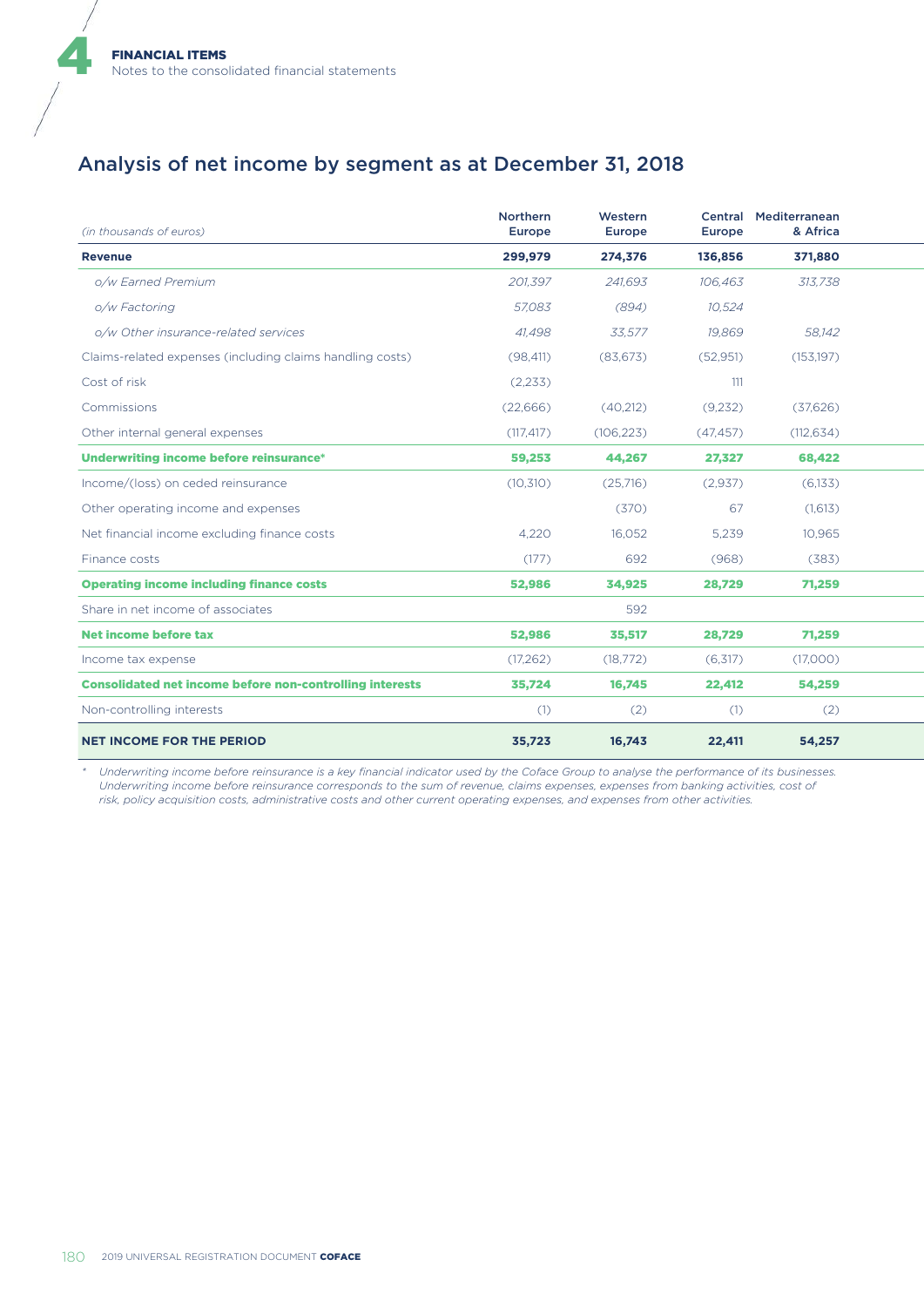| <b>Group total</b> | Inter-zone | <b>Holding</b><br>Cogeri company costs |           | Group<br>reinsurance | Asia-Pacific   | America Latin America | <b>North</b> |
|--------------------|------------|----------------------------------------|-----------|----------------------|----------------|-----------------------|--------------|
| 1,384,735          | (985, 926) |                                        | 26,890    | 962,581              | 96,850         | 71,584                | 129,665      |
| 1,142,608          | (962, 581) |                                        |           | 962,581              | 93,308         | 68,757                | 117,252      |
| 66,714             |            |                                        |           |                      |                |                       |              |
| 175,413            | (23, 345)  |                                        | 26,890    |                      | 3,543          | 2,826                 | 12,412       |
| (504, 509)         | 407,814    | (4,914)                                |           | (411,501)            | (22,038)       | (39, 783)             | (45,856)     |
| (2,122)            |            |                                        |           |                      |                |                       |              |
| (163, 203)         | 358,202    |                                        |           | (361, 531)           | (18, 267)      | (7,694)               | (24,175)     |
| (495, 015)         | 31,919     | (20, 817)                              | (26, 220) |                      | (35, 482)      | (25, 625)             | (35,058)     |
| 219,886            | (187, 992) | (25,731)                               | 671       | 189,549              | 21,063         | (1, 519)              | 24,575       |
| (62, 128)          | 189,549    |                                        |           | (197, 374)           | 2,572          | (5,170)               | (6,610)      |
| (4,974)            |            |                                        |           |                      |                | 2,382                 | (5,441)      |
| 51,124             | (3,968)    | (1,057)                                | (49)      |                      | 3,700          | 14,196                | 1,826        |
| (17,681)<br>2,411  |            | (16,169)                               | (238)     |                      | (1,264)        | (204)                 | (1,382)      |
| 186,225            |            | (42, 957)                              | 383       | (7,825)              | 26,071         | 9,685                 | 12,969       |
|                    |            |                                        |           |                      |                |                       |              |
| 186,818            |            | (42, 957)                              | 383       | (7,825)              | 26,071         | 9,685                 | 12,969       |
| (64, 132)          | (4,644)    | 14,790                                 | (132)     | 2,694                | (9,351)        | (5,717)               | (2,422)      |
| 122,685            | (4,644)    | (28,167)                               | 251       | (5,131)              | 16,720         | 3,969                 | 10,547       |
| (353)              |            |                                        |           |                      | $\overline{2}$ | (347)                 |              |
| 122,333            | (4,644)    | (28,167)                               | 251       | (5,131)              | 16,721         | 3,621                 | 10,547       |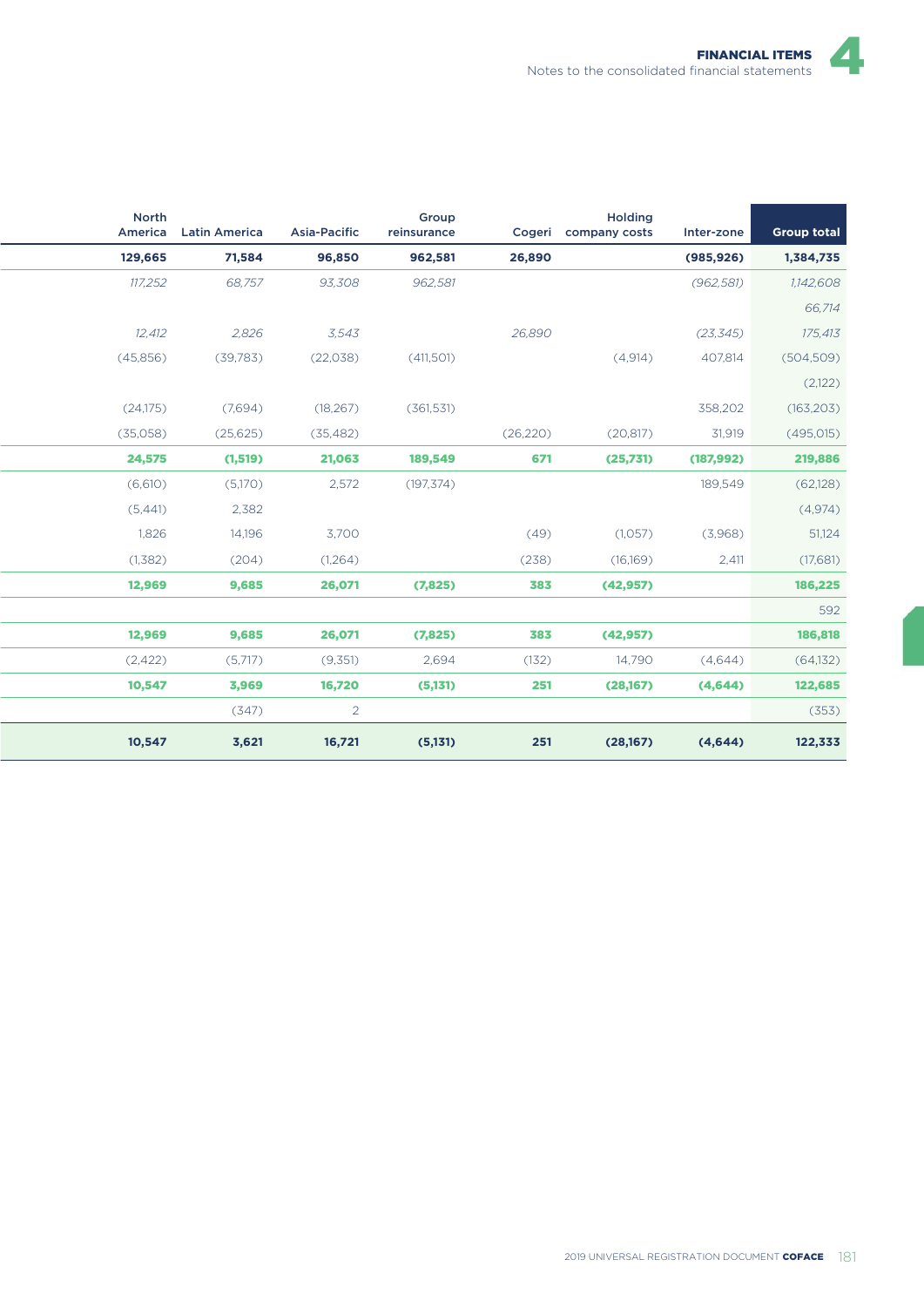## **NOTE 31. EARNINGS PER SHARE**

|                                   | Dec. 31, 2019 |                                                          |                                         |  |
|-----------------------------------|---------------|----------------------------------------------------------|-----------------------------------------|--|
|                                   | of shares     | Average number Net income for the period<br>$(in \in k)$ | <b>Earnings per share</b><br>$(in \in)$ |  |
| Basic earnings per share          | 151,165,109   | 146.729                                                  | 0.97                                    |  |
| Dilutive instruments              |               |                                                          |                                         |  |
| <b>DILUTED EARNINGS PER SHARE</b> | 151, 165, 109 | 146.729                                                  | 0.97                                    |  |

|                                   | Dec. 31, 2018 |                                                               |                                               |  |
|-----------------------------------|---------------|---------------------------------------------------------------|-----------------------------------------------|--|
|                                   | of shares     | Average number Net income for the period<br>(in $\epsilon$ k) | <b>Earnings per share</b><br>(in $\epsilon$ ) |  |
| Basic earnings per share          | 154,018,359   | 122.332                                                       | 0.79                                          |  |
| Dilutive instruments              |               |                                                               |                                               |  |
| <b>DILUTED EARNINGS PER SHARE</b> | 154,018,359   | 122,332                                                       | 0.79                                          |  |

# **NOTE 32. GROUP HEADCOUNT**

| (in full time equivalent) | Dec. 31, 2019 | Dec. 31, 2018 |
|---------------------------|---------------|---------------|
| Northern Europe           | 598           | 625           |
| Western Europe            | 906           | 884           |
| Central Europe            | 622           | 529           |
| Mediterranean & Africa    | 596           | 597           |
| North America             | 192           | 162           |
| Latin America             | 201           | 225           |
| Asia-Pacific              | 132           | 134           |
| <b>TOTAL</b>              | 3,248         | 3,156         |

At December 31, 2019, the number of employees of fully consolidated companies was 3,248 full-time equivalents (FTE) *versus* 3,156 at December 31, 2018, up by 92 FTEs.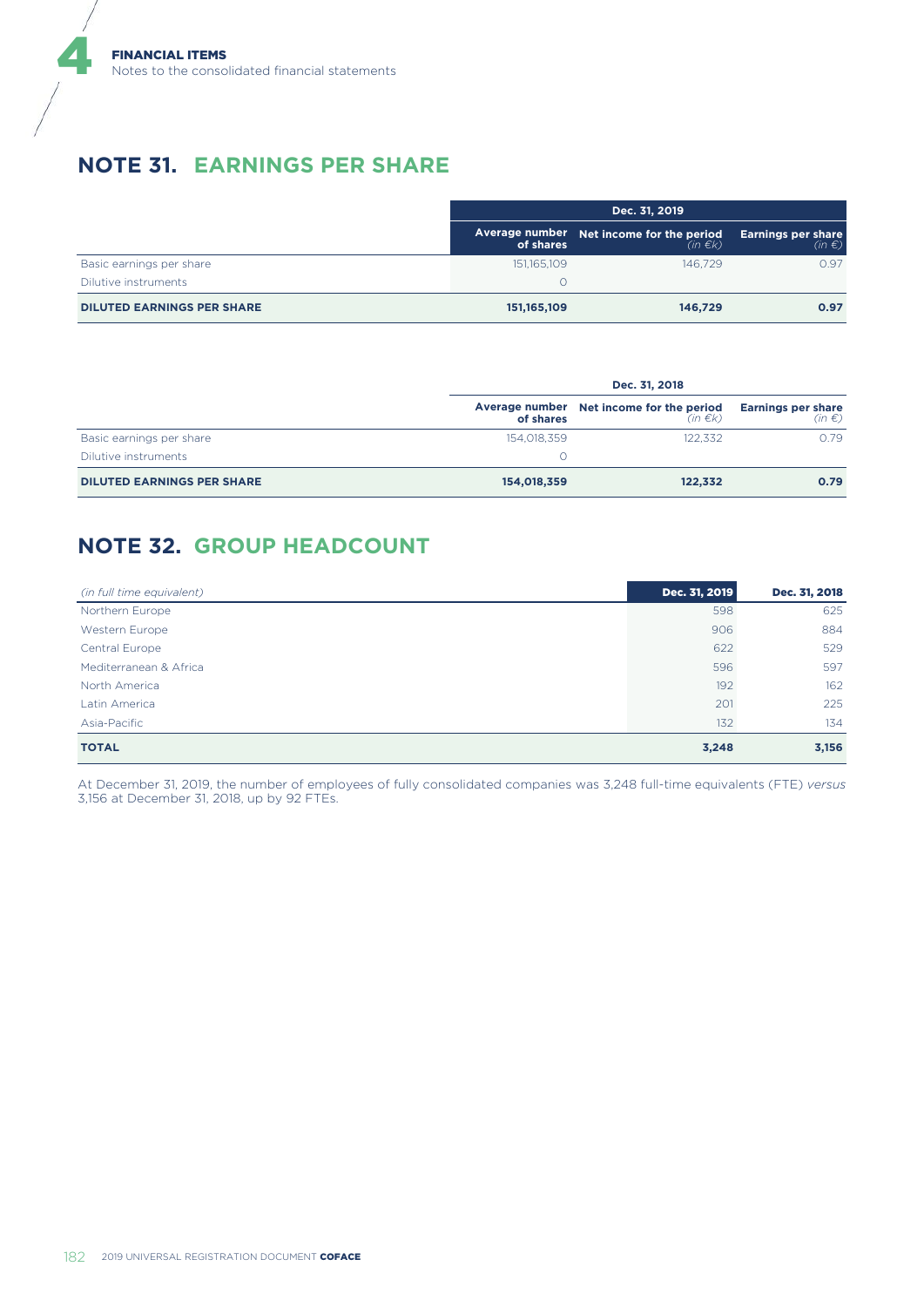### **NOTE 33. RELATED PARTIES**

As at the end of December 2019, Natixis holds 42.48% of the Coface Group's shares excluding treasury shares, and 42.2% including treasury shares.

|                | <b>Number of shares</b> | %       |
|----------------|-------------------------|---------|
| <b>Natixis</b> | 64,153,881              | 42.48%  |
| Public         | 86,877,316              | 57.52%  |
| <b>TOTAL</b>   | 151,031,197             | 100.00% |

## Relations between the Group's consolidated entities and related parties

The Coface Group's main transactions with related parties concern Natixis and its subsidiaries.

The main related-party transactions are as follows:

- ♦ financing of a portion of the factoring activity by Natixis SA;
- ♦ financial investments with the BPCE and Natixis groups;

These transactions are broken down below:

- ♦ Coface's credit insurance coverage made available to entities related to Coface;
- ♦ recovery of insurance receivables carried out by entities related to Coface on behalf of Coface;
- ♦ rebilling of general and administrative expenses, including overheads, personnel expenses, etc.

| Income statement                   |                   | Dec. 31, 2019         |                   |
|------------------------------------|-------------------|-----------------------|-------------------|
| (in thousands of euros)            | <b>Natixis SA</b> | <b>Natixis Factor</b> | <b>Ellisphere</b> |
| Net income from banking activities | (2,297)           | Ω                     |                   |
| Claims expenses                    | Ω                 | 4                     | $\Omega$          |
| Expenses from services activities  | $\Omega$          | Ω                     | $\Omega$          |
| Policy acquisition costs           | $\Omega$          |                       | $\Omega$          |
| Administrative costs               |                   | 15                    | $\Omega$          |
| Other insurance activity expenses  |                   | 9                     | $\Omega$          |
| <b>OPERATING INCOME</b>            | (2, 297)          | 35                    | $\mathbf{o}$      |

| Related-party receivables and payables      |                   | Dec. 31, 2019     |                       |                   |  |  |
|---------------------------------------------|-------------------|-------------------|-----------------------|-------------------|--|--|
| (in thousands of euros)                     | <b>BPCE group</b> | <b>Natixis SA</b> | <b>Natixis Factor</b> | <b>Ellisphere</b> |  |  |
| <b>Financial investments</b>                | 53,109            | Ο                 |                       |                   |  |  |
| <b>Other assets</b>                         |                   | Ο                 | O                     | $\Omega$          |  |  |
| <b>Cash and cash equivalents</b>            |                   | 6.613             | O                     | $\Omega$          |  |  |
| Liabilities relating to insurance contracts |                   |                   |                       | $\Omega$          |  |  |
| Amounts due to banking sector companies     |                   | 97.226            |                       |                   |  |  |
| <b>OTHER LIABILITIES</b>                    |                   | Ο                 |                       | 15                |  |  |

The €97,226 thousand in financing liabilities due to banking sector companies at the end of December 2019 correspond to borrowings taken out with Natixis to finance the factoring activity.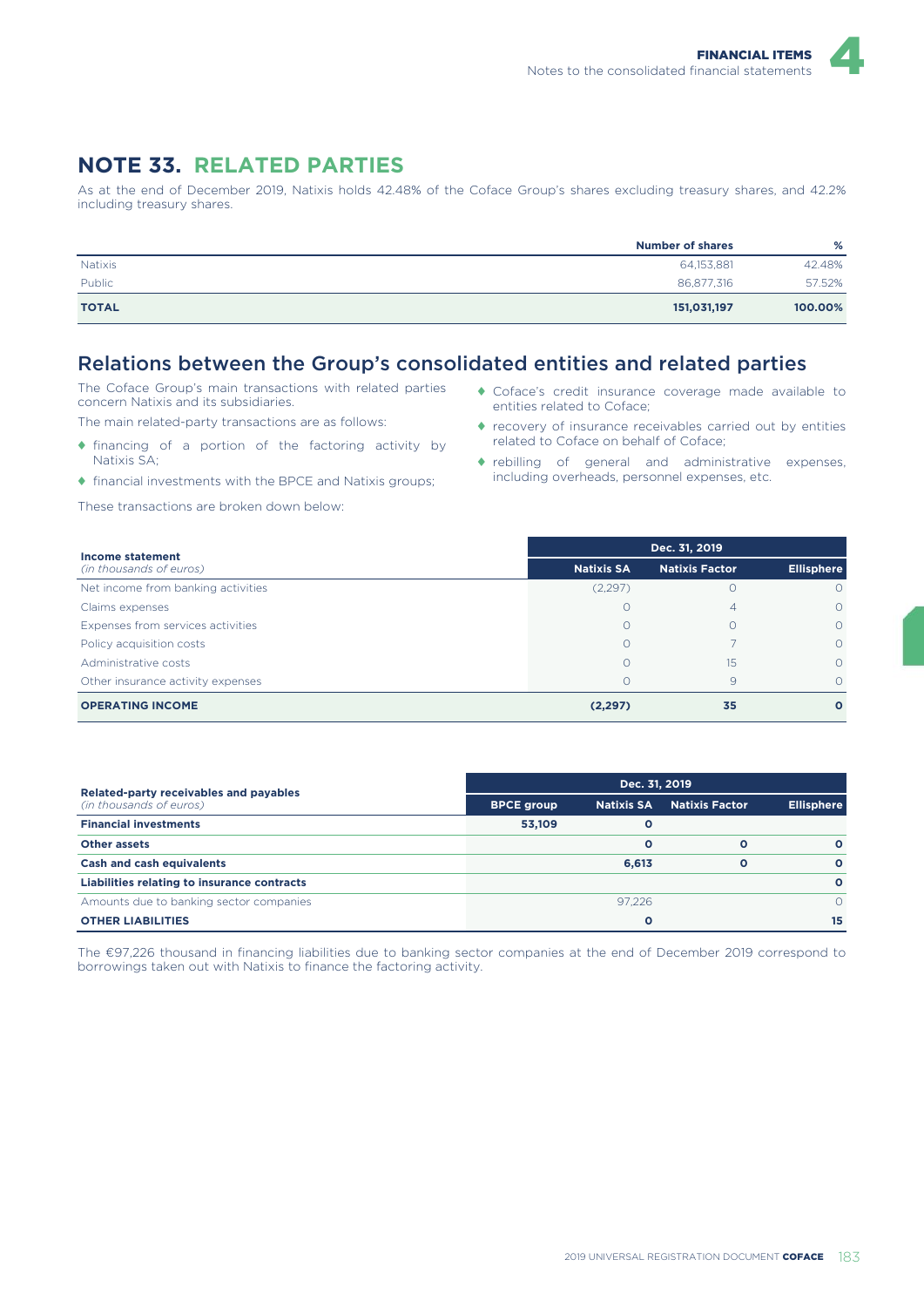| Income statement                   |                   | Dec. 31, 2018         |                   |
|------------------------------------|-------------------|-----------------------|-------------------|
| (in thousands of euros)            | <b>Natixis SA</b> | <b>Natixis Factor</b> | <b>Ellisphere</b> |
| Net income from banking activities | (3,573)           |                       | $\circ$           |
| Claims expenses                    |                   |                       | $\Omega$          |
| Expenses from services activities  |                   |                       | (34)              |
| Policy acquisition costs           |                   |                       | $\Omega$          |
| Administrative costs               | (46)              |                       | $\Omega$          |
| Other insurance activity expenses  |                   |                       | $\Omega$          |
| <b>OPERATING INCOME/(LOSS)</b>     | (3,619)           |                       | (34)              |

| Related-party receivables and payables      | Dec. 31, 2018     |                   |                       |                   |  |  |
|---------------------------------------------|-------------------|-------------------|-----------------------|-------------------|--|--|
| (in thousands of euros)                     | <b>BPCE group</b> | <b>Natixis SA</b> | <b>Natixis Factor</b> | <b>Ellisphere</b> |  |  |
| <b>Financial investments</b>                | 34.554            |                   |                       |                   |  |  |
| <b>Other assets</b>                         |                   | 1,631             | O                     | $\circ$           |  |  |
| <b>Cash and cash equivalents</b>            |                   | 1.849             | O                     | $\Omega$          |  |  |
| Liabilities relating to insurance contracts |                   |                   |                       | $\circ$           |  |  |
| Amounts due to banking sector companies     |                   | 135.235           |                       |                   |  |  |
| <b>Other liabilities</b>                    |                   | O                 |                       | 11                |  |  |

# **NOTE 34. KEY MANAGEMENT COMPENSATION**

| (in thousands of euros)                                                                       | Dec. 31, 2019 | Dec. 31, 2018 |
|-----------------------------------------------------------------------------------------------|---------------|---------------|
| Short-term benefits (gross salaries and wages, incentives, benefits in kind and annual bonus) | 4.185         | 3.618         |
| Other long-term benefits                                                                      | 1,017         | 1.164         |
| Statutory termination benefits                                                                |               | 88            |
| Share-based payment                                                                           | 642           | $\Omega$      |
| <b>TOTAL</b>                                                                                  | 5,844         | 4,870         |

The Group Management Committee is composed of eight members on December 31, 2019 and of the Coface CEO.

The line "Other long-term benefits" corresponds to the free performance shares allocation (fair value).

The line "Share-based payment" corresponds to the free performance shares delivered in 2019 and allocated under the 2016 Long-Term Incentive Plan (fair value).

A total of €348 thousand was paid out in directors' fees to the members of the Board of Directors and the Audit, the Risk and the Compensation Committees in 2019.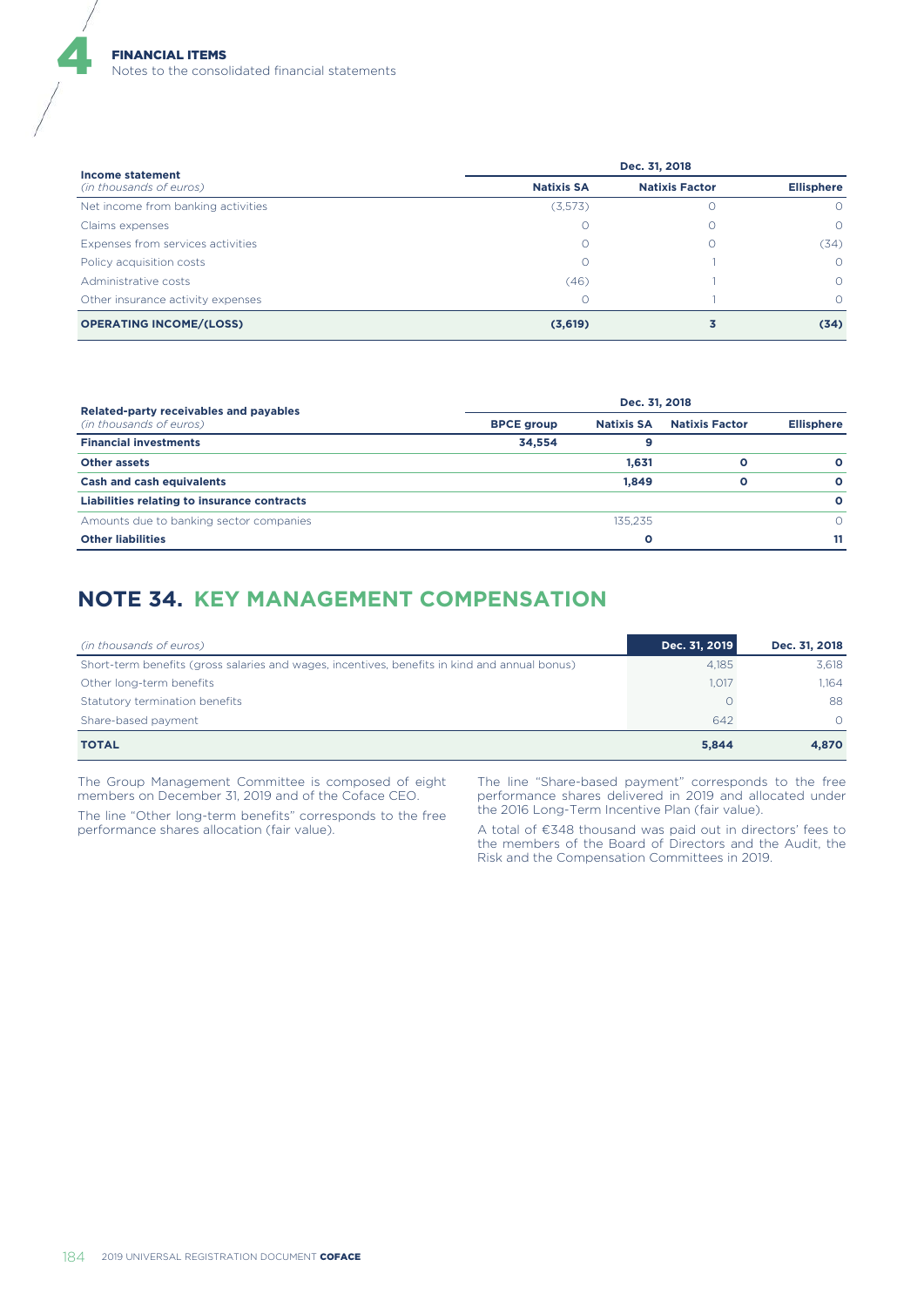|                                                           |         |     | <b>KPMG</b>  |     |                         | <b>Deloitte</b> |              |     |              |               | <b>Total</b> |      |
|-----------------------------------------------------------|---------|-----|--------------|-----|-------------------------|-----------------|--------------|-----|--------------|---------------|--------------|------|
| (in thousands of euros)                                   | 2019    | %   | 2018         | %   | 2019                    | %               | 2018         | %   | 2019         | $\frac{9}{6}$ | 2018         | %    |
| <b>Statutory and IFRS Audit</b>                           |         |     |              |     |                         |                 |              |     |              |               |              |      |
| <b>COFACE SA</b>                                          | (337)   | 24% | (451)        | 28% | (310)                   | 15%             | (447)        | 20% | (647)        | 18%           | (898)        | 23%  |
| Subsidiaries                                              | (973)   | 69% | (941)        | 59% | (1,792)                 | 85%             | (1,735)      | 78% | (2,765)      | 79%           | (2,676)      | 70%  |
| <b>Sub-total</b>                                          | (1,310) |     | 93% (1,392)  | 87% | (2,102)                 | 100%            | (2,182)      | 98% | (3, 412)     |               | 97% (3,574)  | 93%  |
| <b>Other fees than Statutory</b><br>and <b>IFRS</b> Audit |         |     |              |     |                         |                 |              |     |              |               |              |      |
| <b>COFACE SA</b>                                          | (56)    | 4%  | (59)         | 4%  | 30                      | (1%)            | (30)         | 1%  | (26)         | 1%            | (89)         | 2%   |
| Subsidiaries                                              | (37)    | 3%  | (153)        | 10% | (28)                    | 1%              | (21)         | 1%  | (65)         | 2%            | (174)        | 5%   |
| <b>Sub-total</b>                                          | (93)    | 7%  | (212)        | 13% | $\overline{\mathbf{2}}$ | 0%              | (51)         | 2%  | (91)         | 3%            | (263)        | 7%   |
| <b>TOTAL</b>                                              | (1,403) |     | 100% (1.604) |     | 100% (2,100)            |                 | 100% (2,233) |     | 100% (3.503) |               | 100% (3.837) | 100% |

# **NOTE 35. BREAKDOWN OF AUDIT FEES**

# **NOTE 36. OFF-BALANCE SHEET COMMITMENTS**

|                                                      | Dec. 31, 2019 |                             |                            |
|------------------------------------------------------|---------------|-----------------------------|----------------------------|
| (in thousands of euros)                              | <b>Total</b>  | <b>Related to financing</b> | <b>Related to activity</b> |
| <b>Commitments given</b>                             | 1,055,215     | 1,037,195                   | 18,021                     |
| Endorsements and letters of credit                   | 1,037,195     | 1.037.195                   |                            |
| Property guarantees                                  | 7.500         |                             | 7.500                      |
| Financial commitments in respect of equity interests | 10,521        |                             | 10.521                     |
| <b>Commitments received</b>                          | 1,503,862     | 1,018,308                   | 485,554                    |
| Endorsements and letters of credit                   | 140,575       |                             | 140,575                    |
| Guarantees                                           | 342,478       |                             | 342.478                    |
| Credit lines linked to commercial paper              | 700,000       | 700,000                     |                            |
| Credit lines linked to factoring                     | 318,308       | 318,308                     |                            |
| Financial commitments in respect of equity interests | 2,500         |                             | 2,500                      |
| <b>Guarantees received</b>                           | 382,200       |                             | 382,200                    |
| Securities lodged as collateral by reinsurers        | 382,200       |                             | 382,200                    |
| <b>Financial market transactions</b>                 | 281,096       |                             | 281,096                    |

Endorsements and letters of credit correspond mainly to:

♦ a joint guarantee of €380,000 thousand in favour of investors in COFACE SA subordinated bonds (10-year maturity);

♦ a guarantee from Cofinpar of €7,000 thousand;

♦ a joint guarantee of €650,195 thousand euros given to banks financing the factoring business.

The securities lodged as collateral by reinsurers concern Coface Re for €346,600 thousand and Compagnie française pour le commerce extérieur for €35,600 thousand.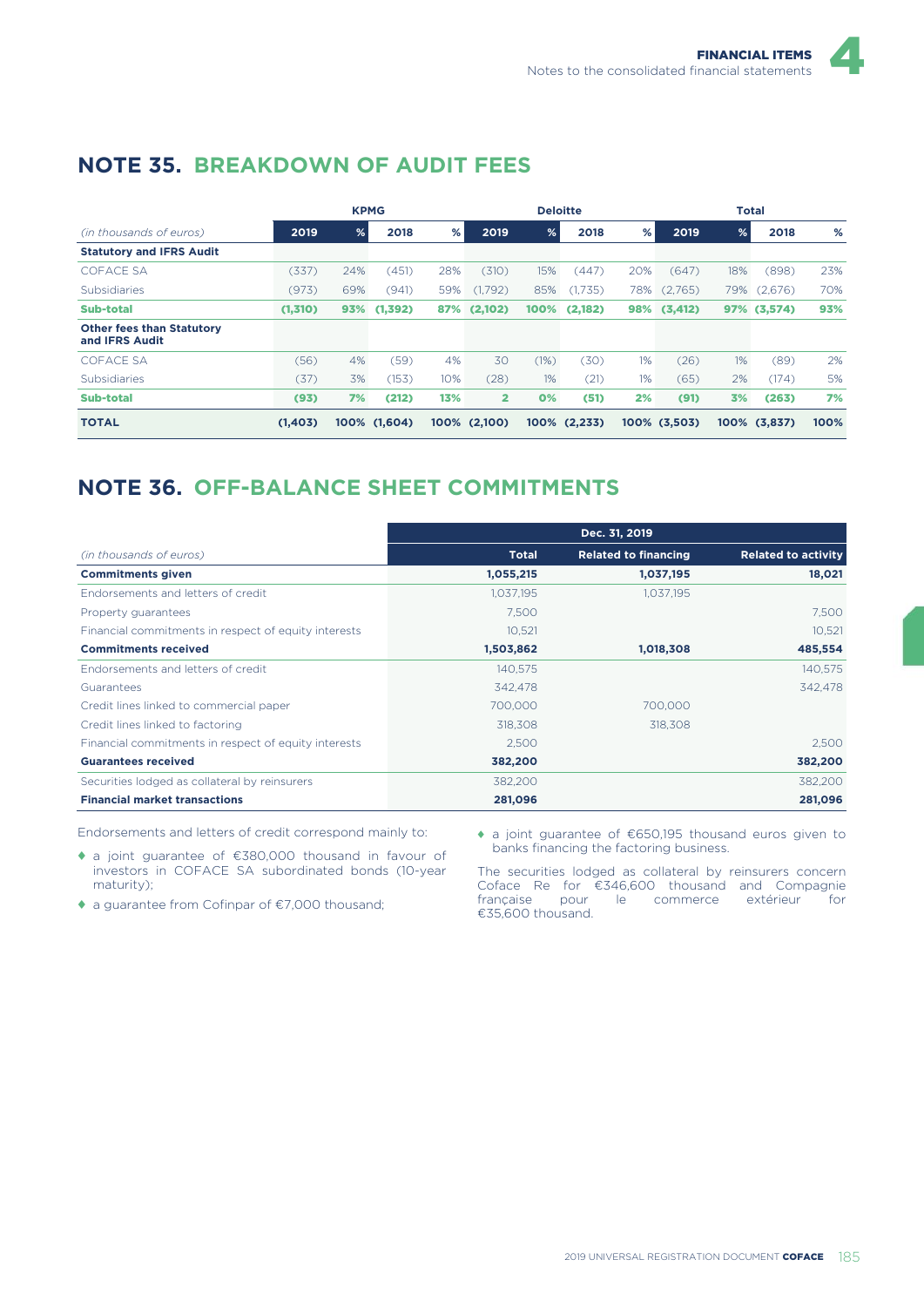|                                                      | Dec. 31, 2018 |                                |                            |  |  |  |
|------------------------------------------------------|---------------|--------------------------------|----------------------------|--|--|--|
| (in thousands of euros)                              | <b>Total</b>  | <b>Related to</b><br>financing | <b>Related to activity</b> |  |  |  |
| <b>Commitments given</b>                             | 1,098,565     | 1,075,637                      | 22,928                     |  |  |  |
| Endorsements and letters of credit                   | 1,075,637     | 1,075,637                      |                            |  |  |  |
| Property guarantees                                  | 7.500         |                                | 7,500                      |  |  |  |
| Financial commitments in respect of equity interests | 15,428        |                                | 15,428                     |  |  |  |
| <b>Commitments received</b>                          | 1,443,393     | 1,026,777                      | 416,616                    |  |  |  |
| Endorsements and letters of credit                   | 140,063       |                                | 140,063                    |  |  |  |
| Guarantees                                           | 174,052       |                                | 174,052                    |  |  |  |
| Credit lines linked to commercial paper              | 700,000       | 700,000                        |                            |  |  |  |
| Credit lines linked to factoring                     | 326,777       | 326,777                        |                            |  |  |  |
| Contingent capital                                   | 100,000       |                                | 100,000                    |  |  |  |
| Financial commitments in respect of equity interests | 2,500         |                                | 2,500                      |  |  |  |
| <b>Guarantees received</b>                           | 356,927       |                                | 356,927                    |  |  |  |
| Securities lodged as collateral by reinsurers        | 356,927       |                                | 356,927                    |  |  |  |
| <b>Financial market transactions</b>                 | 250,081       |                                | 250,081                    |  |  |  |

### **NOTE 37. OPERATING LEASES**

Lease commitments given consist of non-cancellable lease agreements. They are broken down below. These off-balance sheet amounts have sharply decreased due to the application of IFRS 16 on January 1, 2019.

| (in thousands of euros) | Dec. 31, 2019 | Dec. 31, 2018 |
|-------------------------|---------------|---------------|
| Less than 1 year        | 2,413         | 12,341        |
| Between 1 and 5 years   | 311           | 49.084        |
| More than 5 years       |               | 47.882        |
| <b>TOTAL</b>            | 2,724         | 109,306       |

### **NOTE 38. RELATIONSHIP BETWEEN PARENT COMPANY AND SUBSIDIARIES**

The main operational subsidiary of the Coface Group is the *Compagnie française d'assurance pour le commerce extérieur* ("la Compagnie"). This subsidiary, which is wholly owned by the Company, is a public limited company (*société anonyme*) under French law, with share capital of €137,052,417.05, registered in the Nanterre Trade and Companies Registry under number 552 069 791.

The main flows between COFACE SA, the listed parent company, and la Compagnie are as follows:

- ♦ financing:
- COFACE SA and la Compagnie have granted each other one 10-year loan,
- in net terms, COFACE SA finances la Compagnie,
- la Compagnie stands as surety for the bond issue floated by COFACE SA,
- a two-way cash flow agreement exists between COFACE SA and la Compagnie,
- COFACE SA delegates to la Compagnie management of its commercial paper programme and of its cash management;
- ♦ dividends:
	- la Compagnie pays dividends to COFACE SA;
- ♦ tax consolidation:
	- la Compagnie forms part of the tax consolidation group headed by COFACE SA.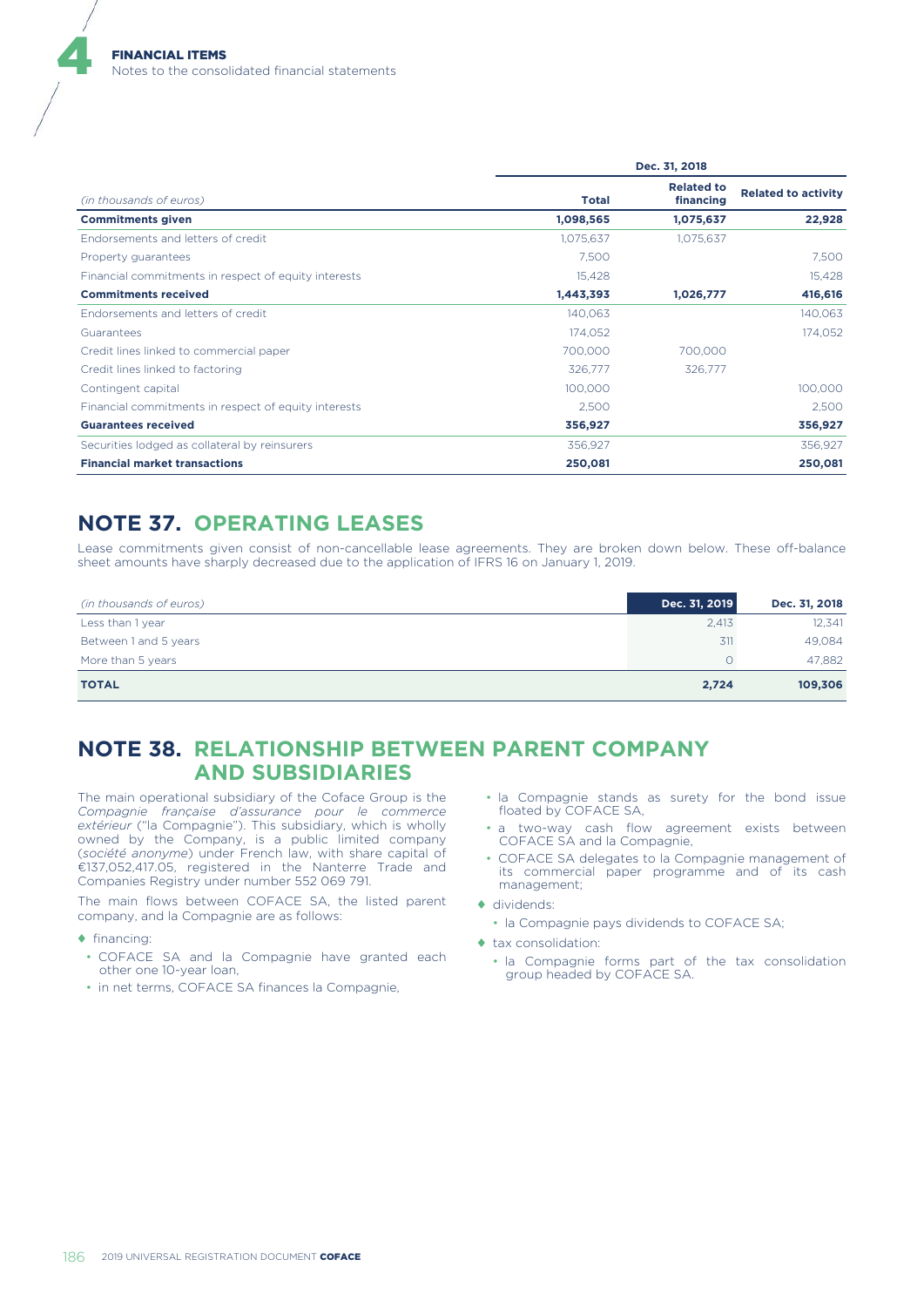The table below summarises the interim balance of la Compagnie française d'assurance pour le commerce extérieur and its principal financial flows as at December 31, 2019:

| (in thousands of euros)<br>company           | Compagnie française pour le<br><b>Listed</b><br>commerce extérieur<br>(including branches) | <b>Other</b> | entities Eliminations | <b>Total</b> |
|----------------------------------------------|--------------------------------------------------------------------------------------------|--------------|-----------------------|--------------|
| Revenue                                      | 2.966<br>1,471,977                                                                         | 1,026,051    | (1,019,906)           | 1,481,088    |
| Current operating income                     | 12.119<br>145.961                                                                          | 103,555      | (36,759)              | 224,876      |
| Net income                                   | 67.829<br>(6,905)                                                                          | 85,805       |                       | 146.729      |
| Fixed assets                                 | 1.828.575<br>5.246.791                                                                     | 1.299.083    | (5.039.143)           | 3,335,306    |
| Indebtedness outside the Group               | O<br>389.261                                                                               |              |                       | 389.261      |
| Cash and cash equivalent                     | 6.330<br>165.236                                                                           | 149.211      |                       | 320,777      |
| Net cash generated from operating activities | 132.880<br>4.361                                                                           | 110.463      |                       | 247.704      |
| Dividends paid to the quoted company         | 125,135                                                                                    | 15.721       |                       | 140,856      |

### **NOTE 39. INITIAL CONSOLIDATION OF COFACE PKZ**

Coface PKZ is part of the Coface Group's consolidation scope since April 1, 2019.

In accordance with IFRS 3 "Business combinations", initial recognition of assets, liabilities and minority interests shall be adjusted up to 12 months after the acquisition date, to reflect new information obtained about facts and circumstances that existed as of the acquisition date.

The review ended and the initial recognition of assets and liabilities was finalized in the consolidation financial statement at December 31, 2019.

The main balance sheet aggregates at April 1, 2019 are summarized in the chart below:

| (in thousands of euros)                                               | <b>Opening balance</b> |
|-----------------------------------------------------------------------|------------------------|
| Asset aggregates                                                      |                        |
| Insurance business investment                                         | 21,016                 |
| Reinsurers' share of insurance liabilities                            | 11,051                 |
| Building used in the business and other property, plant and equipment | 2.700                  |
| Receivables arising from insurance and reinsurance operations         | 2.471                  |
| Trade receivables                                                     | 215                    |
| Cash                                                                  | 8,934                  |
| <b>Liability aggregates</b>                                           |                        |
| Liabilities relating to insurance contracts                           | 20,343                 |
| Payables arising from insurance and reinsurance operations            | 1.182                  |
| Other payables                                                        | 1,345                  |

The contribution of Coface PKZ to the 2019 net income of Coface Group is summarized in the chart below:

| (in thousands of euros)   | Income statement |
|---------------------------|------------------|
| Revenue                   | 11.606           |
| Net income before badwill | 170              |
| Badwill                   | 4.662            |